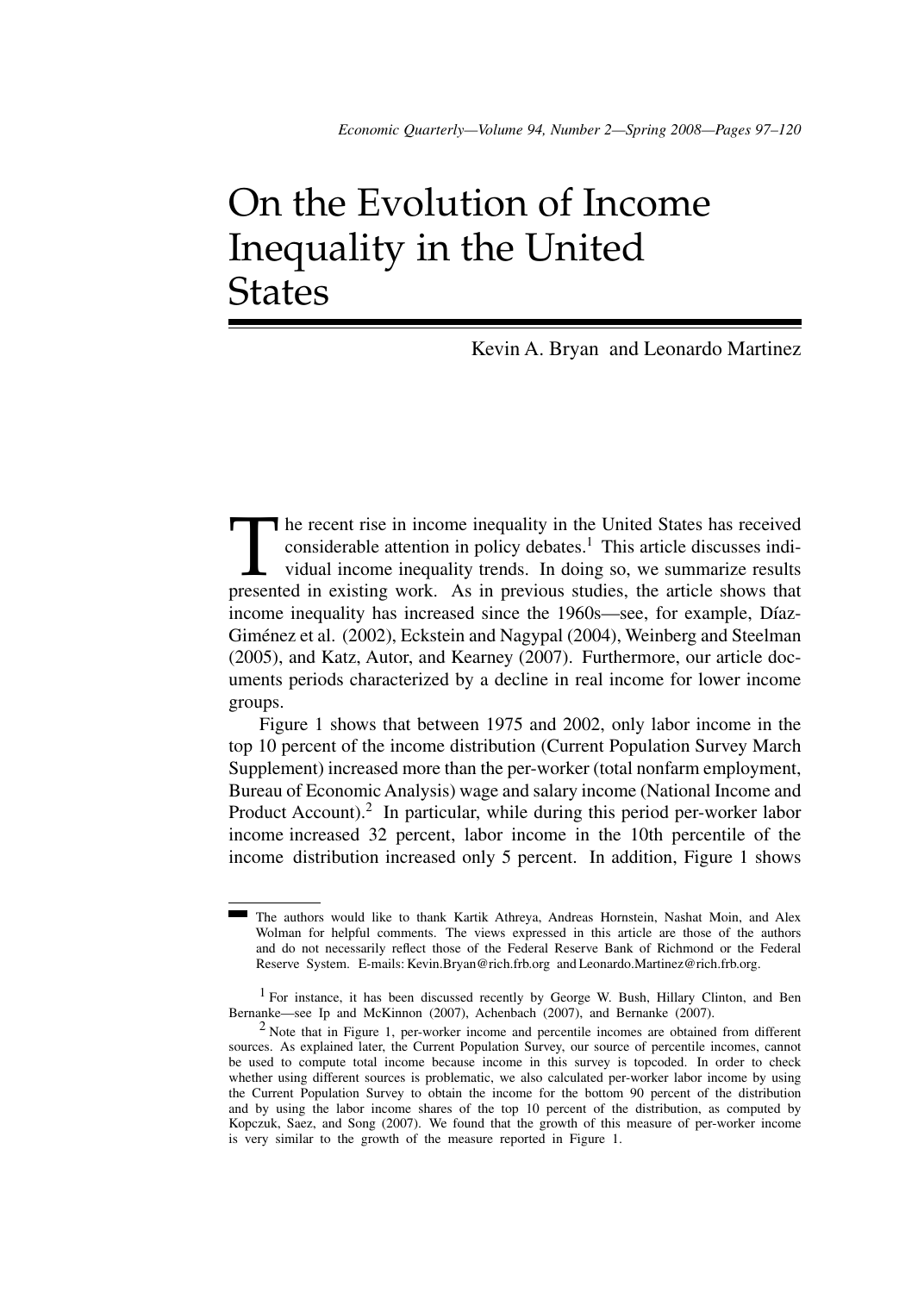

**Figure 1 Real Per-Worker GDP and Earnings (1975 = 1, All Workers)**

that between 1975 and 1997, labor income in the 10th percentile decreased 7 percent.

We begin by discussing inequality trends for the whole population, and then we document how these trends vary across different subsets of the population. In doing so, we present findings that are consistent with those in previous studies and are robust to different data sets and inequality measures.

First, we show that the evolution of income inequality displays different patterns for the top and the bottom halves of the income distributions. In the bottom half of the distribution, income inequality rose in the 1980s but was stable after that. Income inequality in the top half of the distribution has risen continuously in recent decades.

Second, we show that trends in male and female income inequality are similar over the past few decades. However, the level of inequality is lower among females than among males. We also show that at the same time inequality among both males and females has been increasing, inequality between the two groups has been decreasing. This decrease in the gender gap implies that overall inequality has been lowered because female incomes caught up with male incomes.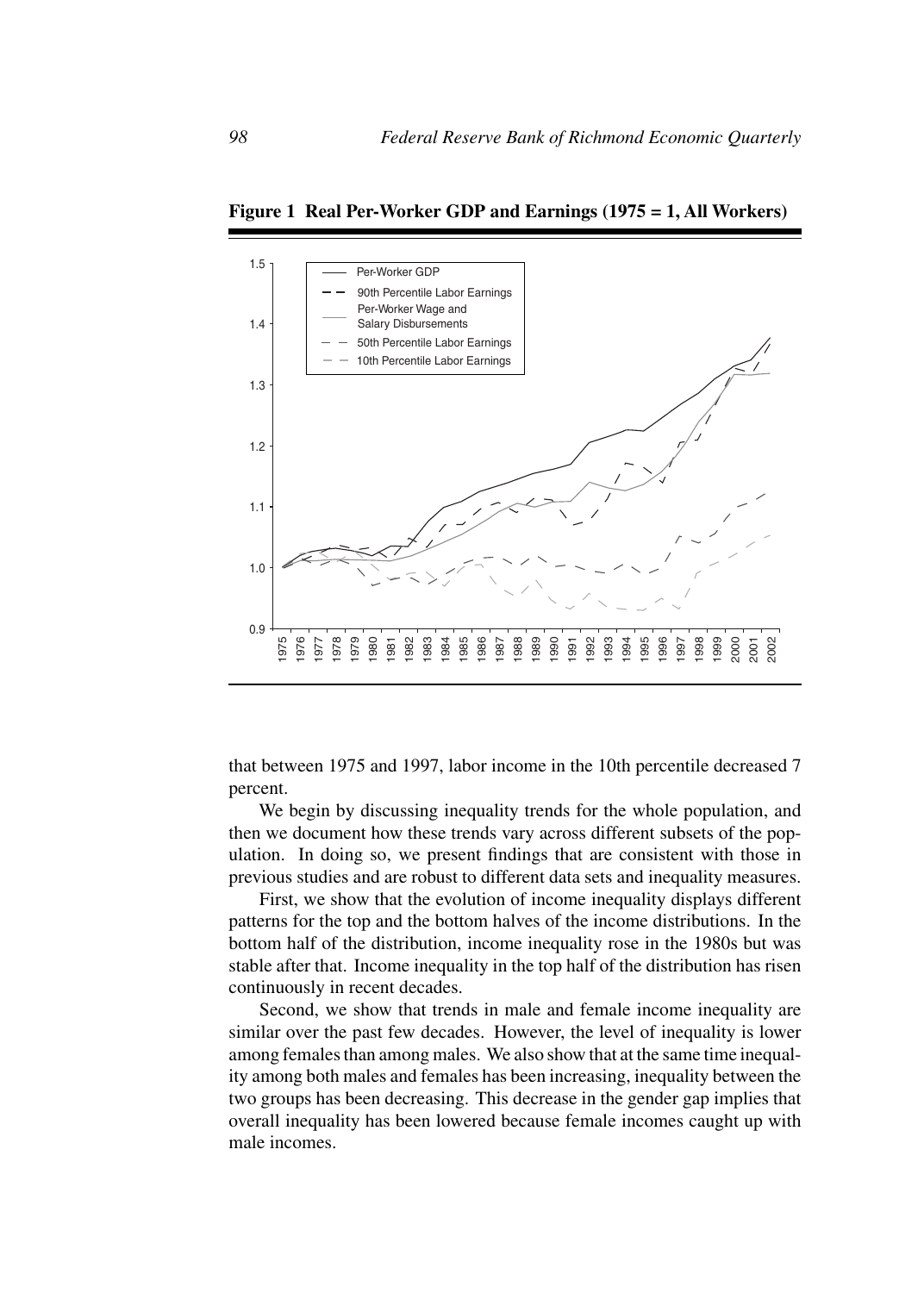Third, we show that income differentials have increased both between and within levels of education. We also show that the increase in betweeneducation-group inequality has been greater for males than for females.

Our analysis focuses on labor income inequality trends, but brief discussions of wage inequality, welfare inequality, and wealth inequality are also presented. In particular, we discuss why the recent increase in income inequality may not be reflected in an increase in welfare inequality.

Finally, we discuss the pre-1960s period. Although data from before 1960 is fairly limited, studies of wage tables, state censuses, tax returns, and industrial surveys are available. We summarize the findings of these studies, which conclude that U.S. income inequality displayed an inverted U-curve pattern. In the 19th century, income inequality rose, but during the interwar period and especially during World War II, there was a marked decrease in inequality, with narrowing overall income differences, as well as shrinking income gaps between males and females, among different races, among blue- and whitecollar workers, and among workers with different levels of education (see, for example, Goldin and Katz 1999a).

The rest of this article is organized as follows. Section 1 describes the data sources we use. Section 2 discusses measures of inequality. Section 3 shows that in recent decades income inequality increased and that this increase in inequality is explained mainly by an increase in inequality among individuals with higher incomes. Section 4 discusses income inequality trends and gender. Section 5 focuses on inequality trends and education. Section 6 comments on wage inequality, welfare inequality, and wealth inequality. Section 7 discusses inequality trends before the 1960s. Section 8 concludes.

## **1. DATA SOURCES**

We use four data sources: the Current Population Survey (CPS) March Supplement, the CPS Outgoing Rotation Group (ORG) supplement, Piketty and Saez's (2003) Internal Revenue Service (IRS) top-income data set, and Kopczuk, Saez, and Song's (2007) Social Security data. The Personal Consumption Expenditures price index is used to deflate income figures—deflating with the CPI-U price index does not materially change our results.

The CPS is a monthly survey of households conducted by the Bureau of the Census. Survey questions are always related to employment, but some months also feature supplemental questions. In particular, the CPS March Supplement (available since 1962, recording income from 1961) asks detailed questions about annual labor income, while the CPS ORG (available since 1979, recording 1978 data) asks about hourly wage and hours worked. Though the CPS collects information on interest payments, social security receipts, and other nonwage income, this data is generally considered less reliable than wage data and as such is often not analyzed in studies of income inequality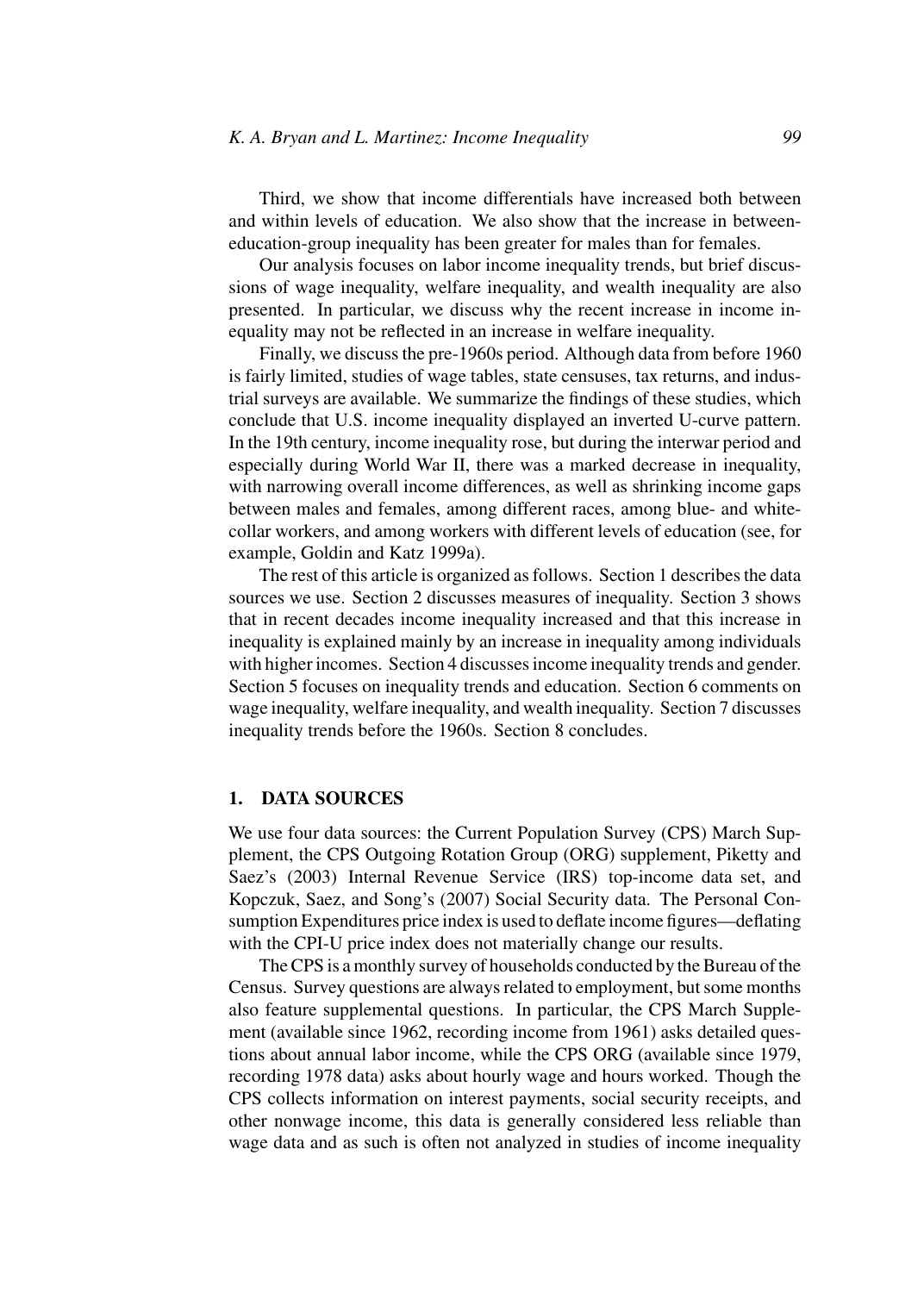(see Luxembourg Income Study 2007). The two CPS supplements are commonly used because of their large sample size (between 60,000 and 190,000 observations) and the length of the sample period.

As is standard when inequality measures are constructed using CPS data, we examine only income from the 10th percentile to the 90th percentile. This is because income data tends to be unreliable at the very bottom of the income distribution, and because CPS data sets are topcoded. That is, incomes above a certain level are capped for privacy reasons. For instance, if an individual earns \$200,000 in a year where the cap is \$99,999, the CPS would list that individual's income as \$99,999. This implies that the CPS offers little guidance for examining the top of the income distribution. This may be a significant problem when analyzing income inequality trends because, as we will show later, over the past decades income inequality has risen very rapidly among the top percentiles of the income distribution and, therefore, using topcoded data biases the measured growth in inequality downward.

For CPS March Supplement data, we use a merged 1962–2003 file compiled by Zvi Eckstein and Eva Nagypal.3 Our analysis of the CPS ORG data is based on the 2007 National Bureau of Economic Research (NBER) Labor Extracts CD-ROM. Our CPS ORG annual labor income figures are computed by multiplying the NBER ORG Labor Extracts weekly earnings figures by 52. In both CPS files, we keep only full-time, full-year workers, where fullyear work is defined as 40+ weeks per year. Volunteers, the self-employed, workers younger than 22 years of age, and workers older than 65 years of age are removed from the sample. As in earlier literature, we multiply topcoded incomes by 1.4. This has little effect since we do not examine top incomes using these data sets, though the topcode is binding for 90th percentile incomes for male college graduates in the mid-1980s. Following Katz, Autor, and Kearney (2007), we drop workers with a stated annualized real wage of less than \$1/hr. We drop entries with allocated earnings—meaning that missing data has been imputed—from the CPS ORG. Education dummies are constructed so that 0–11 years of school is "High School Dropout," 12 years is "High School Graduate," 13–15 years is "Some College," 16–17 years is "College Graduate," and 18+ years is "Postgraduate."

Kopczuk, Saez, and Song's (2007) Social Security Earnings Data allows us to study the top percentiles of the income distribution. The authors examine data from individual Social Security returns from 1937 to 2005. Since the data is based on Social Security returns, the income reported only includes pre-tax, pre-transfer wages. In this article, we only analyze publicly available

 $3$  This file can be found at http://faculty.wcas.northwestern.edu/~een461/QRproject/.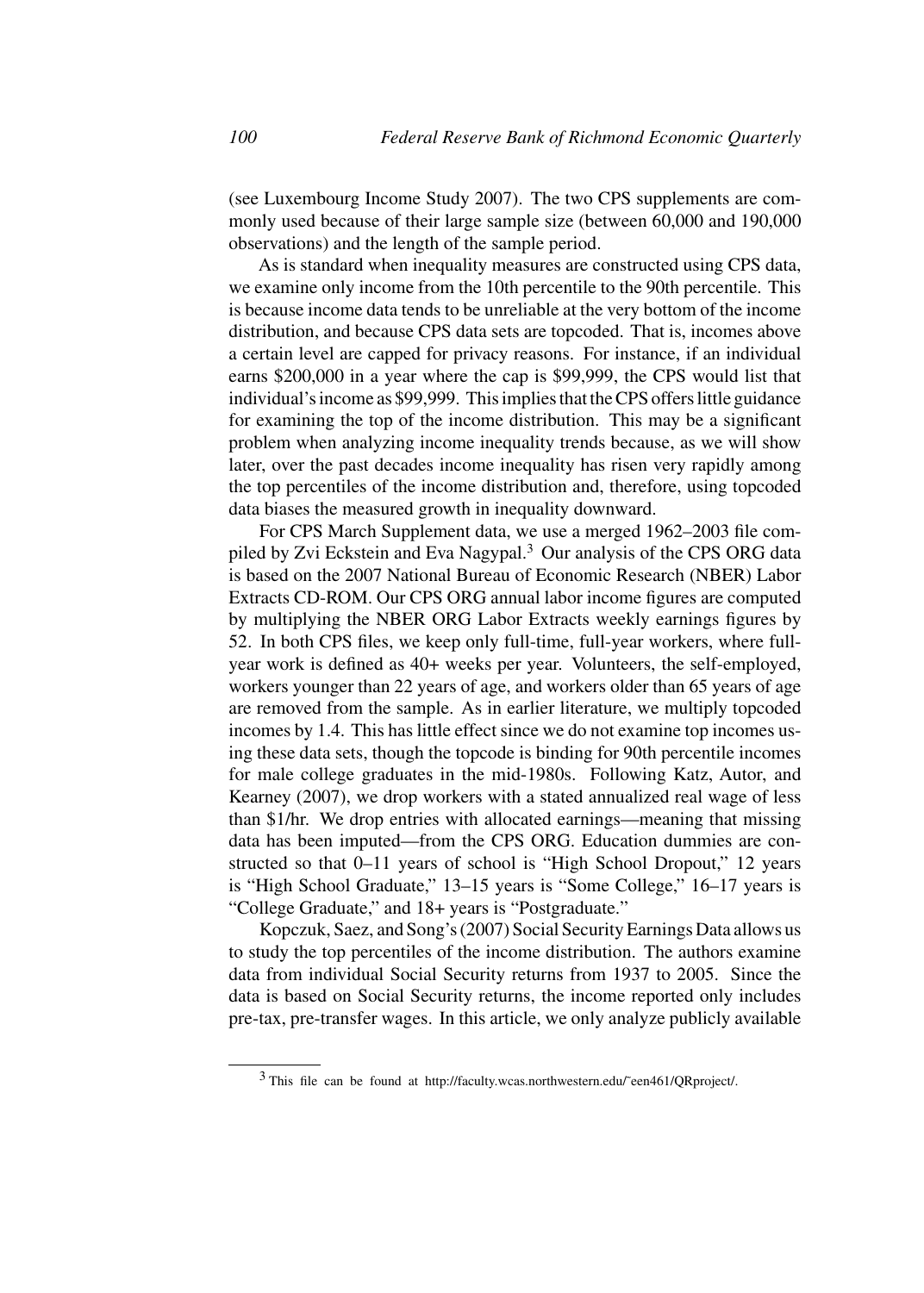statistics—income shares—of the Social Security data (which, in general, is not publicly available).4

Another data set for high-earner incomes is the one studied by Piketty and Saez (2003) in their examination of income tax returns since 1913. The large number of entries at the top of the distribution in this data set allows us, for instance, to compare the evolution of income of the 99.9th percentile and the 99th percentile of the income distribution. In this article, we analyze summary statistics for labor income made available by Emmanuel Saez.<sup>5</sup> As with the Social Security data, the underlying data set is not publicly available. Labor income data is available from 1927 to 2004 and is missing some years during this period. It should be emphasized that tax data is reported at the level of the tax unit, not the individual. Tax units are sometimes individuals, sometimes couples, and sometimes extended families, depending on how a household chooses to file its taxes and whom it chooses to count as dependents. The increasing correlation between spousal income and compositional changes in tax units makes trends in this data not fully comparable with individual income trends. Because income tax returns are only completed for workers above an exemption limit, it is not possible to examine trends in the bottom of the income distribution with this data set.

## **2. MEASURES OF INEQUALITY**

We measure the degree of income inequality using range ratios and income shares. There are many other commonly used measures of inequality, such as Theil's T, variance of log income, Gini coefficients, the coefficient of variation, and the Atkinson Index. Cowell (1995) provides an overview of benefits and failures of each of these measures.

Range ratios, such as the ratio between the 90th percentile income and the 10th percentile income, are often used because they are easy to understand and unambiguous to compute. Furthermore, they allow us to conduct a quick decomposition of changes in inequality. For instance, we will decompose a change in inequality summarized by a variation in the "90-10 ratio" into changes in the bottom half of the income distribution summarized by a variation in the "50-10 ratio" and changes in the top half summarized by a variation in the "90-50 ratio."

As is standard in studies of income inequality, we focus on logged ratios, because the log of a ratio of two values is equal to the difference of the logs of these values, which is approximately equal to the percentage change between these values. For instance, an increase in the log 90-10 ratio from 0.10

<sup>4</sup> We use summary statistics made available by Wojciech Kopczuk at http://www.columbia.edu/˜wk2110/uncovering/.

<sup>5</sup> See http://elsa.berkeley.edu/˜saez/.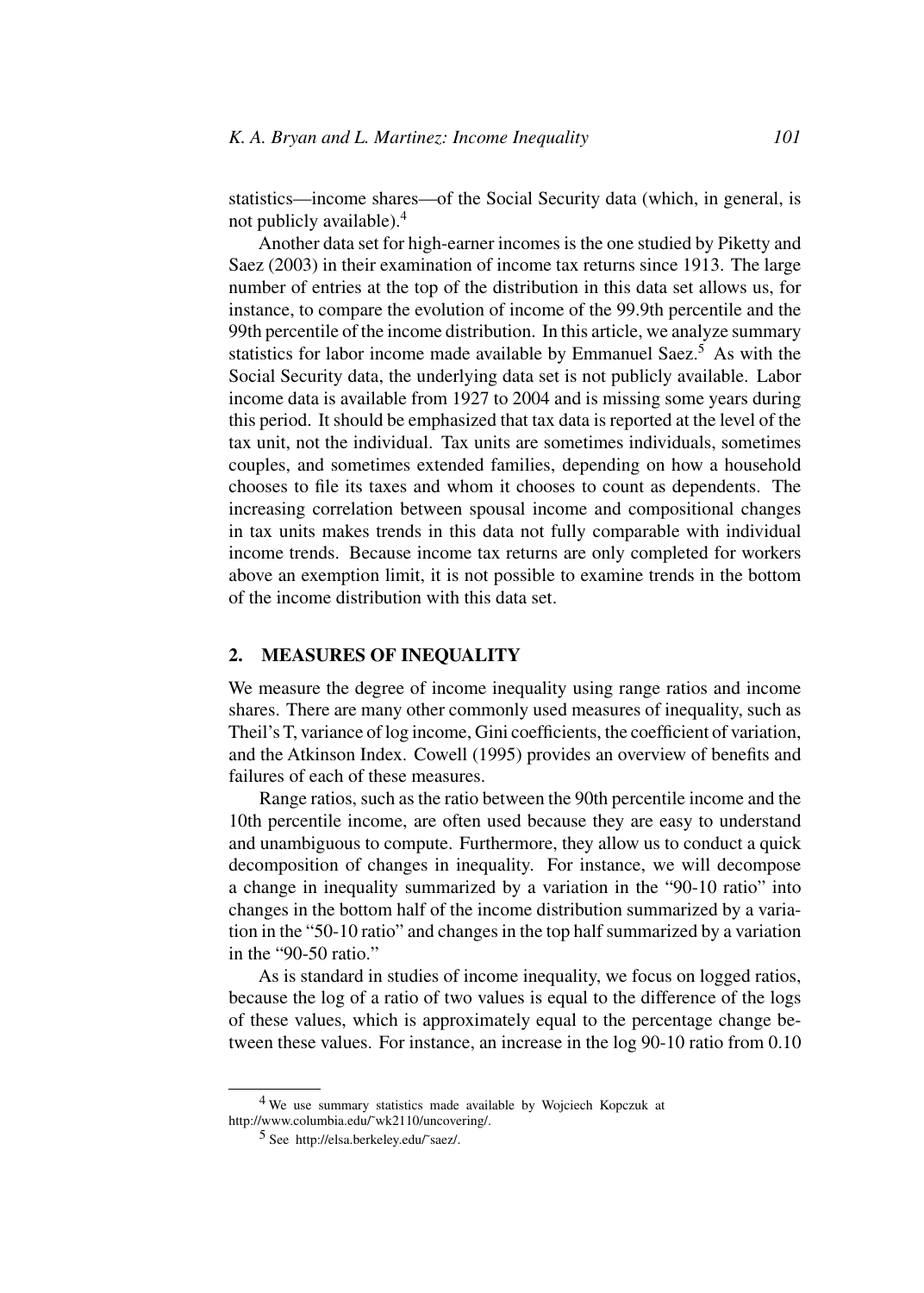to 0.15 implies that the worker in the 90th percentile went from making approximately 10 percent more than the worker in the 10th percentile to making approximately 15 percent more.

Income shares are simply the share of income held by a given group, such as the top 10 percent of the income distribution. This measure is particularly useful for data sets that do not cover the entire income distribution. For instance, income tax data before World War II covers only the top few percents. Nonetheless, national accounts include total income, and trends in top income shares can therefore be calculated.

#### **3. INEQUALITY TRENDS FOR ALL WORKERS**

In this section we focus on pre-tax individual labor income. Focusing on individual income instead of household income allows us to present inequality trends that are not directly affected by changes in household composition. Piketty and Saez (2006) argue that changes in the progressivity of taxes and transfers have been small and, therefore, that pre-tax inequality trends are very similar to after-tax inequality trends.

We study the evolution of inequality since the 1960s. Data availability is significantly better for this period than for earlier periods. Comprehensive micro-level data was only available sporadically before 1940, and decennially from 1940 to 1960. Regular surveys beginning in the early 1960s, such as the CPS March Supplement, offer annual income data along with matched information on education levels, occupations, and other variables. This improved data availability allows us to present a detailed examination of inequality trends.

We look at the evolution of the 90-10, 90-50, and 50-10 income ratios. To compute these ratios, we use only the CPS data sets. We do not have exact data for 10th percentile and 50th percentile incomes in the IRS and Social Security data sets used in this article.

Figure 2 presents the evolution of log income ratios. It shows that from 1961 to 2002, the CPS March log 90-10 ratio increased from 1.23 to 1.61. The ratios computed using the CPS ORG data set behave similarly.

Figure 2 also shows that the vast majority of the increase in the log 90-10 ratio is due to an increase in the 90-50 ratio. Since 1961, the log 90-50 ratio grew 0.29, accounting for around 75 percent of the overall increase in 90-10 inequality during this period. The increase in 90-50 inequality also accounts for nearly all of the increase in 90-10 inequality since 1990. This squares with results presented in earlier studies (see, for example, Cutler and Katz 1991 and Katz, Autor, and Kearney 2007). The log 50-10 ratio increased 0.09 during the 1980s but was otherwise constant over the period studied.

The reason for the rise in the 50-10 income ratio during the 1980s has received considerable attention in the income inequality literature. Card and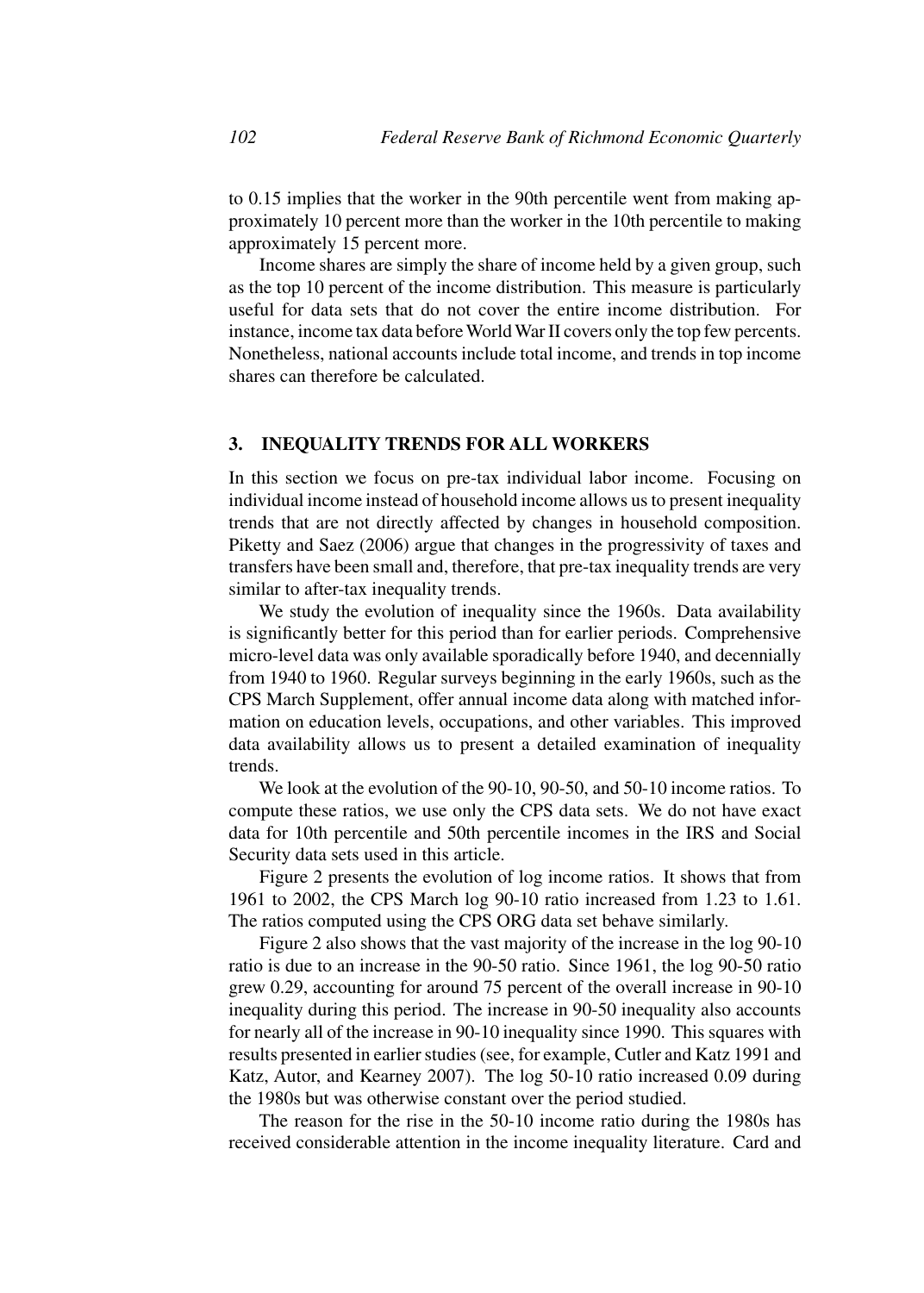

**Figure 2 Logged Income Ratios**

DiNardo (2002) conclude that the decrease in the real minimum wage is responsible for up to 90 percent of the increase in bottom-half income inequality in the 1980s.<sup>6</sup> Similarly, Lee (1999) uses state-level data on wages and unemployment, and finds that nearly all of the increase in bottom-tail income inequality in the 1980s is a result of changes in the real minimum wage. In

<sup>6</sup> The real minimum wage fell 30 percent between 1980 and 1988. It was roughly stable during the 1990s (Card and DiNardo 2002, Figure 22).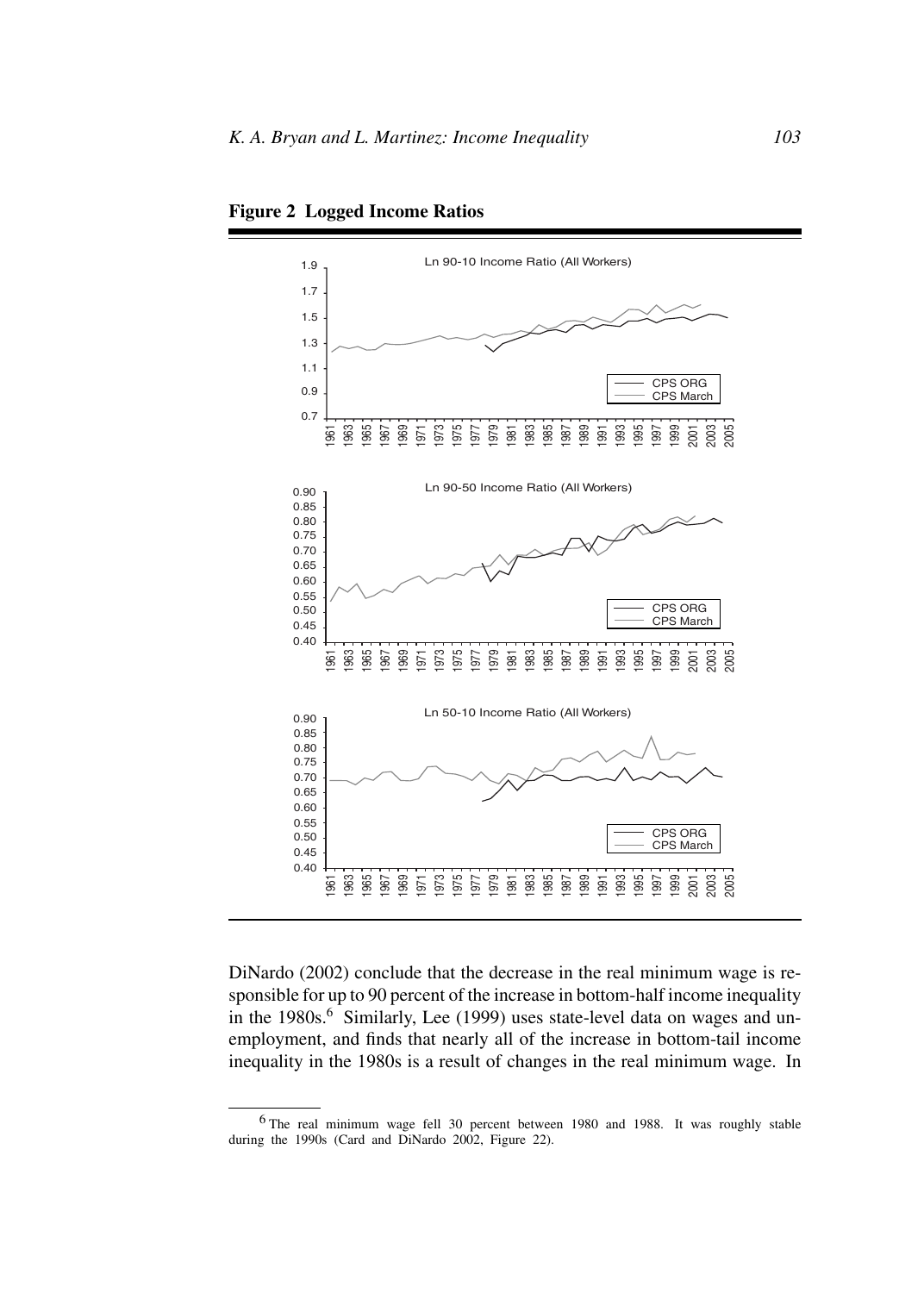

**Figure 3 2002–1978 Income Ratios by Percentile for All Workers**

contrast, between 1998 and 2006 the real minimum wage fell nearly 20 percent and no significant increase in bottom-half inequality was observed.

Figure 3 illustrates further that the increase in income inequality during the period under study is concentrated at the top of the income distribution. This figure presents the ratio between the real income in 2002 and the real income in 1978 for each decile of the income distribution. It shows that during this period, differences in income growth rates across percentiles are larger for the higher percentiles.<sup>7</sup> In particular, as in Figure 2, Figure 3 shows that  $50-10$ inequality increased less than 90-50 inequality during this period.

Since the increase in 90-10 inequality observed in recent decades was concentrated at the top of the 90-10 income distribution, it may also be important to analyze the top 10 percent of the income distribution in order to have a better understanding of the overall trend in inequality. Unfortunately, the CPS data sets are topcoded and therefore do not allow us to conduct such analysis. One way of studying the evolution of income inequality for top incomes is to use Social Security data.

Figure 4 presents the shares of total pre-tax wage earnings of the top 10 percent, the top 1 percent, and the top 0.1 percent of the distribution computed using Social Security data by Kopczuk, Saez, and Song (2007). It shows that between 1961 and 2003, the labor income share of the top 10 percent rose from 27 to 37 percent, and that more than 60 percent of this rise is explained by an

<sup>7</sup> In Figure 3, CPS ORG income growth is lower than CPS March income growth. Although several studies examine differences between CPS ORG data and CPS March data (see, for example, Lemieux 2003, 2006a, and 2006b; Borghans and ter Weel 2004; and Katz, Autor, and Kearney 2007), we are not aware of a comprehensive explanation of the differences between the income growth rates in the two data sets.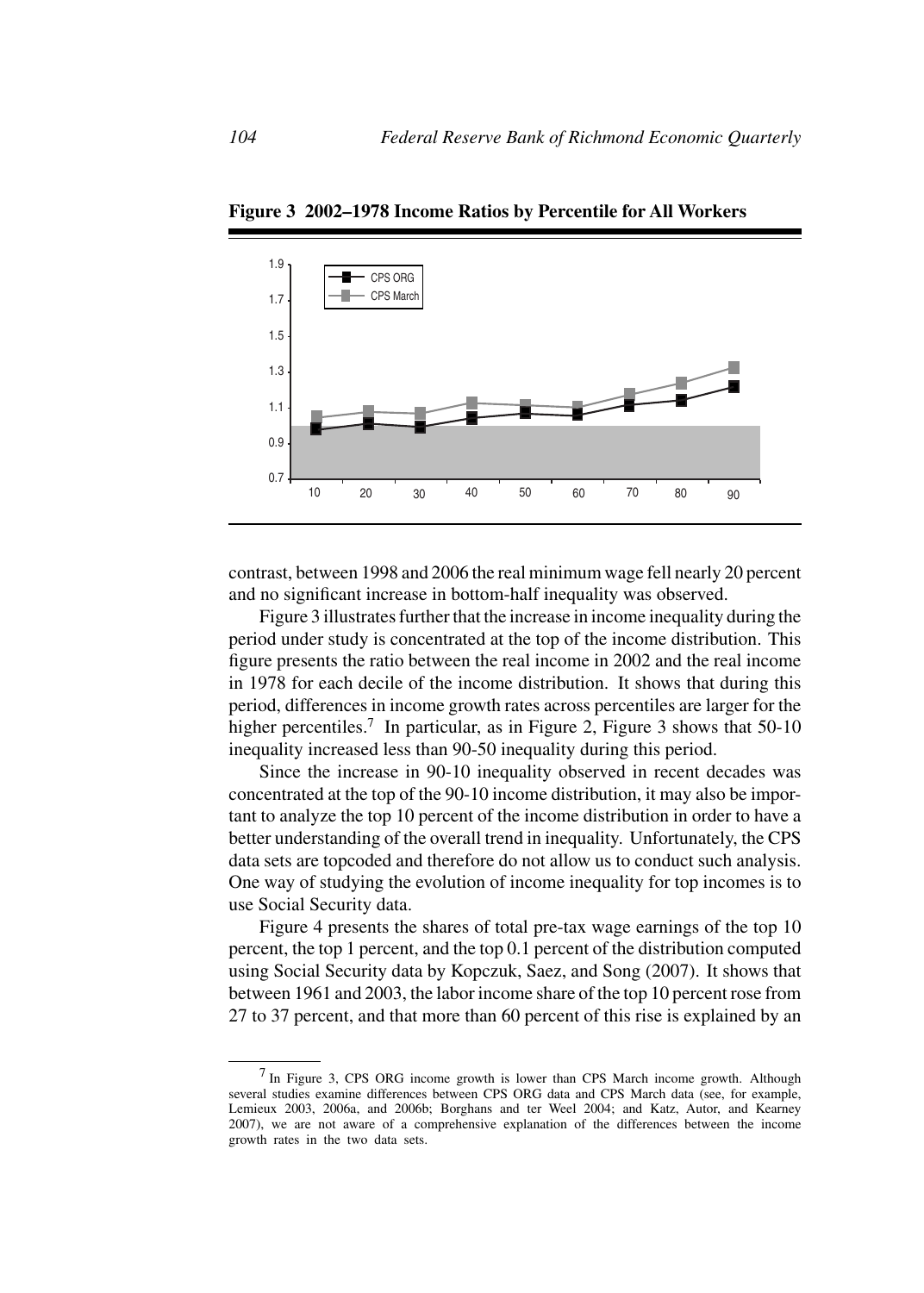

**Figure 4 Income Share of Top Labor Incomes (Social Security)**

increase of the share of the top 1 percent of the income distribution. Kopczuk's data also includes the income share of the top 0.1 percent since 1977. More than 60 percent of the increase of the share of the top percentile between 1977 and 2003 is explained by a rise in the share of the top 0.1 percent. The top 0.1 percent of individuals earn between 2 and 5 percent of the national labor income in our sample.

Though there is much less robust data on working conditions other than labor income, evidence in previous studies suggests that including nonwage income and compensation would increase the growth in inequality observed in recent decades. Pierce (2001) compiles data on fringe compensation from census microdata and finds that including benefits such as leave and health insurance increases the growth of inequality. Mishel, Bernstein, andAllegretto (2006) provide evidence of declining medical insurance and pensions for lowwage workers. Hamermesh (1999) finds that workplace injury rates and the number of nighttime or weekend shifts have fallen more rapidly for high-wage workers than for low-wage workers. These findings suggest that inequality measures based on labor income alone should be taken as a lower bound of the increase in inequality.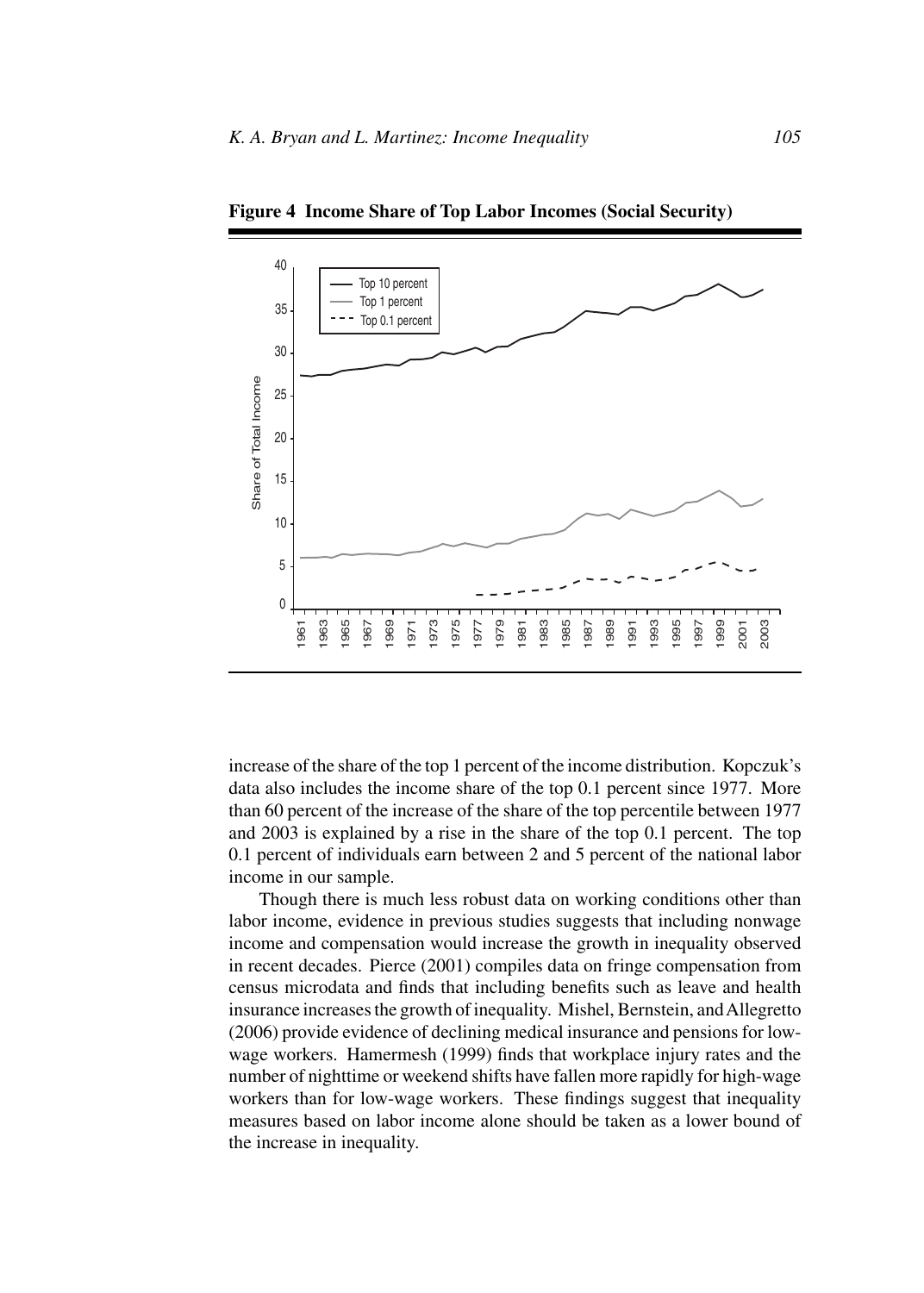## **4. INEQUALITY TRENDS AND GENDER**

In this section we present inequality trends for males and females separately. We will show that trends in male and female income inequality over the past few decades are similar. While in 1961 females represented 34 percent of the labor force, in 2007 they represented 46 percent (Bureau of Labor Statistics).

Figure 5 presents the evolution of income ratios for males only and females only. It shows that 90-10 inequality for males has been growing since the late 1960s and that the rate of growth has been higher since the second half of the 1970s. It also shows that 90-10 inequality grew more among males than in the entire population. As in the entire population, the inequality trend for males only is explained by a continuous increase in the 90-50 ratio (which accelerated in the second half of the 1970s) and a rise in the 50-10 ratio concentrated in the 1980s. This is consistent with results presented in previous studies (see, for instance, Katz, Autor, and Kearney 2007).

Figure 5 also shows that the level of inequality is lower among females than among males. The timing of the increase in female inequality is similar to that among males. As in the male population, the increase in inequality among females is mainly explained by an increase in 90-50 inequality and a rise in 50-10 inequality concentrated in the 1980s.

Figure 6 presents the ratios between real incomes in 2002 and 1978 for different percentiles for both males and females (Figure 3 presents the same ratios in the whole population). It shows that the bottom 50 percent of the male income distribution saw no more than a 5 percent increase in real income from 1978 to 2002. The picture is different for females, who have seen rising real wages between 1978 and 2002 across all deciles. Thus, Figure 6 shows that females are driving the income growth at the bottom of the income distribution presented in Figure 3.

While inequality among both males and females has been increasing, inequality between the two groups has been decreasing. Figure 7 presents the evolution of the ratio of female income to male income at the 10th, 50th, and 90th percentiles in the CPS March Supplement data set—the behavior of these ratios in the CPS ORG data set is similar. It shows that, in general, the gender gap is larger at higher levels of income distribution. This is consistent with the fact that inequality is higher among males, as seen in Figure 5. Figure 7 also shows that the gender gap closed substantially over time. The relative increase in female incomes started in the 1970s for the 10th percentile and in the 1980s for the 50th and 90th percentiles. This increase stopped in the mid-1990s. The change in the gender gap implies that overall inequality has been lowered as female incomes caught up with male incomes.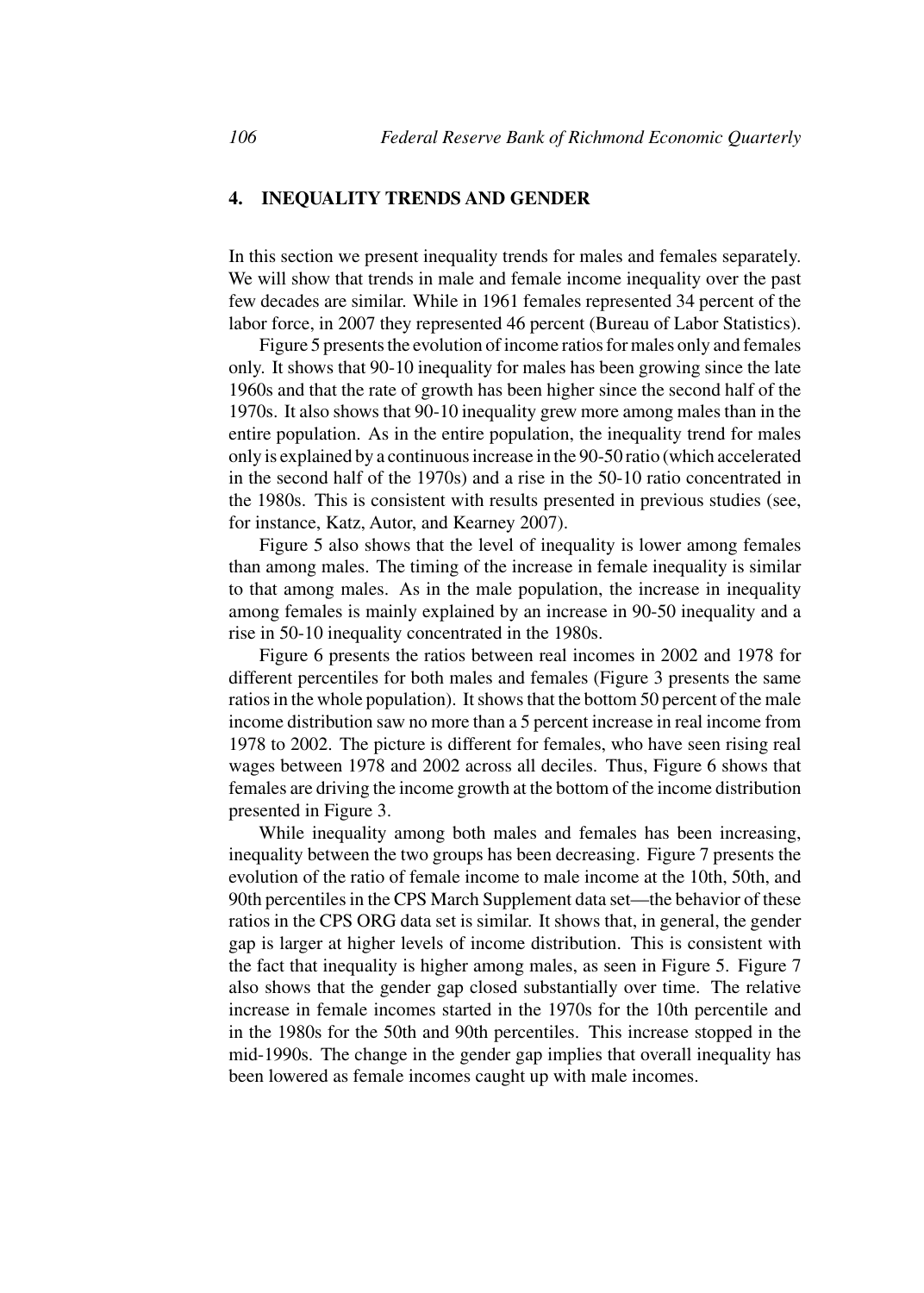

**Figure 5 Logged Income Ratios for Males and Females**

## **5. INEQUALITY TRENDS AND EDUCATION**

In this section we show that inequality has increased both *between* education groups and *within* education groups. That is, real labor income increased more for people with more years of education (an increase in between-group inequality) and the dispersion in labor incomes increased within education groups (within-group inequality increased).

Table 1 presents the evolution of CPS March Supplement male and female labor income for different levels of education. Inequality trends are similar in the CPS ORG data set. This table shows a substantial increase in within-group inequality. For example, for males with a college degree, the 10th percentile income increased 11 percent and the 90th percentile income increased 71 percent between 1963 and 2002. The importance of within-group inequality illustrated in Table 1 is consistent with results in previous studies that show that observable characteristics—mainly education and experience—can only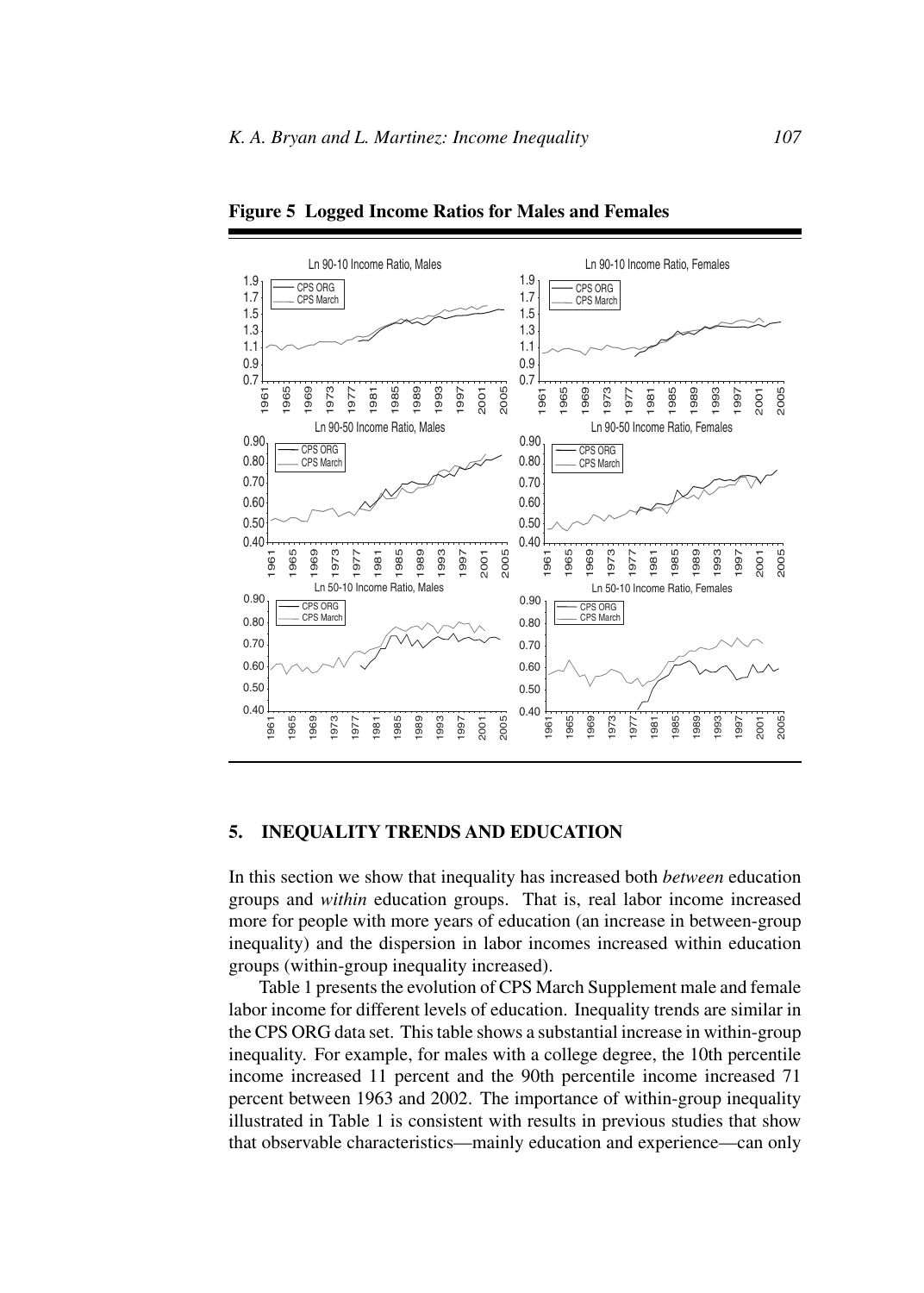

**Figure 6 2002–1978 Income Ratios by Percentile**

explain a small fraction of observed inequality (see, for example, the discussion in Lemieux 2006b).

An increase in between-group inequality is also present in Table 1. For example, between 1963 and 2002, the median male income increased 78 percent for postgraduates, 41 percent for college graduates, 17 percent for some college, and 11 percent for high school graduates; it decreased 10 percent for high school dropouts. Table 1 also shows that the increase in between-group inequality has been larger for males than for females.

One can also see in Table 1 that there are periods characterized by declines in real income for certain groups. The largest decline is a 27 percent decrease in the median income of high school dropouts between 1972 and 1992. Note that since the 1960s, the percentage of the labor force without a high school degree has halved for both males and females, falling to around 10 percent for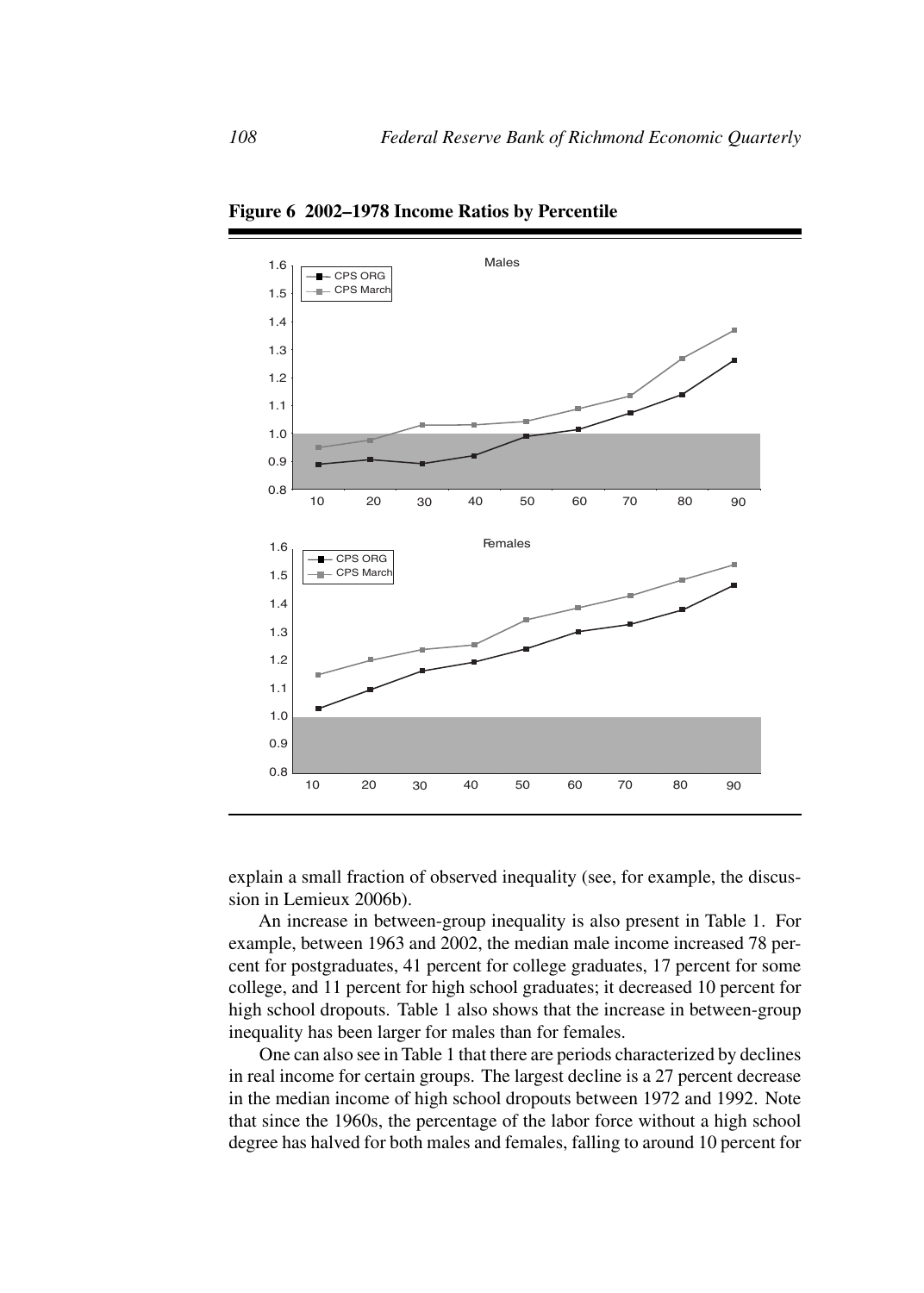

**Figure 7 Female-Male Income Ratio**

each gender by 2006. The declines in real income seem to have stopped in the 1990s.

A common explanation for the increase in the education premium is skillbiased technological change (SBTC). The SBTC hypothesis suggests that the introduction of computers increased returns to skills, education, and experience, and therefore resulted in a rise in inequality (see, for example, Juhn, Murphy, and Pierce 1993). However, more recent studies challenge this hypothesis by noting that the return to skills grew only in the 1980s and SBTC should have resulted in an increase in the demand for skills in both the 1980s and the 1990s since technological improvements continued into the 1990s (see, for example, Card and DiNardo 2002).

## **6. WAGE INEQUALITY, WELFARE INEQUALITY, AND WEALTH INEQUALITY**

So far, our analysis has focused on annual income inequality trends. In this section we present brief discussions of hourly wage inequality, welfare inequality, and wealth inequality.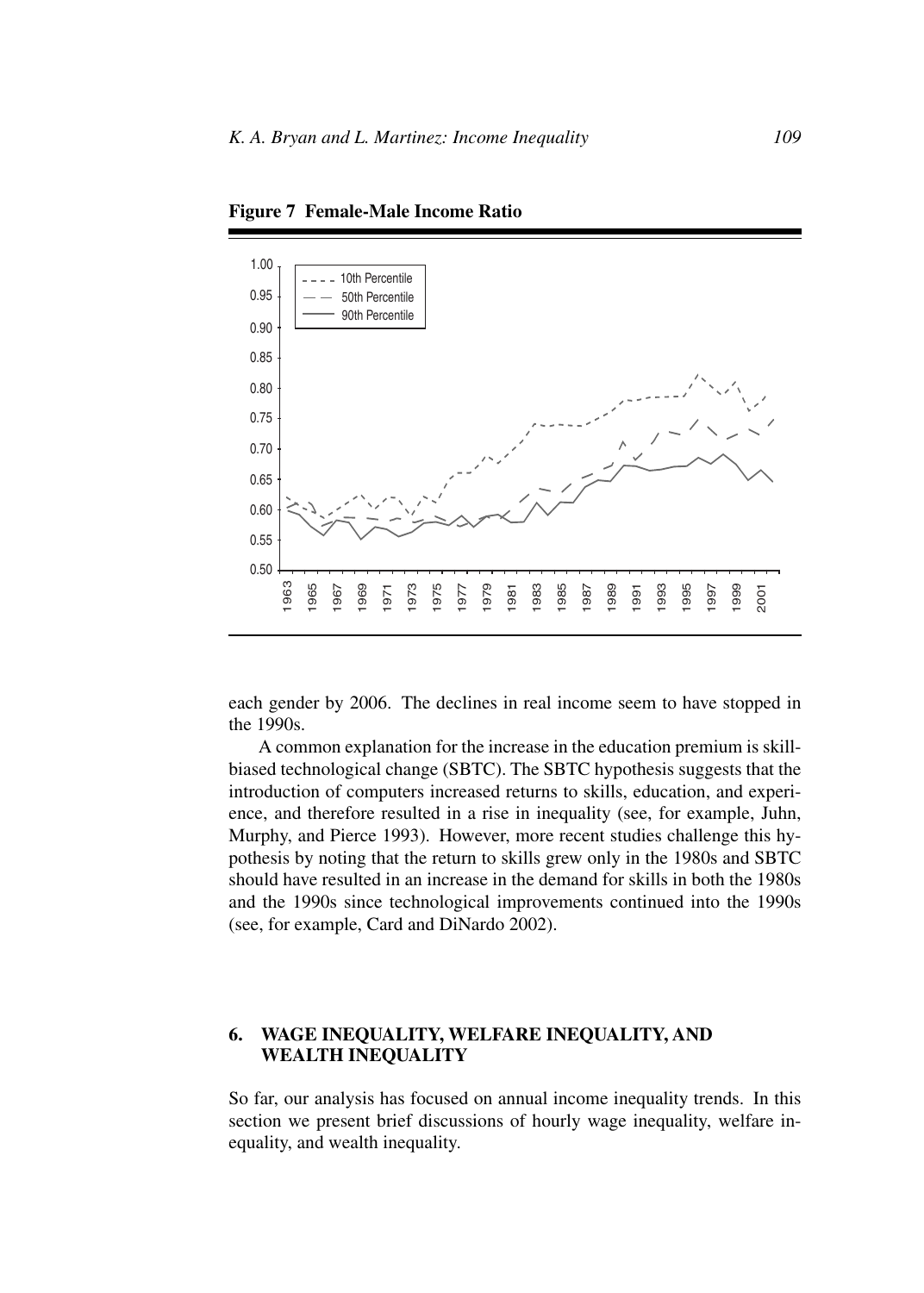| Postgraduate                | 1972 | 1982 | 1992 | 2002 |
|-----------------------------|------|------|------|------|
| Males 90th Percentile       | 1.43 | 1.65 | ТC   | TC   |
| Males 50th Percentile       | 1.31 | 1.29 | 1.44 | 1.78 |
| Males 10th Percentile       | 1.40 | 1.38 | 1.50 | 1.64 |
| Females 90th Percentile     | 1.19 | 1.25 | 1.49 | 1.98 |
| Females 50th Percentile     | 1.22 | 1.14 | 1.33 | 1.55 |
| Females 10th Percentile     | 1.22 | 1.25 | 1.51 | 1.74 |
| <b>College Graduate</b>     |      |      |      |      |
| Males 90th Percentile       | 1.34 | 1.28 | 1.34 | 1.71 |
| Males 50th Percentile       | 1.27 | 1.15 | 1.23 | 1.41 |
| Males 10th Percentile       | 1.13 | 1.02 | 0.95 | 1.11 |
| Females 90th Percentile     | 1.14 | 1.17 | 1.47 | 1.86 |
| Females 50th Percentile     | 1.18 | 1.15 | 1.31 | 1.50 |
| Females 10th Percentile     | 1.11 | 1.00 | 1.09 | 1.20 |
| <b>Some College</b>         |      |      |      |      |
| Males 90th Percentile       | 1.28 | 1.20 | 1.22 | 1.41 |
| Males 50th Percentile       | 1.18 | 1.12 | 1.06 | 1.17 |
| Males 10th Percentile       | 1.15 | 0.97 | 0.91 | 1.04 |
| Females 90th Percentile     | 1.21 | 1.32 | 1.52 | 1.72 |
| Females 50th Percentile     | 1.19 | 1.20 | 1.33 | 1.45 |
| Females 10th Percentile     | 1.15 | 1.14 | 1.14 | 1.23 |
| <b>High School Graduate</b> |      |      |      |      |
| Males 90th Percentile       | 1.24 | 1.23 | 1.20 | 1.31 |
| Males 50th Percentile       | 1.25 | 1.17 | 1.06 | 1.11 |
| Males 10th Percentile       | 1.16 | 0.95 | 0.83 | 0.89 |
| Females 90th Percentile     | 1.27 | 1.34 | 1.45 | 1.62 |
| Females 50th Percentile     | 1.18 | 1.16 | 1.21 | 1.33 |
| Females 10th Percentile     | 1.21 | 1.18 | 1.13 | 1.21 |
| <b>High School Dropout</b>  |      |      |      |      |
| Males 90th Percentile       | 1.31 | 1.24 | 1.11 | 1.14 |
| Males 50th Percentile       | 1.24 | 1.07 | 0.91 | 0.90 |
| Males 10th Percentile       | 1.28 | 1.07 | 0.88 | 0.98 |
| Females 90th Percentile     | 1.19 | 1.14 | 1.19 | 1.25 |
| Females 50th Percentile     | 1.20 | 1.15 | 1.07 | 1.23 |
| Females 10th Percentile     | 1.31 | 1.25 | 1.15 | 1.24 |
|                             |      |      |      |      |

**Table 1 Real Labor Income (1963=1)**

Notes: TC indicates that data was topcoded.

## **Wage Inequality**

Wage inequality trends may be different from the annual income inequality trends discussed in previous sections because of different trends in hours worked across the income distribution.

We construct wage inequality trends using CPS ORG data—as discussed by Lemieux (2006b), CPS March Supplement data only includes intervals of hours worked (e.g., 20–25 hours). The CPS ORG asks hourly workers for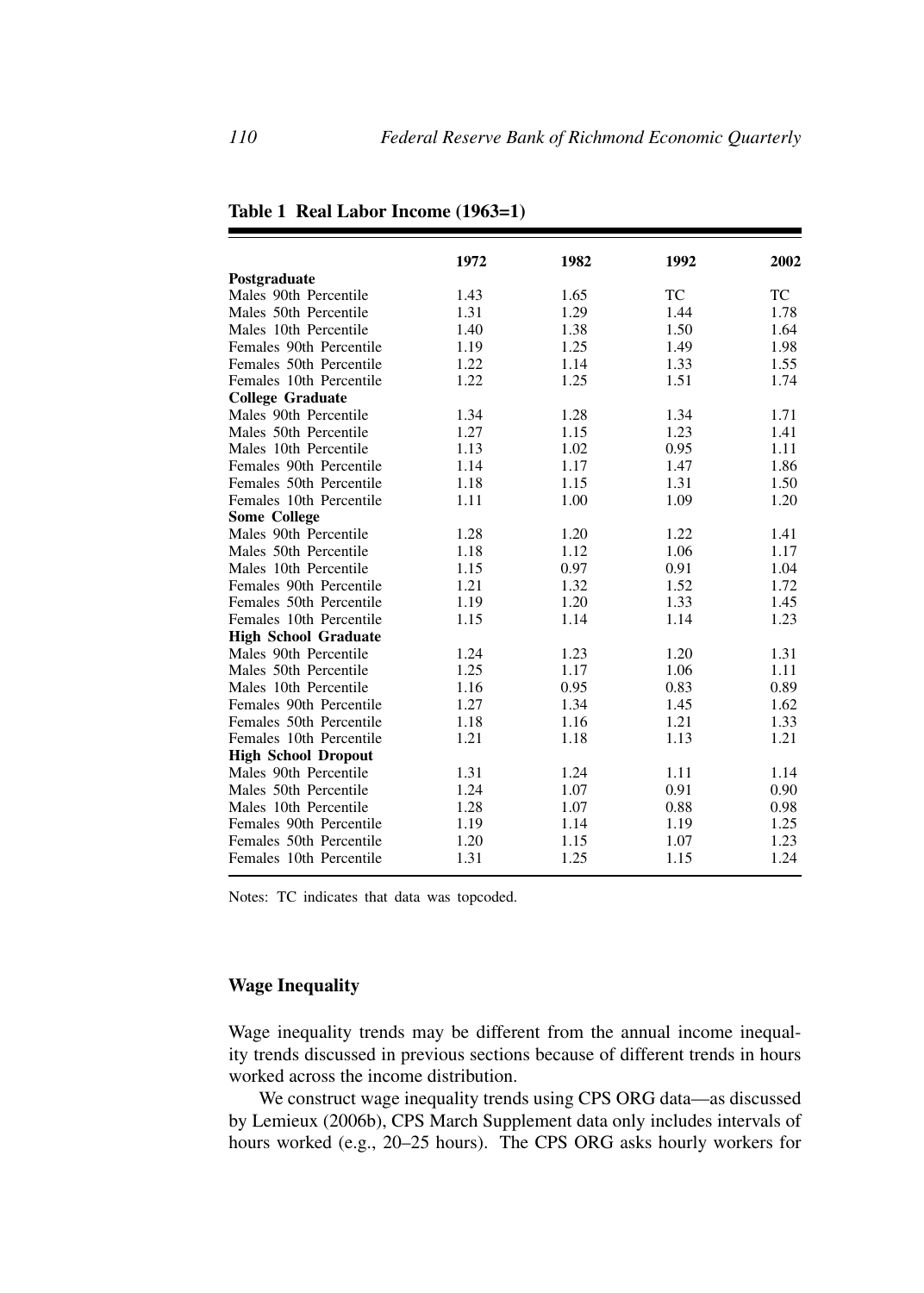

**Figure 8 Ln 90-50 and Ln 50-10 Hourly Wage Ratios**

their hourly earnings and it asks salaried workers for usual weekly earnings and usual weekly hours worked.

Figure 8 presents logged 90-50 and logged 50-10 wage ratios for all workers, males only, and females only. The figure shows that bottom-tail inequality rose among all groups around the early 1980s, and it increased more among females. Like 90-50 income inequality, 90-50 wage inequality rose continuously from 1978 to 2005. The comparison of Figure 8 with Figures 2 and 5 shows that wage inequality trends are similar to income inequality trends (note that the scale for the horizontal axis in Figure 8 is different than the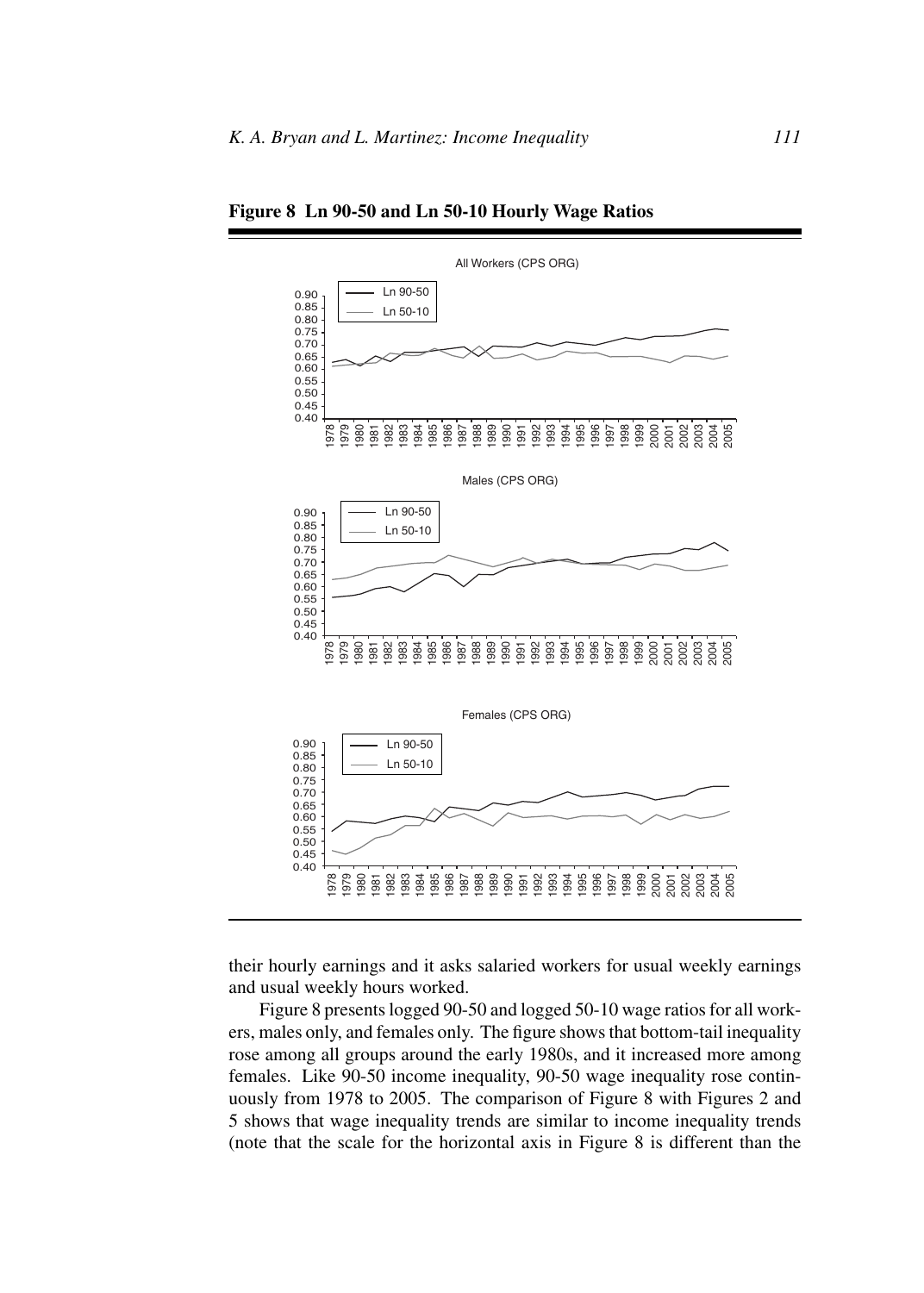

**Figure 9 2005–1978 Ratios by Percentile**

scales in Figures 2 and 5 and, thus, it may appear that inequality increases less in Figure 8 even though this is not the case).

Figure 9 presents the ratio between the real wage in 2005 and the real wage in 1978 for each decile and for all workers, males only, and females only. It also presents the same ratios for real income. The figure shows that the distribution of real wage growth is similar to the distribution of real income growth.

## **Welfare Inequality**

Changes in welfare inequality should not be naïvely inferred from trends in income inequality. Welfare measures depend on the consumption of goods and leisure. It could very well be that while income inequality has increased,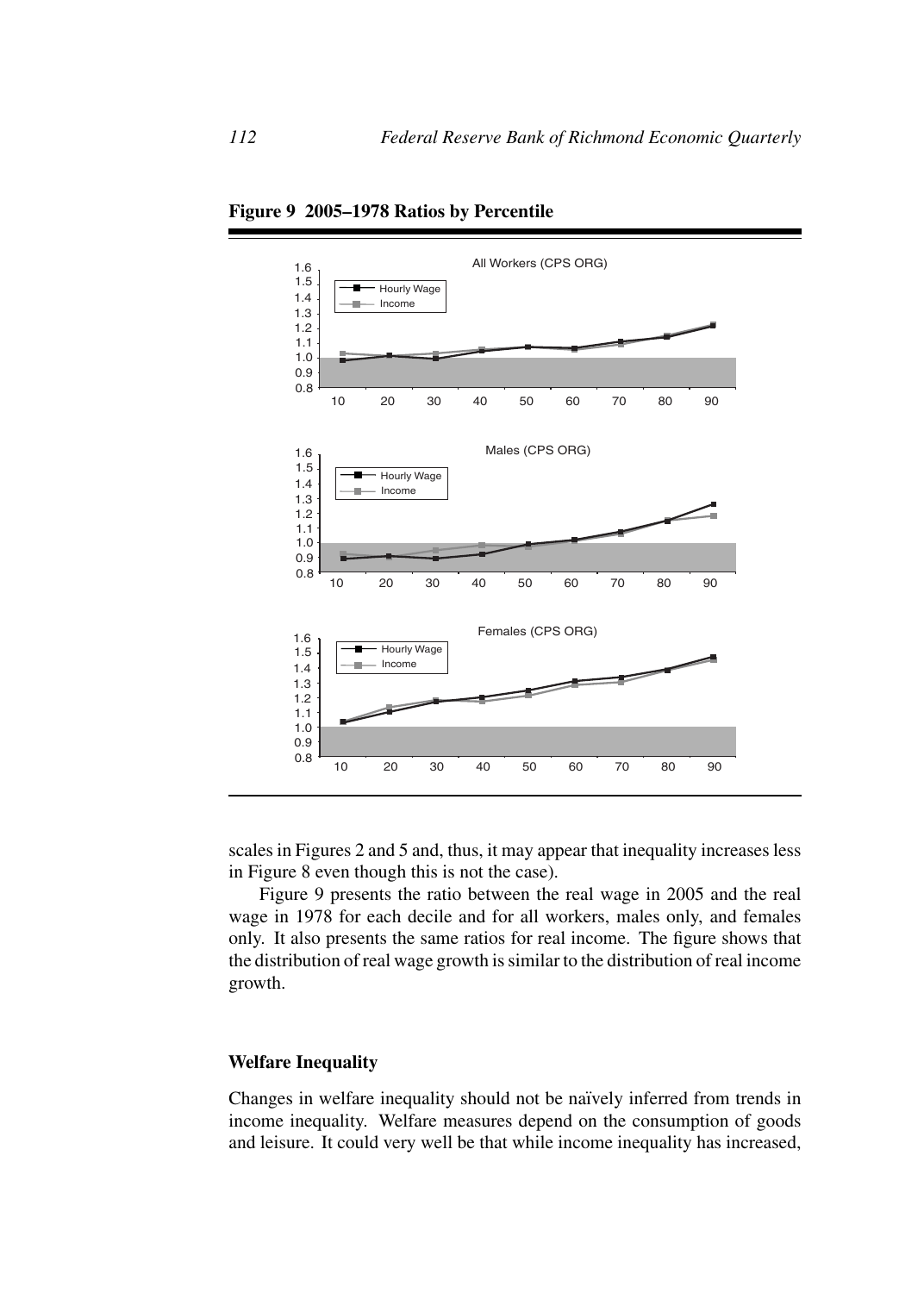|                      | <b>Years of Schooling</b> |        |           |         |
|----------------------|---------------------------|--------|-----------|---------|
| <b>Year/Category</b> | $0 - 11$                  | 12     | $13 - 15$ | $16+$   |
| 1965                 | 104.12                    | 101.66 | 99.21     | 101.64  |
| 1985                 | 106.94                    | 107.53 | 105.03    | 107.02  |
| 2003                 | 116.34                    | 108.94 | 105.42    | 101.44  |
| Change 1965-2003     | 12.22                     | 7.28   | 6.21      | $-0.20$ |
| Change 1985-2003     | 9.40                      | 1.41   | 0.39      | $-5.58$ |

**Table 2 Mean Leisure Hours per Week for Males (Aguiar and Hurst 2007)**

consumption inequality has not increased, or that individuals who benefited from higher consumption growth also experienced a smaller increase in leisure.

Regular surveys on individual consumption have existed since the early 1980s. Krueger and Perri (2006) find both that the level of consumption inequality is lower than the level of income inequality and that consumption inequality increased less than income inequality. They find that, between 1980 and 2003, household income (after-tax labor earnings plus transfers) inequality, measured as the variance of the logs of income in the Panel Study of Income Dynamics (PSID) data set, increased 21 percent.<sup>8</sup> They also find that during the same period, depending on the treatment of durable goods, consumption inequality increased between 2 and 10 percent. Blundell, Pistaferi, and Preston (2006) argue that the difference between the rise in income inequality and the rise in consumption inequality is explained by an increase in the variability of transitory income shocks. They also explain that it is more problematic for low wealth households to insure against these shocks. Attanasio, Battistin, and Ichimura (2004) find a larger increase in consumption inequality than Kreuger and Perri (2006) but nonetheless argue that consumption inequality has increased less than income inequality. These findings indicate that welfare inequality may have increased less than income inequality.

Aguiar and Hurst (2007) examine leisure inequality by aggregating irregular time-use surveys going back to 1965. Leisure is defined as time not spent at work or on household production. They find that the income-poor have seen the largest increase in leisure time. Table 2 shows that, since 1965, leisure has increased the most for those with less education.<sup>9</sup> Since people

<sup>8</sup> Krueger and Perri (2003) find that trends in household income are very similar in equivalent samples of the CPS ORG, the PSID, and the Consumer Expenditure Survey.

<sup>9</sup> This table reports Aguiar and Hurst's (2007) "median" measure of leisure, which includes time sleeping, eating, and activities "pursued solely for direct enjoyment." Note that this definition of leisure does not discriminate between individuals who voluntarily choose not to work and those who are involuntarily unemployed.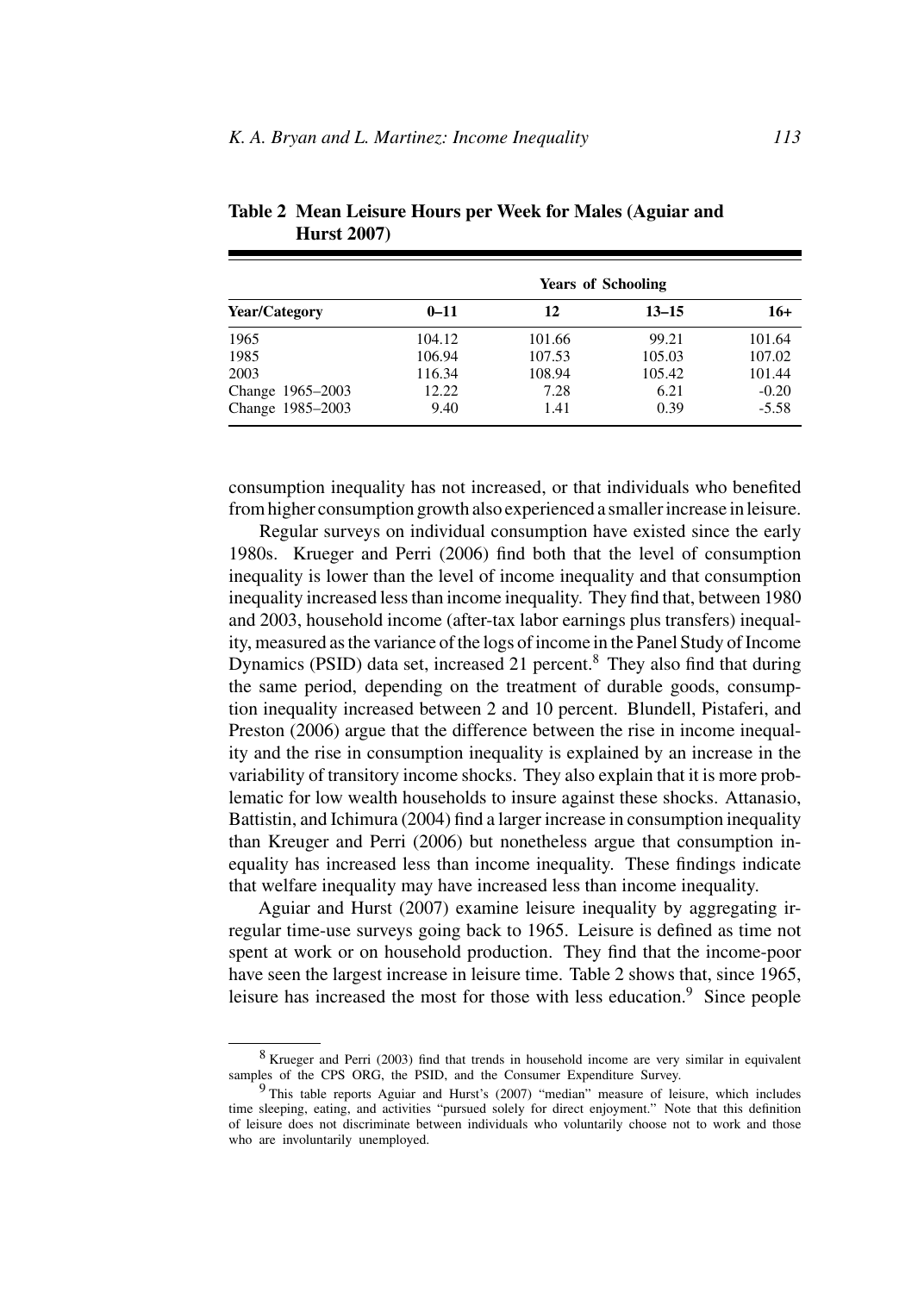with more education have, on average, higher incomes, Aguiar and Hurst's (2007) findings imply relatively larger gains in leisure at the bottom of the income distribution.<sup>10</sup> Thus, these findings also imply that welfare inequality may have increased less than income inequality.

## **Wealth Inequality**

Wealth data is not as readily available as data on income, but surveys such as the Federal Reserve's Survey of Consumer Finances and estate tax returns filings are analyzed in studies of wealth inequality. It is well known that wealth is distributed much more unequally than income. For instance, Casteñada, Díaz-Giménez, and Ríos-Rull (2003) find that in the United States, while the top 1 percent of the wealth distribution holds 26 to 30 percent of the wealth, the income share of the top 1 percent of the income distribution is only 10 to 15 percent of total income.

Trends in income inequality may influence trends in wealth inequality through savings. However, studies have shown that the increase in income inequality observed in recent decades has not been reflected in an increase in wealth inequality. For example, Kopczuk and Saez (2004) find that there has been very little change in the holdings of the top of the wealth distribution since 1970 and that the only major change in the wealth distribution during the 20th century is a massive reduction in the wealth share of the top of the distribution between 1929 and 1945.

## **7. INEQUALITY TRENDS BEFORE THE 1960S**

In this section, we summarize findings of studies of the evolution of income inequality in the United States before the 1960s. There are no large-scale regular population surveys that include individual labor income data during this period. Before 1940, even the decennial U.S. Census did not ask about income (see Williamson and Lindert 1980 and Margo 1999 for discussions of these data limitations). Thus, income inequality before 1940 can only be roughly estimated from sources such as irregular local surveys, state censuses, and tax returns.

Kuznets (1955) famously discusses the basic trends in American income inequality for this period: rising inequality before World War I and falling inequality since the 1920s. Later studies confirmed these trends.

<sup>10</sup> The increase in leisure inequality documented by Aguiar and Hurst (2007) is not inconsistent with the trends in income and wage inequality being similar in Figures 2, 5, 8, and 9. These figures are constructed by considering only full-time workers, and Aguiar and Hurst (2007) construct leisure trends by considering both full-time and part-time workers.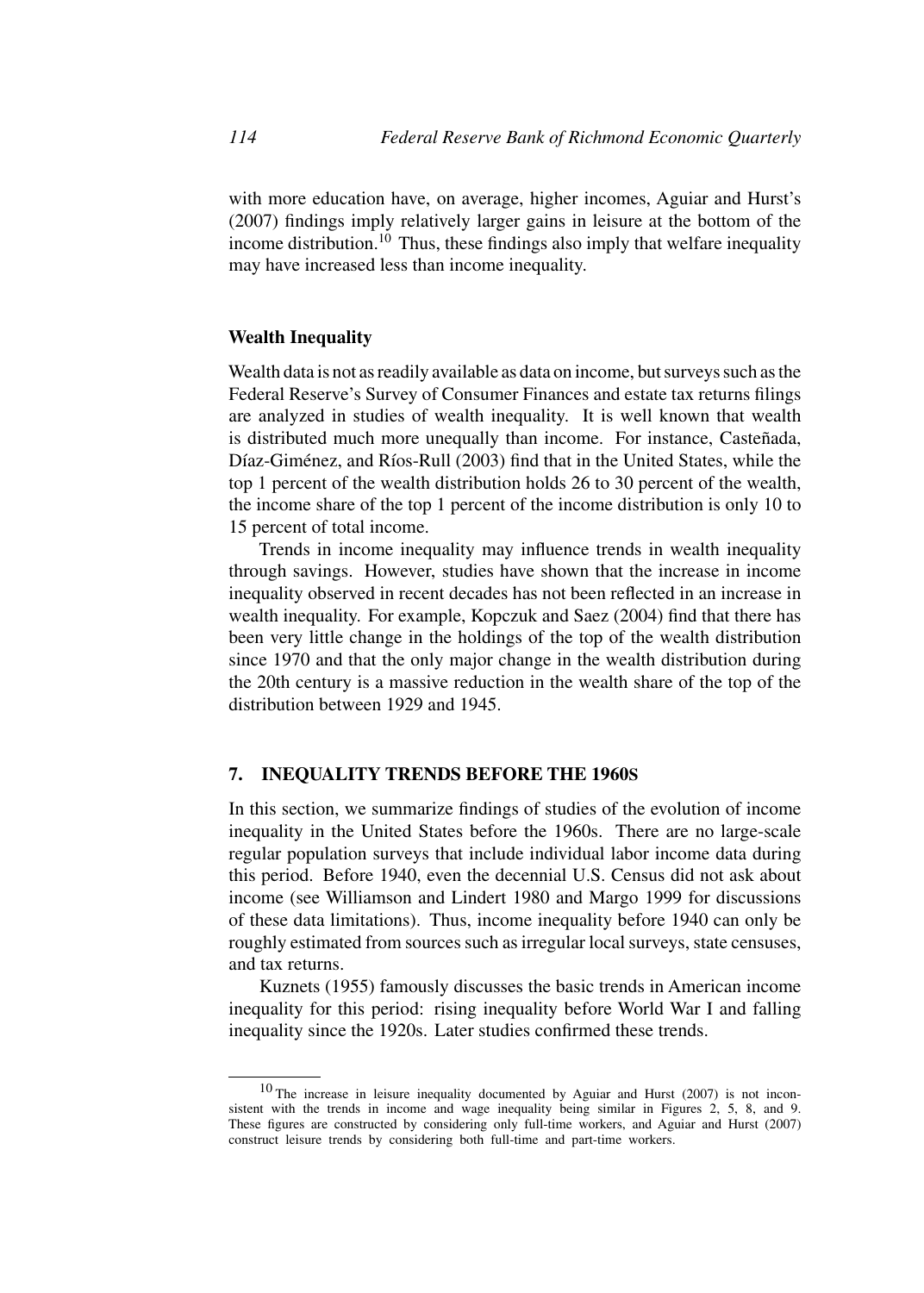| Table 3 Standard Deviation of Manufacturing Wages (Margo 1999, |
|----------------------------------------------------------------|
| <b>Censuses of Manufacturing</b> )                             |
|                                                                |

|                             | 1860 | 1880 | <b>Change</b> |  |
|-----------------------------|------|------|---------------|--|
| Log Wage                    | 0.23 | 0.36 | 0.13          |  |
| Log Wage with State Dummies | 0.23 | 0.32 | 0.09          |  |

There is evidence of increasing wage inequality before the Civil War. For instance, Margo (2000) identifies a compilation of wages paid at government forts for hired labor (clerks, manual laborers, cooks, etc.) from 1820 to 1860. He finds that in this period, wages of clerks rose over a half percentage point more per year than wages of manual laborers. This trend suggests that wage inequality rose—recall that clerks were relatively educated workers in that period. Related wage ratios for skilled artisans and other broad occupation classes show similar patterns. Margo (2000) suggests that this increase in inequality may have been driven in part by a change in the education premium.

Studies also find that income inequality continued to increase, and the premium to skilled labor continued to rise until the end of the 19th century. For example, Table 3 presents the increase in the dispersion of manufacturing wages in the United States from 1860 to 1880 documented by Margo (1999). This increase shows that not only did wage inequality grow across industries, but it also grew within some industries—manufacturing, in this case. Margo (1999) explains that this increase is partially driven by changes in wages across regions after the Civil War. Barro and Sala-i-Martin (1992) report similar trends in their study of the convergence in incomes among states during the postbellum period, documenting a large drop in manufacturing wages in the South. Williamson (2006) provides further evidence of these trends, which he argues are explained in part by the increase in the supply of unskilled labor resulting from high levels of immigration from Europe.

It has also been shown that wage differentials between blue-collar and white-collar workers as well as inter-industry wage differentials shrank around World War I and were stable until the end of the Great Depression. Goldin and Katz (1999a) examine wage series for manufacturing workers, university professors, engineers, and bookkeepers. They find a decrease in the wage premium of the high-education professions over manufacturing wages. Table 4 presents examples of this decrease. The same data show a 20 to 30 percent decrease in the 90-10 wage ratio among manufacturing workers in a number of different industries from 1890 to 1940. Most of this change is concentrated in the bottom half of the distribution. Further, a 1915 Iowa Census was conducted containing information on both income and education, which can then be compared to 1940 United States census data restricted to include only entries in Iowa. Goldin and Katz (1999b) use this data to estimate the return in wages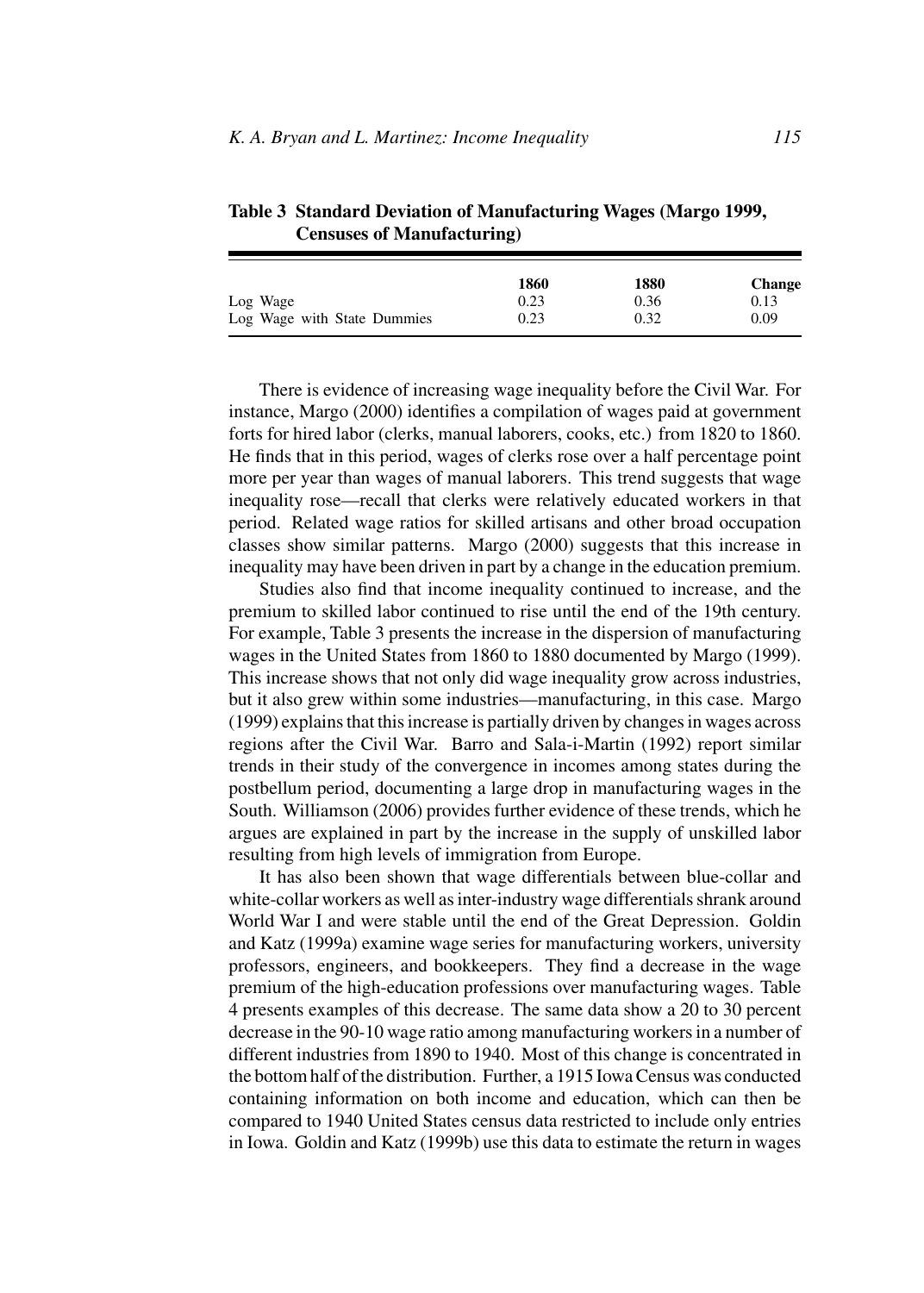|      | <b>Starting Engineers</b> | <b>Male Clerical Workers</b> |  |
|------|---------------------------|------------------------------|--|
| 1895 |                           | 1.691                        |  |
| 1909 | 1.202                     | 1.652                        |  |
| 1914 | 1.149                     | 1.696                        |  |
| 1919 | 1.005                     | 1.202                        |  |
| 1929 | 1.037                     | 1.128                        |  |
| 1939 | 1.008                     | 1.150                        |  |
| 1949 | 1.012                     | 1.076                        |  |
| 1959 |                           | 1.019                        |  |

**Table 4 Ratio of Wages of Educated Workers over the Average Manufacturing Wage (Goldin and Katz 1999a)**

to a year of high school education and find a decrease in this return from 13 percent in 1915 to around 9.5 percent in 1940.

The period around World War II is characterized by decreases in income inequality, an event often called "The Great Compression." Goldin and Margo (1992) explain that this compression is accounted for in part by the National War Labor Board's control of wages during the war. They study public use microdata samples from the 1940 and 1950 censuses and find a large drop in income inequality during this decade, with a low level of income inequality persisting through the 1960s. The return to a year of education computed by Goldin and Katz (1999b) fell two to four percentage points between 1940 and 1950. Piketty and Saez's (2003) data on annual labor income reported in tax returns to the IRS, and Kopczuk, Saez, and Song's (2007) Social Security data show a large drop of the relative income of the top earners around World War II. Figure 10 presents the behavior of the income shares in these two data sets. Although IRS data uses tax units income rather than individual income, the behavior of the two series is quite similar.

## **8. CONCLUSIONS**

This article documents an increase in income inequality in the United States in recent decades. Furthermore, the article documents periods characterized by a decline in real income for lower income groups. We show that this increase in inequality is explained mainly by an increase in inequality at the top of the income distribution. Significant increases in inequality within lower incomes are only observed during the 1980s. We also explain that welfare inequality may have increased less than income inequality. Finally, we show that the recent period of increasing inequality followed a period of decreasing inequality since World War I, which in turn followed a period of increasing inequality in the 19th century.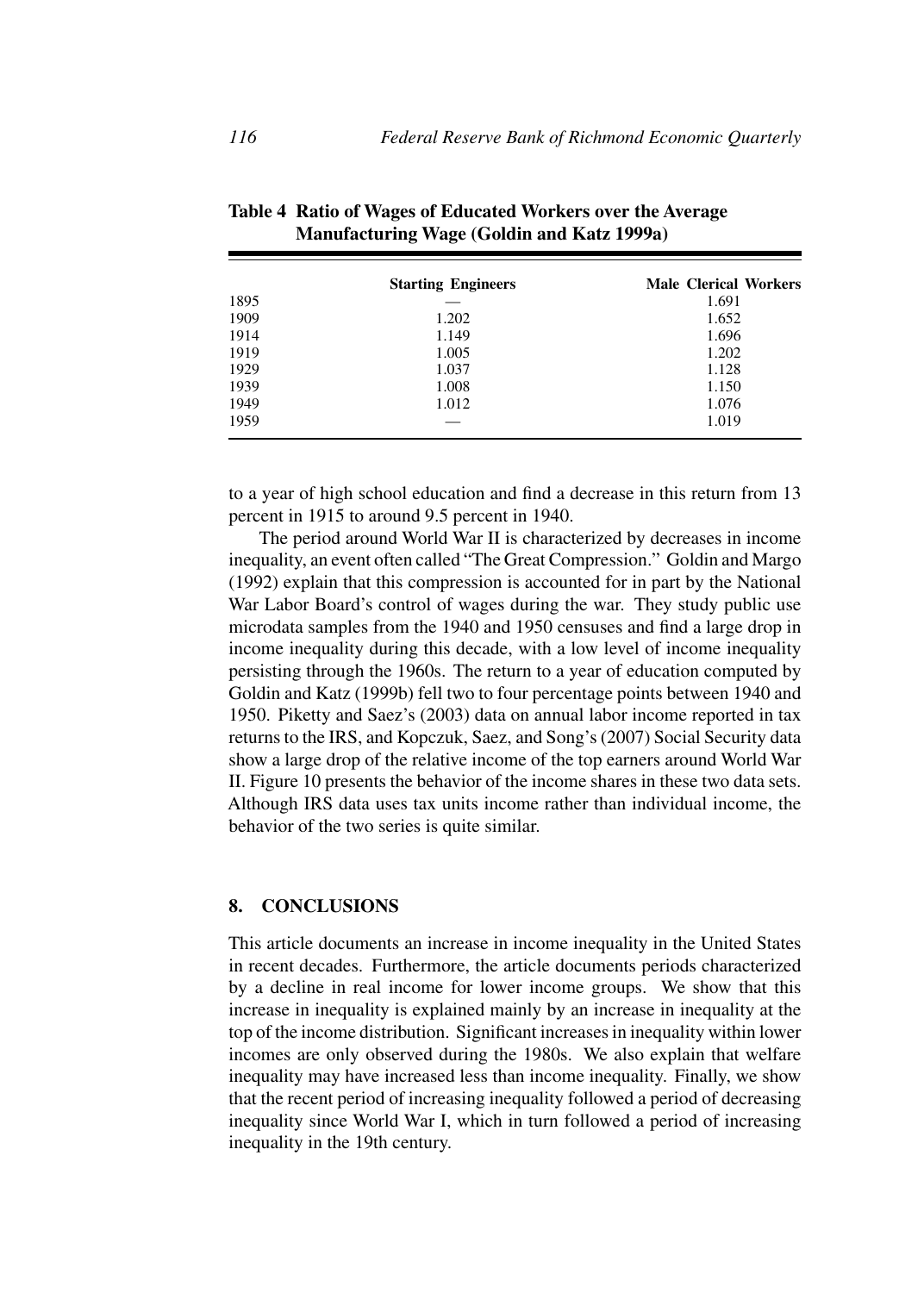

**Figure 10 Income Share of Top Labor Incomes**

## **REFERENCES**

- Achenbach, Joel. 2007. "Clinton and Inequality." *The Trail*. http://blog.washingtonpost.com/the-trail/2007/10/12/post 134.html.
- Aguiar, Mark, and Erik Hurst. 2007. "Measuring Trends in Leisure: The Allocation of Time over Five Decades." *Quarterly Journal of Economics* 122 (August): 969–1006.
- Attanasio, Orazio, Erich Battistin, and Hidehiko Ichimura. 2004. "What Really Happened to Consumption Inequality in the US?" Working Paper 10338. Cambridge, Mass.: National Bureau of Economic Research. (March).

Barro, Robert J., and Xavier Sala-i-Martin. 1992. "Convergence." *Journal*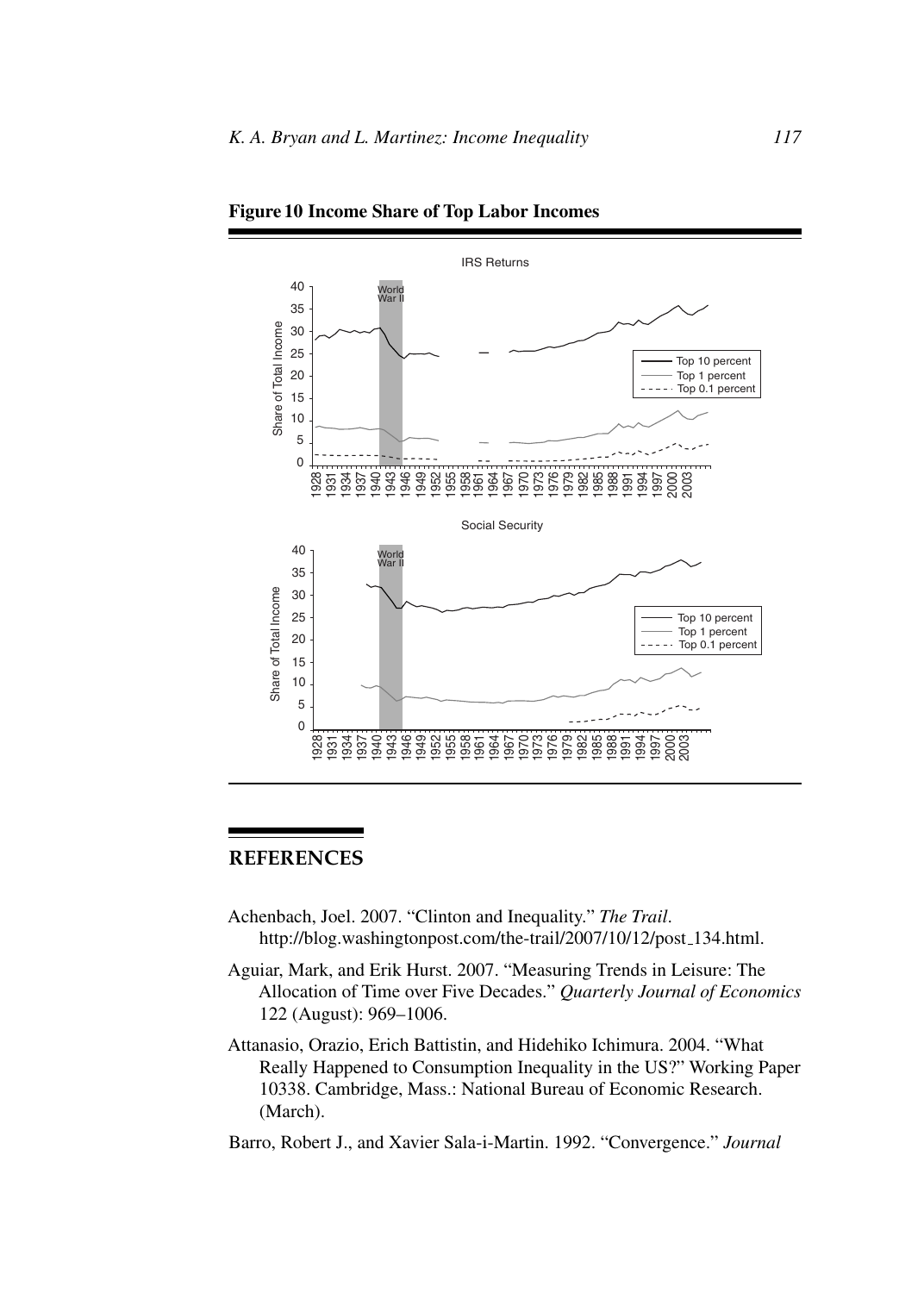*of Political Economy* 100 (April): 223–51.

- Bernanke, Ben. 2007. "The Level and Distribution of Economic Well-Being." Speech delivered to Greater Omaha Chamber of Commerce, Omaha, February 6.
- Blundell, Richard, Luigi Pistaferi, and Ian Preston. 2006. "Consumption Inequality and Partial Insurance." Mimeo, Stanford University.
- Borghans, Lex, and Bas ter Weel. 2004. "The Diffusion of Computers and the Distribution of Wages." IZA Discussion Paper No. 1107 (April).
- Card, David, and John E. DiNardo. 2002. "Skill-Biased Technological Change and Rising Wage Inequality: Some Problems and Puzzles." *Journal of Labor Economics* 20 (October): 733–83.
- Casteñada, Ana, Javier Díaz-Giménez, and José-Victor Ríos-Rull. 2003. "Accounting for the U.S. Earnings and Wealth Inequality." *Journal of Political Economy* 111 (August): 818–57.
- Cowell, Frank. 1995. *Measuring Inequality.* London: Prentice Hall.
- Cutler, David, and Lawrence Katz. 1991. "Macroeconomic Performance and the Disadvantaged." *Brookings Papers on Economic Activity* 1991.2: 1–74.
- Díaz-Giménez, Javier, Santiago Budria, Vincenzo Quadrini, and Jose-Victor Ríos-Rull. 2002. "Updated Facts on the U.S. Distributions of Earnings, Income and Wealth." Federal Reserve Bank of Minneapolis *Quarterly Review* (Summer): 2–35.
- Eckstein, Zvi, and Eva Nagypal. 2004. "The Evolution of U.S. Earnings Inequality: 1961–2002." Federal Reserve Bank of Minneapolis *Quarterly Review* (December): 10–29.
- Goldin, Claudia, and Lawrence F. Katz. 1999a. "The Returns to Skill Across the Twentieth Century United States." Working Paper No. 7126. Cambridge, Mass.: National Bureau of Economic Research. (June).
- Goldin, Claudia, and Lawrence F. Katz. 1999b. "Human Capital and Social Capital: The Rise of Secondary Schooling in America, 1910 to 1940." *Journal of Interdisciplinary History* 29 (Spring): 683–723.
- Goldin, Claudia, and Robert A. Margo. 1992. "The Great Compression: The Wage Structure of the United States at Mid-century." *Quarterly Journal of Economics* 107: 1–34.
- Hamermesh, Daniel S. 1999. "Changing Inequality in Markets for Workplace Amenities." *Quarterly Journal of Economics* 114 (November): 1085–123.
- Ip, Greg, and John D. McKinnon. 2007. "Bush Reorients Rhetoric, Acknowledges Income Gap." *Wall Street Journal*, March 26, A2.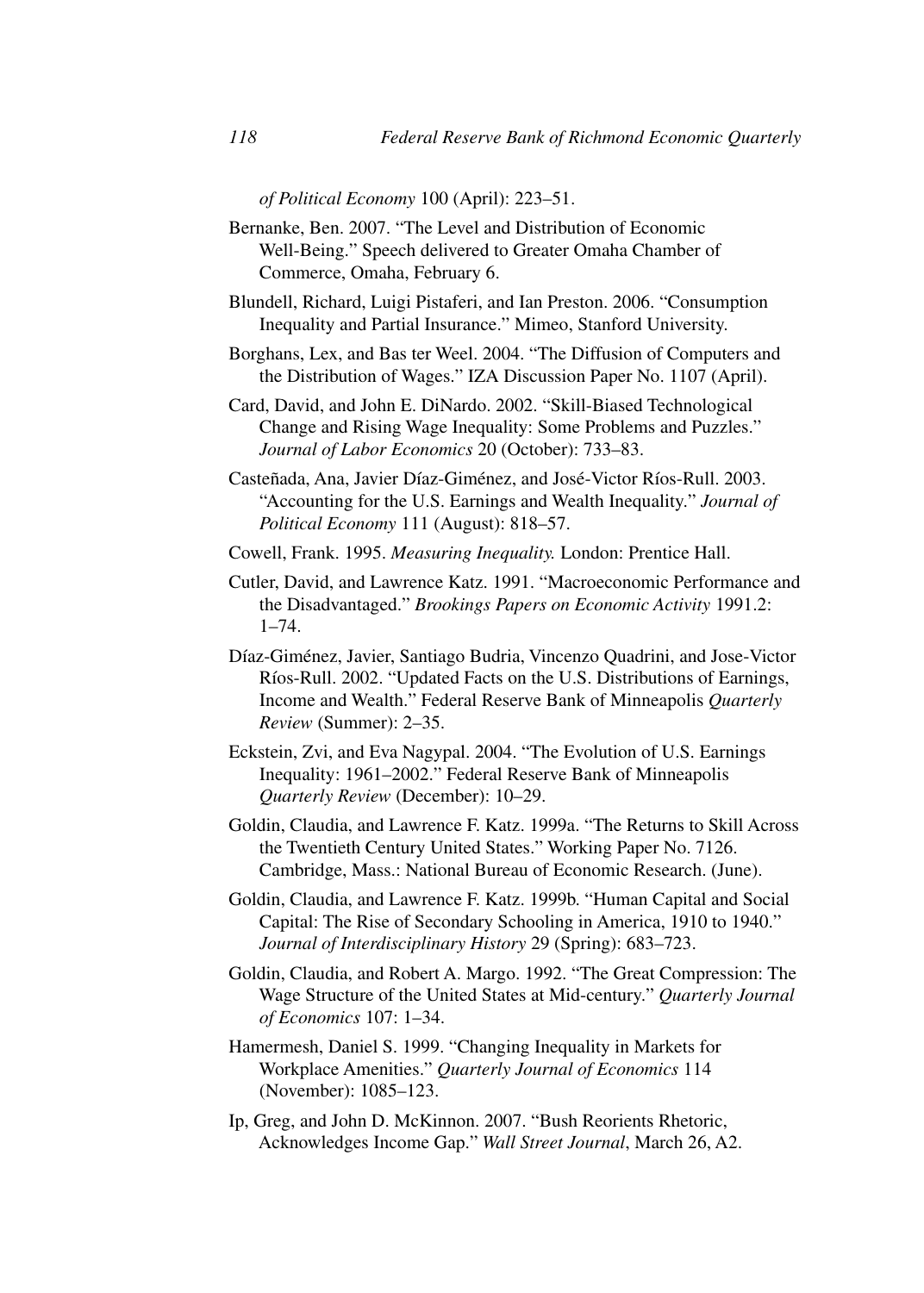- Juhn, Chinhui, Kevin Murphy, and Brooks Pierce. 1993. "Wage Inequality and the Rise in Returns to Skill." *Journal of Political Economy* 101 (June): 410–42.
- Katz, Lawrence, David Autor, and Melissa Kearney. 2007. "Trends in U.S. Wage Inequality: Revising the Revisionists." Working Paper (March).
- Kopczuk, Wojciech, and Emmanuel Saez. 2004. "Top Wealth Shares in the United States 1916–2000: Evidence from Estate Tax Returns." Working Paper No. 10399. Cambridge, Mass.: National Bureau of Economic Research. (March).
- Kopczuk, Wojciech, Emmanuel Saez, and Jae Song. 2007. "Uncovering the American Dream: Inequality and Mobility in Social Security Earnings Data since 1937." Working Paper No. 13345. Cambridge, Mass.: National Bureau of Economic Research. (August).
- Krueger, Dirk, and Fabrizio Perri. 2003. "On the Welfare Consequences of the Increase in Income Inequality in the United States." Working Paper No. 9993. Cambridge, Mass.: National Bureau of Economic Research. (September).
- Krueger, Dirk, and Fabrizio Perri. 2006. "Does Income Inequality Lead to Consumption Inequality? Evidence and Theory." *Review of Economic Studies* 73: 163–93.
- Kuznets, Simon. 1955. "Economic Growth and Income Inequality." *American Economic Review* 45 (March): 1–28.
- Lee, David S. 1999. "Wage Inequality in the United States During the 1980s: Rising Dispersion or Falling Minimum Wage?" *Quarterly Journal of Economics* 114 (August): 977–1023.
- Lemieux, Thomas. 2003. "Residual Wage Inequality: A Re-examination." Manuscript, University of British Columbia.
- Lemieux, Thomas. 2006a. "Post-secondary Education and Increasing Wage Inequality." *American Economic Review* 96 (May): 195–9.
- Lemieux, Thomas. 2006b. "Increasing Residual Wage Inequality: Composition Effects, Noisy Data, or Rising Demand for Skill?" *American Economic Review* 96 (June): 461–98.
- Luxembourg Income Study. 2007. *United States 2000: Survey Information*. www.lisproject.org/techdoc/us/us00survey.pdf (October).
- Margo, Robert A. 1999. "The History of Wage Inequality in America, 1820 to 1970." Levy Economics Institute Working Paper 286 (November).
- Margo, Robert A. 2000. *Wages and Labor Markets in the United States: 1820 to 1860*. Chicago: University of Chicago Press.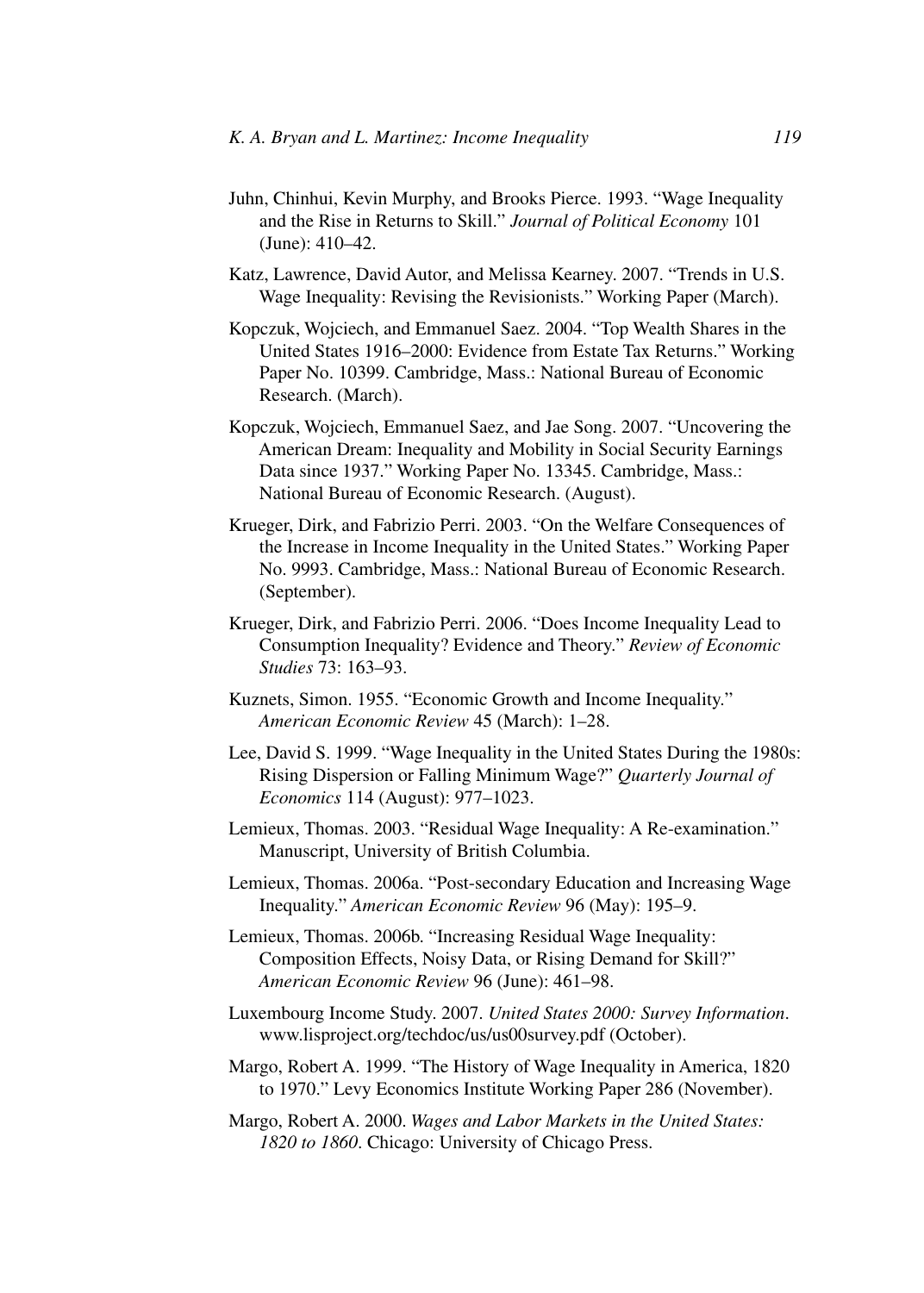- Mishel, Lawrence, Jared Bernstein, and Sylvia Allegretto. 2006. *The State of Working America 2006–2007*. Washington, D.C.: Economic Policy Institute.
- Pierce, Brooks. 2001. "Compensation Inequality." *Quarterly Journal of Economics* 116 (November): 1493–525.
- Piketty, Thomas, and Emmanuel Saez. 2003. "Income Inequality in the United States, 1913–1998." *Quarterly Journal of Economics* 118 (February): 1–39.
- Piketty, Thomas, and Emmanuel Saez. 2006. "How Progressive is the U.S. Federal Tax System?" Working Paper 12404. Cambridge, Mass.: National Bureau of Economic Research. (August).
- Weinberg, John, and Aaron Steelman. 2005. "What's Driving Wage Inequality?" Federal Reserve Bank of Richmond *Economic Quarterly* (Summer): 1–17.
- Williamson, Jeffrey G. 2006. "Inequality and Schooling Responses to Globalization Forces: Lessons from History." Working Paper 12553. Cambridge, Mass.: National Bureau of Economic Research. (October).
- Williamson, Jeffrey G., and Peter H. Lindert. 1980. *American Inequality: A Macroeconomic History*. New York: Academic Press.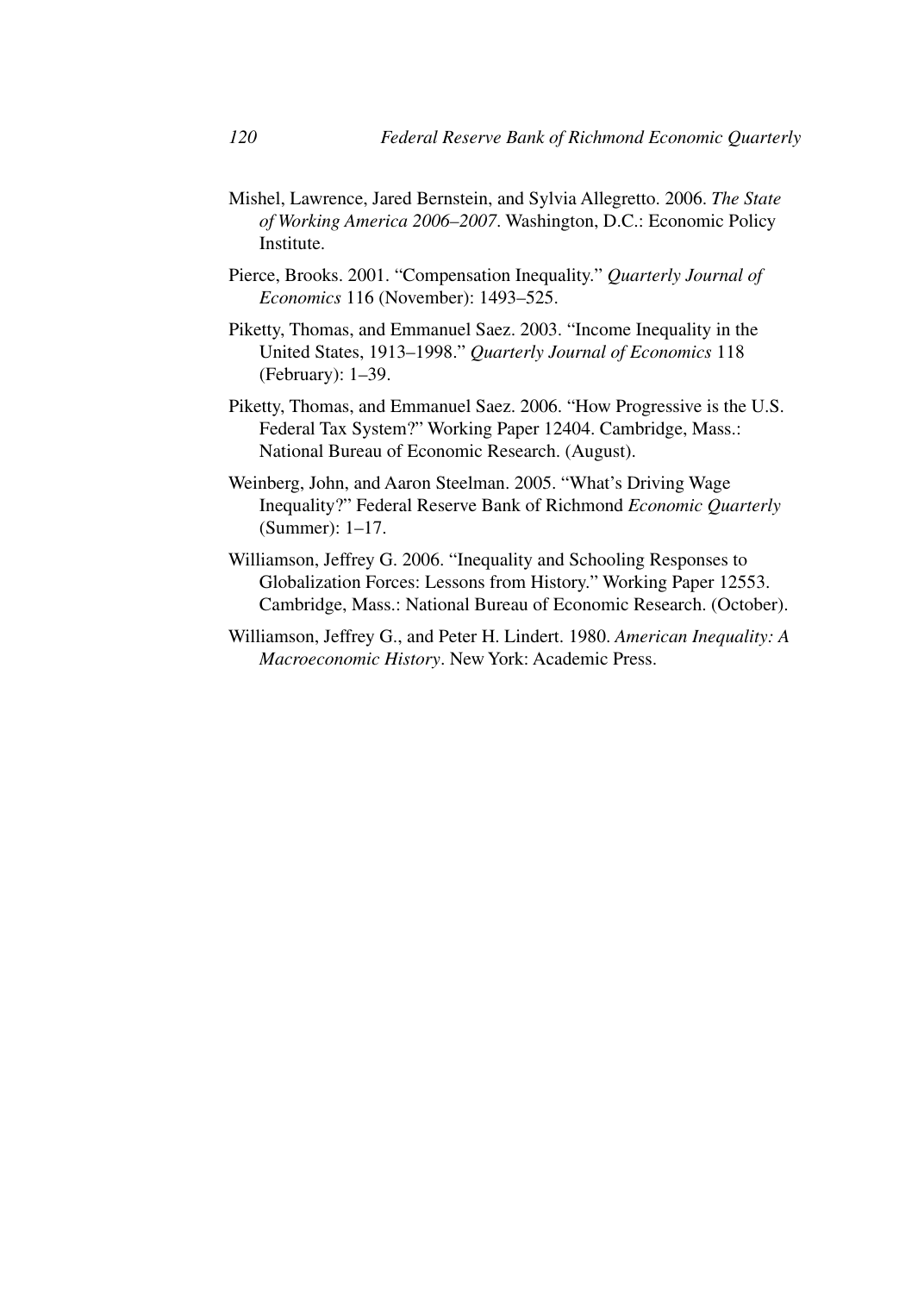# On the Sources of Movements in Inflation Expectations: A Few Insights from a VAR Model

Yash P. Mehra and Christopher Herrington

The public's expectations of inflation play an important role in influencing actual inflation and the Federal Reserve's ability to achieve price stability. Hence, there is considerable interest in identifying the economic ing actual inflation and the Federal Reserve's ability to achieve price stability. Hence, there is considerable interest in identifying the economic factors that determine the public's expectations of inflation.<sup>1</sup> In this article, we consider some important macroeconomic determinants of inflation, including commodity and oil prices, and investigate empirically their influences on a survey measure of the public's expectations of inflation from 1953 to 2007, using a structural VAR.<sup>2</sup> We also investigate how the influences of these macroeconomic variables on inflation expectations may have changed during the sample period.

In a recent paper, Leduc, Sill, and Stark (2007) use a structural VAR to investigate the sources of the persistent high inflation of the 1970s. This structural VAR contains a direct survey measure of the public's expectations

The authors would like to thank Kevin Bryan, Robert Hetzel, Pierre Sarte, and John Weinberg for their helpful comments. The views expressed in this article are those of the authors and do not necessarily reflect those of the Federal Reserve Bank of Richmond or the Federal Reserve System.

<sup>&</sup>lt;sup>1</sup> See Ang, Bekaert, and Wei (2006), Bernanke (2007), and Mishkin (2007) for a good introduction to issues related to inflation expectations, actual inflation, and monetary policy. Ang, Bekaert, and Wei provide evidence indicating that survey measures of inflation expectations contain useful information for forecasting inflation. The studies by Bernanke and Mishkin highlight the need for research that promotes a better understanding of the factors that determine inflation expectations and how those expectations affect actual inflation.

 $2$  Mankiw, Reis, and Wolfers (2003) run single equation regressions relating inflation expectations to several macroeconomic variables. The VAR model, however, allows richer dynamic interactions and, hence, may provide better estimates of the influences of macroeconomic variables on inflation expectations.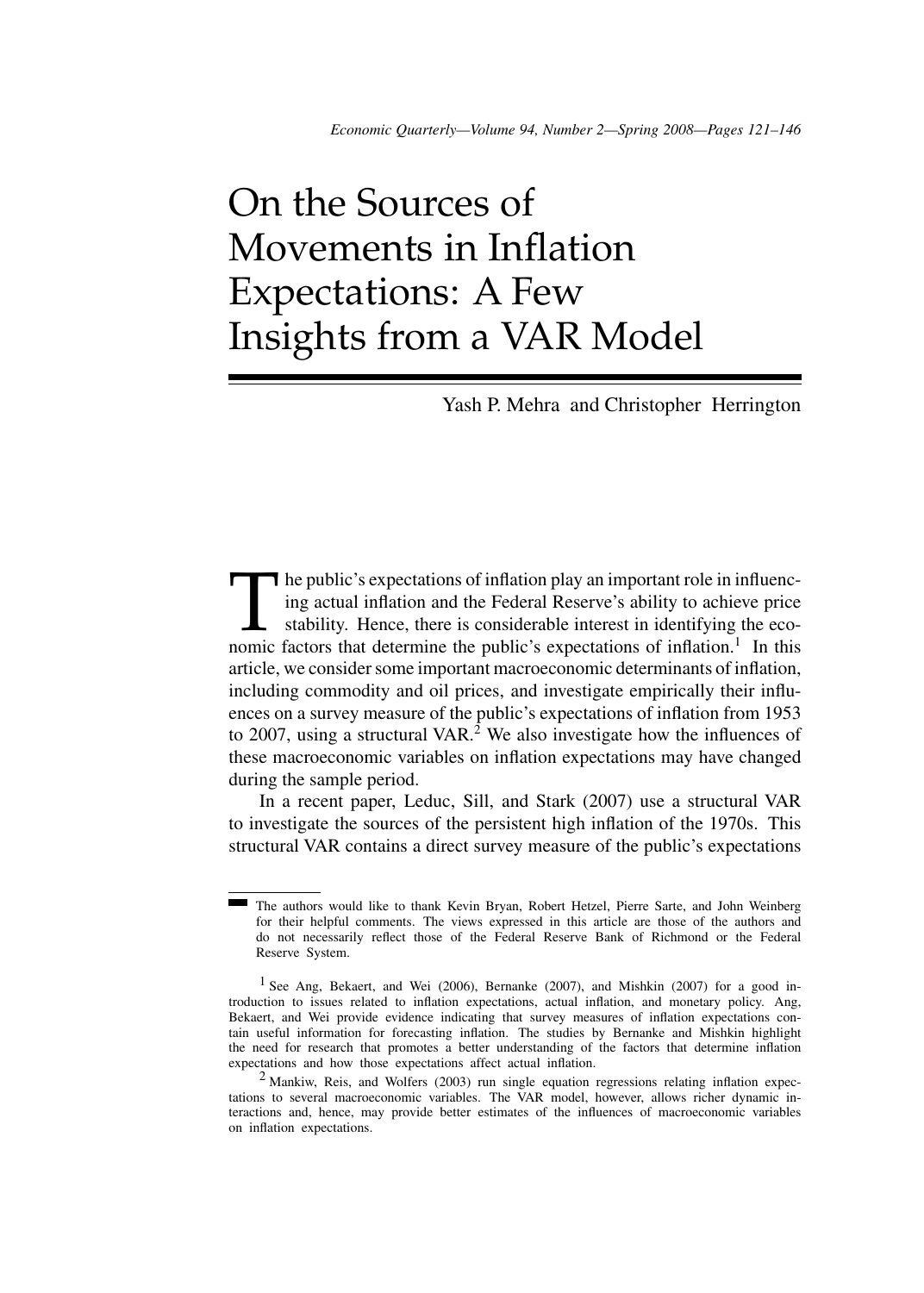of inflation, represented by the median Livingston survey forecast of the eightmonth-ahead CPI inflation rate.<sup>3</sup> The other variables in this VAR are actual CPI inflation, a commodity price index, the unemployment rate, a short-term nominal interest rate, and an oil shock variable. The timing of the survey and the way other VAR variables are defined and measured mean the survey participants do not observe contemporary values of VAR variables when making forecasts, thereby helping to identify exogenous movements (shocks) in this survey measure of expected inflation. Leduc, Sill, and Stark (2007) show that the monetary policy response to exogenous movements in expected inflation could explain the persistent high inflation of the 1970s. In particular, prior to 1979 the Federal Reserve accommodated exogenous movements in expected inflation, seen in the result that nominal and real interest rates do not increase in response to such movements, which then led to persistent increases in actual inflation. Such behavior, however, is absent post-1979: The Federal Reserve did not accommodate and aggressively raised nominal and real interest rates, thereby preventing temporary movements in expected inflation from generating persistent increases in actual inflation.4

This article uses the structural VAR given in Leduc, Sill, and Stark (2007), denoted hereafter as LSS (2007). While the LSS paper focuses on explaining the sources of the persistently high inflation of the 1970s, this article focuses on explaining the sources of movement in the public's expectations of inflation represented here by the Livingston survey measure of expected inflation. As indicated above, the use of the survey helps identify the exogenous component of expected inflation. We are interested in identifying the role of other macrovariables that may cause movements in expected inflation. Using impulse response functions, we first investigate the responses of expected inflation to temporary surprise movements in macroeconomic variables including expected inflation itself, and using the forecast error variance decomposition of expected inflation, we investigate changes in the relative importance of different macrovariables in explaining the variability of expected inflation.

To investigate how the influences of other macrovariables on expected inflation may have changed over time, we break the whole sample period into one pre-1979 sub-sample, 1953:1–1979:1, and two post-1979 sub-samples,

<sup>&</sup>lt;sup>3</sup> The participants in this survey are professional forecasters, not the general public. The forecasters are from nonfinancial businesses, investment banking firms, commercial banks, academic institutions, local government, and insurance companies. The survey recently conducted by the Federal Reserve Bank of Philadelphia is biannual. We use this survey primarily because it is the only survey available for the longer sample period covered here. Ang, Bekaert, and Wei (2006) present evidence that indicates the survey contains useful information for predicting future inflation.

<sup>4</sup> The structural VAR contains a short-term nominal interest rate. The behavior of the real interest rate is inferred from the behavior of the nominal interest rate and expected inflation, as the real interest rate is defined as the nominal interest rate minus expected inflation.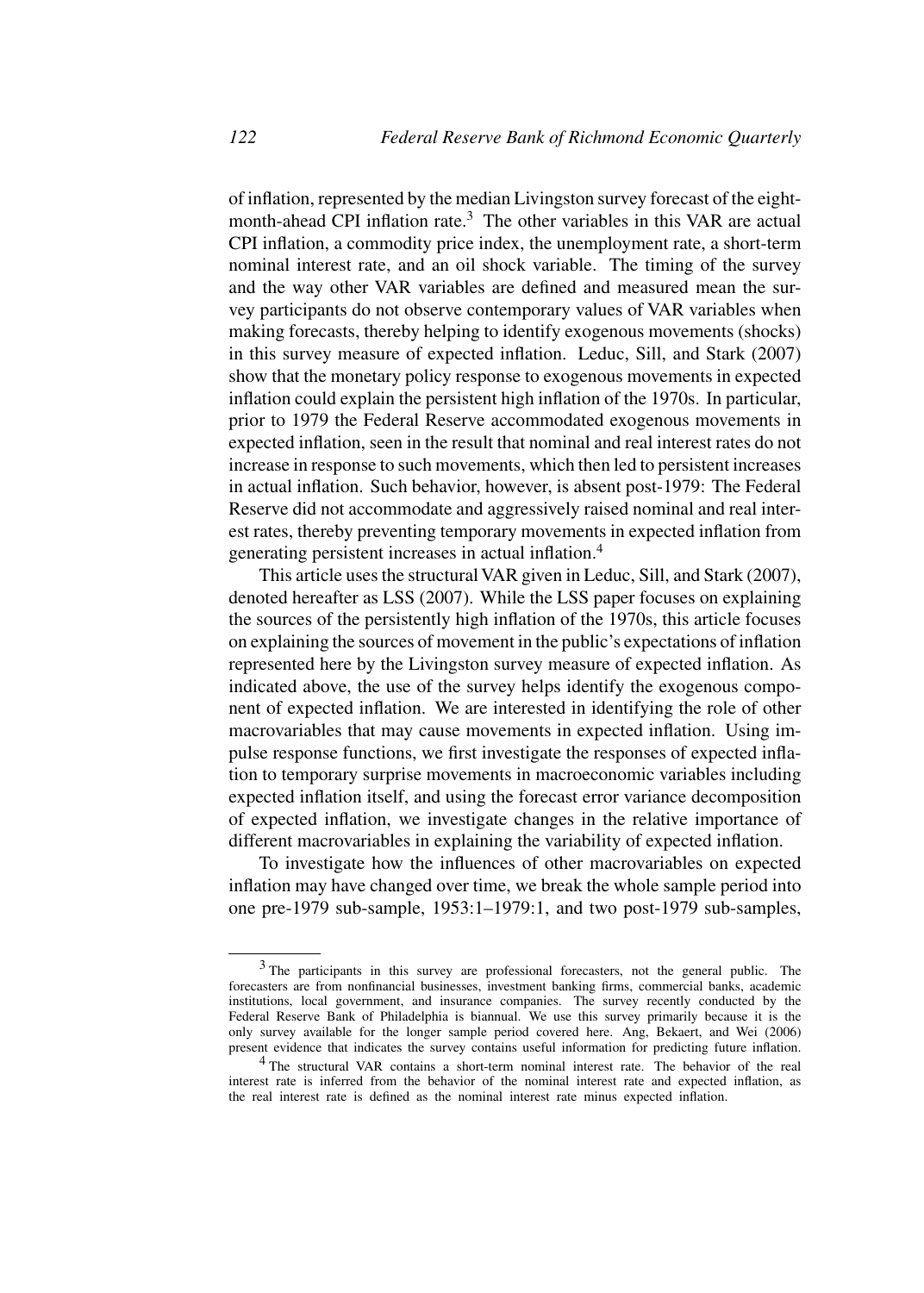1979:2–2001:1 and 1985:1–2007:1.5 The break in 1979 is suggested by the key result in LSS (2007) that the monetary policy response to exogenous movements in expected inflation changed actual inflation dynamics. It is plausible that monetary policy also changed expected inflation dynamics. The post-1979 sub-sample 1979:1–2001:1 is covered in LSS (2007). We consider another post-1979 sub-sample, 1985:1–2007:1, that we get by modifying the sub-sample 1979:1–2001:1, trimming observations from the initial Volcker disinflation era but including more recent observations from the low inflation period of the 2000s. This sub-sample spans a period of relatively low and stable inflation as its start date corresponds roughly to the beginning of the Great Moderation. The pre-1979 sub-sample includes the period of the Great Inflation of the  $1970s<sup>6</sup>$  We particularly examine how the influences of different variables on expected inflation may have changed across high and low inflation periods. The use of two post-1979 sub-samples helps us discern the influence of initial Volcker disinflation on post-1979 expected inflation dynamics.

The empirical work presented here suggests several conclusions. First, the survey measure of expected inflation moves intuitively in response to several macroeconomic shocks. Generally speaking, expected inflation increases if there is a temporary unanticipated increase in actual inflation, commodity prices, oil prices, or expected inflation itself, whereas it declines if there is a temporary increase in unemployment. However, the strength and durability of those responses, as well as their relative importance in explaining the variability of expected inflation, have changed considerably over time, especially across pre- and post-1979 sample periods.

Shocks to actual inflation, commodity prices, and expected inflation itself have been three major sources of movement in expected inflation. These three shocks together account for about 95 percent of the variability of expected inflation at a four-year horizon in the pre-1979 sample period, whereas they account for a little over 80 percent of the variability in post-1979 sample periods. The modest decline in the relative importance of these three shocks in explaining the variability of expected inflation is in part due to the decline in the relative contribution of commodity price shocks: They account for about 11 to 22 percent of the variability of expected inflation in post-1979 samples, compared to 40 to 50 percent in the pre-1979 sample period.

<sup>5</sup> Other recent research indicating that the responses of inflation to some macroeconomic variables have indeed changed is summarized in Blanchard and Gali (2007) and Mishkin (2007).

<sup>6</sup> Strictly speaking, the first sub-sample period includes the subperiod 1953:1–1965:2 when inflation was also low and stable. Hence, the correct subperiods corresponding to high and low inflation should be 1966:1–1984:1 and 1985:1–2007:1. We, however, follow LSS in breaking up the sample from 1979 for two main reasons. First, the break in 1979 corresponds to the wellknown break in the conduct of monetary policy. Second, the use of a somewhat longer sample period (1953:1–1979:1) is necessary for more reliable estimates of VAR parameters, because we have two observations per year due to the use of the Livingston survey data.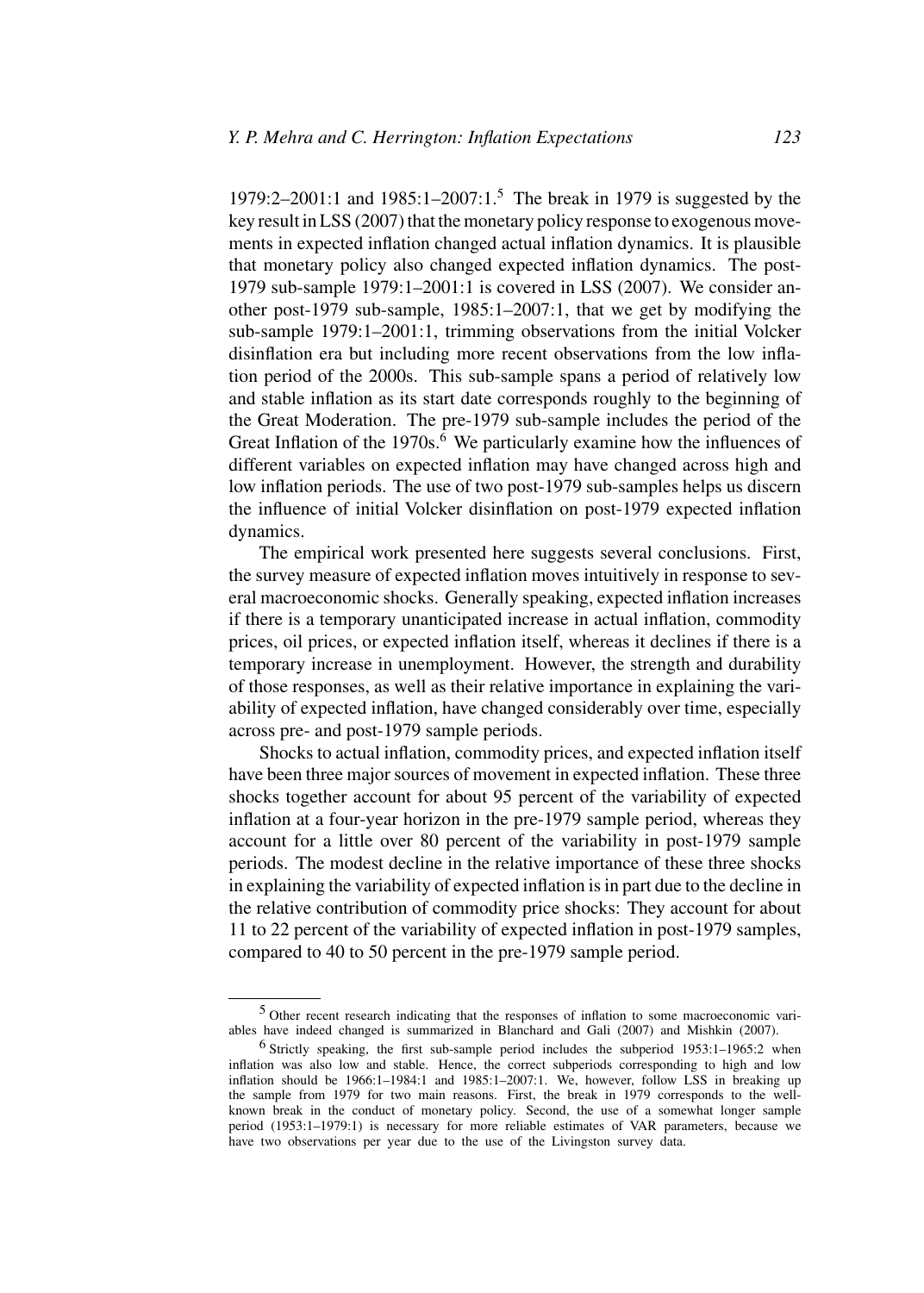Positive shocks to actual inflation, commodity prices, and expected inflation itself lead to increases in expected inflation that are large and long-lasting in the pre-1979 sample period, but muted and short-lived in post-1979 sample periods. The positive response of the real interest rate to several of these shocks, including shocks to expected inflation itself found in the 1979:2– 2001:1 sample period but absent in the pre-1979 sample period, is consistent with the view that the above-noted changes in expected inflation dynamics may in part be due to monetary policy, namely, that the Federal Reserve accommodated surprise increases in expected inflation prior to 1979 but not after 1979.

Oil price shocks have only transitory effects on expected and actual inflation in all three sub-sample periods. However, the transitory positive impact of a surprise increase in oil prices on expected inflation has progressively become muted over time, disappearing altogether in the most recent 1985:1–2007:1 sample period. The results also indicate that in response to an unexpected increase in oil prices the real interest rate declines in the pre-1979 sample period, but it increases in post-1979 sample periods. The interest rate responses suggest that the aggressive response of policy to oil shocks since 1979 may in part be responsible for the declining influence of oil prices on expected inflation. The weakened response of inflation expectations to oil price shocks may also explain, in part, the more muted response of actual inflation to oil prices, documented recently in Blanchard and Gali  $(2007)$ .<sup>7</sup> The result—that there is no longer a significant effect of oil price shocks on inflation expectations suggests that the Federal Reserve may have earned credibility.

Second, exogenous shocks to expected inflation itself remain a significant source of movement in expected inflation. At a four-year horizon, expectations shocks still account for 35 to 58 percent of the variability of expected inflation in post-1979 sample periods, compared to 36 to 42 percent in the pre-1979 sample period. This result suggests that the Federal Reserve must continue to monitor short-term inflation expectations to ensure that surprise increases in expected inflation do not end up generating persistent increases in actual inflation.

Finally, in the most recent sample period, 1985:1–2007:1, surprise increases in expected inflation die out quickly and expected inflation returns to pre-shock levels within roughly two years after the shock. This response pattern is in the data because the Federal Reserve has not accommodated sudden increases in short-term expected inflation. In such a regime, a positive

<sup>7</sup> Using a VAR, Blanchard and Gali (2007) compare the macroeconomic effects of oil price shocks over two different sample periods, 1970:1–1983:4 and 1984:1–2006:4. Their results also indicate that the response of actual inflation to oil price shocks has become more muted in the more recent sample period. Their VAR, however, does not include inflation expectations and the short-term nominal interest rate and, hence, does not capture the additional channels of expected inflation and policy through which oil prices may affect actual inflation.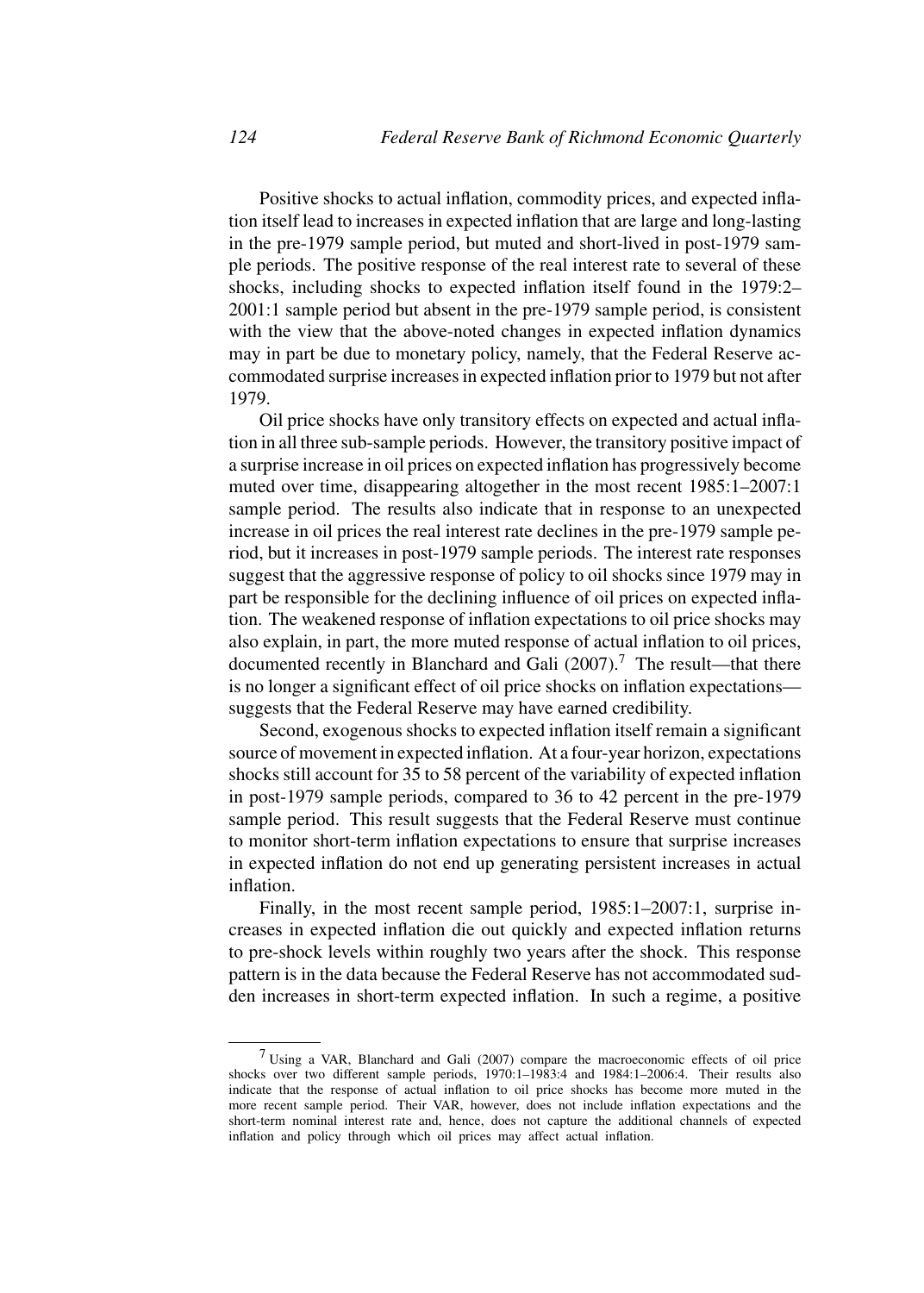shock to short-term expected inflation may lead the public to revise upward their medium- but not necessarily long-horizon expected inflation. Hence, one may find that shocks to short-term expected inflation are no longer correlated with long-term measures of inflation expectations, generating the so-called anchoring of long-term inflation expectations. The fact that one survey measure of long-term inflation expectations—such as the Survey of Professional Forecasters' measure of long-term (10-year) CPI inflation expectations—has held steady since the late 1990s, in contrast to the considerable variation seen before that time, suggests that the public may have come to believe that the Fed would continue not to accommodate temporary shocks to short-term expected inflation.

The rest of the article is organized as follows. Section 1 describes the empirical model. Section 2 presents the empirical results. Section 3 provides further discussion of the results pertaining to expected inflation. Finally, we analyze robustness in Section 4, and provide concluding observations in Section 5.

## **1. EMPIRICAL METHODOLOGY**

## **Structural Identification**

The main advantage of using a structural VAR that contains the Livingston survey measure of expected inflation is that the timing and design of the survey and the way other variables in the VAR are defined and measured help identify exogenous movements in expected inflation. In order to illustrate this identification, consider a VAR that allows for the potential presence of contemporaneous feedbacks among all the five variables contained in the VAR: expected CPI inflation ( $\pi_t^e$ ), actual CPI inflation ( $\pi_t$ ), the log of a commodity price index  $(c p_t)$ , the unemployment rate  $(u r_t)$ , and the three-month Treasury bill rate  $(sr<sub>t</sub>)$ . Shocks to oil prices, captured by disruptions to world oil production due to political events in the Middle East, are assumed exogenous with respect to other variables and therefore are included as a dummy variable  $\left( oil_{t} \right)$  in the VAR. We focus on a simple version that allows for only one-period lagged values of endogenous variables as in equation (1):

$$
BX_t = \Gamma_0 + \Gamma_1 X_{t-1} + \varepsilon_t, \tag{1}
$$

where *X* is a 5 x 1 vector of variables  $[\pi_t^e, \pi_t, cp_t, ur_t, sr_t]$ ; *B*,  $\Gamma_0$ , and  $\Gamma_1$ are matrices of structural coefficients; and  $\varepsilon_t$  is a vector of structural shocks  $[\varepsilon_{1t}, \varepsilon_{2t}, \varepsilon_{3t}, \varepsilon_{4t}, \varepsilon_{5t}]$ . We assume that structural shocks have zero means and are uncorrelated with each other. *B* is a 5 x 5 matrix, which contains ones along the main diagonal, and its off-diagonal elements are the structural coefficients that allow for the presence of contemporaneous feedbacks among the variables. We can see this clearly if we explicitly write the equations in the structural VAR, as shown in equations (1.1) through (1.5):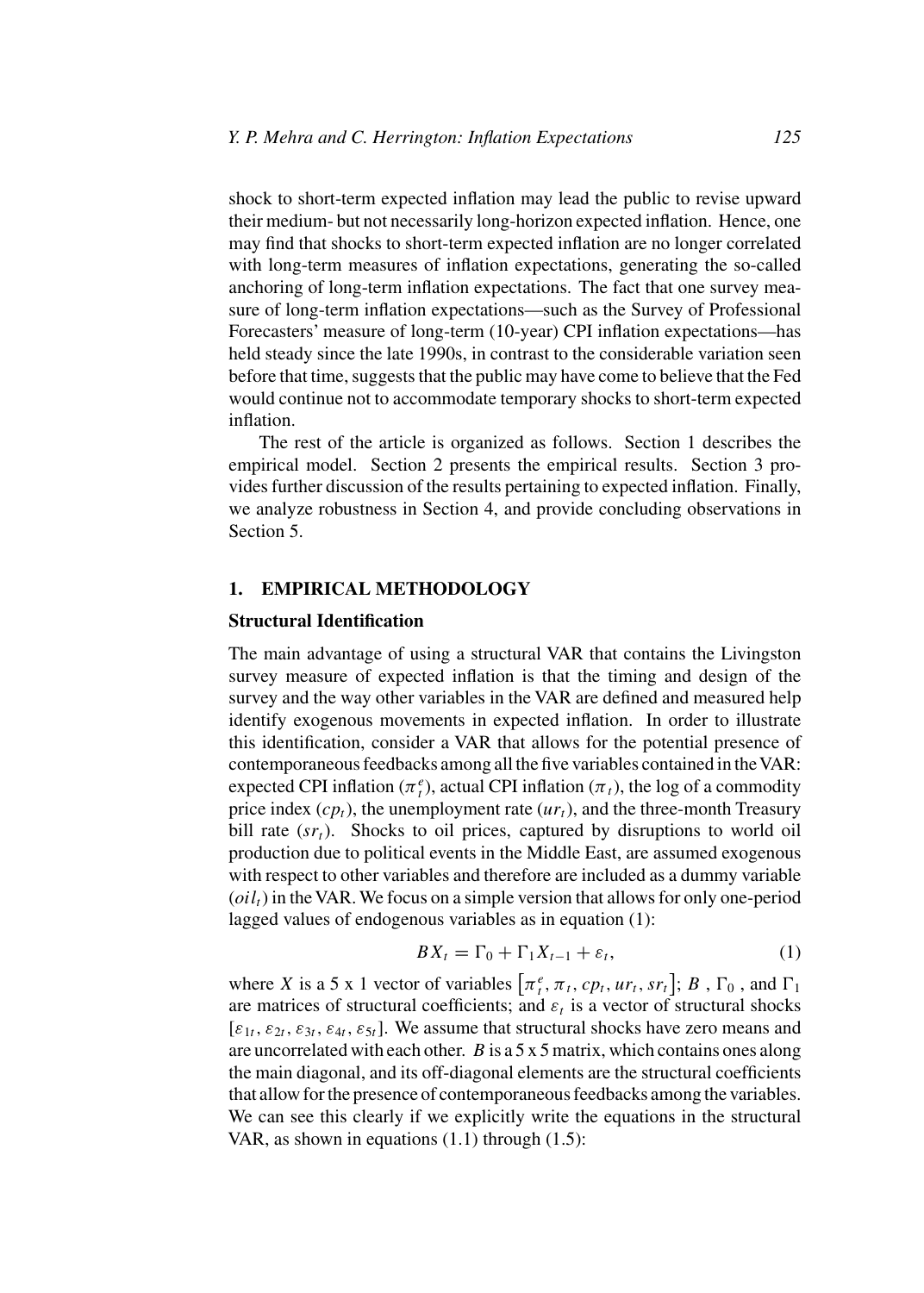$$
\pi_t^e + b_{12}\pi_t + b_{13}cp_t + b_{14}ur_t + b_{15}sr_t = (1.1)
$$

$$
\tau_{10} + \tau_{11}\pi_{t-1}^e + \tau_{12}\pi_{t-1} + \tau_{13}cp_{t-1} + \tau_{14}ur_{t-1} + \tau_{15}sr_{t-1} + \varepsilon_{1t},
$$

$$
b_{21}\pi_t^e + \pi_t + b_{23}cp_t + b_{24}ur_t + b_{25}sr_t = (1.2)
$$

$$
\tau_{20} + \tau_{21}\pi_{t-1}^e + \tau_{22}\pi_{t-1} + \tau_{23}cp_{t-1} + \tau_{24}\mu r_{t-1} + \tau_{25}sr_{t-1} + \varepsilon_{2t},
$$
  
\n
$$
b_{31}\pi_t^e + b_{32}\pi_t + cp_t + b_{34}\mu r_t + b_{35}sr_t = (1.3)
$$

$$
\tau_{30} + \tau_{31}\pi_{t-1}^e + \tau_{32}\pi_{t-1} + \tau_{33}cp_{t-1} + \tau_{34}\mu r_{t-1} + \tau_{35}sr_{t-1} + \varepsilon_{3t},
$$
  
\n
$$
b_{41}\pi_t^e + b_{42}\pi_t + b_{43}cp_t + \mu r_t + b_{45}sr_t = (1.4)
$$

 $\tau_{40} + \tau_{41}\pi_{t-1}^e + \tau_{42}\pi_{t-1} + \tau_{43}c p_{t-1} + \tau_{44}ur_{t-1} + \tau_{45}sr_{t-1} + \varepsilon_{4t}$ , and

$$
b_{51}\pi_t^e + b_{52}\pi_t + b_{53}cp_t + b_{54}ur_t + sr_t = (1.5)
$$

$$
\tau_{50} + \tau_{51}\pi_{t-1}^e + \tau_{52}\pi_{t-1} + \tau_{53}cp_{t-1} + \tau_{54}ur_{t-1} + \tau_{55}sr_{t-1} + \varepsilon_{5t}.
$$

Equation (1.1) relates expected inflation to its own lagged value, current and one-period lagged values of actual inflation, commodity prices, the unemployment rate, and the short-term interest rate, suggesting that expected inflation at time *t* is likely to be influenced by period *t* values of other variables in the VAR and, hence, is endogenous. If one is interested in recovering the component of expected inflation that is uncorrelated with contemporaneous (and lagged) values of other VAR variables (namely, the shock *ε*<sup>1</sup>*t*), one needs to impose restrictions on the structural coefficients that allow contemporaneous feedback among variables.

One simple identification strategy used in LSS (2007) assumes expected inflation does not respond to contemporaneous information on actual inflation and the other variables of the VAR. In particular, in this recursive identification scheme we impose the following restrictions on the structural coefficients given in B matrix:

$$
b_{12} = b_{13} = b_{14} = b_{15} = 0.0
$$
  
\n
$$
b_{23} = b_{24} = b_{25} = 0.0
$$
  
\n
$$
b_{34} = b_{35} = 0.0
$$
  
\n
$$
b_{45} = 0.0
$$
\n(2)

The restrictions given in equation (2) amount to having a B matrix that contains ones along the main diagonal and zeros above, denoting the identification scheme as  $\{\pi_t^e, \pi_t, cp_t, ur_t, sr_t\}$ . This identification scheme is recursive, meaning a given variable is correlated only with variables that precede it in the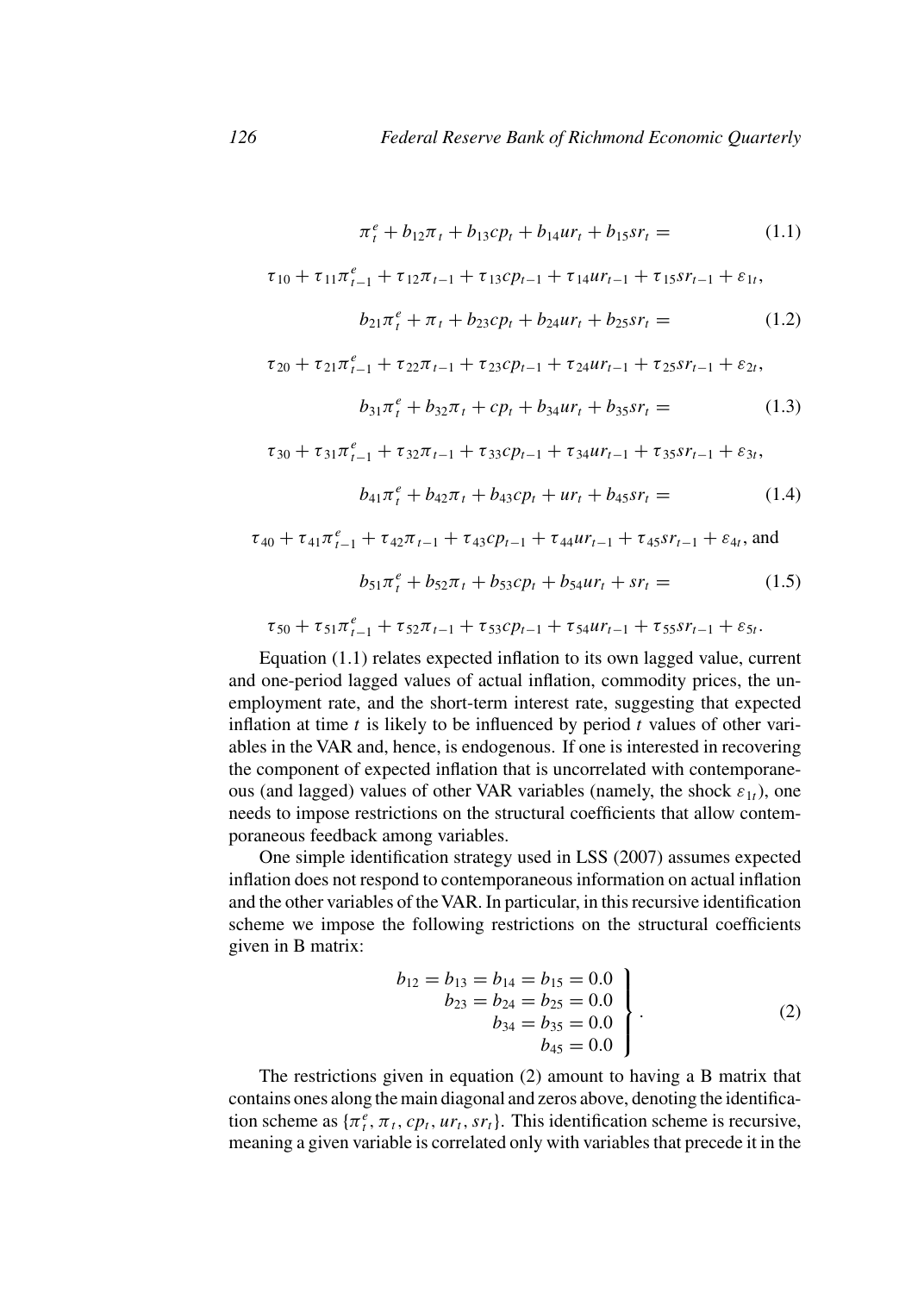ordering. Thus, the first variable (expected inflation) is not correlated with any other variable of the VAR, the second variable (actual inflation) is contemporaneously correlated only with the preceding expected inflation variable, and so on, and the last variable (short-term nominal interest rate) is correlated with all the preceding variables. This recursive identification scheme is hereafter referred to as benchmark ordering. If we were to focus just on the structural equation for expected inflation, under these restrictions, the expected inflation equation is

$$
\pi_t^e = \tau_{10} + \tau_{11}\pi_{t-1}^e + \tau_{12}\pi_{t-1} + \tau_{13}cp_{t-1} + \tau_{14}ur_{t-1} + \tau_{15}sr_{t-1} + \varepsilon_{1t}.
$$
 (3)

Equation  $(3)$  is the familiar VAR equation, suggesting that the VAR residuals are estimates of structural shocks to expected inflation under this recursive identification scheme. In general, if we pre-multiply (1) by  $B^{-1}$ , we obtain the standard VAR (4):

$$
X_t = A_0 + A_1 X_{t-1} + e_t,
$$
  
where  $A_0 = B^{-1} \Gamma_0$ ,  $A_1 = B^{-1} \Gamma_1$ ,  $e_t = B^{-1} \varepsilon_t$ , (4)

where  $e_t$  is a 5 x 1 vector of reduced-form errors, and  $A_0$  and  $A_1$  are matrices of reduced-form coefficients. The identification issue is that of obtaining estimates of structural parameters  $(B, \Gamma_0, \Gamma_1)$  and structural shocks  $(\varepsilon_t)$  given estimates of the reduced-form parameters  $(A_0, A_1)$  and residuals  $(e_t)$ . As is well known, we must impose enough identifying restrictions in order to recover structural parameters and shocks. The recursive identification scheme given in (2) imposes 10 restrictions and structural shocks can be recovered using the relationship  $\varepsilon_t = Be_t$ <sup>8</sup>.

## **Rationale for Benchmark Ordering**

As indicated earlier, the main rationale for the benchmark identification scheme is that the timing and design of the Livingston survey and the way other variables in this structural VAR are defined and measured enable one to assume that the survey participants who forecast CPI inflation at time *t* do not know the time *t* realization of inflation and the other variables. Under those assumptions, the restrictions  $b_{12} = b_{13} = b_{14} = b_{15} = 0.0$  hold and an expectations shock  $(\varepsilon_{1t})$  could be treated as predetermined within the contemporaneous period. As noted previously, the reduced-form error (shock) in the

<sup>&</sup>lt;sup>8</sup> Quite simply, the identification issue arises because the number of structural parameters we are interested in recovering are usually more than the number of reduced-form parameters that we observe using a reduced-form VAR. Hence, we must impose enough restrictions, thereby reducing the number of structural parameters that need to be recovered. In general, given an  $n \times 1$ dimensional VAR and that structural shocks have zero means and are uncorrelated, one needs  $(n^2 - n)/2$  restrictions to identify the structural parameters and shocks. The VAR used here has five variables, so we need 10 restrictions to identify structural parameters and shocks.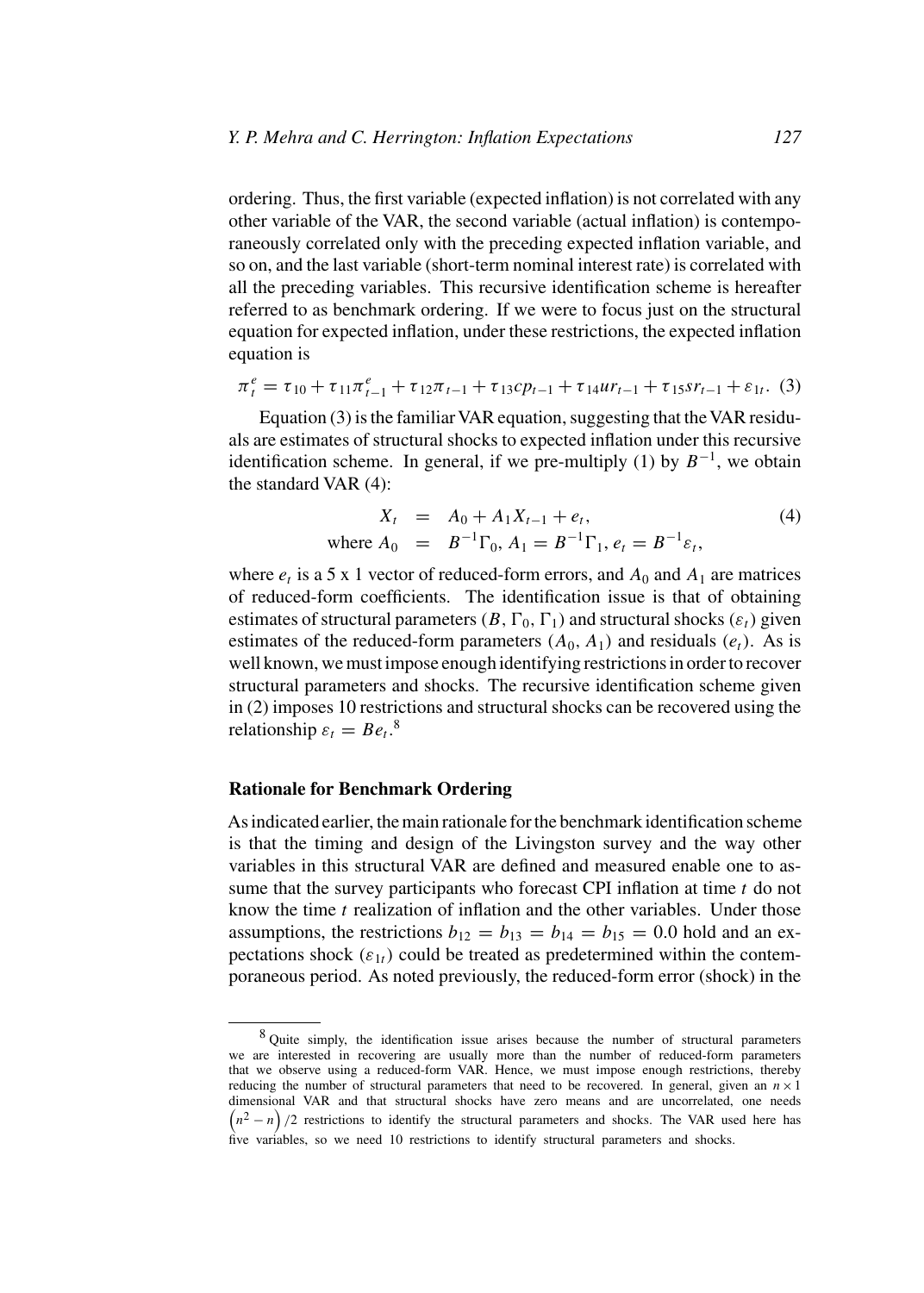expected inflation equation is then an estimate of the structural shock to expected inflation  $e_{1t} = \varepsilon_{1t}$ .

To analyze robustness we consider an alternative identification ordering. In benchmark ordering, the public's expectations of inflation are not allowed to respond to contemporaneous information on other variables of the VAR, because the public does not observe contemporaneous values of those variables. However, it is plausible that the public has access to other variables that convey information about current values of those variables. Since it is difficult to know what other variables the public may have access to, we examine the sensitivity of our conclusions to an alternative ordering in which expected inflation is ordered last  $\{\pi_t, cp_t, ur_t, sr_t, \pi_t^e\}$ , thereby allowing expected inflation to respond to contemporaneous information on other variables of the VAR. As indicated later, this alternative ordering yields results that are qualitatively similar to those derived using benchmark ordering.

## **Measurement of Variables**

The structural VAR contains a direct survey measure of the public's expectations of inflation, represented by the median Livingston survey forecast of the eight-month-ahead CPI inflation rate. The participants in this survey are professional forecasters, rather than the general public. Since the Livingston survey is conducted twice a year, the data represent a six-month frequency: May to October and November to April. The timing of the survey and the way the data are measured makes expected inflation a predetermined variable within the contemporaneous period, as explained below.

First, note that survey questionnaires go out to participants in May and November, after the release of the CPI data for April and October, and are returned before the release of the CPI data for May and November. The participants receiving the survey, say, in May (when the CPI forApril is known) are asked to predict the level of CPI in December, which is an eight-month forecast. Hence, a forecast of CPI inflation made in period *t* is measured as the log of the ratio of the expected December CPI level to the actual April CPI level. $9$  Other variables of the VAR in period  $t$  are then measured as follows: Actual inflation in period *t* is the log of the ratio of the October CPI level to the April CPI level; the commodity price index, the unemployment rate, and the three-month Treasury bill rate in period *t* are six-month averages of the monthly data (May to October). Together these observations imply that

<sup>&</sup>lt;sup>9</sup> The participants receive another questionnaire in November and are asked to predict the level of the CPI in June of the next year, generating a forecast of CPI inflation made in period  $t + 1$ . Actual inflation is for the period between October and April and is constructed as the log of the ratio of the next year's April CPI level to the October CPI level. The CPI, unemployment rate, and the three-month Treasury bill rate in period  $t + 1$  are six-month averages of the monthly data (November to April).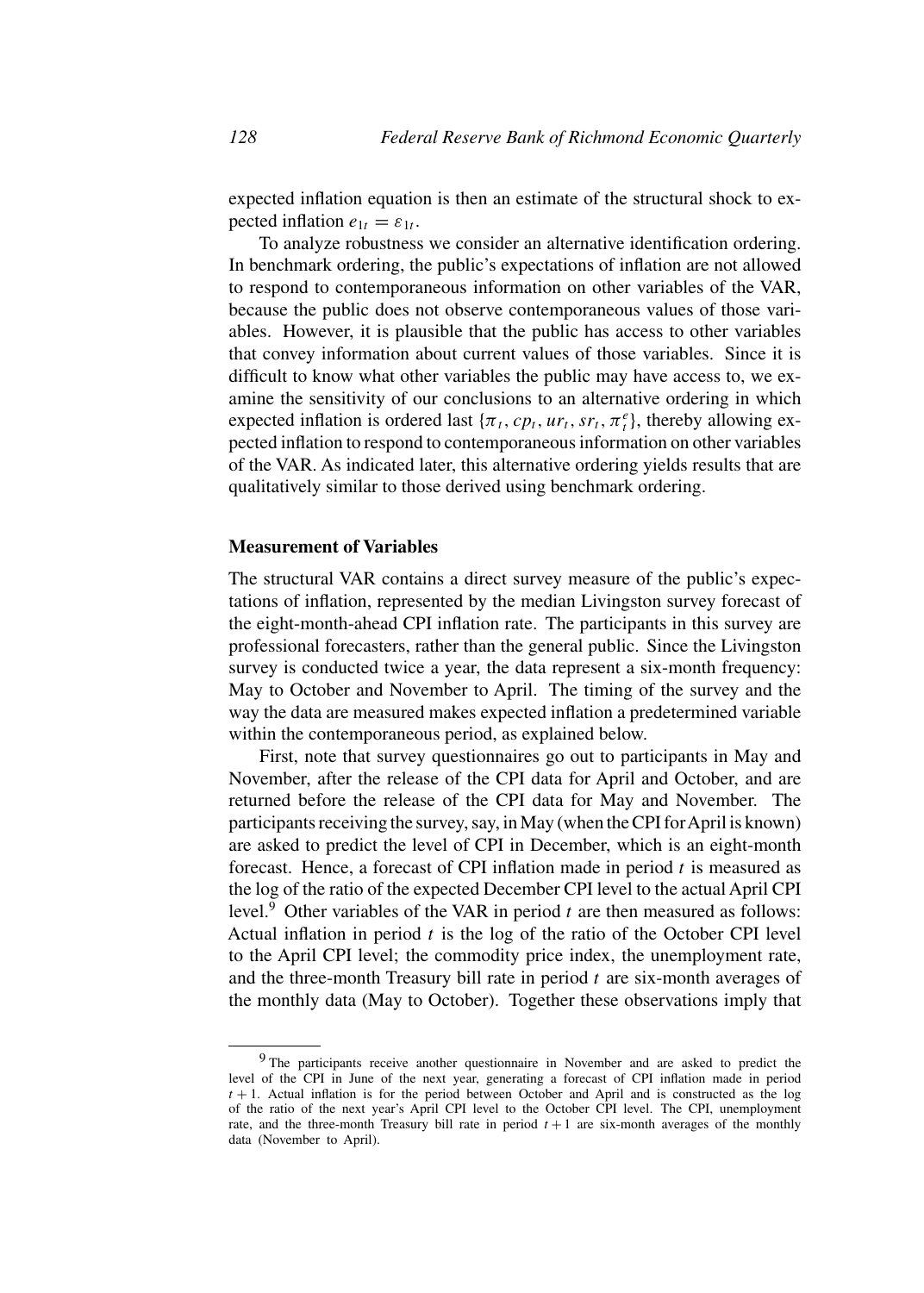the survey participants, when making inflation forecasts at time *t* (namely, in May), do not know the time *t* realization of actual inflation and other variables in the VAR.

As indicated above, oil price shocks are included as a dummy variable, thereby implicitly assuming they are predetermined. Oil price shocks are measured in two alternative ways. The first method focuses on oil price increases that might be attributed to drops in world oil production due to political events in the Middle East, as in Hamilton (2003). Hamilton identifies the following episodes associated with exogenous declines (in parentheses) in world petroleum supply: November 1956–Suez Crisis (10.1 percent); November 1973–Arab-Israel War (7.8 percent); December 1978–Iranian Revolution (8.9 percent); October 1980–Iran-Iraq War (7.2 percent); and August 1990–Persian Gulf War (8.8 percent). The oil price shock variable is then the oil supply shock variable, included as a quantitative dummy variable that takes a value equal to the drop in world production for these historical episodes, and is otherwise zero.

During the most recent period, 1985:1–2007:1, there is only one episode of a drop in world oil production. However, there are several episodes of large increases in oil prices that are due not to drops in world oil production but instead to increases in world demand for oil generated by the growing economies of India, China, and other Asian developing economies. In order to consider such episodes, we consider Hamilton's other measure, net oil price increases, which is a measure of net oil price increases relative to past twoyear peaks. We include this measure of net oil price increases as a dummy variable in the VAR, treating it as predetermined with respect to domestic variables included in the VAR. This specification assumes that oil price increases caused by drops in world oil supplies and those caused by increases in world oil demand are alike, having similar consequences for the behavior of macroeconomic variables.10

## **A Visual Look at Data**

Figure 1 charts four variables: expected inflation, actual inflation, the log of the commodity price index, and the expected real rate (the three-month Treasury bill rate minus expected inflation). The left panel in Figure 1 charts the data from 1950:1 to 1979:1 and the right panel charts the data from 1979:2 to 2007:1. Several observations stand out. First, even though the actual and expected inflation series move together over time, the Livingston survey participants underpredicted actual inflation when inflation was accelerating and overpredicted inflation during the disinflation of the early 1980s.

<sup>10</sup> Kilian (2007), however, argues otherwise, suggesting it might be important to disentangle the influences of demand- and supply-induced oil price shocks on the economy.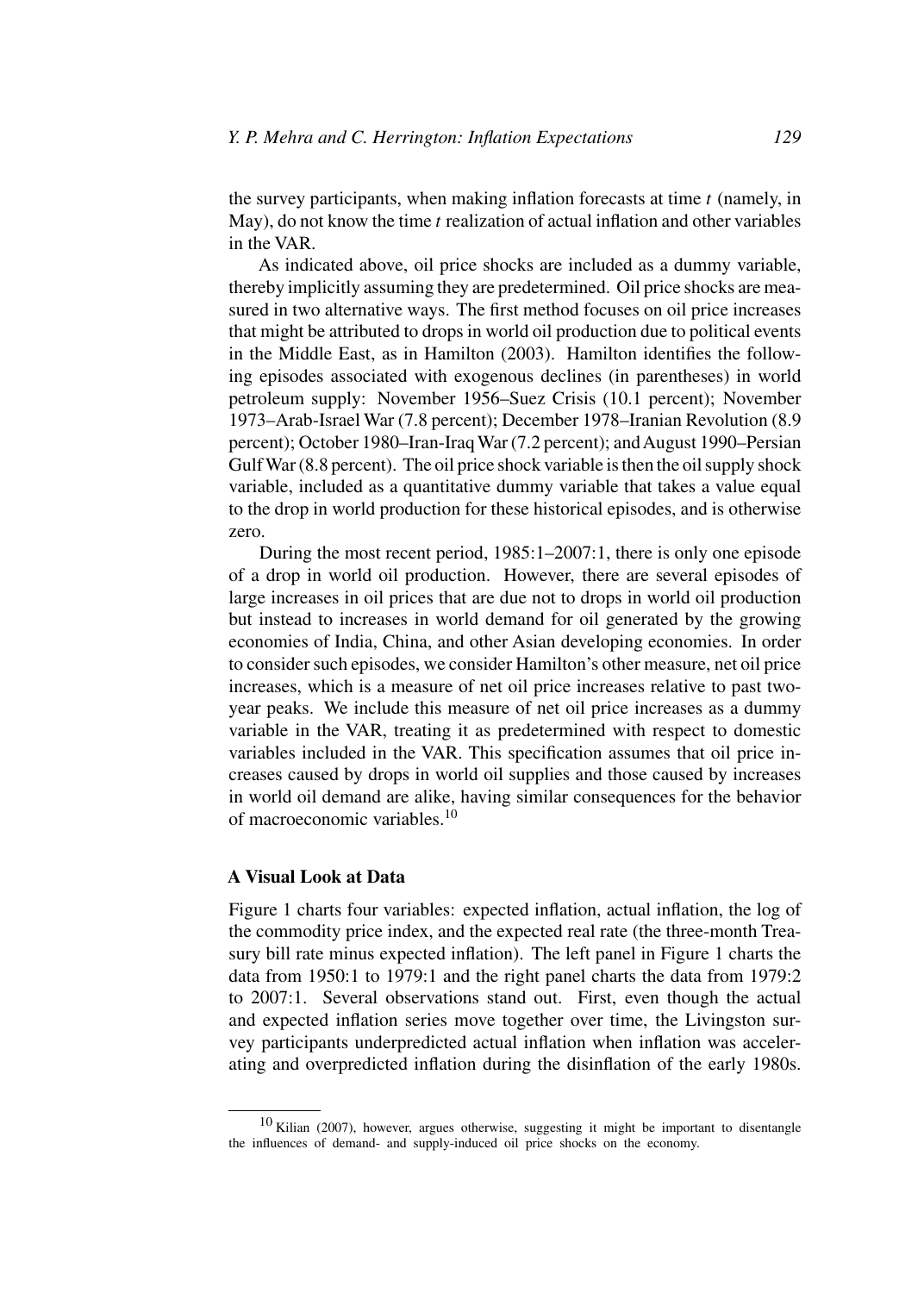



Survey participants could have improved their forecasts by paying attention to actual inflation, suggesting expectations did not respond aggressively to actual inflation. This suggests that the co-movement of the actual and expected inflation series was due more to inflation responding to expectations than expectations responding to inflation. Second, the acceleration in actual inflation does appear to coincide with the pickup in commodity prices. However, the acceleration in inflation appears muted in the post-1985 sample period. Third, Figure 1 also suggests that monetary policy was accommodative in the 1970s. The real interest rate turned negative between 1974 and 1977. By contrast, monetary policy turned very restrictive during the early 1980s, but it again appears accommodative between 2001 and 2004, when the real interest rate turned negative.

Figure 2 charts two measures of oil shocks: one measures drops in world oil production and the other, net oil price increases. Actual and expected inflation are also charted. Two observations stand out. First, oil supply shocks do appear to be associated with spikes in actual inflation in the pre-1979 sample period, but such association appears muted in post-1979 sample periods.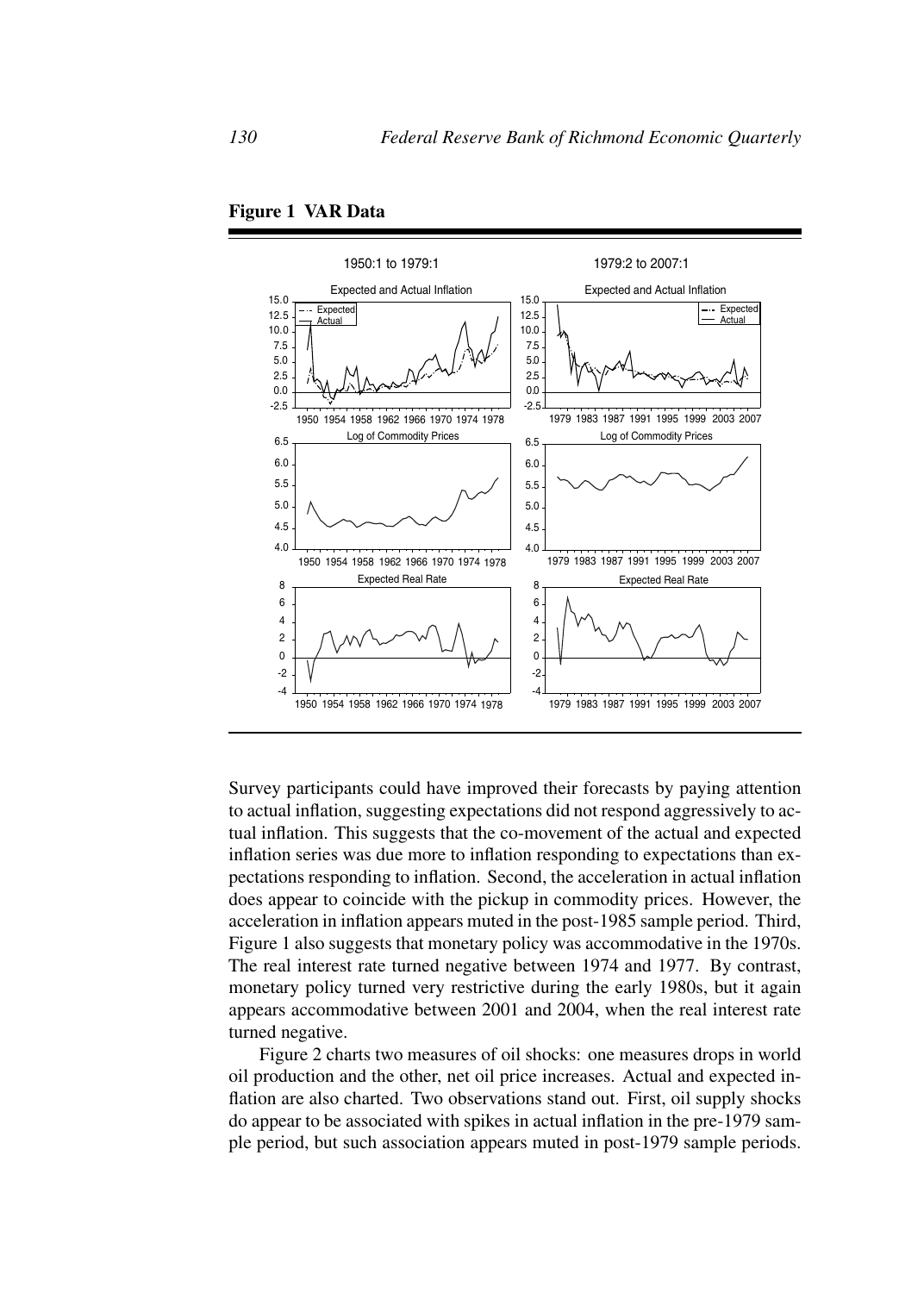



Furthermore, the acceleration in inflation that started during the late 1960s occurred well before the oil shocks of the early 1970s, suggesting that higher oil prices are not a likely explanation of the Great Inflation of the 1970s. Second, in the sample period 1979:2–2007:1, only one episode of a war-related drop in world oil output occurs in 1990, resulting in higher oil prices as measured by net oil price increases. However, the most recent increases in oil prices, as measured by the net oil price increases series, have occurred without a drop in world oil production, suggesting that recent oil price increases could well be due to an increase in global aggregate demand for oil. When comparing the responses of expected inflation to oil shocks across sample periods, the VAR specification employs the second measure of oil shocks, namely, net oil price increases measured relative to past two-year peaks.

## **Unit Root Properties**

As shown in the next section, temporary shocks to some fundamentals (for example, actual inflation, commodity prices) have permanent effects on expected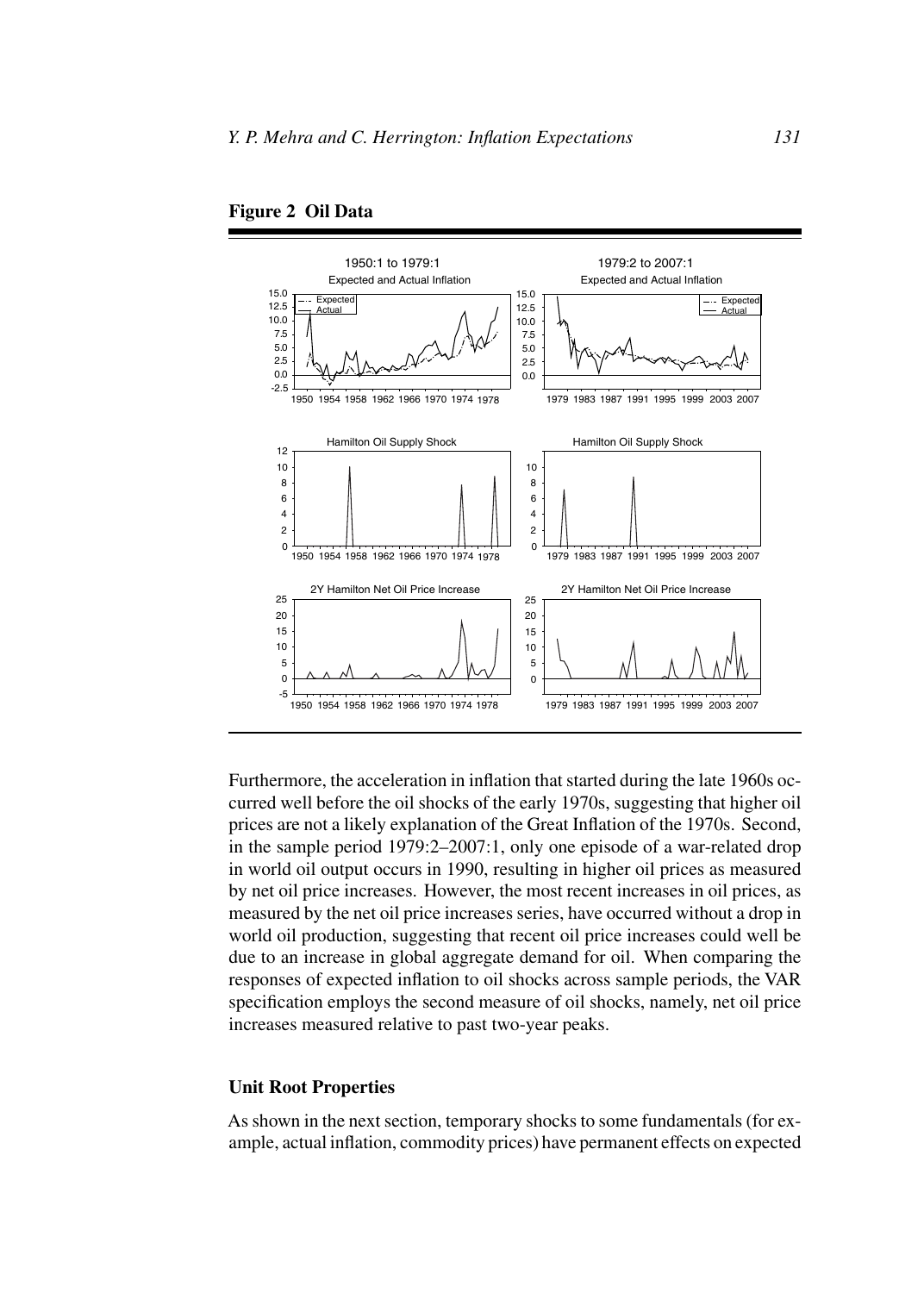inflation in the pre-1979 sample period, but not in post-1979 sample periods. But temporary shocks can have a permanent effect on expected inflation only if the latter is a unit root process, suggesting the time series properties of expected inflation must have changed prior to and after 1979. In particular, the expected inflation series must have a unit root in the pre-1979 sample period. This observation is confirmed by the augmented Dickey-Fuller test for unit roots; namely, the test results indicate that both expected and actual inflation series have unit roots in the pre-1979 sample period but are stationary in post-1979 sample periods.<sup>11</sup> In order to identify the fundamentals that may be at the source of generating the permanent changes in expected inflation dynamics, we use a VAR that includes those potential fundamentals other than expected inflation.

## **2. EMPIRICAL RESULTS**

In this section, we examine the responses of expected inflation to different shocks. We focus on shocks to actual inflation, commodity prices, and expected inflation itself, because these three shocks together, as discussed below, account for most of the variability in expected inflation. We also discuss the effects of oil shocks on expected inflation.

## **Responses of Expected Inflation to Different Shocks**

Figures 3 and 4 show the effects of individual, one-time surprise increases in actual inflation, expected inflation, commodity prices, the unemployment rate, interest rate, and oil prices on expected inflation.<sup>12</sup>*,*<sup>13</sup> The left panel in Figure 3 shows responses in the Great Inflation (GI) period 1953:1–1979:1, and the right panel shows responses in the Great Moderation (GM) period 1985:1– 2007:1; Figure 4 shows responses in the period 1979:2–2001:1 covered in

<sup>11</sup> The test results in LSS (2007) also indicate that expected and actual inflation series have a unit root in the pre-1979 sample period, but are stationary in the post-1979 sample period 1979:1– 2001:1 covered there.

<sup>&</sup>lt;sup>12</sup> Figure 3: The expected inflation responses were generated from a VAR with expected inflation, actual inflation, a CPI, the unemployment rate, the three-month Treasury bill rate, and the Hamilton oil shock variables. For the 1953:1–1979:1 period, oil shock is the shock to the Hamilton oil supply dummy, and for the 1985:1–2007:1 period, oil shock is the shock to the Hamilton net oil price increases. All responses are in percentage terms. The commodity price shock is 100 percent, whereas all other shocks represent 1 percent increases. In each chart, the darker area represents the 68 percent confidence interval and the lighter area represents the 90 percent confidence interval. The x-axis denotes six-month periods.

<sup>&</sup>lt;sup>13</sup> Figure 4: The expected inflation responses were generated from a VAR with expected inflation, actual inflation, a CPI, the unemployment rate, the three-month Treasury bill rate, and the Hamilton oil supply shock variable. All responses are in percentage terms. The commodity price shock is 100 percent, whereas all other shocks represent 1 percent increases. In each chart, the darker area represents the 68 percent confidence interval and the lighter area represents the 90 percent confidence interval. The x-axis denotes six-month periods.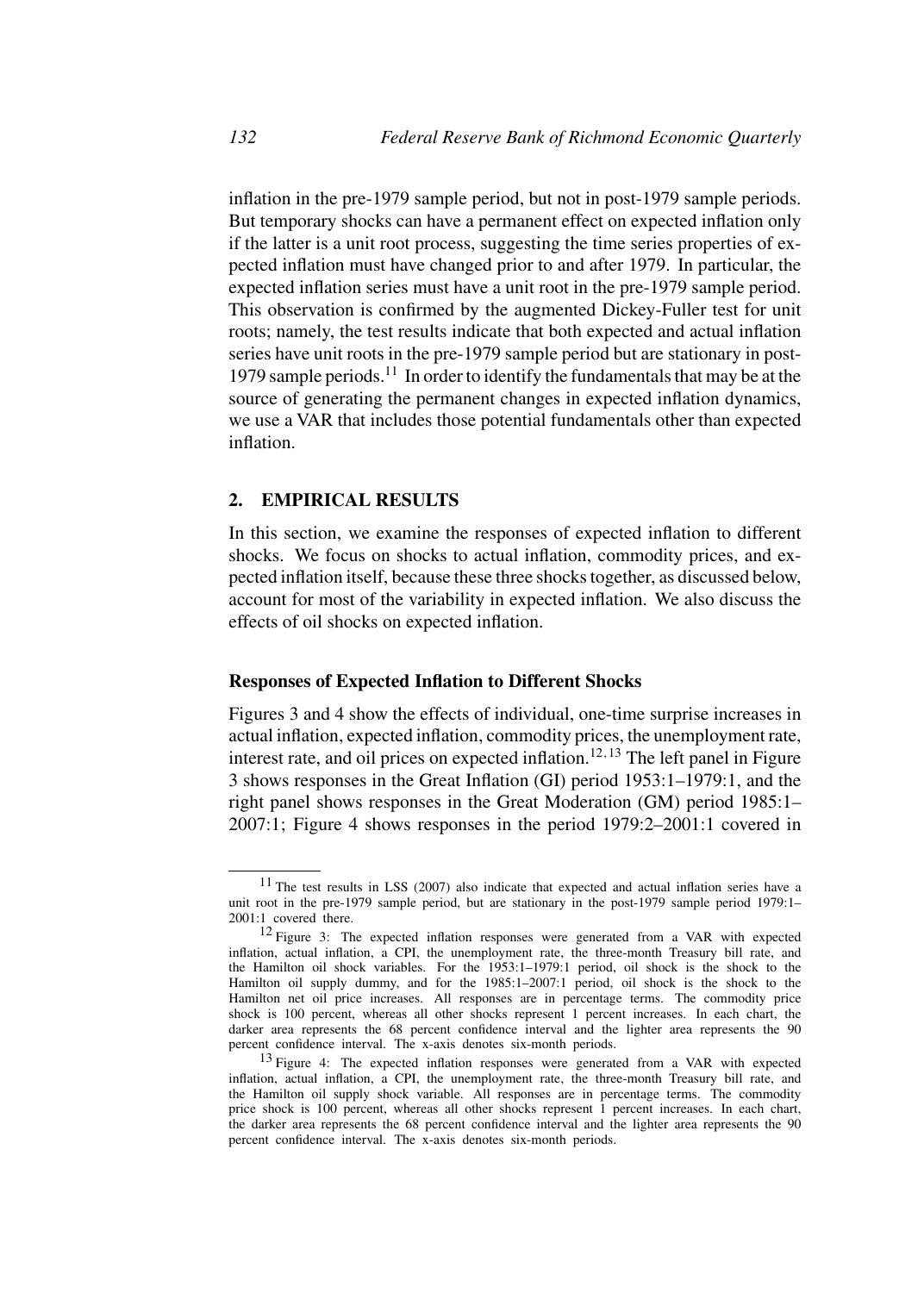

**Figure 3 Expected Inflation Response to. . .**

LSS (2007). In these figures, and those that follow, the solid line indicates the point estimate, while the shaded areas represent 68 percent (darker) and 90 percent (lighter) confidence bands.<sup>14</sup>

Focusing first on the responses of expected inflation to expectations, actual inflation, and commodity price shocks, and comparing them across GI and GM periods as seen in Figure 3, expected inflation increases in response to surprise

<sup>14</sup> Following LSS (2007), we focus on 68 percent and 90 percent confidence bands. The confidence bands use the bootstrap Monte Carlo method described in Eichenbaum (1998). We would like to thank Keith Sill for providing the programming code used to estimate the confidence bands for the impulse response functions.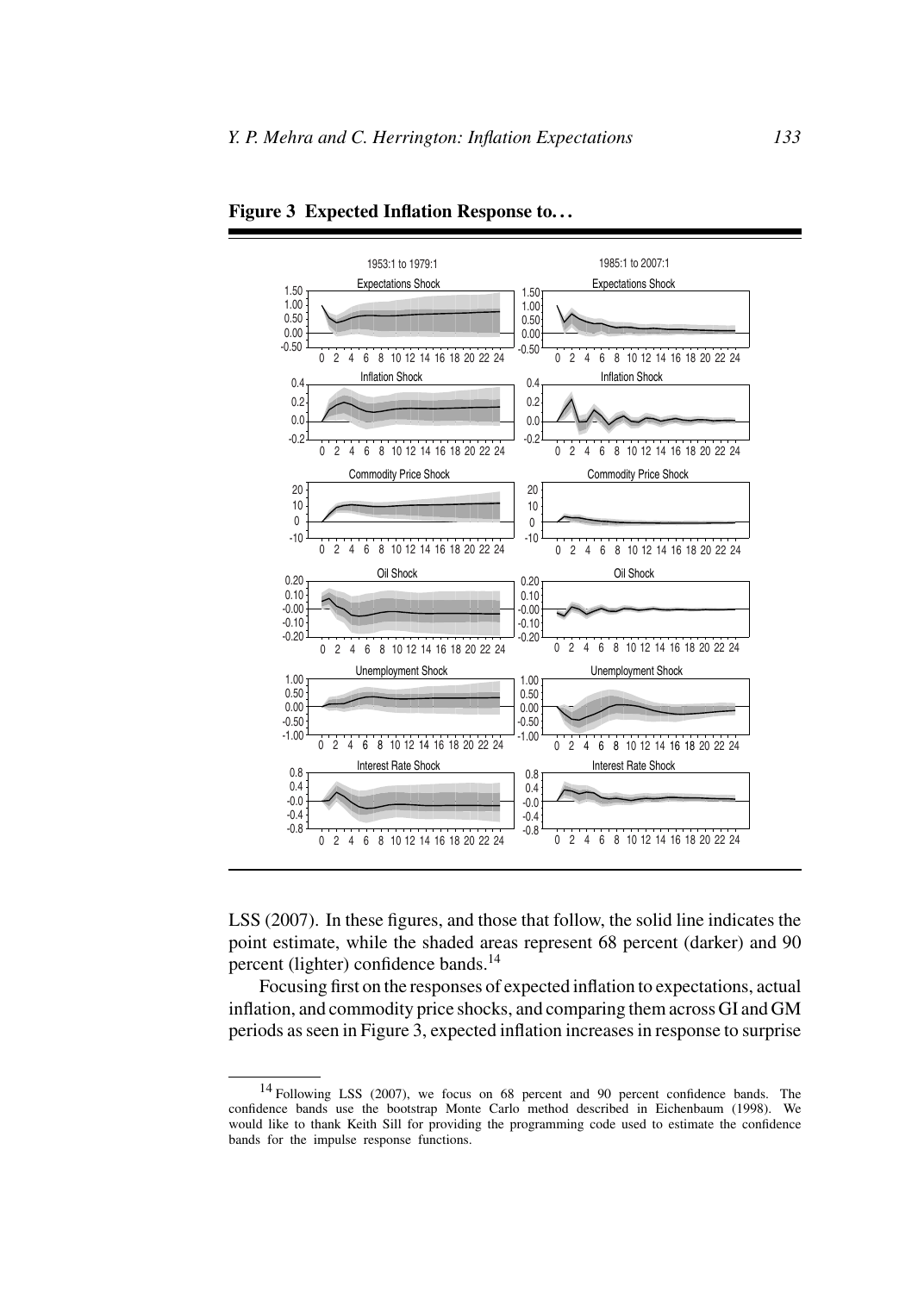increases in each of these three variables. However, both the duration and strength of expectations responses to these three shocks differ substantially across GI and GM sample periods. In the GI period, surprise increases in actual inflation, commodity prices, and expected inflation itself lead to long-lasting increases in expected inflation; in the GM period, those surprise increases have a short-lived effect on expected inflation. To highlight a few features: (a) In response to an expectations shock, expected inflation does not return to its pre-shock level even 12 years after the shock in the GI period, whereas it does so within two years after the shock in the GM period; (b) a similar result holds with respect to the effect of a surprise increase in commodity prices on expected inflation; namely, expected inflation does not return to its pre-shock level in the GI period, whereas it does so within one year in the GM period; (c) in both GI and GM periods, expectations shocks have a much larger effect on the public's expectations inflation than do actual inflation shocks. For example, in the GI period, expected inflation remains at about a .8 percent higher level in response to a one-time 1 percent surprise increase in expected inflation, whereas it remains at about a .2 percent higher level in response to a 1 percent surprise increase in actual inflation. In the GM period, about two years after the shock, expected inflation is still about .4 percent above its preshock level in response to a 1 percent surprise increase in expected inflation, whereas it is back to its pre-shock level in response to a 1 percent surprise increase in actual inflation. The previous result also suggests that expected inflation returns more slowly to its pre-shock level after an exogenous shock to expectations than it does in response to an actual inflation shock (see relevant panels in Figure 3).

In traditional Phillips curve inflation models, rising unemployment indicates rising slack in the economy and, hence, should lead the public to expect lower inflation. Similarly, a positive monetary policy shock implies lower inflation and, hence, should lower expected inflation. If we examine the responses of expected inflation to unemployment and monetary policy shocks, the results are mixed (see Figure 3). In response to a surprise increase in the unemployment rate, expected inflation declines only in the GM sample period. The response of expected inflation to a surprise increase in the short nominal interest rate is positive, but these responses are generally not statistically significant. In contrast, the effect of an exogenous oil supply shock on expected inflation is positive and statistically significant in the GI period. However, in the GM sample period, higher oil prices do not have a positive effect on expected inflation. We discuss more about oil price shocks later.

Figure 4 shows the responses of expected inflation to different shocks in the 1979:2–2001:1 sample period. These responses are qualitatively similar to those found in the GM period 1985:1–2007:1 in the sense that shocks lead to changes in expected inflation that are muted and short-lived. Expected inflation still increases in response to a temporary increase in actual inflation or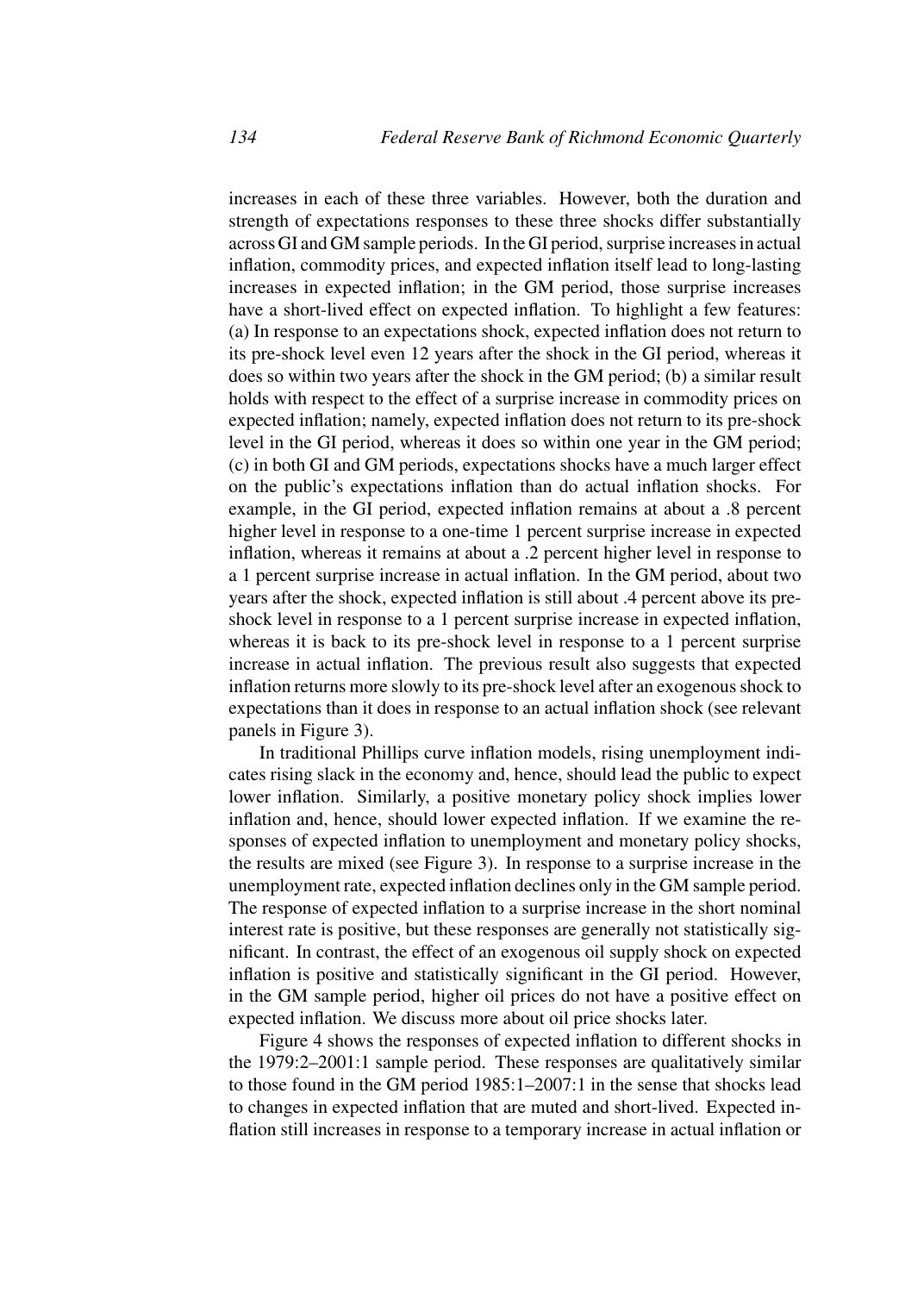

**Figure 4 Expected Inflation Response to. . .**

expected inflation itself. However, a temporary increase in commodity prices, oil prices, or unemployment has no effect on expected inflation. In contrast, expected inflation declines in response to a surprise increase in the short nominal interest rate, and this drop in expected inflation is statistically significant, suggesting monetary policy actions can directly influence the public's expectations of inflation.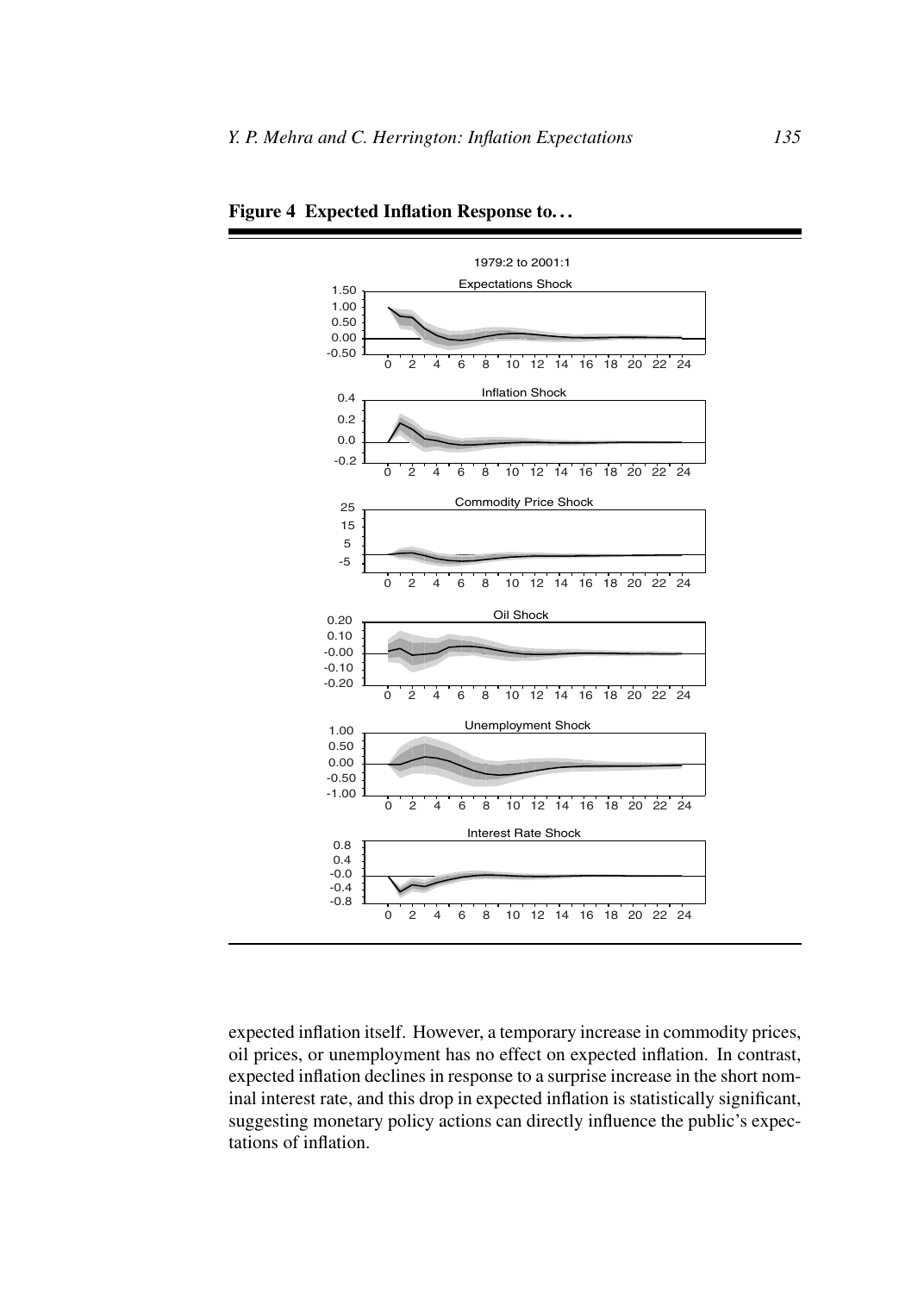|                  |                                        |                                |       |      |       | Sample Period 1953:1 to 1979:1        |       |       |       |       |  |
|------------------|----------------------------------------|--------------------------------|-------|------|-------|---------------------------------------|-------|-------|-------|-------|--|
| <b>Steps</b>     | Ordering: $\pi^e$ , $\pi$ , cp, ur, sr |                                |       |      |       | Ordering: $\pi$ , cp, ur, sr, $\pi^e$ |       |       |       |       |  |
| n                | $\pi^e$                                | $\pi$                          | c p   | ur   | sr    | $\pi^e$                               | $\pi$ | c p   | ur    | sr    |  |
| 1                | 100.00                                 | 0.00                           | 0.00  | 0.00 | 0.00  | 74.06                                 | 1.53  | 2.74  | 19.32 | 2.35  |  |
| $\overline{c}$   | 83.72                                  | 4.55                           | 11.39 | 0.33 | 0.01  | 66.04                                 | 8.08  | 8.72  | 14.86 | 2.30  |  |
| 3                | 58.17                                  | 8.55                           | 30.82 | 0.44 | 2.01  | 47.53                                 | 12.16 | 25.30 | 10.03 | 4.97  |  |
| $\overline{4}$   | 45.14                                  | 11.04                          | 41.55 | 0.50 | 1.78  | 38.75                                 | 14.81 | 34.29 | 7.56  | 4.59  |  |
| 8                | 35.86                                  | 8.48                           | 51.34 | 2.64 | 1.69  | 41.62                                 | 12.16 | 40.41 | 3.77  | 2.03  |  |
| 16               | 34.05                                  | 7.21                           | 54.26 | 3.29 | 1.20  | 43.88                                 | 11.00 | 41.64 | 2.50  | 0.99  |  |
|                  | Sample Period 1979:2 to 2001:1         |                                |       |      |       |                                       |       |       |       |       |  |
| <b>Steps</b>     | Ordering: $\pi^e$ , $\pi$ , cp, ur, sr |                                |       |      |       | Ordering: $\pi$ , cp, ur, sr, $\pi^e$ |       |       |       |       |  |
| $\boldsymbol{n}$ | $\overline{\pi^e}$                     | $\pi$                          | cp    | ur   | sr    | $\pi^e$                               | $\pi$ | cp    | ur    | sr    |  |
| 1                | 100.00                                 | 0.00                           | 0.00  | 0.00 | 0.00  | 58.52                                 | 11.16 | 17.21 | 10.02 | 3.09  |  |
| $\overline{c}$   | 71.42                                  | 15.79                          | 0.23  | 0.00 | 12.56 | 38.49                                 | 34.19 | 11.69 | 5.81  | 9.82  |  |
| 3                | 69.51                                  | 17.31                          | 0.50  | 0.25 | 12.44 | 36.51                                 | 38.15 | 12.10 | 4.56  | 8.68  |  |
| $\overline{4}$   | 66.96                                  | 16.23                          | 0.55  | 0.97 | 15.30 | 37.85                                 | 36.35 | 11.23 | 4.23  | 10.34 |  |
| 8                | 58.07                                  | 14.37                          | 10.77 | 1.82 | 14.97 | 35.59                                 | 31.91 | 17.87 | 4.69  | 9.94  |  |
| 16               | 54.47                                  | 12.89                          | 13.35 | 5.89 | 13.40 | 33.25                                 | 28.72 | 17.41 | 11.63 | 9.00  |  |
|                  |                                        | Sample Period 1985:1 to 2007:1 |       |      |       |                                       |       |       |       |       |  |
| <b>Steps</b>     | Ordering: $\pi^e$ , $\pi$ , cp, ur, sr |                                |       |      |       | Ordering: $\pi$ , cp, ur, sr, $\pi^e$ |       |       |       |       |  |
| $\boldsymbol{n}$ | $\pi^e$                                | $\pi$                          | cp    | ur   | sr    | $\overline{\pi^e}$                    | $\pi$ | cp    | ur    | sr    |  |
| 1                | 100.00                                 | 0.00                           | 0.00  | 0.00 | 0.00  | 89.10                                 | 7.78  | 2.83  | 0.29  | 0.00  |  |
| 2                | 74.89                                  | 2.69                           | 18.39 | 3.12 | 0.91  | 61.13                                 | 10.92 | 23.41 | 3.63  | 0.91  |  |
| 3                | 58.22                                  | 14.05                          | 18.36 | 3.61 | 5.76  | 41.48                                 | 25.21 | 23.37 | 4.18  | 5.76  |  |
| 4                | 52.44                                  | 14.34                          | 19.54 | 5.13 | 8.56  | 35.30                                 | 25.58 | 24.77 | 5.80  | 8.55  |  |
| 8                | 54.25                                  | 12.93                          | 16.24 | 6.69 | 9.89  | 35.45                                 | 25.30 | 21.58 | 7.79  | 9.88  |  |
| 16               | 50.48                                  | 11.08                          | 19.88 | 9.43 | 9.13  | 35.22                                 | 22.77 | 21.99 | 10.89 | 9.12  |  |

**Table 1 Variance Decomposition of Expected Inflation**

Notes: Entries are in percentage terms with the exception of those under the column labeled "steps." Those entries refer to *n*-step-ahead forecasts for which decomposition is done.

How important are different shocks in accounting for the variability of expected inflation? Table 1 presents the variance decompositions of expected inflation in three sample periods, with the left panel containing results for benchmark ordering and the right panel for the ordering in which expected inflation is placed last. We focus on the variance of the eight-step-ahead forecast error (which corresponds to four years) that is attributable to each variable of the VAR. As one can see, shocks to actual inflation, commodity prices, and expected inflation itself together account for approximately 95 percent of the variability of expected inflation in the pre-1979 sample period, but account for a little over 80 percent in post-1979 sample periods. The decline in the relative importance of these three shocks that explain variability of expected inflation in post-1979 sample periods is in part due to a decline in the relative contribution of commodity prices: commodity price shocks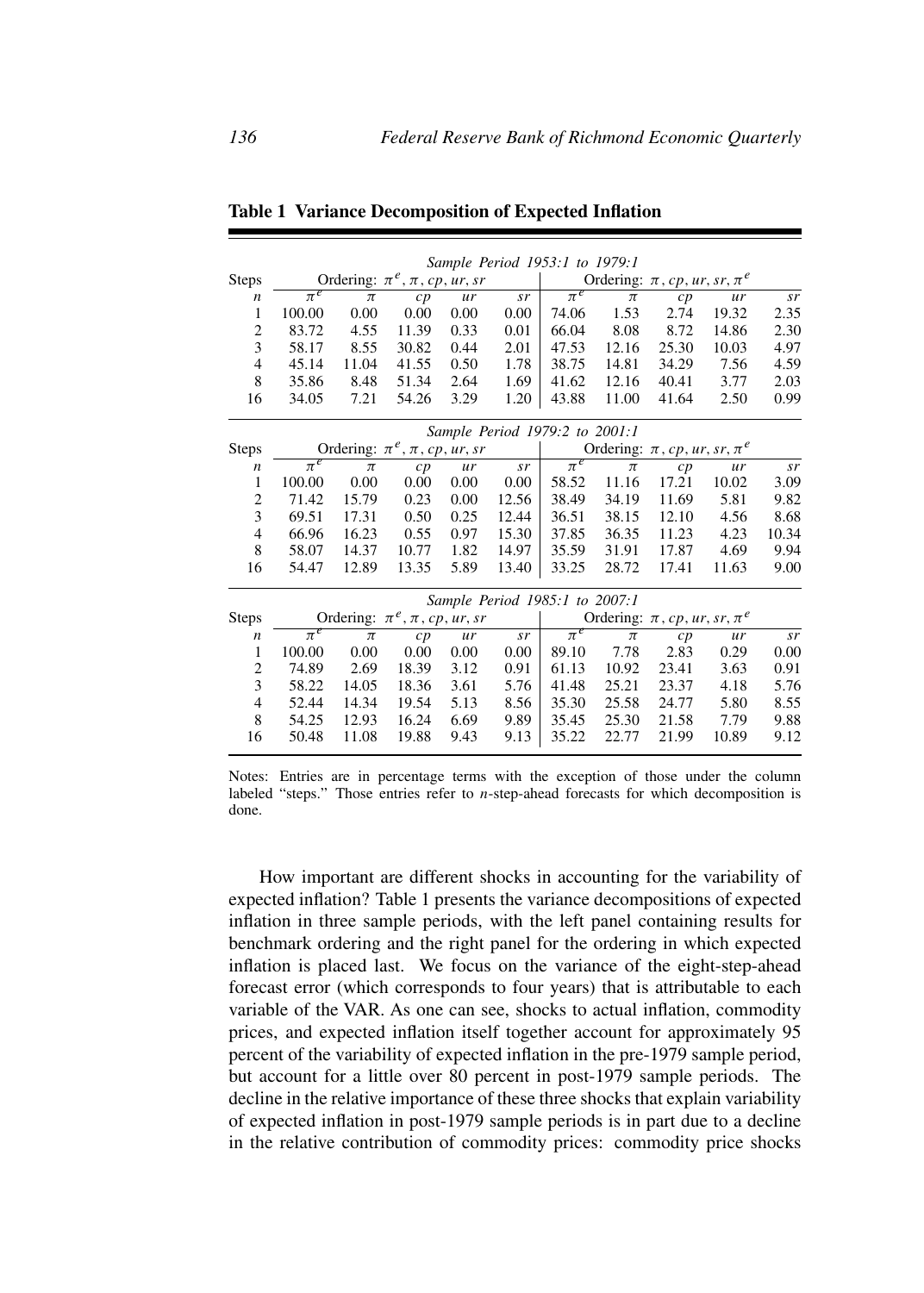account for 11 to 22 percent of the variance of expected inflation compared with 40 to 50 percent in the pre-1979 sample period.

# **3. MONETARY POLICY EXPLANATION OF THE CHANGE IN THE DYNAMIC RESPONSES OF INFLATION TO SHOCKS**

As noted before, Leduc, Sill, and Stark (2007) argue that weakness in the monetary policy response to surprise movements in expected inflation can explain the persistent high inflation of the 1970s. In particular, they find that both nominal and real interest rates rose significantly in response to surprise increases in expected inflation in the post-1979 sample period, but not in the pre-1979 sample period. They interpret this evidence as indicating that the Federal Reserve accommodated increases in the public's expectations of inflation pre-1979, but not post-1979.

Figure 5 reproduces the above-noted result: It charts the dynamic responses of actual inflation, expected inflation, and nominal and real interest rates to an expectations shock, with the graphs in panels A and C covering sample periods 1953:1–1979:1 and 1985:1–2007:1 and the graphs in panel B spanning the sample period  $1979:2-2001:1^{15}$  Note that the real rate increases significantly in response to an expectation shock in the sample period 1979:2–  $2001:1$ , whereas such a response is absent in the pre-1979 sample period.<sup>16</sup> In the most recent sample period (1985:1–2007:1) that includes the 2000s, the response of the nominal interest rate to an expectations shock is somewhat muted relative to the 1979:2–2001:1 sample period, so much so that the real rate initially declines and returns to its pre-shock level just one period after the shock (see graphs in panel C).<sup>17</sup> Since this is the sample period during which inflation has been low and stable and inflation expectations stabilized, the interest rate response to a shock to expected inflation is not as aggressive as it was when the Federal Reserve was trying to disinflate during the early 1980s. However, one must be aware of the fact that a shock to expected inflation gets reversed and no longer leads to a persistent increase in actual inflation,

<sup>15</sup> Figure 5: Responses to a 1 percent shock to expected inflation. The responses are generated from a VAR with expected inflation, actual inflation, CPI, the unemployment rate, the threemonth Treasury bill rate, and a Hamilton oil dummy. For the 1953:1–1979:1 and 1979:2–2001:1 samples, the dummy is the Hamilton oil supply shock. For the 1985:1-2007:1 sample, the dummy is the Hamilton net oil price increase. To conserve space, we report the responses of expected inflation, actual inflation, and nominal and real interest rates. All responses are in percentage terms. In each chart, the darker area represents the 68 percent confidence interval and the lighter area represents the 90 percent confidence interval. The x-axis denotes six-month periods.

<sup>16</sup> As shown in LSS (2007), the strong response of the nominal interest rate to a shock to expected inflation over 1979:2–2001:1 is not driven by the initial Volcker disinflation period. The LSS paper finds such a strong interest rate response over 1982:1–2001:1.

 $17$  The real interest rate response is constructed as the difference between the nominal interest rate response and the expected inflation response.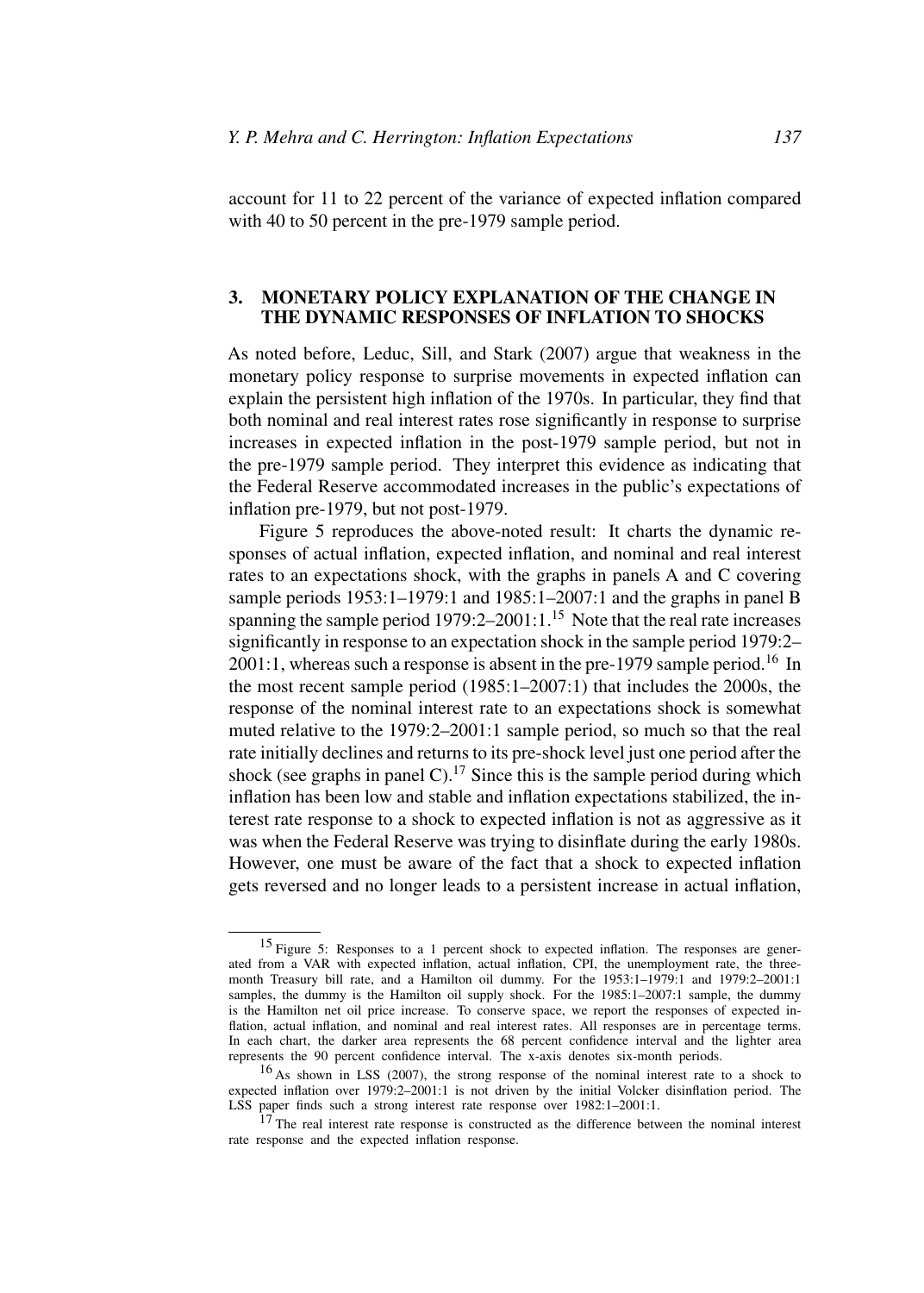

**Figure 5 Shock to Inflation Expectations**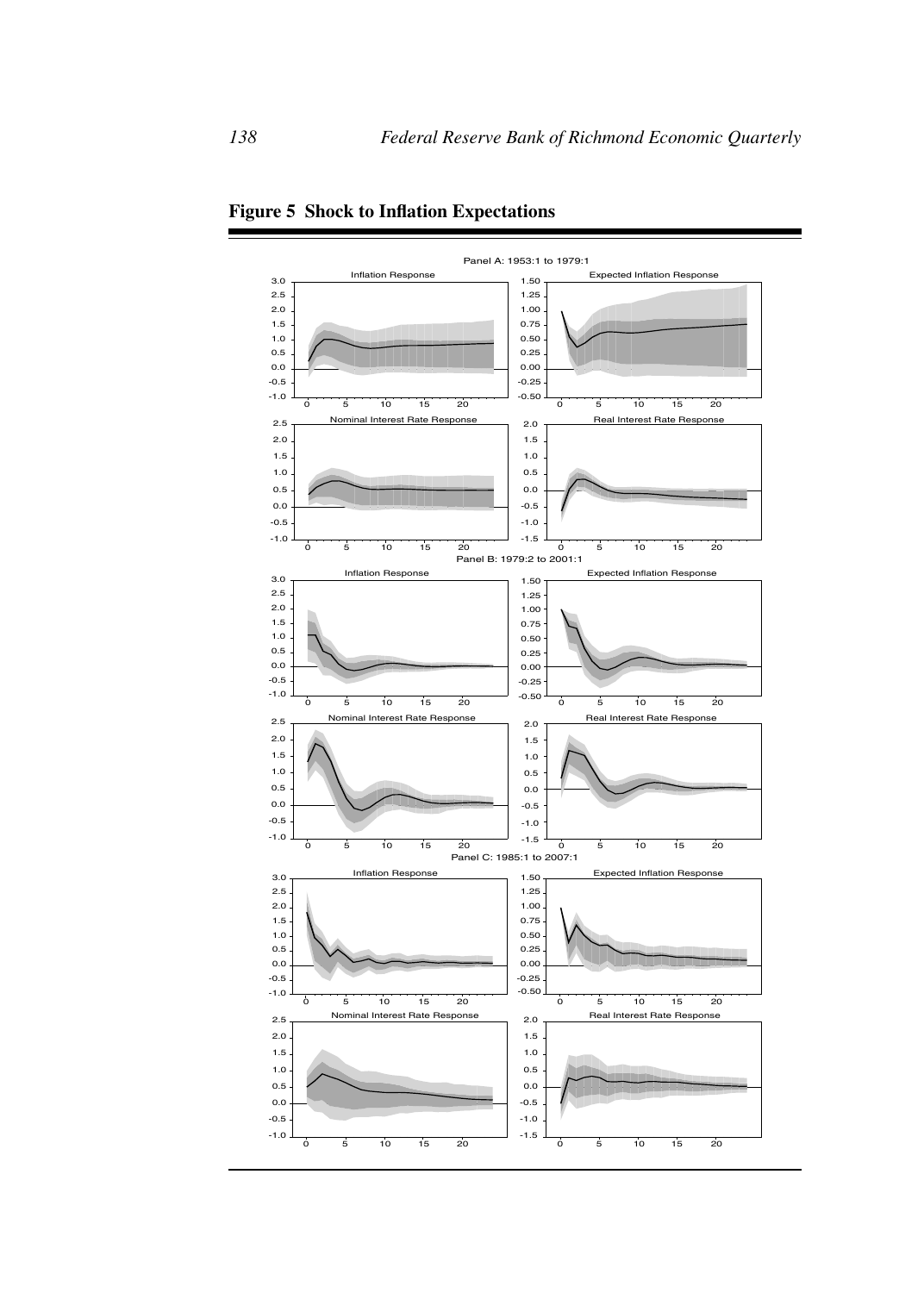precisely because the public believes the Federal Reserve will continue not to accommodate and, hence, keep inflation low and stable.

#### **Expected Inflation Response to Commodity Prices**

As noted above, commodity prices have had significantly less influence on expected inflation over time. The dynamic response of expected inflation to a commodity price shock exhibited in Figures 3 and 4 clearly indicates that the effect of a surprise increase in commodity prices on expected inflation is long lasting in the pre-1979 sample period but short-lived in post-1979 sample periods. Figure 6 shows the responses of nominal and real interest rates to a commodity price shock for three sample periods, in addition to showing the responses of actual and expected inflation.<sup>18</sup> If we focus on the graph for the sample period 1953:1–1979:1, we see that nominal and real interest rates initially increase in response to a surprise increase in commodity prices, but the nominal interest rate does not rise enough to offset the commodityinduced increase in expected inflation, leading to a decline in the real rate. This drop in the real rate persists and is statistically significant, with the expected real rate remaining negative even 12 years after the shock. In contrast, the response of the real interest rate to a commodity shock is quite different in post-1979 sample periods. In particular, in the 1985:1–2007:1 sample period the real interest rate increases and remains positive for about six months after the shock (compare graphs across Panels A and C, Figure 6). These results are consistent with the view that the Federal Reserve's aggressive response to commodity prices is responsible for generating the short-lived response of expected inflation to a commodity shock. The public believes the Fed will continue to restrain inflation, thereby limiting the pass-through of higher commodity prices into expected and actual inflation.

#### **Expected Inflation Response to Oil Price Shocks**

Figure 7 shows the responses of actual inflation, expected inflation, nominal interest, and the real interest to oil price shocks.19 As indicated above,

<sup>18</sup> Figure 6: Responses to a 100 percent shock to the CPI. The responses are generated from a VAR with expected inflation, actual inflation, a CPI, the unemployment rate, the threemonth Treasury bill rate, and a Hamilton oil dummy. For the 1953:1–1979:1 and 1979:2–2001:1 samples, the dummy is the Hamilton oil supply shock. For the 1985:1-2007:1 sample, the dummy is the Hamilton net oil price increase. To conserve space, we report the responses of expected inflation, actual inflation, and nominal and real interest rates. All responses are in percentage terms. In each chart, the darker area represents the 68 percent confidence interval and the lighter area represents the 90 percent confidence interval. The x-axis denotes six-month periods.

<sup>&</sup>lt;sup>19</sup> Figure 7: Responses to a 10 percent shock to the Hamilton net oil price increases. The responses are generated from a VAR with expected inflation, actual inflation, a CPI, the unemployment rate, the three-month Treasury bill rate, and the Hamilton net oil price dummy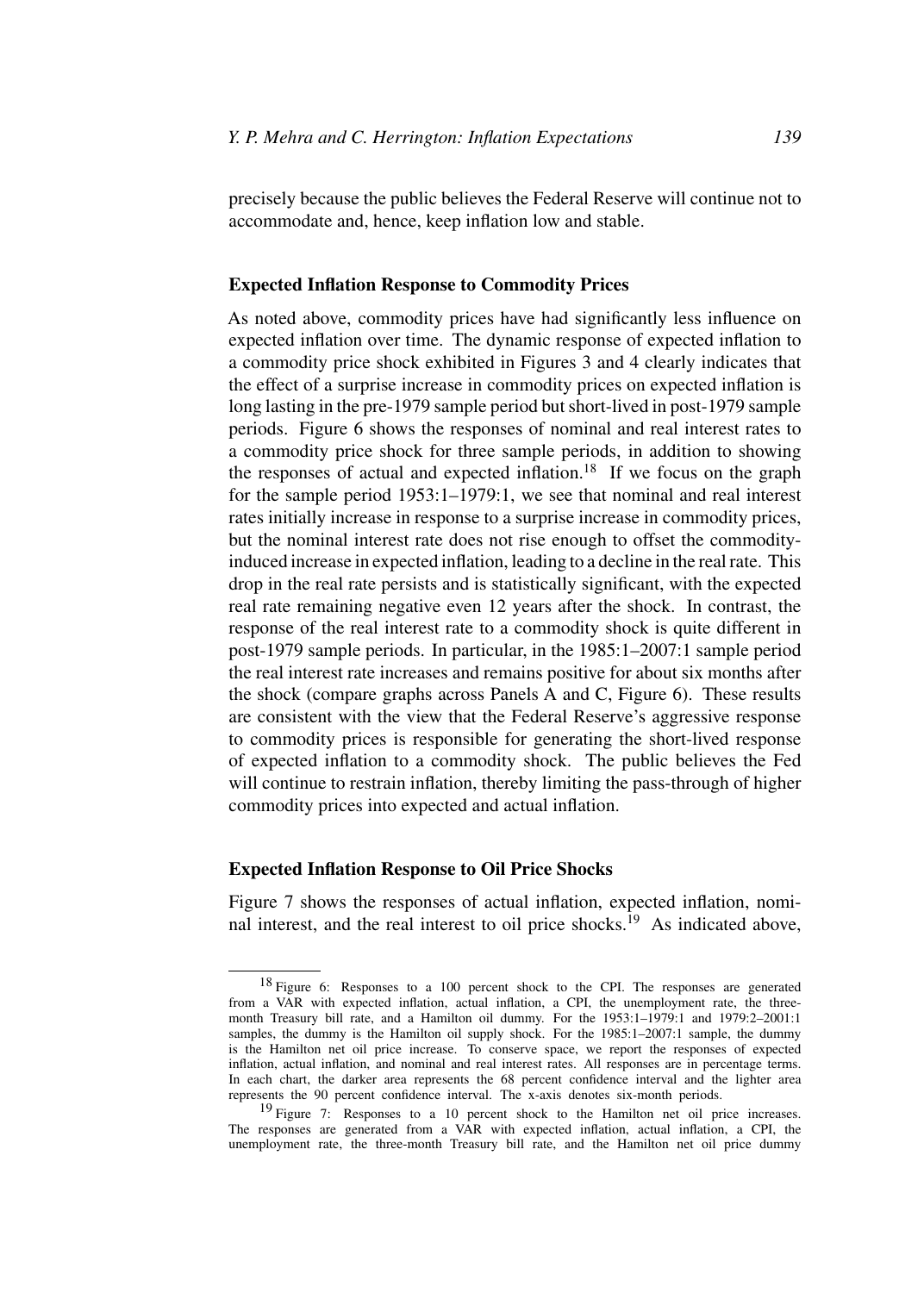

**Figure 6 Commodity Price Shock**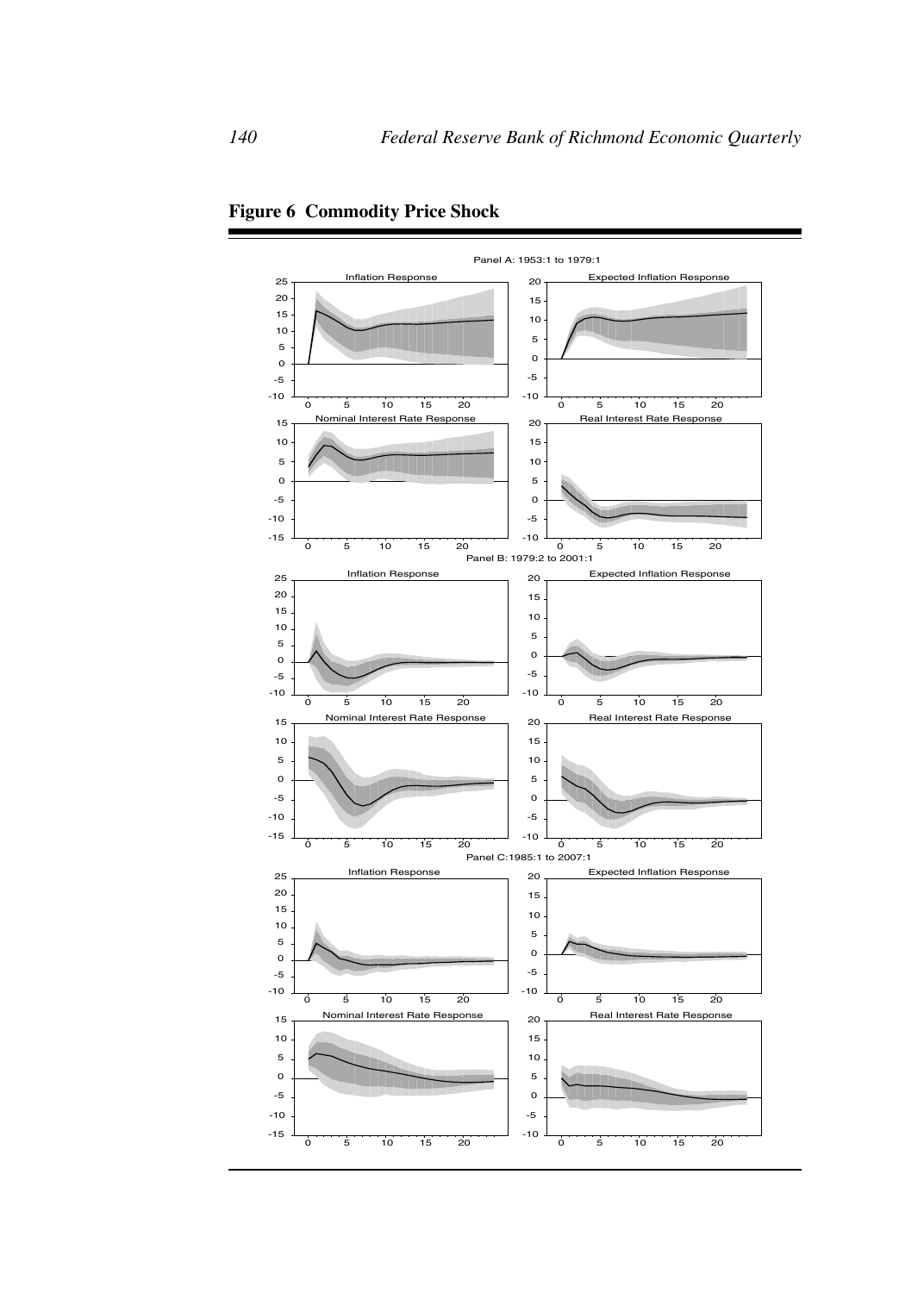oil price increases that have occurred during the past few years are likely due to increased global demand for oil rather than to disruptions in Middle East oil production. In order to compare the effects of an oil price increase on macroeconomic variables across sample periods, we employ Hamilton's (2003) net oil price increases as the oil shock measure.

The responses to oil price shocks shown in Figure 7 suggest several conclusions. First, oil price shocks have only transitory effects on actual and expected inflation in all three sample periods considered here. Since oil shocks have a transitory effect on actual inflation, it is unlikely that oil shocks can account for the persistently high inflation of the 1970s, as noted in LSS (2007).

Second, the transitory positive effects of oil price shocks on actual and expected inflation are muted and reversed somewhat sooner in post-1979 sample periods. In the pre-1979 sample period, a positive oil price shock leads a transitory increase in both actual and expected inflation, and those increases are statistically significant (see Figure 7, Panel A). In post-1979 sample periods, however, while a positive oil price shock does lead to an increase in actual inflation, its effect on expected inflation is absent. In fact, in the most recent sample period, 1985:1–2007:1, the initial response of expected inflation to a positive oil price shock is negative and statistically significant. These results appear to be consistent with a view that the public believes the oil-induced increase in actual inflation is likely to be reversed soon and, hence, does not revise its forecast of inflation.

Third, the interest rate responses to oil shocks shown in Figure 7 indicate that monetary policy may in part be responsible for the muted responses of actual inflation to oil shocks found in the most recent sample period, 1985:1– 2007:1. In the pre-1979 sample period, the real interest rate declines in response to a positive oil shock, the drop remaining significant up to two years after the shock. In the 1979:2–2001:1 sample period, however, the real interest rate rises significantly following the oil price shock. In the most recent sample period, 1985:1–2007:1, the real interest rate still rises due to a decline in expected inflation. Together these estimates suggest that the aggressive response of policy to oil shocks beginning in 1979 may have been responsible for the muted responses of actual inflation to oil shocks observed in the most recent sample period. The weakened response of expected inflation to oil price shocks may have also contributed to a much more muted response of actual inflation to oil shocks. The negative response of expected inflation to oil shocks also suggests that the public believes the Federal Reserve will continue to restrain inflation and, hence, will not nudge up its forecasts of

variables. To conserve space, we report the responses of expected inflation, actual inflation, and nominal and real interest rates. All responses are in percentage terms. In each chart, the darker area represents the 68 percent confidence interval and the lighter area represents the 90 percent confidence interval. The x-axis denotes six-month periods.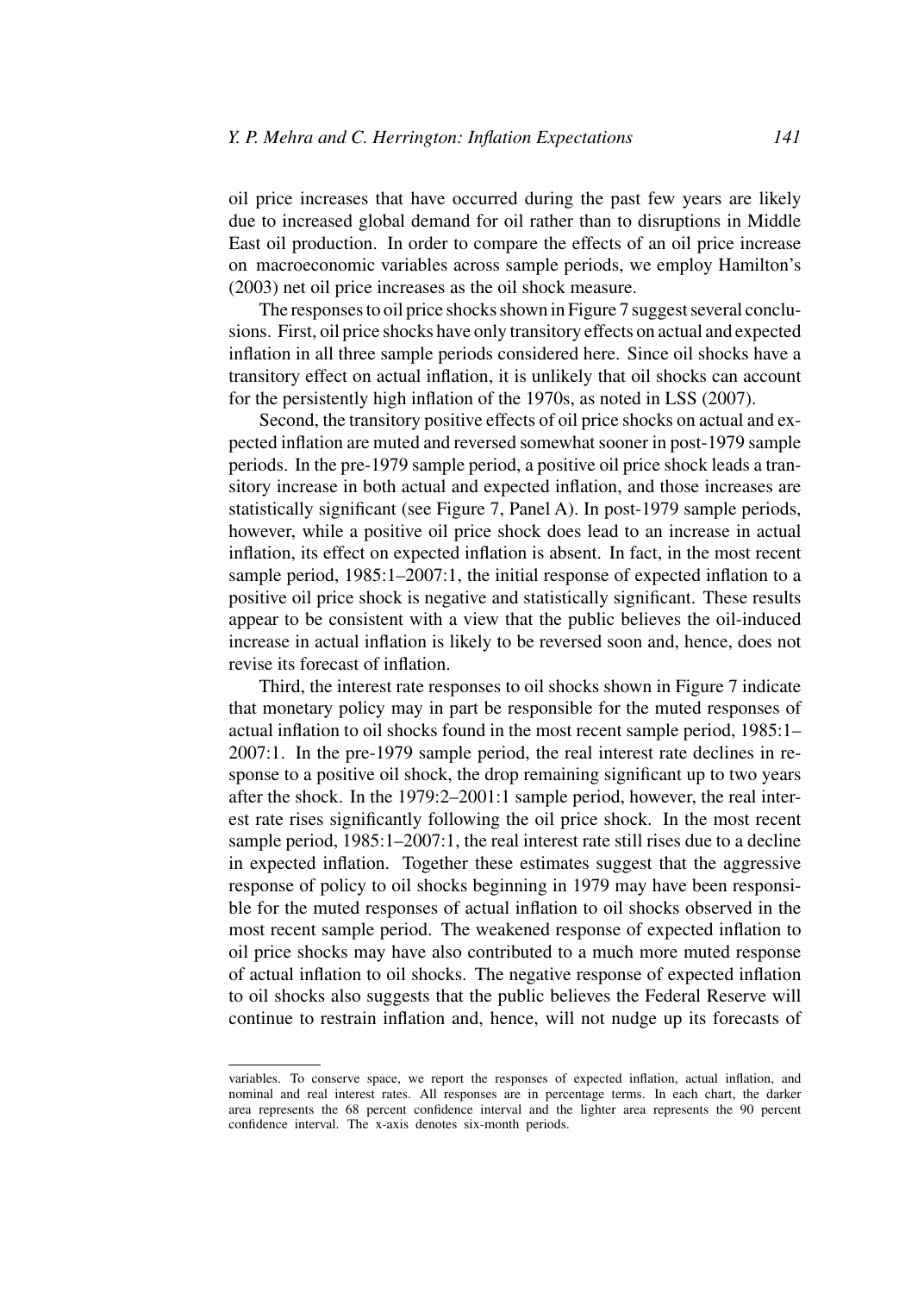

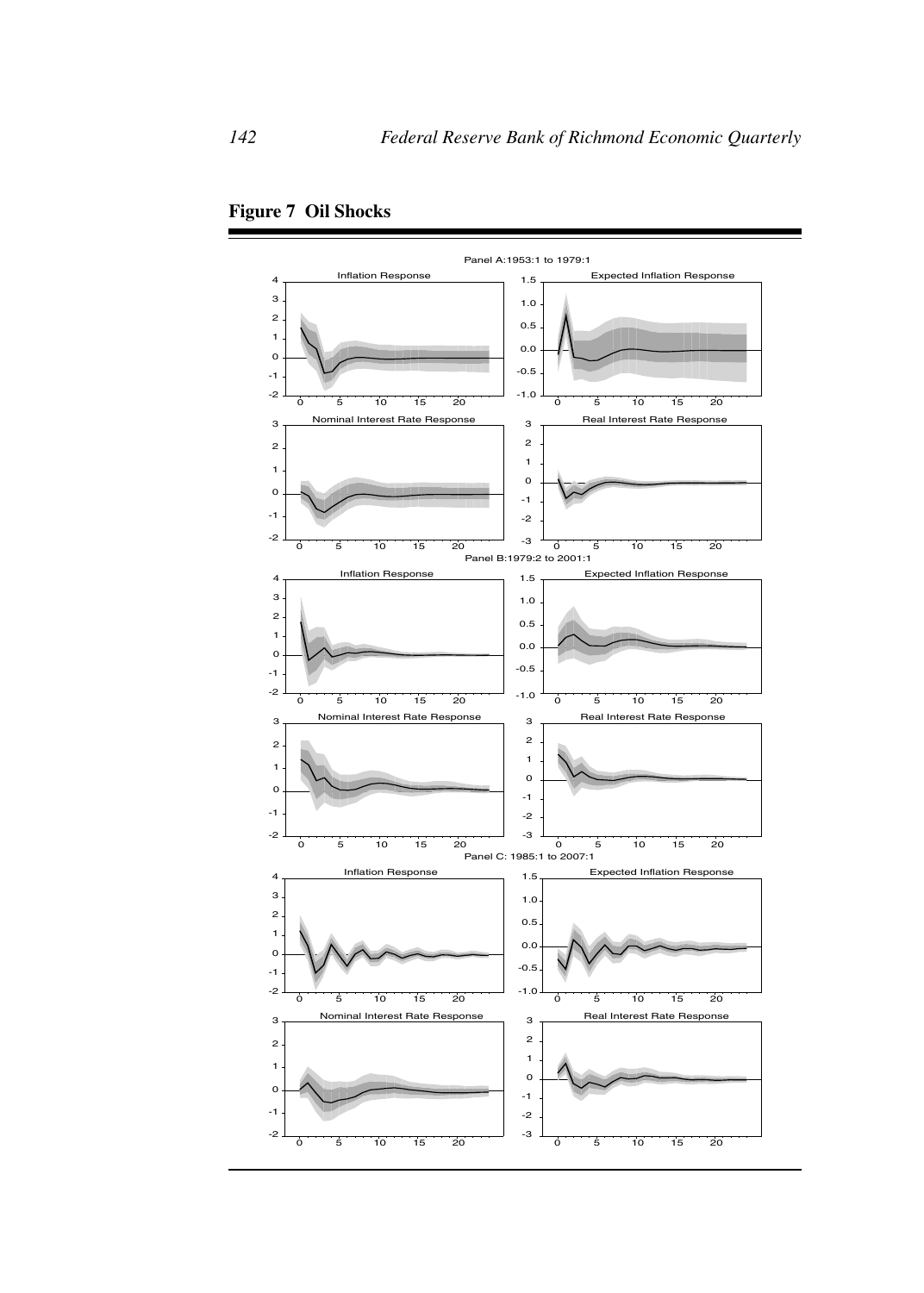inflation, despite oil-induced increase in actual inflation. The result—positive oil price shocks do not lead the public to raise its inflation forecast—suggests the Federal Reserve may have earned credibility.

# **4. EXPECTATIONS SHOCKS: OMITTED FUNDAMENTALS OR SUNSPOTS?**

The results pertaining to the variance decomposition of expected inflation presented here indicate that exogenous shocks to expected inflation remain a significant source of movement in expected inflation, even after controlling for its other determinants, such as commodity prices, actual inflation, the unemployment rate, and monetary policy. It is plausible that this VAR does not include some relevant determinants of expected inflation, so that the identified expectations shocks represent the omitted fundamentals. The evidence favoring this view appears in Ang, Bekaert, and Wei (2006), who show that surveys outperform several alternative methods of forecasting inflation and may be capturing information from many different sources not captured by a single model. Moreover, the VAR includes lagged values of fundamentals and, hence, the information captured is backward-looking, whereas survey participants may be responding to information about fundamentals that is forward-looking, namely, the likely expected future values of fundamentals. Finally, the VAR model captures linear relationships among the variables, ignoring any nonlinearity that may be present in the structural equations.

It is equally plausible that exogenous shocks reflect sunspots (nonfundamentals) like random movements in moods of survey participants. In fact, Goodfriend (1993), using a narrative approach, has argued that financial market participants have experienced inflation scares and that, by reacting to inflation scares with a delay, the Federal Reserve generated an upward trend in actual inflation in the 1970s. Such behavior, however, is absent post-1979, when the Federal Reserve, by reacting strongly to inflation scares, prevented such inflation scares from generating persistent increases in actual inflation.

Although it is difficult to identify and test for all potential omitted fundamentals that may be driving movements in expected inflation, the LSS paper does consider some possible candidates. In particular, the paper backs out the structural shocks to expected inflation implied by the VAR model (using the relationship  $\varepsilon_t = Be_t$ ) and then tests whether shocks to expected inflation are related to other macrovariables such as the Producer Price Index, the S&P 500 stock index, the monetary base, and the exchange rates. The results there indicate that none of the variables predict expectations shocks at the 5 percent significance level. But as indicated above, all these variables capture information that is backward-looking. Hence, the issue of whether exogenous movements in expected inflation represent omitted fundamentals or nonfundamentals, akin to inflation scares in Goodfriend (1993), is unsettled.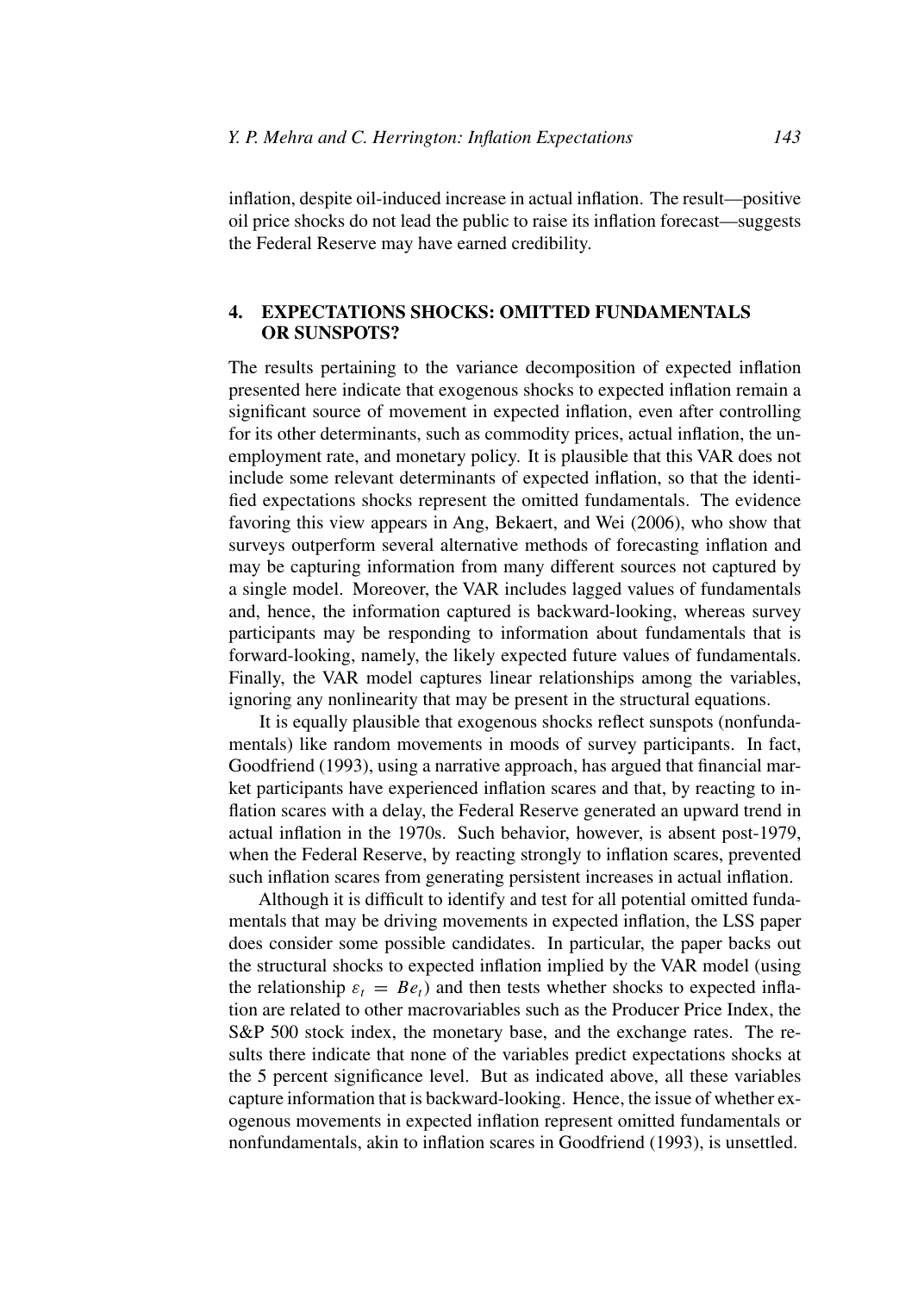# **5. ANALYZING ROBUSTNESS**

The major conclusions of this article appear robust to changes in some specifications of the VAR. In particular, in an alternative identification scheme in which we allow expected inflation to respond to all other variables of the VAR within the contemporaneous period, the responses of expected inflation to various shocks do not differ substantially from those found in the benchmark identification, with the exception of the unemployment rate. In particular, expected inflation declines in response to surprise increases in the unemployment rate in both sample periods.

#### **6. CONCLUDING OBSERVATIONS**

Using a VAR that includes a survey measure of the public's expectations of inflation represented by the Livingston survey of expected inflation, this article investigates the responses of expected inflation to temporary shocks to several macroeconomic variables over three sample periods, 1953:1–1979:1, 1979:2–2001:1, and 1985:1–2007:1. The empirical work presented suggests that expected inflation moves in an intuitive manner in response to several of these macroeconomic shocks. Generally speaking, expected inflation increases if there is a temporary surprise increase in actual inflation, commodity prices, oil prices, or expected inflation itself, whereas it declines if there is a temporary increase in unemployment. However, the strength and durability of these responses, as well as their relative importance in explaining the variability of expected inflation, have changed considerably across pre- and post-1979 sample periods.

Shocks to actual inflation, commodity prices, and expected inflation itself have been three major sources of movement in expected inflation. These three shocks together account for about 95 percent of the variability of expected inflation at a four-year horizon in the pre-1979 sample period, whereas they account for a little over 80 percent of the variability in post-1979 sample periods. The modest decline in the relative importance of these three shocks in explaining the variability of expected inflation is in part due to the decline in the relative contribution of commodity price shocks: they account for only 11 to 22 percent of the variability of expected inflation in post-1979 sample periods, compared to 40 to 50 percent in the pre-1979 sample period.

The results indicate that temporary positive shocks to actual inflation, commodity prices, and expected inflation itself lead to increases in expected inflation that are long-lasting in the pre-1979 sample period but are muted and short-lived in post-1979 sample periods. This change in the dynamic responses of expected inflation to these shocks across sample periods can be attributed to monetary policy, as the real interest rate rises significantly in response to several of these shocks in post-1985 sample periods, thereby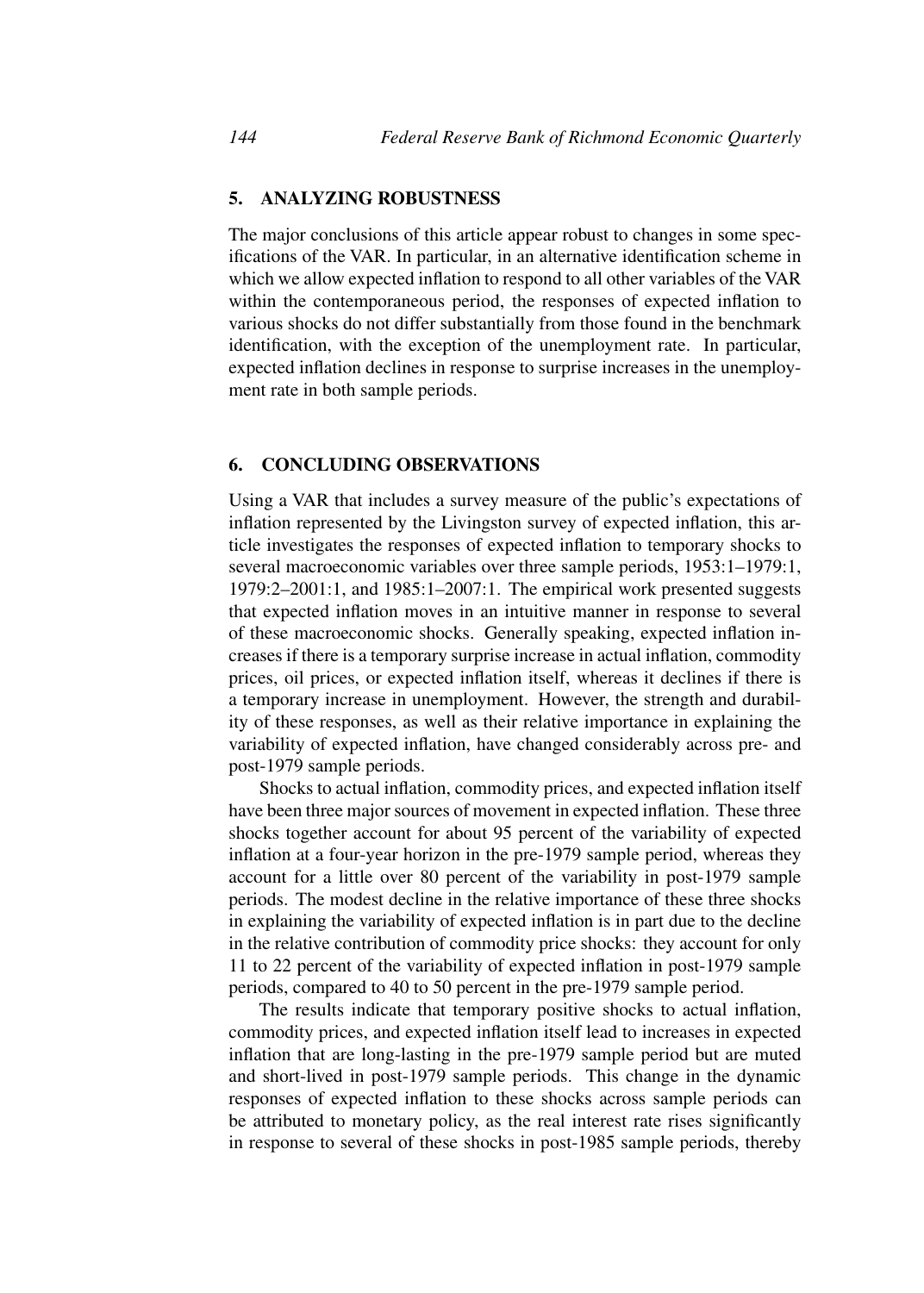preventing temporary shocks from generating persistent increases in expected and actual inflation.

The empirical work indicates oil price shocks have only transitory effects on expected and actual inflation in all three sub-sample periods. However, the transitory positive impact of a surprise increase in oil prices on expected inflation has progressively become muted over time, disappearing altogether in the most recent period 1985:1–2007:1. The results also indicate that in response to a surprise increase in oil prices, the real interest rate declines in the pre-1979 sample period, but it increases in post-1979 sample periods. The interest rate responses suggest that the aggressive response of policy to oil shocks since 1979 may in part be responsible for the declining influence of oil prices on expected inflation. The result that there is no longer a significant effect of oil price shocks on inflation expectations suggests the Federal Reserve may have earned credibility.

Exogenous shocks to expected inflation itself remain a significant source of movement in expected inflation. At a four-year horizon, expectations shocks still account for 35 to 58 percent of the variability of inflation expectations in post-1979 sample periods, compared with 36 to 42 percent in the pre-1979 sample. This result suggests that the Federal Reserve must continue to monitor the public's short-term inflation expectations to ensure that surprise increases in expected inflation do not end up generating persistent increases in actual inflation.

Finally, in the recent sample period, 1985:1–2007:1, surprise increases in expected inflation (the measure of short-term inflation expectations) die out quickly, with expected and actual inflation returning to pre-shock levels within about two years after the shock. This response pattern is in the data because the Federal Reserve has not accommodated the increase in actual inflation. In such a regime, a positive shock to short-term expectations may lead the public to revise upward their medium- but not necessarily long-horizon expectations of inflation. Hence, one may find that shocks to short-term inflation expectations are no longer correlated with long-term measures of inflation expectations, generating the so-called anchoring of long-term inflation expectations. The fact that one survey measure of long-term inflation expectations—such as the Survey of Professional Forecasters' measure of long-term (10-year) CPI inflation expectations—has held steady since the late 1990s, in contrast to the considerable variation seen before that time, suggests that the public may have come to believe that the Fed will continue not to accommodate temporary shocks to short-term expectations.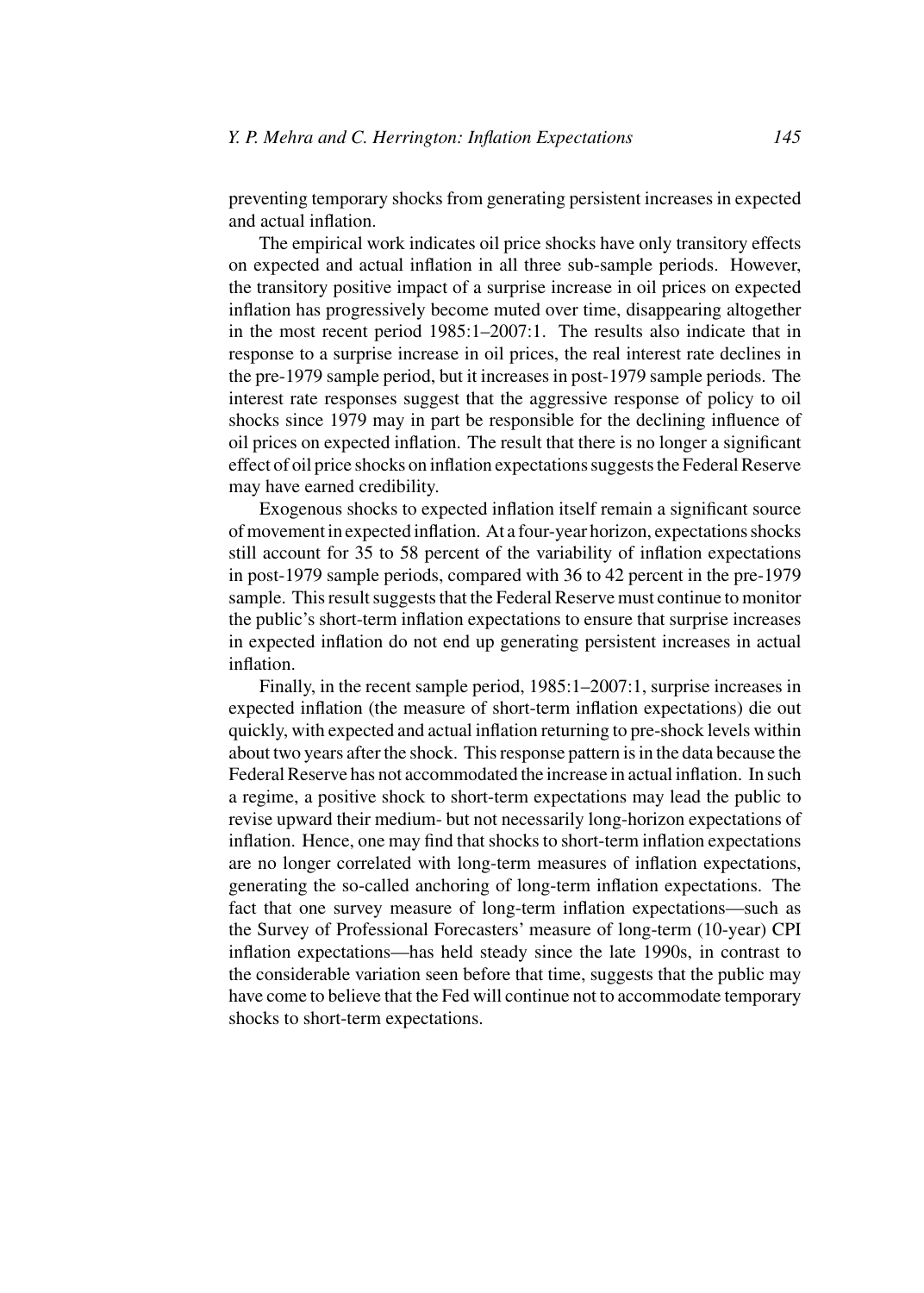# **REFERENCES**

- Ang, Andrew, Geert Bekaert, and Min Wei. 2006. "Do Macro Variables, Asset Markets, or Surveys Forecast Inflation Better?" Finance and Economics Discussion Series 2006-15, Board of Governors of the Federal Reserve System.
- Bernanke, Ben S. 2007. "Inflation Expectations and Inflation Forecasting." Remarks at the Monetary Economics Workshop of the NBER Summer Institute, Cambridge, Mass., 10 July.
- Blanchard, Olivier J., and Jordi Gali. 2007. "The Macroeconomic Effects of Oil Price Shocks: Why Are the 2000s So Different from the 1970s?" Working Paper 13368. Cambridge, Mass.: National Bureau of Economic Research. (September).
- Eichenbaum, M. 1998. "Costly Capital Reallocation and the Effects of Government Spending: A Comment." Carnegie Rochester Conference on Public Policy, 48: 195–209.
- Goodfriend, M. 1993. "Interest Rate Policy and the Inflation Scare Problem: 1979–1992." Federal Reserve Bank of Richmond *Economic Quarterly* 79 (Winter): 1–24.
- Hamilton, J.D. 2003. "What is an Oil Shock?" *Journal of Econometrics* 113: 363–98.
- Kilian, Lutz. 2007. "Not All Oil Price Shocks Are Alike: Disentangling Demand and Supply Shocks in the Crude Oil Market." University of Michigan and CEPR.
- Leduc, Sylvain, Keith Sill, and Tom Stark. 2007. "Self-Fulfilling Expectations and the Inflation of the 1970s: Evidence from the Livingston Survey." *Journal of Monetary Economics* 54: 433–59.
- Mankiw, N. Gregory, Ricardo Reis, and Justin Wolfers. 2003. "Disagreement about Inflation Expectations." Working Paper 9796. Cambridge, Mass.: National Bureau of Economic Research. (June).
- Mishkin, Frederick S. 2007. "Inflation Dynamics." Working Paper 13147. Cambridge, Mass.: National Bureau of Economic Research. (June).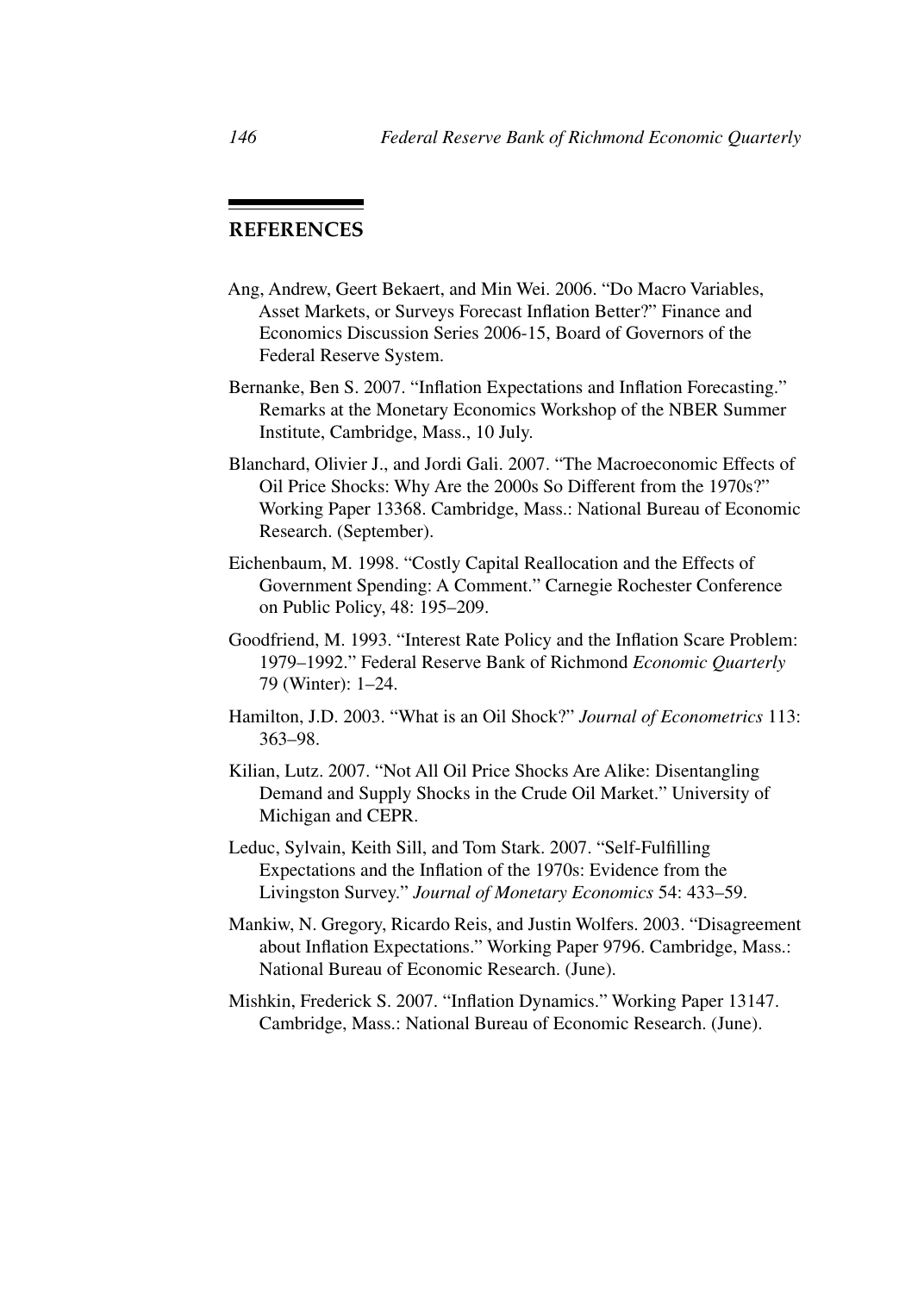# What is the Monetary Standard, Or, How Did the Volcker-Greenspan FOMCs Tame Inflation?

Robert L. Hetzel

**W** hat is the monetary standard? Another way to ask this question is to ask how central banks control the price level. In this article, I contrast two views. What I term the "quantity-theory" view implies that to control to ask how central banks control the price level. In this article, I contrast two views. What I term the "quantity-theory" view imthe central bank needs a policy (reaction function) that relinquishes control of real variables to the price system and that controls trend inflation through the way it shapes the expectational environment in which price setters operate. With credibility, a central bank can allow drift in the price level arising from inflation shocks because these shocks do not propagate. What I term the "nonmonetary" view implies that to control inflation the central bank needs a reaction function whose central element is the manipulation of the difference between the unemployment rate and a full employment benchmark for unemployment subject to the constraint imposed by the Phillips curve. The Phillips curve gives the cost in terms of excess unemployment of preventing inflation shocks from propagating into inflation.

Section 1 exposits the quantity-theory view while Section 2 makes it relevant to actual central bank procedures. Section 3 presents the nonmonetary view. Section 4 treats the contrast between the pre- and post-Volcker periods as an "experiment" in policy procedures useful for choosing between these two views.

The ideas expressed in this article are those of the author and not necessarily those of the Federal Reserve Bank of Richmond or the Federal Reserve System. The author gratefully acknowledges helpful criticism from Christopher Herrington, Andreas Hornstein, Thomas Humphrey, Thomas Lubik, Bennett McCallum, and Alexander Wolman. Author e-mail: robert.hetzel@rich.frb.org.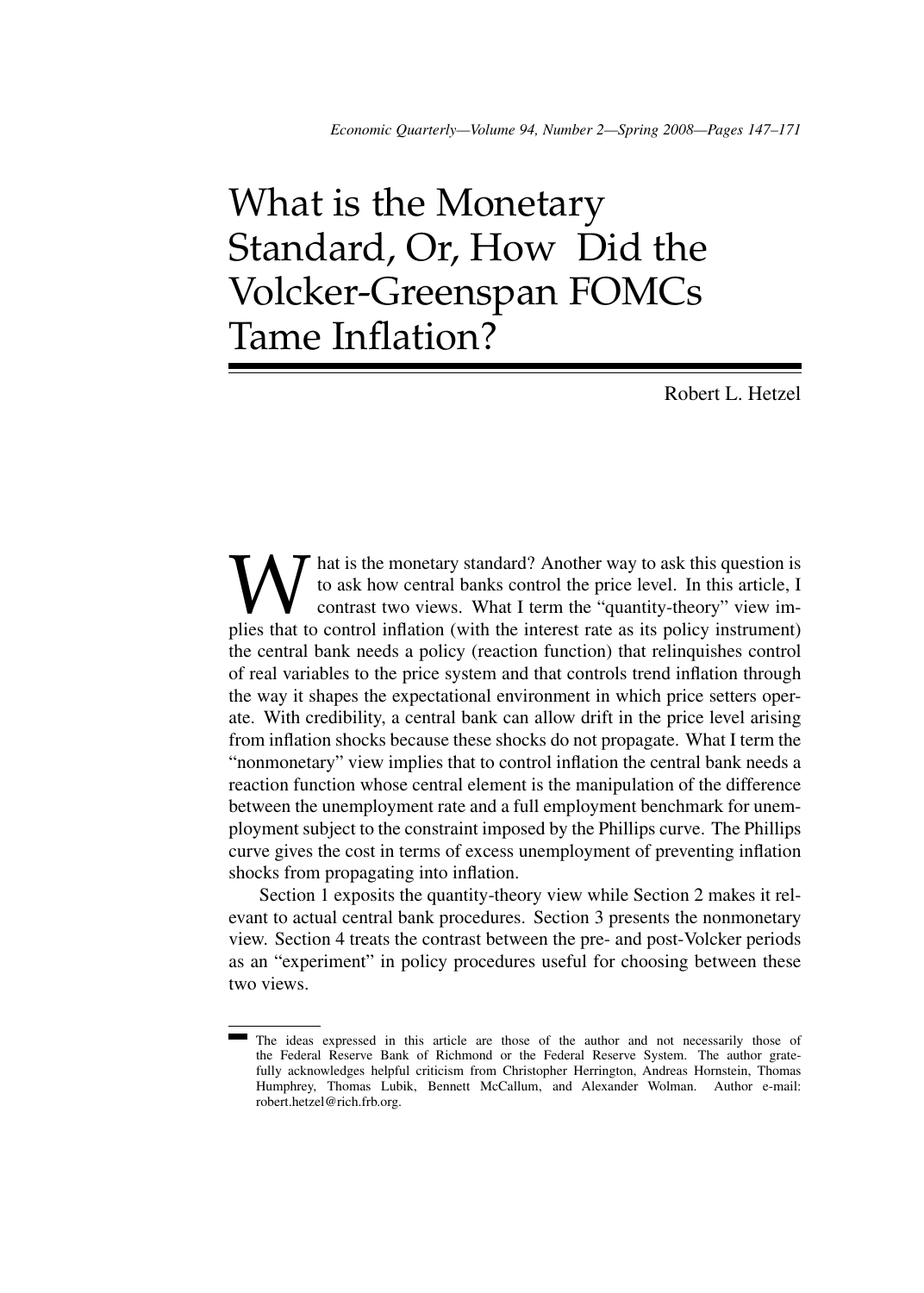# **1. THE QUANTITY-THEORY VIEW OF INFLATION**

The nominal-real distinction is at the heart of the quantity theory. It arises from the "rationality postulate." Namely, only real variables (physical quantities and relative prices) as opposed to nominal variables (dollar magnitudes) affect individuals' well-being. Because individuals care only about real variables, the implication follows that central banks must care about (control) a nominal variable to control the price level. Central banks possess a monopoly on the creation of the monetary base (a nominal variable). However, because they use the interest rate as their policy variable, money (the monetary base) is determined by market forces. What nominal variable do they control that allows them to influence the behavior of price setters, who care about only real variables (relative prices)? The following explanation proceeds from the insights incorporated in the Cambridge equation of exchange, to the Wicksellian discussion of money supply determination, to the rational expectations discussion of nominal determinacy with central bank interest rate targeting, and finally to discussion of how central banks influence the behavior of price setters.

Equation (1) shows the Cambridge equation of exchange:

$$
m_t \cdot \frac{1}{p_t} = k(r_t) \cdot y_t,\tag{1}
$$

with  $m_t$  the nominal money stock;  $p_t$  the price level;  $k(r_t)$  the fraction of its income the public desires to hold in the form of money, which depends on the nominal interest rate,  $r_t$ ; and  $y_t$  real income (Pigou 1917). Equation (1) receives content from the assumption that the central bank can cause nominal money,  $m_t$ , to change independently of the public's demand for real money (purchasing power),  $k(r_t) \cdot y_t$ . In these circumstances, the price level will adjust. As a heuristic illustration of how nominal money can change without a prior change in real money demand, Milton Friedman ([1969]1969) made famous the example of a drop of helicopter money.<sup>1</sup>

This formulation is not generally applicable to historical experience because central banks have only rarely attempted to control money directly through targets for monetary aggregates.<sup>2</sup> Nevertheless, what is captured by the quantity-theory appellation is that changes in the price level function as an equilibrating variable in a way that depends on how the central bank controls money creation. In the case in which it pegs its exchange rate to another currency, the price level varies to cause the real terms of trade to vary to equilibrate the balance of international trade. In the case of floating exchange rates, as highlighted in equation (1), the price level (or the goods

<sup>&</sup>lt;sup>1</sup> On Friedman's contributions to monetary economics, see Hetzel (2007).

<sup>&</sup>lt;sup>2</sup> For references to central bank attempts to use money targets, see Rich (1987), Neumann (1997), and Hetzel (2008, chap. 13).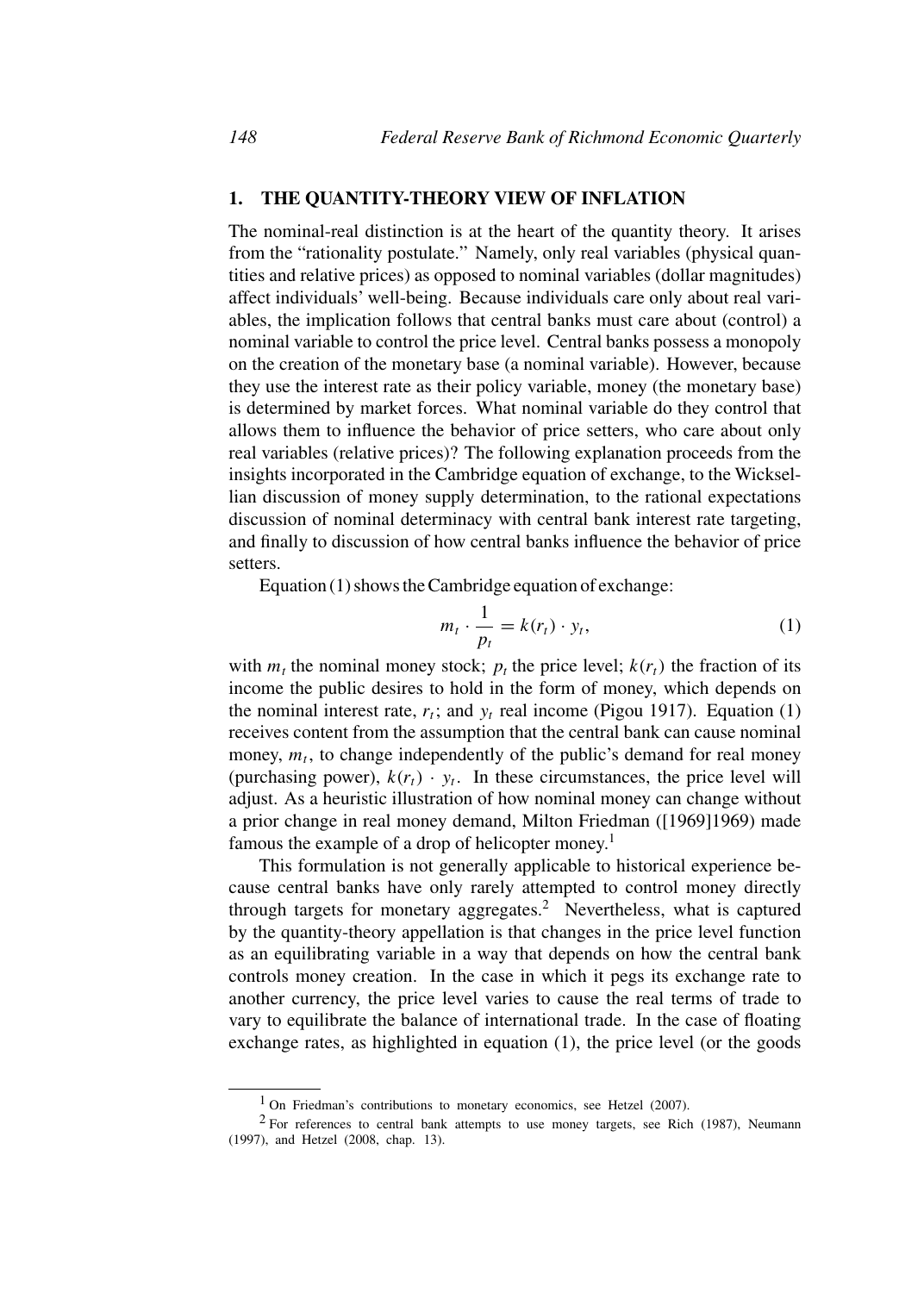price of money—the inverse of the price level) varies to endow the nominal money stock with the purchasing power desired by the public. In this sense, the price level varies to clear the market for the quantity of money. It is this power to control money creation that provides the central bank with control over the domestic price level. But how does it exercise this power? The answer is not obvious because nominal money is demand-determined (determined by the public) given the use of an interest rate by central banks as their policy instrument.

An answer to this question starts with an understanding of a long tradition associated with the name of Knut Wicksell.3 It is useful to recapitulate this literature from its earliest quantity theory roots in the mid-18th century through its most recent rational expectations formulation in the mid-1980s. The British economist David Hume introduced the central analytical distinction of the quantity theory—the nominal/real dichotomy. Both he and Adam Smith explained how the increase in money caused by the New World gold discoveries would leave the interest rate on capital unaffected.<sup>4</sup> Among others, the later British economists Henry Thornton, David Ricardo, James Mill, Alfred Marshall, and Arthur Pigou emphasized that the productivity of capital determines the real rate of interest relevant to investors (the "natural" rate).

Writing during the suspension of the gold standard at the time of the Napoleonic Wars, Henry Thornton became the first one to understand a central bank as a creator of fiat (paper) money. Thornton was also the first one to explain changes in the supply of money as a manifestation of the difference between the bank rate and the natural rate (the real rate of interest determined by the productivity of capital) (see Hetzel 1987, 9). If the central bank maintains a rate of interest different from this natural rate of interest, the nominal stock of money would change independently of prior changes in real money demand and the price level would have to adjust. In the 1820s, Thomas Joplin associated bank deposit creation with the excess of demand for investment over saving caused by a rate charged on bank loans below the natural rate earned on capital.

Wicksell offered the most famous statement of how changes in the money stock arise when the interest rate set by banks or the central bank differs

<sup>3</sup> The discussion draws on Humphrey (1974, 1983b, and 1990). See also Humphrey and Keleher (1982).

<sup>4</sup> Hume ([1752]1956) wrote in *Political Discourses* (cited in Humphrey 1983b, 13): "Money having chiefly a fictitious value, the greater or less plenty of it is of no consequence. . . .[I]f you lent me so much labour and so many commodities; by receiving five per cent, you always receive proportional labour and commodities."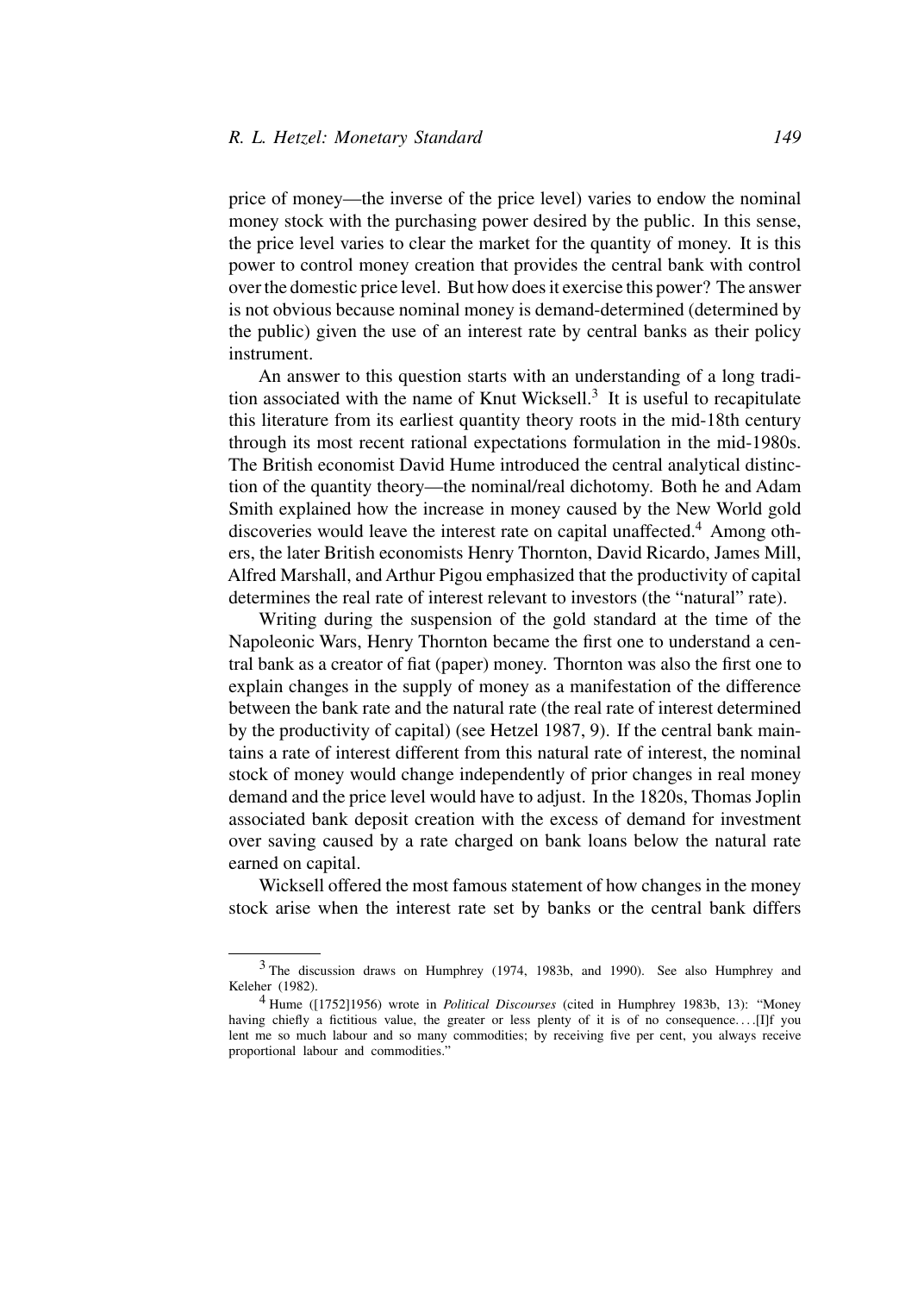from the natural interest rate.<sup>5</sup> Wicksell ([1898]1965, 120, 148, and 189) also prescribed a price level rule for setting the interest rate peg:

[T]here is a certain level of the average rate of interest which is such that the general level of prices has no tendency to move either upwards or downwards. . . .Its magnitude is determined by the current level of the natural capital rate and rises and falls with it. If. . . the average rate of interest is set and maintained *below* this normal level... prices will rise and go on rising.

[O]nce the entrepreneurs begin to rely upon this process continuing—as soon, that is to say, as they start reckoning on a future rise in prices—the actual rise will become more and more rapid. In the extreme case in which the expected rise in prices is each time fully discounted, the annual rise in prices will be indefinitely great.

If prices rise, the rate of interest is to be raised; and if prices fall, the rate of interest is to be lowered.

What prevents the "entrepreneurs" cited byWicksell from looking ahead to the "indefinitely great" rise in prices and initiating an immediate rise in prices that prevents any leverage of the central bank over the bank-rate/natural-rate discrepancy? This issue appears in Friedman's ([1968]1969) restatement of the implication that an arbitrary interest rate peg by the central bank would produce an indefinite rise in the price level. By incorporating Irving Fisher's (1896) distinction between nominal and real interest rates, Friedman pointed out that increases in expected inflation would lower the real interest rate corresponding to the nominal rate peg and would thereby intensify money creation and the rise in inflation. Sargent and Wallace (1975, 250) derived an expression that makes the contemporaneous price level a function of the expected future price level and used it to reformulate the Friedman/Wicksell critique of how an arbitrary interest rate peg leaves the price level unanchored. "The public therefore expects that, ceteris paribus, any increase in  $p_t$  [the price level] will be met by an equal increase in  $m_t$  [the nominal money stock]....There is then nothing to anchor the expected price level." However, McCallum (1981, 1986) pointed out that a central bank that uses the interest rate as its policy instrument can follow a rule that ties down the public's expectation of a nominal variable (either money or the future price level), thereby rendering the price level determinate.<sup>6</sup>

<sup>5</sup> Wicksell's analysis did not incorporate the distinction between the nominal and real interest rate developed by Fisher (1896). Friedman ([1968]1969) first combined this distinction with the Wicksell analysis. For a discussion of the history of the distinction between real and nominal interest rates, see Humphrey (1983a).

<sup>6</sup> Goodfriend (1987) extended the analysis by showing that the central bank's rule need only constrain how the public forms its expectation of the price level in response to shocks. Through its loss function, the central bank must care about jumps in the actual price level (relative to the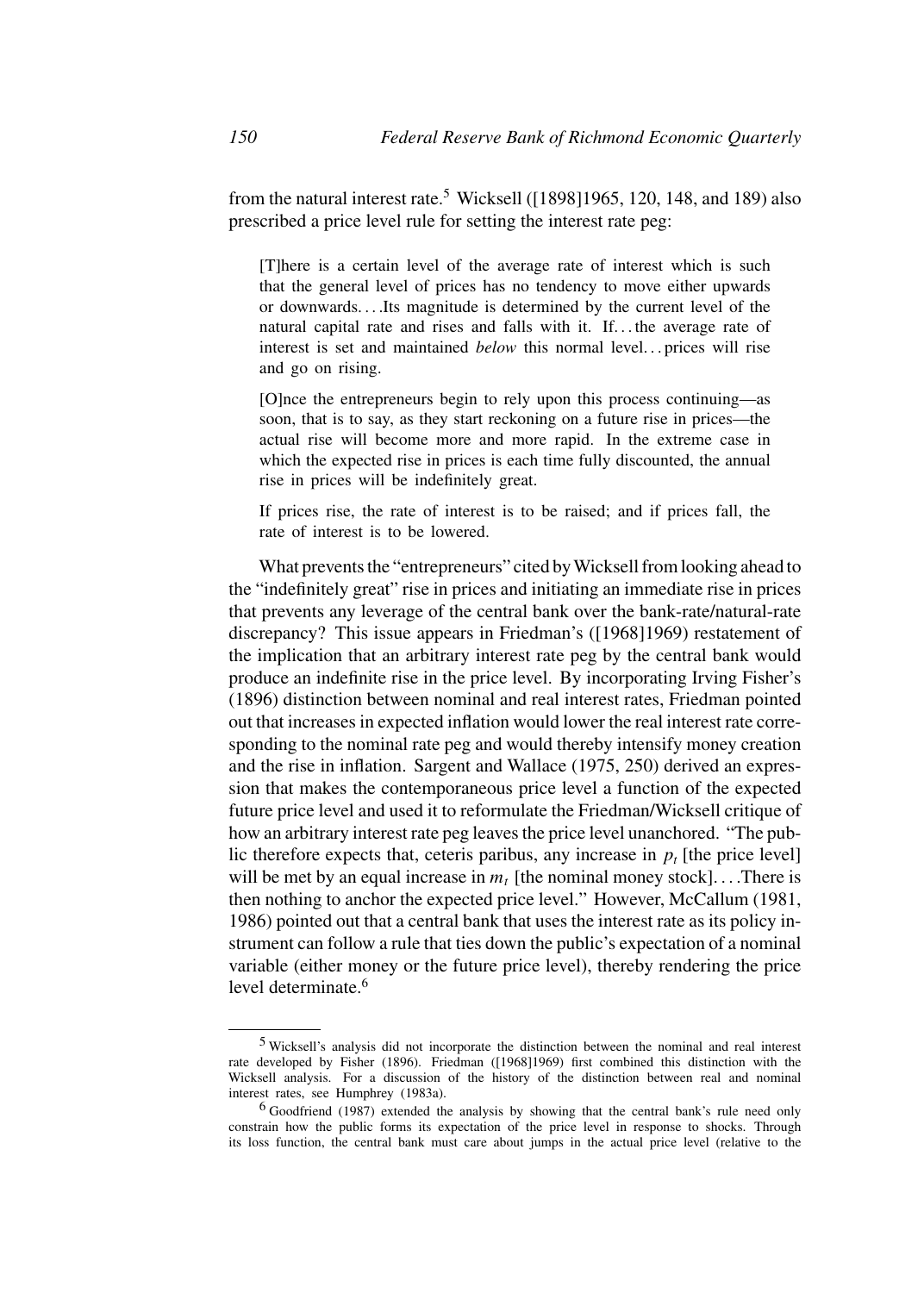The McCallum result permits an understanding of actual central bank procedures for controlling inflation by reconciling the endogeneity of money with price level determinacy. His result rests on the rational expectations hypothesis that the central bank can condition the inflationary expectations of price setters (firms) through consistent behavior. But how, given the rationality postulate that requires that the central bank control something real if it is to influence the behavior of private agents whose welfare depends only on real variables? Because central bank use of an interest rate instrument renders money endogenous, its control over prices does not work off a quantitative target for money and a real-balance effect.7 It follows that the control of prices must derive from the central bank's ability to control the public's expectation of the value of money. Specifically, the central bank must influence the behavior of firms through its control over this expectation. Its control over inflation must work off the desire of firms to set a relative price (a real variable) when they set the dollar price of their product.

One can think of the changes in dollar prices that firms make as comprising two components. The "relative-price-altering" component originates in a desire to change the relative price of their product. The "relative-pricepreserving" component originates in a desire to prevent changes in the price level from altering the relative price that firms desire for their product. This component makes dollar price setting depend on forecasts of the future behavior of the price level. $8$  Because of these changes in the price level, firms face a coordination problem. Namely, how do they change their dollar price in tandem with the change in the average dollar prices of other firms? The rational expectations hypothesis is that, with respect to the relative-price-preserving component of changes in dollar prices, firms will coordinate on the systematic part of monetary policy. But why should they look to the central bank rather than to some extraneous variable ("sunspots") in solving this coordination problem? As explained below, the central bank has the ability to "shock" real

<sup>7</sup> With nominal money fixed, an increase in the price level reduces real money and real spending through the real-balance effect (Patinkin 1965).

expected price level) and must care about expected changes in the future price level. A central bank concerned about the "inflationary psychology" of bond markets will naturally possess such concerns. The introduction of a third concern beyond the smoothing of actual and expected changes in the price level, namely, a desire to smooth the interest rate, introduces drift in the price level (relative to trend).

One can understand the Goodfriend/McCallum analysis as an application in the monetary area of the general argument for rules made in Lucas ([1980]1981, 255): "[O]ur ability as economists to predict the responses of agents rests, in situations where expectations about the future matter, on our understanding of the stochastic environment agents believe themselves to be operating in. In practice, this limits the class of policies the consequences of which we can hope to assess in advance to policies generated by fixed, well understood, relatively permanent rules (or functions relating policy actions taken to the state of the economy)."

<sup>8</sup> In a world of expected price stability, firms only change dollar prices to change relative prices. The enhanced ability of the dollar to serve as a numeraire (a measure of relative prices) is the basis for arguments that the central bank should make price stability its objective.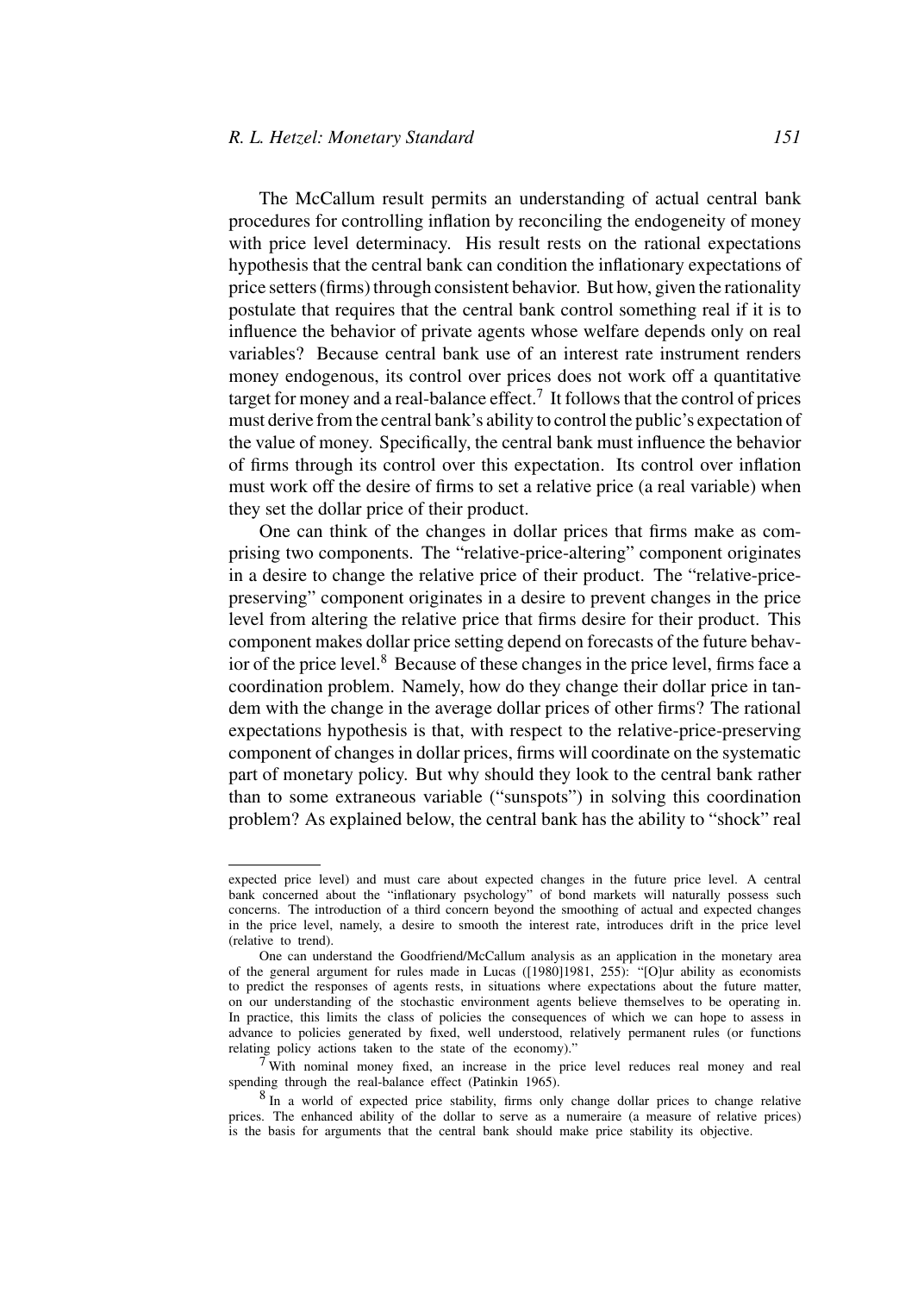economic activity through unanticipated money creation (destruction) if the public's inflationary expectations differ from its objective for trend inflation.

To understand this ability, consider the case where the price level evolves unpredictably.9 Assume, for illustrative purposes, that each period the central bank chooses a random, unannounced target for the price level. In particular, assume that without announcement the central bank sets this period's target for the price level below last period's target. Although individual firms will notice a fall in the demand for their product, that information does not reveal the new price level target.10 Imagine now a Walrasian "nominal" auctioneer who calls out price levels successively lower than last period's target. Individual firms coordinate reductions in their dollar prices using the auctioneer's announced price level to preserve their relative prices. The process ends when firms resume selling an amount consistent with their profit-maximizing markup.<sup>11</sup> If the central bank behaves in a way that renders the evolution of the price level predictable, the resulting common expectation of the future price level serves the function of the auctioneer.

The rational expectations logic that price setters form their expectations in a way that conforms to the systematic part of monetary policy is that any predictable sequence of price level targets leaves real variables unaffected (apart from possible changes in real money demand). In contrast, if monetary policy causes the price level to evolve in an unpredictable way, it becomes harder for the individual firm to predict how other firms will change their dollar prices. In the case of unanticipated deflation, the first firm to lower its price sells at a loss by selling too much. The price stickiness that accompanies an unpredictable monetary policy shock results from the cost to firms of changing their dollar prices as part of an uncoordinated tâtonnement process to discover the price level consistent with potential output. Because there is a social externality to lowering an individual dollar price to achieve the required reduction in the price level that the individual firm does not capture, individual firms are slow

<sup>&</sup>lt;sup>9</sup> An historical analogue is the real bills period when the Fed tried to restrain what it considered speculation in commodity and stock markets or the stop-go period when it shifted between attempting to target the unemployment rate and inflation (Hetzel 2008, chaps. 3, 23, 24, and 25). For other countries, central bank attempts of uncertain duration to influence the foreign exchange value of their currencies are an example.

<sup>10</sup> The money stock will fall, but variation in the demand for money obscures the implications of nominal money for the price level target.

<sup>&</sup>lt;sup>11</sup> The auctioneer is omniscient in that he knows that the reduction in aggregate demand is a nominal phenomenon, not a real one due, say, to a perceived reduction in productivity growth that makes the public feel poorer. He also knows when firms' markups (price over marginal cost) return to their profit-maximizing levels. At that time, he ceases to call out reductions in the price level.

The markup is a real variable. Although monetary contraction leads initially to its expansion (assuming no labor hoarding), ultimately firms collectively change their dollar prices to leave the markup at its profit-maximizing (natural) value. See Goodfriend (2004) and Goodfriend and King (1997).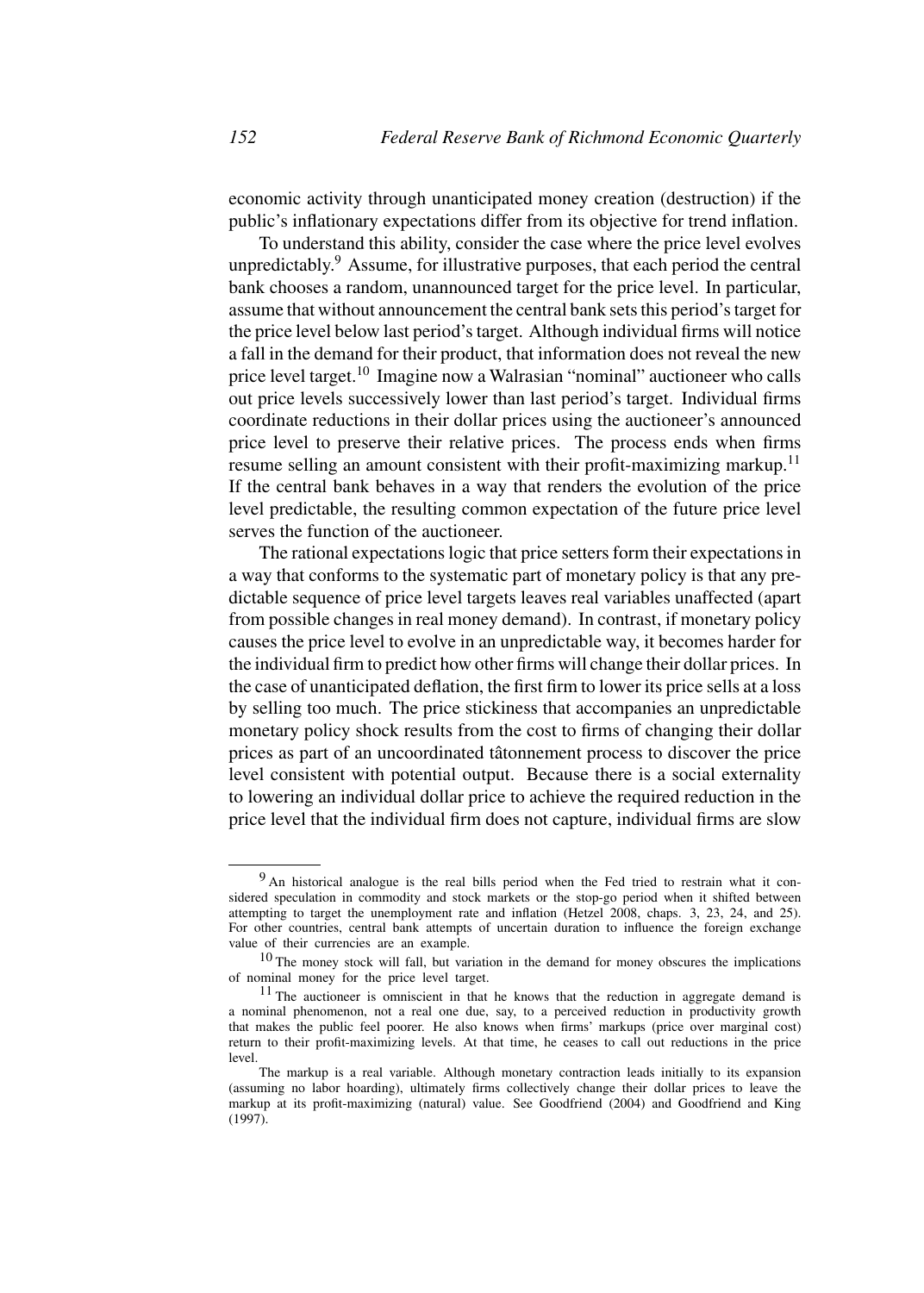to lower their dollar prices in response to an unanticipated fall in aggregate nominal demand.12

One can now answer the question of how the central bank controls the behavior of firms to achieve a desired trend rate of inflation. The self-interest of firms in getting their relative prices right causes them collectively to coordinate on the predictable behavior of the price level in setting price-preserving dollar prices. Of course, that common coordination presupposes the credibility of monetary policy. If the expectation of inflation in the marketplace diverges from the central bank's inflation target, the central bank must create (destroy) money in a way that shocks the real economy.<sup>13</sup> There is a "stick in the closet," but with credibility, the central bank need never take it out.

# **2. MONETARY CONTROL WITH AN INTEREST RATE INSTRUMENT**

The quantity-theory framework reviewed above guides the search for empirical generalizations summarizing central bank behavior that are capable of explaining when the central bank is successful in controlling inflation.<sup>14</sup> This framework implies the necessity for disciplining the central bank reaction function in two ways. First, the central bank must possess procedures that allow it to set the short-term interest rate in a way that tracks the natural rate of interest (i.e., allows the price system to work). The incessant analysis of the real economy engaged in by central banks implies procedures more complicated than the rule advocated by Wicksell of responding directly to the price

<sup>12</sup> As a result, the ability of money to serve as a numeraire diminishes. The coordination necessary to allocate resources among specialized markets requires that the price system convey information about the relative scarcity of resources. The requisite economy of communication depends on the use of money as a numeraire. That is, changes in dollar prices should convey information about changes in the relative scarcity of resources. Unpredictable evolution of the price level lessens the ability of money to serve this function. The price system lacks a mechanism for distinguishing between changes in dollar prices required by changes in the scarcity of money and changes in dollar prices required by changes in the relative scarcity of goods. Because there is no way of coordinating the former changes when the price level evolves unpredictably, the dollar prices set by individual firms no longer provide reliable information about the desirability of expanding or contracting output. There is a conflict between the role of the price level as a numeraire and its role as an equilibrating variable that endows nominal money with the purchasing power desired by the public.

<sup>13</sup> The Lucas (1972) Phillips curve, in which the output gap depends on the difference between actual and expected inflation, captures this idea. However, instead of actual inflation the appropriate measure is inflation consistent with the behavior of the central bank. In response to an unanticipated monetary shock that initially impacts output but not inflation, actual and expected inflation may remain identical although expected inflation differs from policy-consistent inflation.

<sup>&</sup>lt;sup>14</sup> I attribute the success of monetary policy in the Volcker-Greenspan era to its underlying consistency and to the way that consistency shaped inflationary expectations. However, the relentless exercise by the FOMC of reading how the real economy responds to shocks obscures the rule-like behavior of the central bank imposed by the discipline of maintaining low, constant-trend inflation. In contrast to this view, Blinder and Reis (2005) attribute the success of monetary policy in the Greenspan era to the exercise of ongoing discretion. For a more complete discussion, see Hetzel (2008, chap. 21).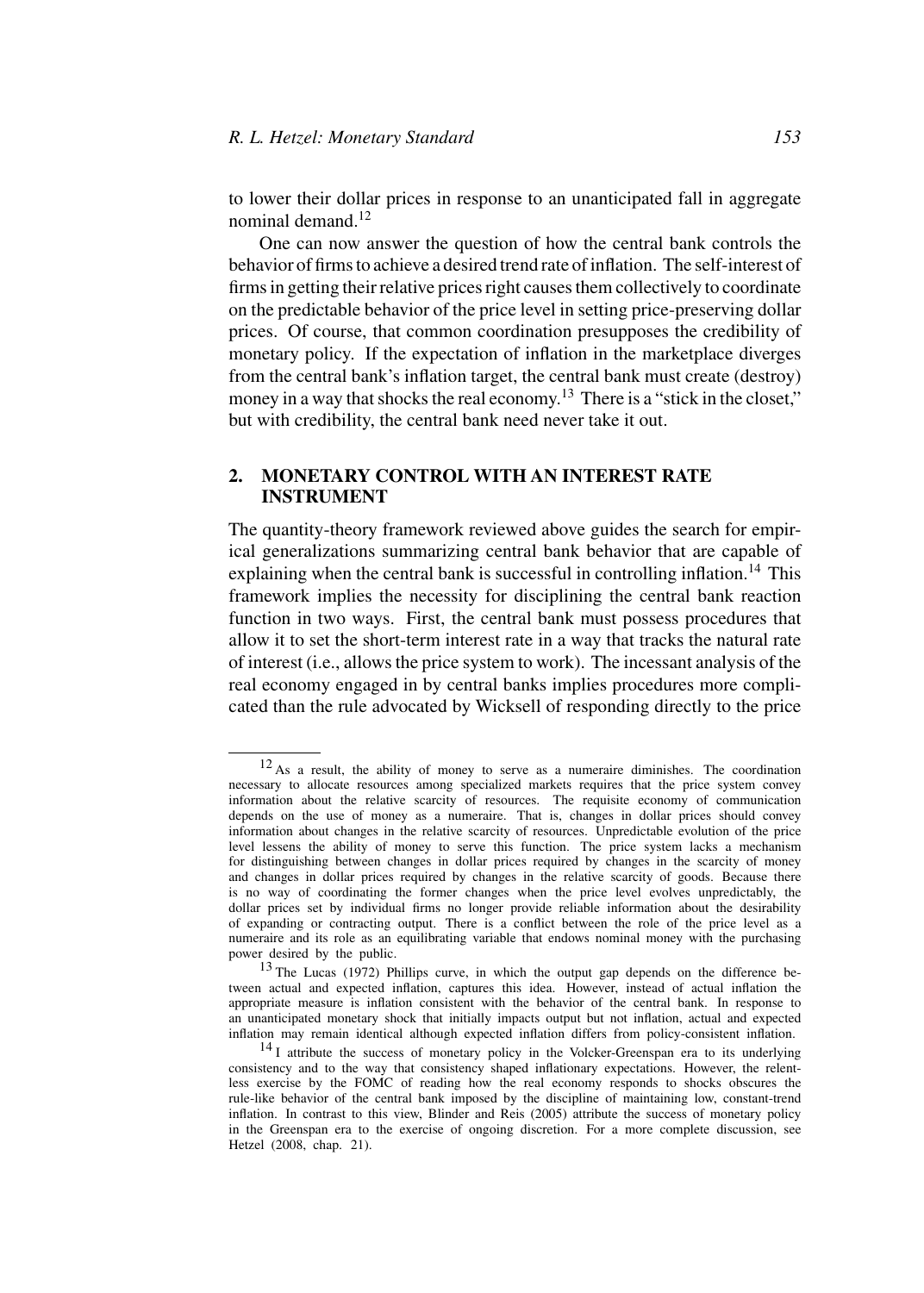level. Second, there must be something systematic in central bank procedures that ties down the way that the public forms its expectation of the future price level (i.e., provides a nominal anchor).

I characterize the underlying consistency in the procedures that restored near price stability in the Volcker-Greenspan era as lean-against-the-wind (LAW) with credibility (Hetzel 2008, chaps. 13–21). Specifically, the FOMC raised the funds rate in a measured, persistent way in response to sustained increases in the rate of resource utilization (declines in the unemployment rate) subject to the constraint that bond markets believed that such changes would cumulate to whatever extent necessary to maintain trend inflation at a low, unchanged rate. In the event of an inflation scare (a sharp jump in the long-term bond rate), the FOMC raised the funds rate more aggressively (Goodfriend 1993; Hetzel 2008, chaps. 13 and 14). Conversely, the FOMC lowered the funds rate in a measured, persistent way in response to sustained declines in the rate of resource utilization subject to the constraint that bond markets believed that such changes would not cumulate to an extent that would raise trend inflation.

The "persistent" part of the "measured, persistent" changes in the funds rate made in response to sustained changes in the degree of resource utilization captures the search for the (unobserved) natural rate.15 What is important is that the FOMC does not derive its funds rate target analytically from a real intermediate target like excess unemployment but rather follows a procedure that turns determination of the (real and nominal) funds rate over to the working of the economy. Although the FOMC exercises transitory control over the short-term real rate of interest, it does not control the real interest rate in a sustained way.<sup>16</sup> By extension, neither does it determine other real variables such as the unemployment rate (Hetzel 2005, 2006).

Implementation of these procedures required judgment. Much of the FOMC's wide-ranging review of economic activity involved assessment of whether aggregate-demand shocks (changes in resource utilization rates) were sustained or transitory, with only the former calling for funds rate changes. With respect to the "measured" characterization, on rare occasions, incoming data on the economy changed rapidly from offering mixed signals to offering a strong, consistent signal on the change in resource utilization. On these

<sup>&</sup>lt;sup>15</sup> The natural rate can be thought of as the real interest rate consistent with complete price flexibility (the absence of monetary nonneutrality). Alternatively, one can think of the natural rate as consistent with the operation of the real business cycle core of the economy (Goodfriend 2007).

<sup>16</sup> This assumption lies in the Wicksellian tradition, referred to in Section 1, which assumes that the natural rate of interest is determined by real factors. For example, Pigou (1927, 251) argued for the determination of the real interest rate by real factors, specifically "by the general conditions of demand and supply of real capital....[T]he Central Bank, despite its apparent autonomy, is in fact merely a medium through which forces wholly external to it work their will. Though. . . in determining the discount rate, the voice is the voice of the bank, the hands are not its hands" (cited in Humphrey 1983b, 19).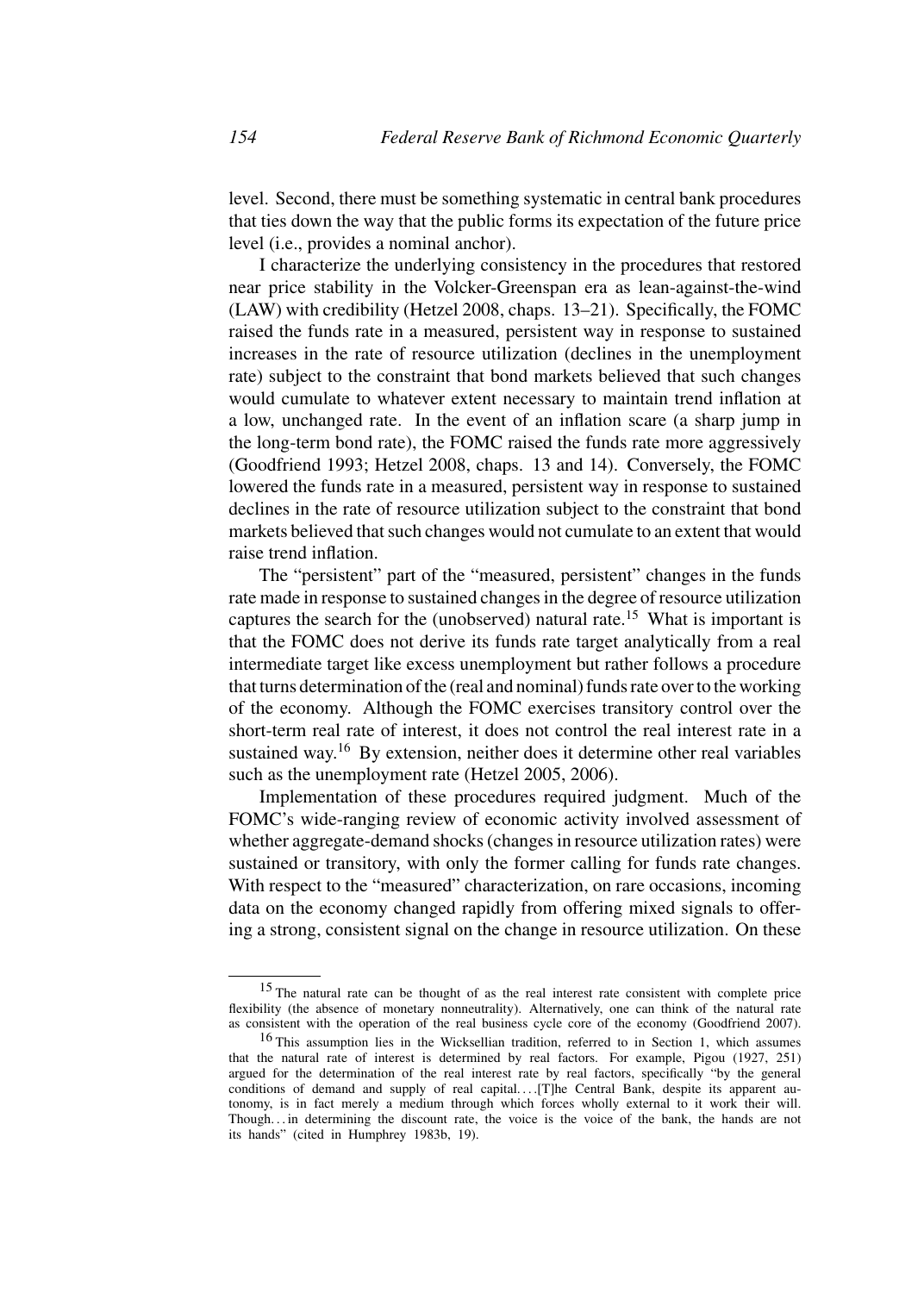occasions, for example at the start of the recessions in year-end 1990 and early 2001, the FOMC moved the funds rate by a larger amount than the typical one-quarter percentage point.17 What is important is not the period-by-period timing of funds rate changes but rather the overall discipline imposed by the requirement of nominal expectational stability. At times of increasing resource utilization, financial markets must believe that funds rate increases will cumulate to whatever extent necessary to maintain trend inflation unchanged at a low level. At times of decreasing resource utilization, markets must believe that funds rate decreases will be reversed when necessary to maintain trend inflation unchanged.

These LAW-with-credibility procedures condition the behavior of financial markets. In response to real aggregate-demand shocks, markets predict the future path of the funds rate necessary to return output to potential, but they do not have to forecast the impact on output of an expansionary or contractionary monetary policy that would force changes in inflation. The resulting continuous variation in the yield curve in response to incoming information on the economy, in which all the variation in future forward rates is real, reduced fluctuations in real output around trend and produced the period of inflation and output stability known as the Great Moderation.<sup>18</sup> The economic forecasts that determine the shape of the yield curve are subject to error, but the process is continually self-correcting. Persistently signed innovations in incoming economic data cause cumulative movements in the yield curve. Note that policymakers and markets "converse" with each other. Central banks do not make public an expected path for the funds rate, but they freely share information about their own forecasts of the economy. Markets then set the yield curve.

The real world counterpart of the quantity-theory thought experiment of an exogenous change in money occurs when markets misforecast the nature and magnitude of a shock for a significant period of time. Consider underestimation by the markets of the magnitude and persistence of a positive real shock so that initially the yield curve fails to rise to the extent required to return real output to trend. Money increases beyond the amount necessary to keep inflation unchanged and portfolio rebalancing occurs (Goodfriend  $2000$ ).<sup>19</sup> That

<sup>&</sup>lt;sup>17</sup> Such information implies that the contemporaneous level of the real funds rate differs significantly from its natural value.

<sup>&</sup>lt;sup>18</sup> For a discussion of the issue of whether the Great Moderation resulted from better monetary policy or fewer macroeconomic shocks, see Velde (2004).

 $19$  For example, in the last part of the 1980s, the yen appreciated strongly. Under the assumption that this appreciation would dampen export growth and inflation, the Bank of Japan (Finance Ministry) did not raise the discount rate. Given the credibility of monetary policy for price stability, money (M2) growth rose initially without inflation. Portfolio rebalancing appeared in the form of a rise in equity prices and output growth rose strongly (Hetzel 1999). Another example occurred in fall 1998 and spring 1999. At the time, markets widely expected that the Asia crisis would spread and would create worldwide recession and even deflation. In response, the yield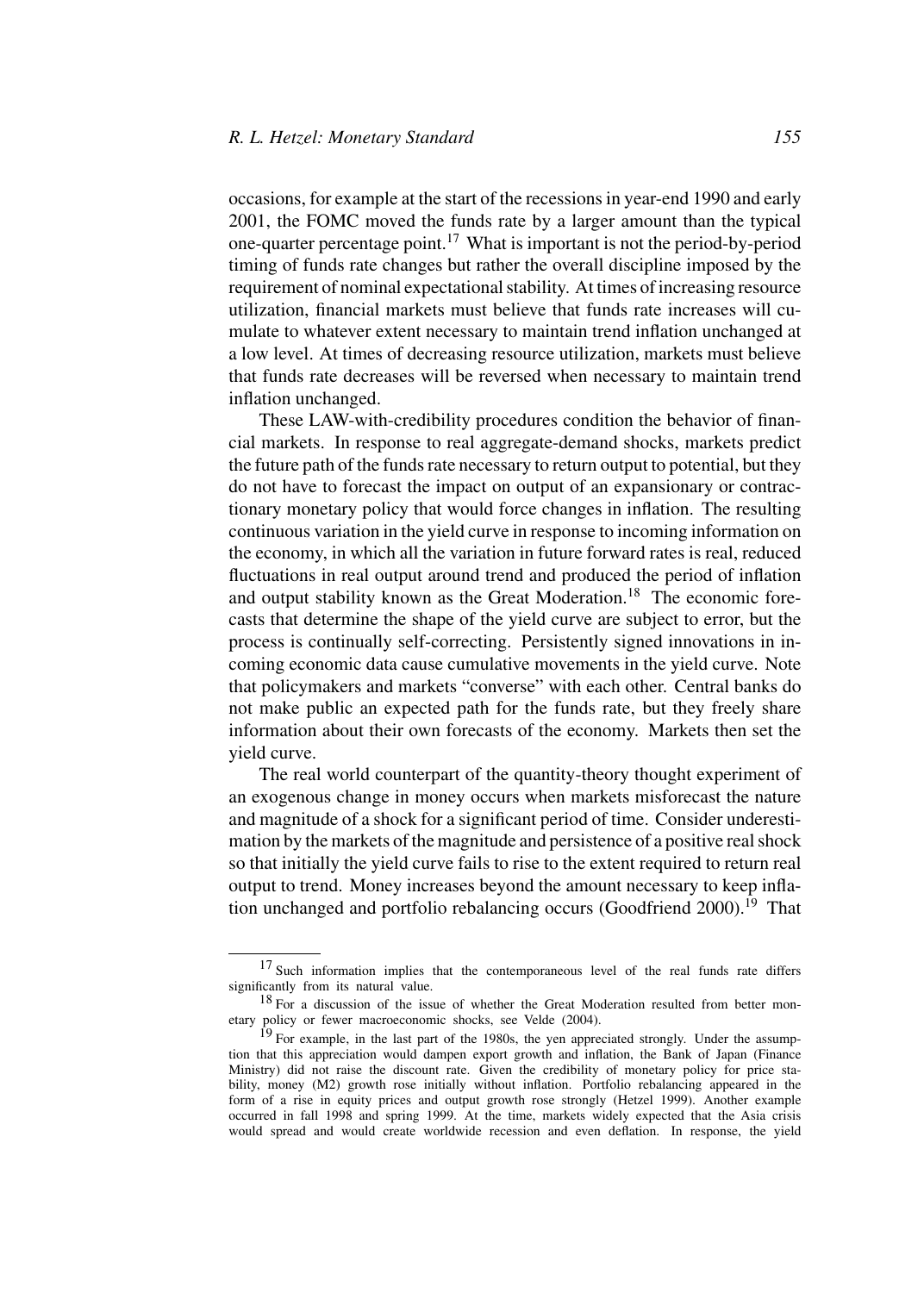is, money creation causes portfolio holders to rearrange their asset portfolios by buying fewer liquid assets such as bonds and stocks. The prices of these assets rise and their yield falls. In response to the increase in money, the price level rises but without an increase in trend inflation as long as monetary policy remains credible. Especially because of the difficulty of determining the persistence of a shock, it is inevitable that episodes will occur when real shocks push output away from trend and affect the price level. Nevertheless, what is remarkable is how well monetary policy has worked over the last quarter century.

The quantity-theory framework outlined in Section 1 and the above characterization of the FOMC's reaction function in the Volcker-Greenspan era offer a description of the control of inflation in terms of monetary control. Assume that a central bank possesses credibility for a policy of price stability and that its reaction function allows it to set an interest rate peg equal to the natural rate (the rate consistent with perfectly flexible prices). Under this assumption, the central bank merely accommodates changes in the demand for real money associated with whatever real forces drive growth in the real economy plus random changes in real money demand.<sup>20</sup> These are "price-preserving" changes in money.

To illustrate "price-altering" changes in money, consider the example in which the central bank raises its interest rate peg with a lag in response to a permanent real shock to productivity growth that increases the value of the natural rate (Hetzel 2005). The counterpart of the resulting bank rate/natural rate discrepancy is a demand for a flow of services from the capital stock and a flow of consumption that exceeds the amounts given by a hypothetical real economy with completely flexible prices. The price paid for the utilization of resources today is set too low in terms of resources foregone tomorrow. Corresponding to this excess demand for resources is a flow of credit demanded of banks by the public. With a funds rate left unchanged by the central bank, banks accommodate this additional demand through an increase in their deposits. Maintenance by the central bank of the real interest rate below the natural rate is a form of price fixing that creates an excess supply of money (demand for credit) as the counterpart to goods shortages. The concomitant monetary emissions force portfolio rebalancing and changes in the price level

curve fell. In the event, the U.S. stock market rose strongly in 1999 and domestic consumption surged (Hetzel 2008, chaps. 17 and 18).

A transitory rise in output (consumption) relative to expected future output (consumption) restrains the rise in the real interest rate (Hetzel 2005).

<sup>20</sup> Money holders who desire additional real money balances sell debt instruments such as Treasury bills to banks and receive demand deposits in return. The central bank accommodates any increase in required reserves as a consequence of maintaining its interest rate peg. Changes in nominal money demand match changes in real money demand so that the price level need not change.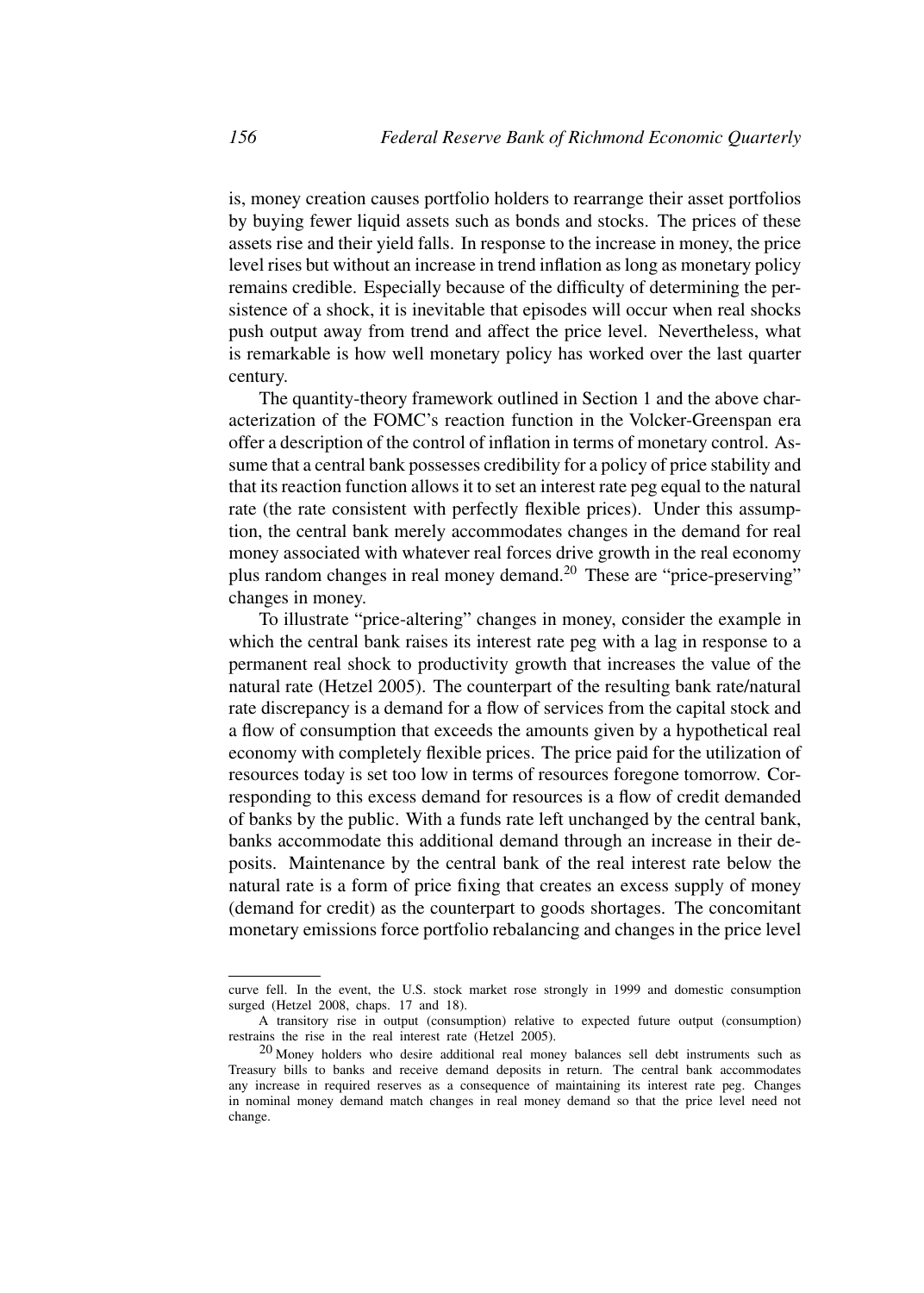## *R. L. Hetzel: Monetary Standard 157*

(Hetzel 2004). These are "price-altering" changes in money because they occur with no prior increase in real money demand.

A policy procedure that disciplines money creation to allow only for pricepreserving changes in money imposes two sorts of disciplines (real and nominal) that correspond to the two characteristics of the LAW-with-credibility characterization of the Volcker-Greenspan procedures. The first (the real) discipline entails the LAW characteristic whereby the real funds rate tracks the natural interest rate. As long as the central bank maintains the real interest rate equal to the natural rate, real money grows in line with the real money demand consistent with the hypothetical operation of the economy with complete price flexibility and with real money demand shocks.<sup>21</sup> The second (the nominal) discipline entails credibility for maintenance of an unchanged trend inflation rate despite recurrent real aggregate-demand shocks and inflation shocks. Credibility means firms coordinate the relative-price-preserving changes in their dollar prices on the central bank's inflation target. Expected inflation then equals the central bank's inflation target. This level of expected inflation drives an equal amount of money growth and inflation.

The final component of money demand that adds to money growth arises from an inflation target as opposed to a price level target. This component accommodates transitory inflation shocks (relative price shocks that pass through to the price level) and thus allows the price level and money to wander but without affecting trend inflation.<sup>22</sup> The central bank can accommodate inflation shocks as long as it is credible. Specifically, the central bank can target core inflation (inflation stripped of volatile series like food and energy) while assuming that expected trend inflation remains unchanged. That is, the public does not extrapolate variability in observed inflation into the future. Subject to credibility, the central bank's reaction function causes nominal money demand to grow at a rate that does not require the inflation rate to differ from its target. All changes in money are price-preserving.

## **3. THE NONMONETARY VIEW OF INFLATION**

The term "quantity theory" focuses on the kind of analytical framework useful for understanding the behavior of the price level by directing attention toward the way in which the central bank controls money creation. Trivially, as made

<sup>21</sup> The behavior of the economy is determined by its real business cycle core.

<sup>22</sup> Depending on the time-series properties of inflation shocks, inflation exhibits both persistence and variability around trend. It is important not to confuse that observed persistence (positive autocorrelation) in inflation with intrinsic (hard-wired) inflation. It does not follow that the central bank is reducing the variability of output by increasing the variability of inflation. At the same time, if the central bank attempted to eliminate transitory fluctuations in inflation around trend, it would increase the variability of output. Credibility allows it to control inflation without adding variability to output beyond what is built into the response of the real business cycle core of the economy to shocks.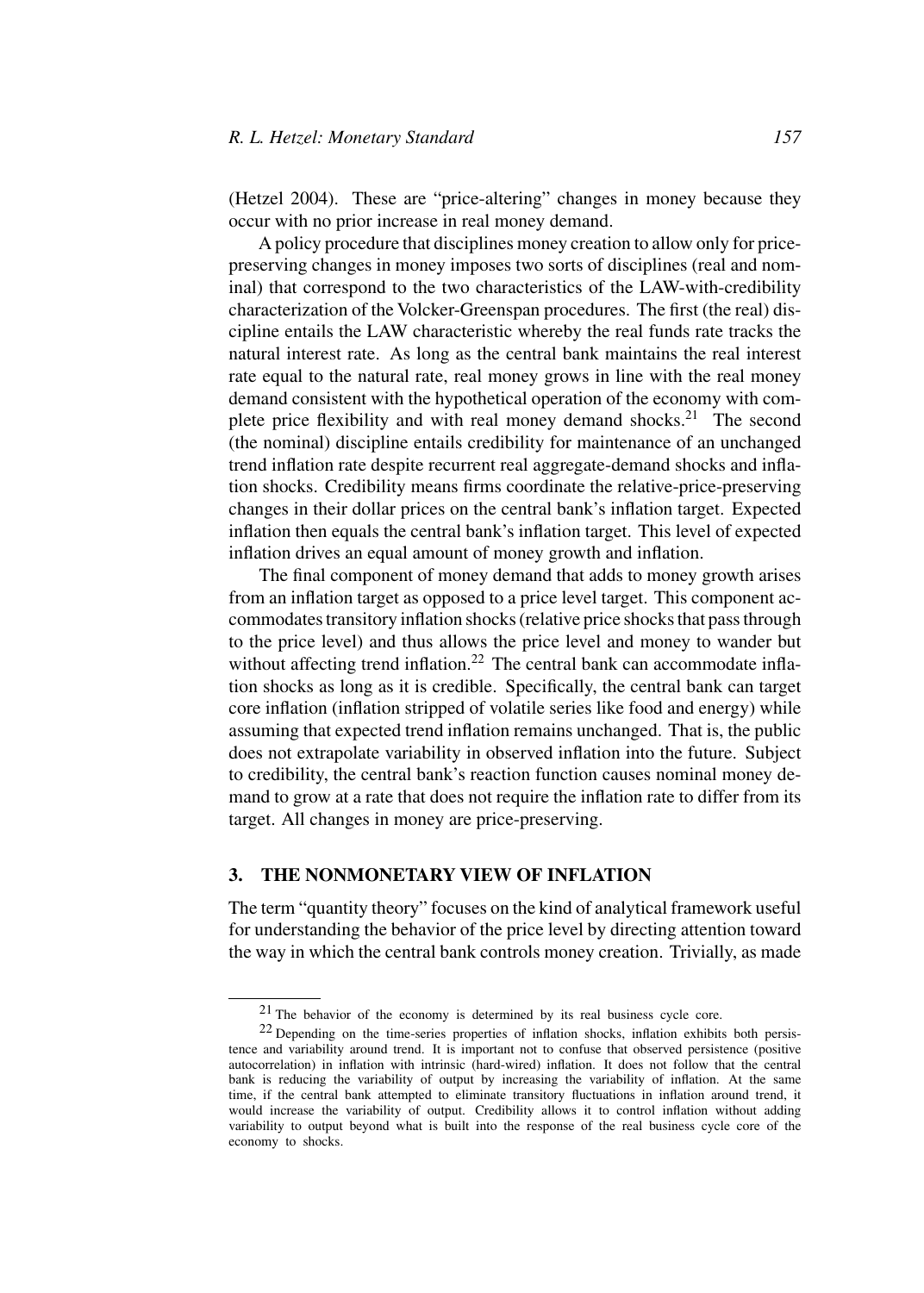evident by the discussion of the equation of exchange (1), real factors affect the price level. In contrast to the quantity-theory view, nonmonetary views make these real factors into the central actors determining the price level. In the form of an inflation shock, they raise the price level. A built-in rigidity in prices allows the central bank to reduce growth in real expenditure by lowering growth in nominal expenditure. As a result, it raises the unemployment rate. The central bank controls inflation by playing off one real factor (an increase in the unemployment rate) against another real factor (an inflation shock). According to this view, the central bank faces a menu of choices whereby it can reduce the variability of inflation by increasing the variability of unemployment, and conversely.

Here, I review the nonmonetary view that is associated with the traditional Keynesian Phillips curve (2). This variant shaped the policymaking environment in the stop-go period, which lasted from 1965 until 1979. The inflation rate is  $\pi_t$ . The output gap,  $x_t$ , is the difference between the log of actual output,  $y_t$ , and potential output,  $y_t^p$ , or  $(y_t - y_t^p)$ . To give the output gap empirical content, practitioners of this view often use as a proxy the cyclical behavior of output measured by the difference between actual output and a trend line fitted to output. The  $\varepsilon_t$  is an inflation or cost-push shock.

$$
\pi_t = \pi_{t-1} + \alpha x_{t-1} + \varepsilon_t \qquad \alpha > 0 \tag{2}
$$

From the perspective of the nonmonetary view, explanations of inflation are eclectic in the sense that each episode of inflation can possess its own primary cause. In the stop-go period, discussions of inflation typically began with a taxonomic classification of the different generic causes of inflation. The major classifications in this taxonomy were aggregate demand (demandpull) and aggregate supply (cost-push), with propagation of these sources of inflation through intrinsic inflation persistence (a wage-price spiral).<sup>23</sup>

Demand-pull inflation arises from a positive output gap  $(x_t > 0)$ . A variety of influences can boost real aggregate demand. At least through the early 1970s, the consensus among economists was that deficit spending (the full-employment surplus or deficit) exercised a strong influence on real aggregate demand while monetary policy actions, which worked through the interest rate, exercised only a negligible impact. Cost-push inflation arises from positive inflation shocks  $(\varepsilon_t > 0)$ , that is, from factors that affect supply and demand in particular markets. Economists have identified inflation shocks with a large number of factors such as food and energy prices, depreciation of the foreign exchange value of the currency, monopoly power of unions and corporations, and government regulations. As reflected in the value of 1 on the coefficient on the  $\pi_{t-1}$  term, intrinsic inflation persistence propagates

<sup>23</sup> References are legion in the pre-1980 literature. See, for example, Ackley 1961 and Bronfenbrenner and Holzman 1963. See also Hetzel (2008, chaps. 1, 6, 11, 22, and 26).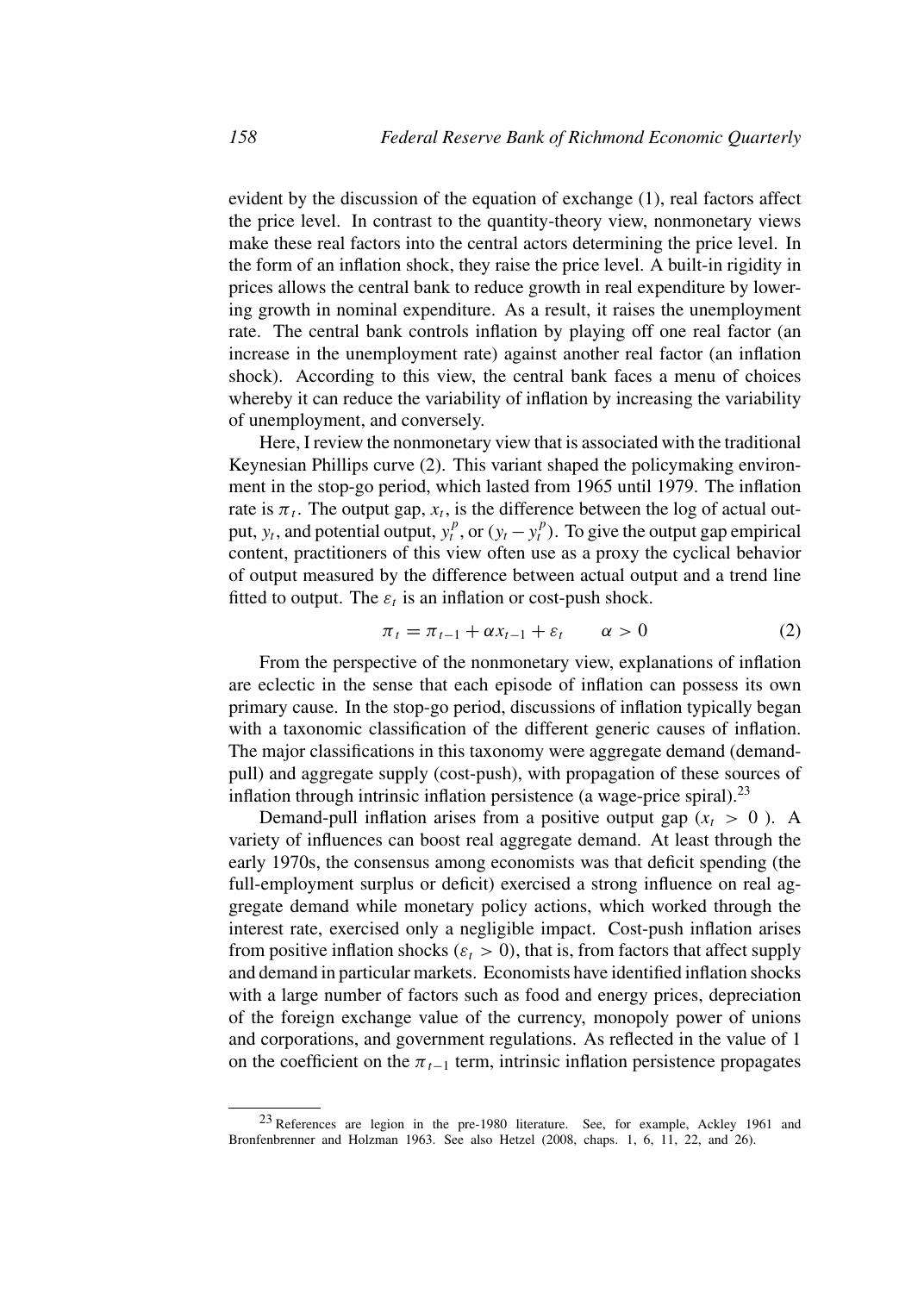these shocks unless the central bank offsets them by creating a negative output gap. $^{24}$  In the 1970s, economists often attributed inflation to a wage-price spiral set off by the aggregate-demand shock of Vietnam War spending and later the supply shocks of OPEC oil price increases (Nelson 2005 and Hetzel 2008, chaps. 6, 11, and 22).

The nonmonetary view has evolved over time. The dominant pre-1970s view did not associate the central bank with inflation. That changed after the association of inflation and high rates of money growth in the 1970s (Hetzel 2008, chap. 1). The prevailing view then changed to acceptance of the view that central banks can control inflation. However, the assumption was that to avoid a socially unacceptable high unemployment rate the central bank had to accommodate through high money growth the inflation caused by cost-push shocks. The genesis of inflation lies in excessive growth of real aggregate demand or in inflation shocks with hard-wired (intrinsic) propagation of the resulting inflation into future inflation, unless the central bank offsets it by raising unemployment. The central bank then faces a tradeoff. It can reduce inflation but only by increasing unemployment. More generally, the central bank can reduce the variability of inflation but only by increasing the variability of unemployment.

#### **4. LEARNING FROM EXPERIENCE**

Knowledge of what monetary policies the Fed followed in the past and of how they changed over time aids in the choice between the quantity theory and the nonmonetary view as the better description of how central banks control inflation. The reason is that each of these two views possesses different criteria for the success of monetary policies. According to the quantity-theory view, a monetary policy will work well only if it provides a nominal anchor and allows the price system to determine real variables. From the nonmonetary view, a successful monetary policy requires that policymakers choose an appropriate tradeoff between output (unemployment) variability and inflation variability, given the inflation shocks they confront. Also, policymakers need to achieve an optimal policy mix. Specifically, they should choose the optimal mix among monetary, fiscal, and incomes policies given their assessment of the nature of inflation as demand-pull, cost-push, or wage-spiral. $^{25}$ 

Monetary policies have evolved with changes in the intellectual and political environment and also with the intellectual temper of FOMC chairmen

 $24$  In terms of the Phillips curve (2), the central bank would need to raise the real interest rate to reduce aggregate real demand, thereby creating a negative output gap  $(x<sub>t</sub> < 0)$ . A negative output gap would offset the positive effect of an inflation shock  $(\varepsilon_t > 0)$  on inflation  $(\pi_t)$ .

<sup>25</sup> "Incomes policies" is the general term for government intervention in the price and wage setting of private markets.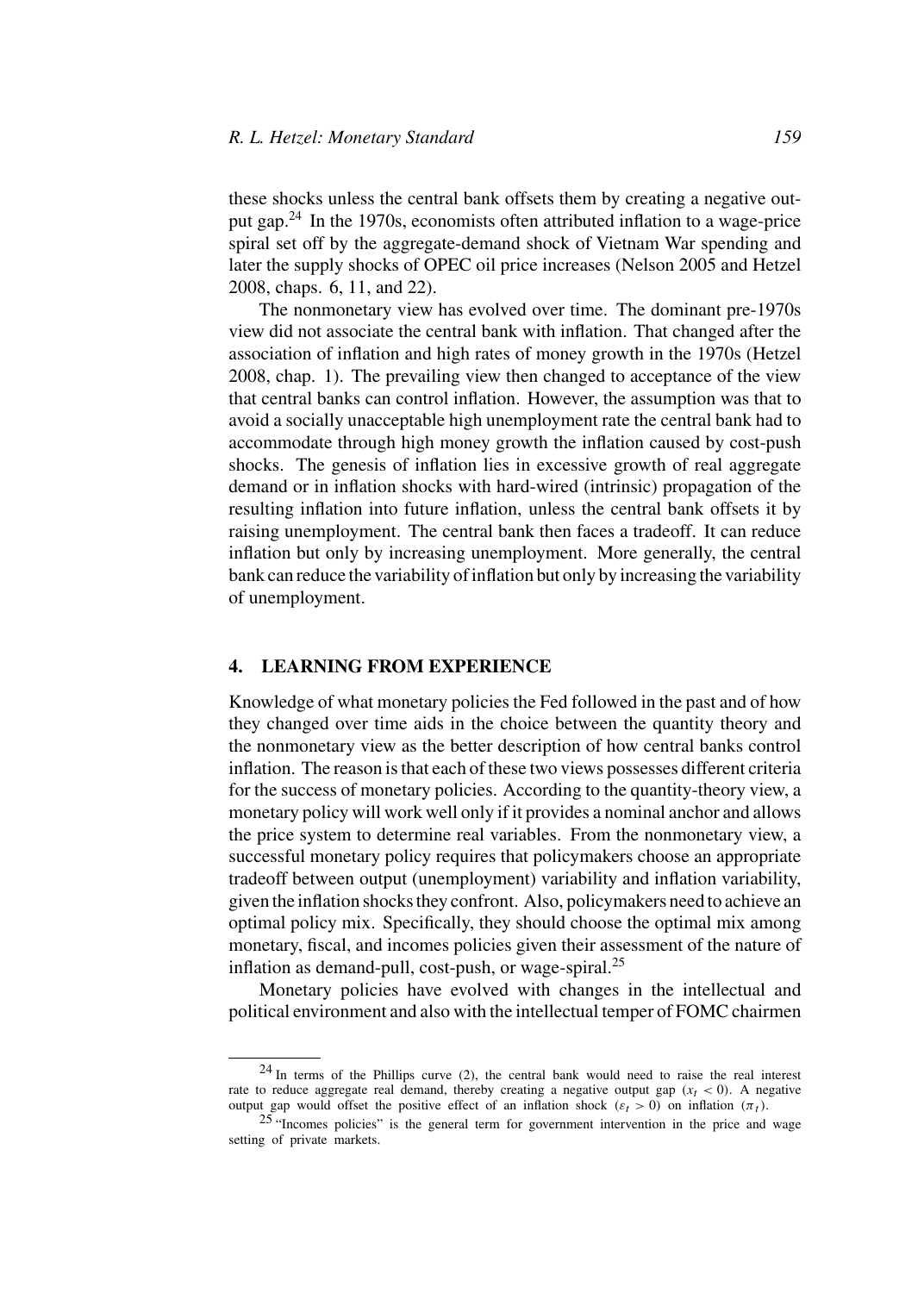(Hetzel 2008, chap. 2). Modern central banking began with the Treasury-Fed Accord of March 1951. In the changed intellectual environment of the post-war period, monetary policymakers replaced their assumed responsibility under the real bills doctrine to prevent what in their judgment constituted unsustainable increases in asset prices (due to speculation in stock and commodity markets) with responsibility for economic stabilization (Hetzel 2008, chaps. 3, 4, and 5). After the Accord, FOMC chairman William McChesney Martin created a monetary policy that adumbrated that of the Volcker-Greenspan era.<sup>26</sup>

Two major events shaped the monetary policy invented by Martin (and his advisor Winfield Riefler). First, with the 1953–1954 recession, the FOMC began to move the funds rate in a measured, persistent way in response to changes in the economy's rate of resource utilization. Second, when price stability ceded to inflation in the period from mid-1956 through 1958 and with the inflation scare of the summer of 1958, Martin began to move shortterm interest rates promptly after cyclical turning points. In the spirit of real bills, his purpose was to prevent "speculation" in the financial markets. However, Martin made a momentous change. He directed monetary policy toward preventing the emergence of an inflation premium in bond markets rather than attempting to prevent what in policymakers' eyes constituted an unsustainable increase in asset prices (Hetzel 2008, chap.  $5$ ).<sup>27</sup> The Martin FOMC's reaction function, termed here LAW with credibility, foreshadowed that of Volcker-Greenspan (Hetzel 2008, chap. 21).

After the mid-1960s, monetary policy changed with the advent of stopgo.<sup>28</sup> With stop-go, the FOMC attempted to control the growth rate of real aggregate demand in a way that balanced the objectives of full employment and inflation. The appellation, stop-go, came from the practice of pursuing stimulative monetary policy during economic recoveries and restrictive policy later

<sup>26</sup> See Hetzel and Leach 2001a and 2001b; see also the link, "The Fiftieth Anniversary of the Treasury-Fed Accord" on http://www.richmondfed.org/publications/economic research. The economics profession understood monetary policy in the context of aggregate-demand management with inflation arising as a consequence of the extent to which the level of aggregate demand stressed resource utilization. Not until the early 1970s did the economics profession assign a significant role to monetary policy as a determinant of aggregate real demand and, thus, as a useful tool for aggregate-demand management. In contrast, Martin understood the control of inflation in terms of the control of credit where the inflationary expectations of financial markets were a gauge of whether the extension of credit was excessive (Hetzel 2005, chap. 5).

<sup>27</sup> During the summer of 1958 and as seen later in 1983 and 1984, the FOMC looked for sharp, discrete increases in the bond rate as a proxy for an increase in expected inflation.

<sup>28</sup> Stop-go began in the Johnson administration. After the passage of the Kennedy tax cut in February 1964, both Congress and the administration united in their opposition to interest rate increases on the grounds that the increases would thwart the expansionary impact of the tax cuts. When inflation rose starting in 1965 and with his own house divided because of the appointment of governors by Democratic presidents Kennedy and Johnson, Martin opted for the use of monetary policy as a bargaining chip. If Congress would pass a tax surcharge, Martin would limit interest rate increases. Fiscal restraint, Martin hoped, would obviate the need for rate increases (Bremner 2004; Hetzel 2008, chap. 7).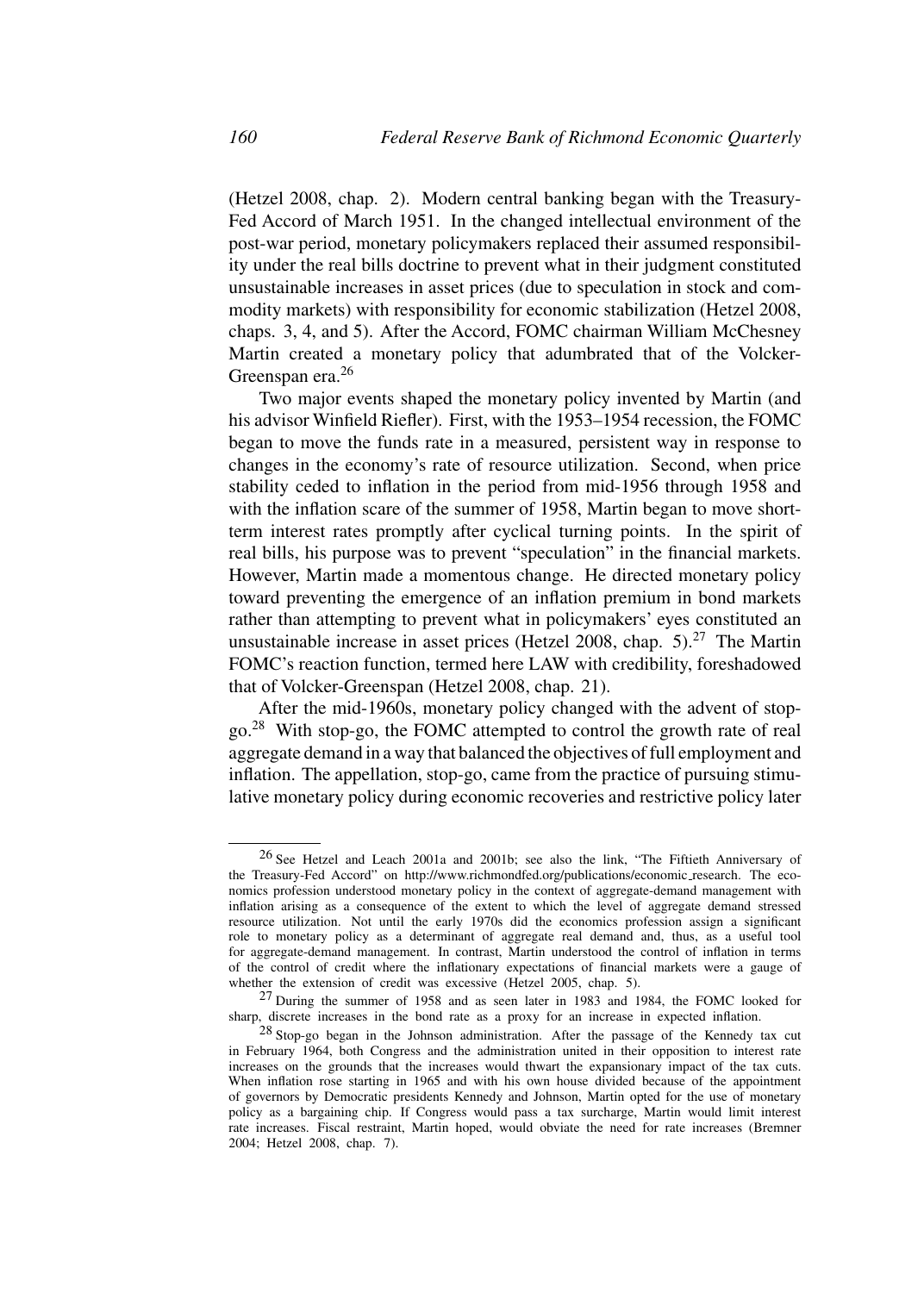on as inflation rose. How did stop-go alter the LAW-with-credibility procedures developed by the Martin FOMC (prior to the populist political pressures that arose during the Johnson administration)? The attempt during business cycle recoveries to lower unemployment (reduce the magnitude of the negative output gap) caused the FOMC to put inertia into short-term interest rates relative to cyclical movements in real output. The FOMC raised interest rates only belatedly after cyclical troughs when the unemployment rate was still high. Similarly, it lowered interest rates only slowly after cyclical peaks. As a result, money growth became pro-cyclical—rising and high during economic recovery and falling and low during recessions. With a lag, inflation followed these changes in money growth (Hetzel, chaps. 23–25). In go phases, the presumption was that a negative output gap (high unemployment) would allow monetary policy to be stimulative without raising inflation. In stop phases, the presumption was that a moderate negative output gap would allow a reduction in inflation at a socially acceptable cost in terms of unemployment—the policy of gradualism (Hetzel 2008, chaps. 7 and 8).

Stop-go arose from a conjunction of a political environment that demanded uninterrupted high real growth and low unemployment with an intellectual environment promising that government aggregate-demand policies could deliver these objectives. The Keynesian consensus held that the optimal combination of fiscal and monetary policy could deliver sustained real growth and high output while incomes policies could limit the resulting inflation (Samuelson and Solow [1960]1966). As manifested in beliefs about monetary policy, that consensus rested on two key premises. First, the price system does not work well to maintain full employment. From 1958 through 1965, excess unemployment (a negative output gap) apparently appeared in the form of an unemployment rate well above the assumed full-employment rate of 4 percent. Second, the price level is a nonmonetary phenomenon with inflation engendered at various times by either excess aggregate demand (demand-pull) or supply shocks (cost-push) and propagated by inflationary expectations untethered by monetary policy (a wage-price spiral).

This hard-wired (intrinsic) propagation of inflation supposedly imparted inertia to inflation relative to changes in aggregate nominal demand. Inertia in actual and expected inflation allows the central bank to exercise discretionary control over real variables (such as unemployment) through its control of aggregate nominal demand (expenditure). However, the downside of this inflation inertia is that the central bank has to create a significant amount of excess unemployment to offset the effects of inflation shocks and to maintain low, stable inflation. Because of this assumption, policymakers generally did not believe that monetary restriction was the socially optimal way of controlling inflation. Given the consensus that the inflation of the 1970s resulted from cost-push shocks propagated by a wage-price spiral, with the exception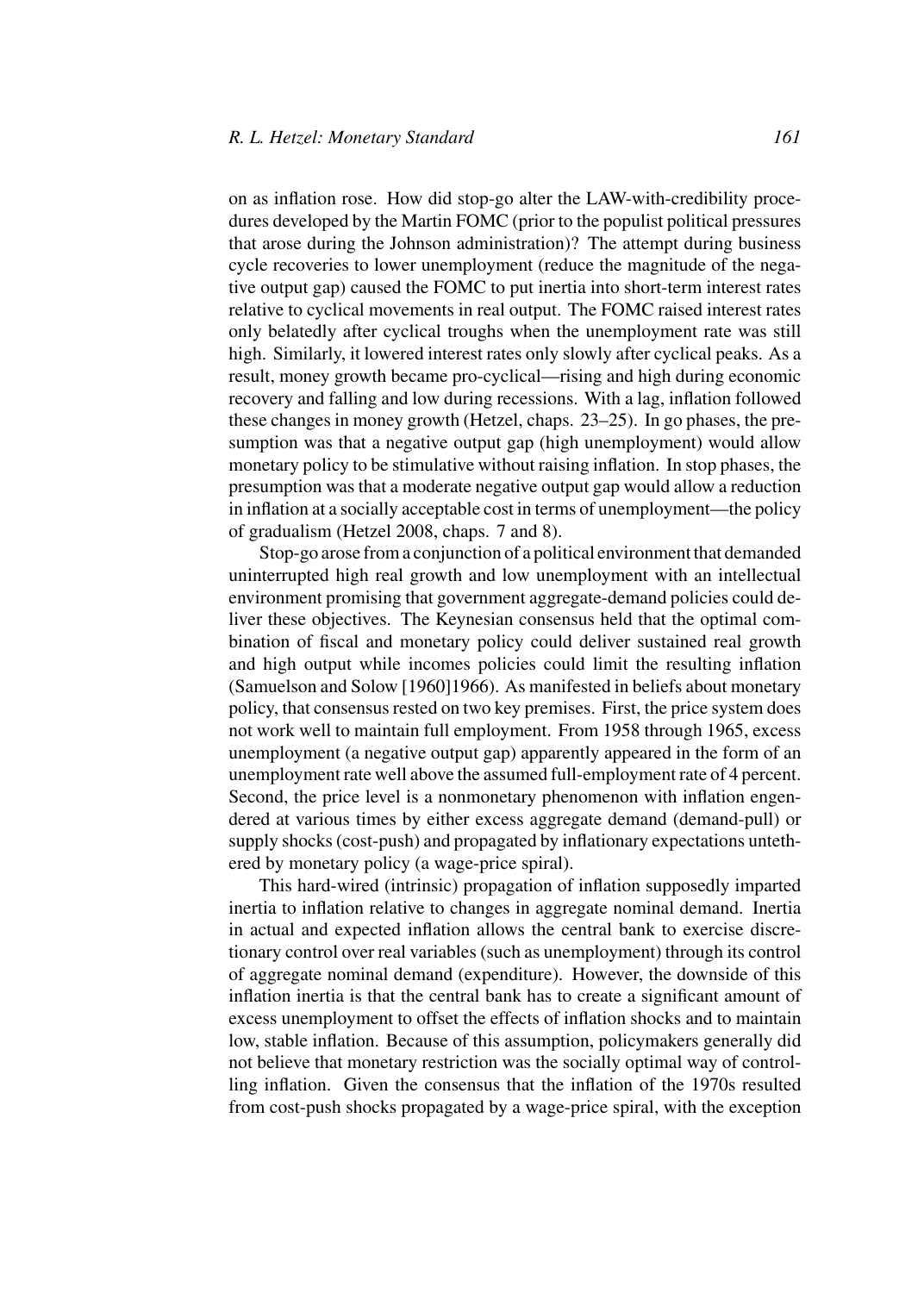of the Ford administration, all the presidential administrations from Kennedy through Carter used some form of incomes policies to control inflation.

Note the importance of the interaction between the above two premises about the inefficacity of the price system and the nonmonetary character of the price level. In a series of articles, Orphanides (for example, Orphanides 2002) documented the widespread belief during the 1970s that the unemployment rate exceeded its full-employment level (or the NAIRU, the non-accelerating inflation rate of unemployment). Using a Taylor rule framework, Orphanides (2003) attributed the inflation of the 1970s to this misestimation of the output gap. But why did policymakers not promptly revise their estimate of full employment with the first appearance of inflation? The reason is that they attributed inflation to cost-push factors. The assumed ability to parse the origin of inflation and decide whether an aggregate-demand policy or an incomes policy constituted the appropriate response was a far more fundamental failure than the technical issue of estimating the NAIRU correctly.

In the stop-go period, policymakers understood monetary policy as requiring the exercise of ongoing discretion about the socially acceptable level of unemployment to allow and, as a consequence, what amount of inflation to tolerate (Burns 1979; Hetzel 1998 and 2008, chap. 8). The presumed necessity of raising the unemployment rate to reduce an inflation rate assumed driven by cost-push shocks and propagated by a wage-price spiral appeared to demand discretion to manage adverse political reaction (Burns 1979). While a hard-wired inertia in inflation and inflationary expectations appeared to allow for this discretionary control of real variables, such inertia made the excessunemployment cost of controlling inflation appear very high. Discretion, however, meant that nothing in central bank procedures imposed constancy of a nominal variable (such as stable long-run money growth) as a way of disciplining period-by-period funds rate changes to assure the time-consistency of policy (Hetzel 2008, chap. 1).<sup>29</sup>

The experiment with the discretionary juggling of unemployment and inflation targets caused expectations to change in a way that eventually vitiated the ability of the central bank to control real variables such as unemployment. The United States had entered into the period of stop-go policy from an environment of expected price stability created by the long experience with a commodity standard and, after the 1951 Treasury-Fed Accord, a monetary policy focused on price stability (Hetzel 2008, chaps. 4–7). For this reason, initially, the expansionary policy followed in the go phases of stop-go exerted a positive influence on real output. However, over business cycles, the FOMC allowed the inflation rate to drift upward (Hetzel 2008, chaps. 7,

<sup>29</sup> As the 1970s progressed, some regional Reserve Banks (San Francisco, Richmond, Philadelphia, and Minneapolis) joined St. Louis in arguing that the control of inflation required control of money growth.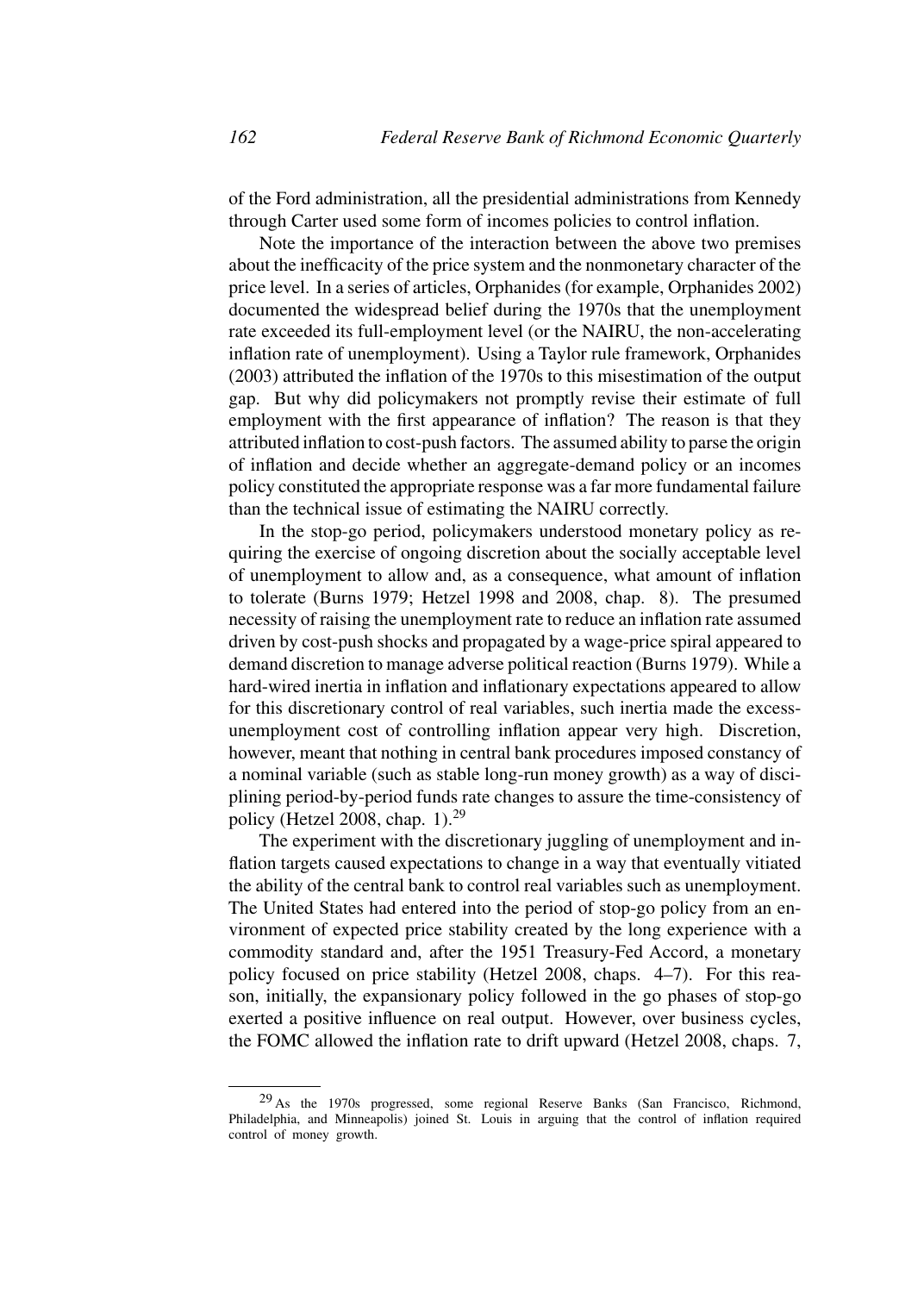8, 11, and 23–25). In 1966, when stimulative monetary policy began to raise inflation, the contemporaneous expectation that inflation was stationary (fluctuated around an unchanged base) allowed both inflation to increase without an increase in expected inflation and output to rise above trend. After 1967, this assumption of stationarity began to diminish until in 1979, it disappeared.<sup>30</sup> In 1979, the public began to associate inflation with the Fed rather than with the market power of large corporations and unions and with special factors affecting markets for energy, food, medical services, and so on (Hetzel 2008, chap.  $12$ ).<sup>31</sup> By 1979, inflationary expectations had neutralized the ability of monetary policy to stimulate the economy (Hetzel 2008, chaps. 1, 7, 8, 11, 13, 14, and  $26$ ).<sup>32</sup> Stop-go created the expectational environment described in Kydland-Prescott (1977) and Barro-Gordon (1983) in which the anticipatory behavior of price setters neutralizes the ability of monetary policy to control real output systematically.

To understand the completeness of the breakdown of the ability of policymakers to exploit Phillips curve tradeoffs, it is useful to recall statements by past policymakers. In perhaps the most famous statement summarizing the failure of aggregate-demand policies to control unemployment, James Callaghan, British Prime Minister, summarized the British experience in 1976 (cited in Nelson 2001, 27 and Wood 2005, 387):

The cozy world we were told would go on forever, where full employment would be guaranteed by a stroke of the chancellor's pen, cutting taxes, deficit spending . . . is gone. . . .We used to think that you could spend your way out of a recession....I tell you in all candour that that option no longer exists, and in so far as it ever did exist, it worked on each occasion since the war by injecting a bigger dose of inflation into the economy, followed by a higher level of unemployment as the next step.

 $30$  When inflation rose in 1966, initially monetary policy turned restrictive. However, unlike 1957 and 1958 when the Fed stayed with restriction until it had eliminated inflation, in 1967 it backed off (see fn. 28 and Hetzel 2008, chap. 7).

<sup>&</sup>lt;sup>31</sup> The reason this recognition occurred only slowly was that the public faced the same sorts of problems faced by econometricians making inferences with a small number of observations. There were three sustained surges in inflation. The first followed the Vietnam War and inflation had always risen in war time. The second surge, which began in early 1973, could be explained by special factors dependent on supply shortages in oil, food, etc. The fact that trend inflation remained at about 6 percent after the second surge could be explained by an intrinsic inflationary momentum (the wage-price spiral). Only with the third surge that began in 1978 did any significant part of the economics profession or the public become receptive to Friedman's monetarist explanation for inflation that highlighted high rates of money creation.

<sup>32</sup> Lucas (1996, 679) wrote: "The main finding that emerged from the research in the 1970s is that... anticipated monetary expansions... are not associated with... stimulus to employment and production....Unanticipated monetary expansions on the other hand can stimulate production as, symmetrically, unanticipated contractions can induce depression."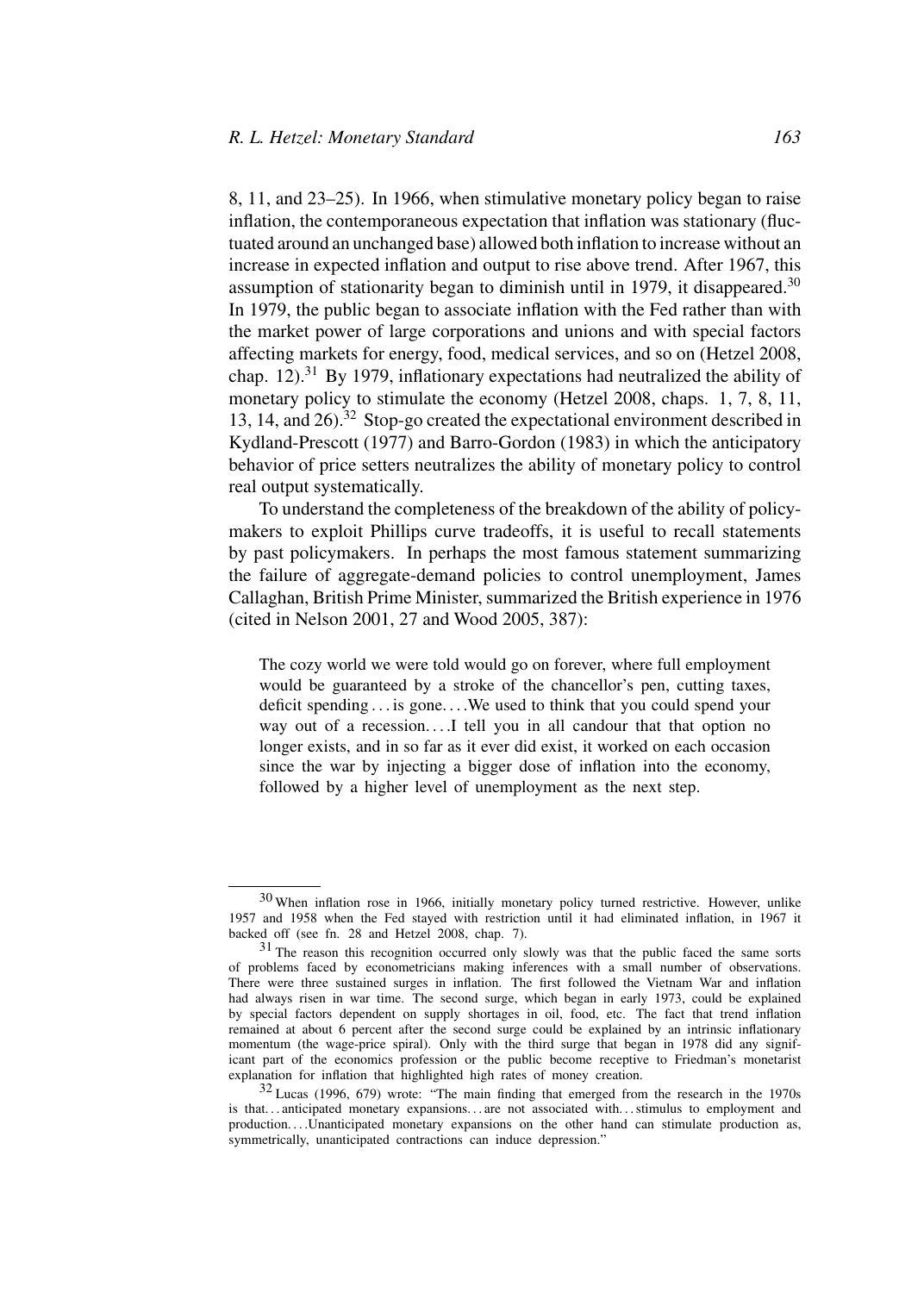Volcker (12/3/80, 4) observed:

[T]he idea of a sustainable "trade off" between inflation and prosperity . . . broke down as businessmen and individuals learned to anticipate inflation, and to act in this anticipation. . . .The result is that orthodox monetary or fiscal measures designed to stimulate could potentially be thwarted by the self-protective instincts of financial and other markets. Quite specifically, when financial markets jump to anticipate inflationary consequences, and workers and businesses act on the same assumption, there is room for grave doubt that the traditional measures of purely demand stimulus can succeed in their avowed purpose of enhancing real growth.

Greenspan (U.S. Cong. 2/19/93, 55–6) later made the same point:

The effects of policy on the economy depend critically on how market participants react to actions taken by the Federal Reserve, as well as on expectations of our future actions. . . .[T]he huge losses suffered by bondholders during the 1970s and early 1980s sensitized them to the slightest sign ... of rising inflation....An overly expansionary monetary policy, or even its anticipation, is embedded fairly soon in higher inflationary expectations and nominal bond yields. Producers incorporate expected cost increases quickly into their own prices, and eventually any increase in output disappears as inflation rises.

The Volcker (12/3/80, 4) quotation above expresses the situation that he inherited upon becoming FOMC chairman in August 1979 (see also Goodfriend and King 2005; Lindsey, Orphanides, and Rasche 2005; and Hetzel 2008, chaps. 1, 13, and 26). Expected inflation had become positively related both to actual inflation and to above-trend real growth. Expected inflation passed through quickly to actual inflation. By 1979, the Fed was left with very little ability to produce a wedge between actual and expected inflation and, as a result, with very little ability to manipulate excess unemployment or an output gap.

Upon becoming FOMC chairman in August 1979, Volcker turned to money targets as a device for achieving credibility. Especially, Volcker hoped, the commitment to maintaining moderate money growth would convince the public that the FOMC would break the prior pattern of allowing inflation to rise during cyclical recoveries. However, the interest sensitivity of the demand for M1 (the monetary aggregate targeted by the FOMC) produced by the 1980 deregulation of deposit interest rates caused M1 velocity to become pro-cyclical (Hetzel and Mehra 1989). As a result, steady M1 growth would exacerbate cyclical fluctuations.

For this reason, in 1983 the FOMC moved to the LAW-with-credibility procedures originally foreshadowed by Martin. Measured by the inferred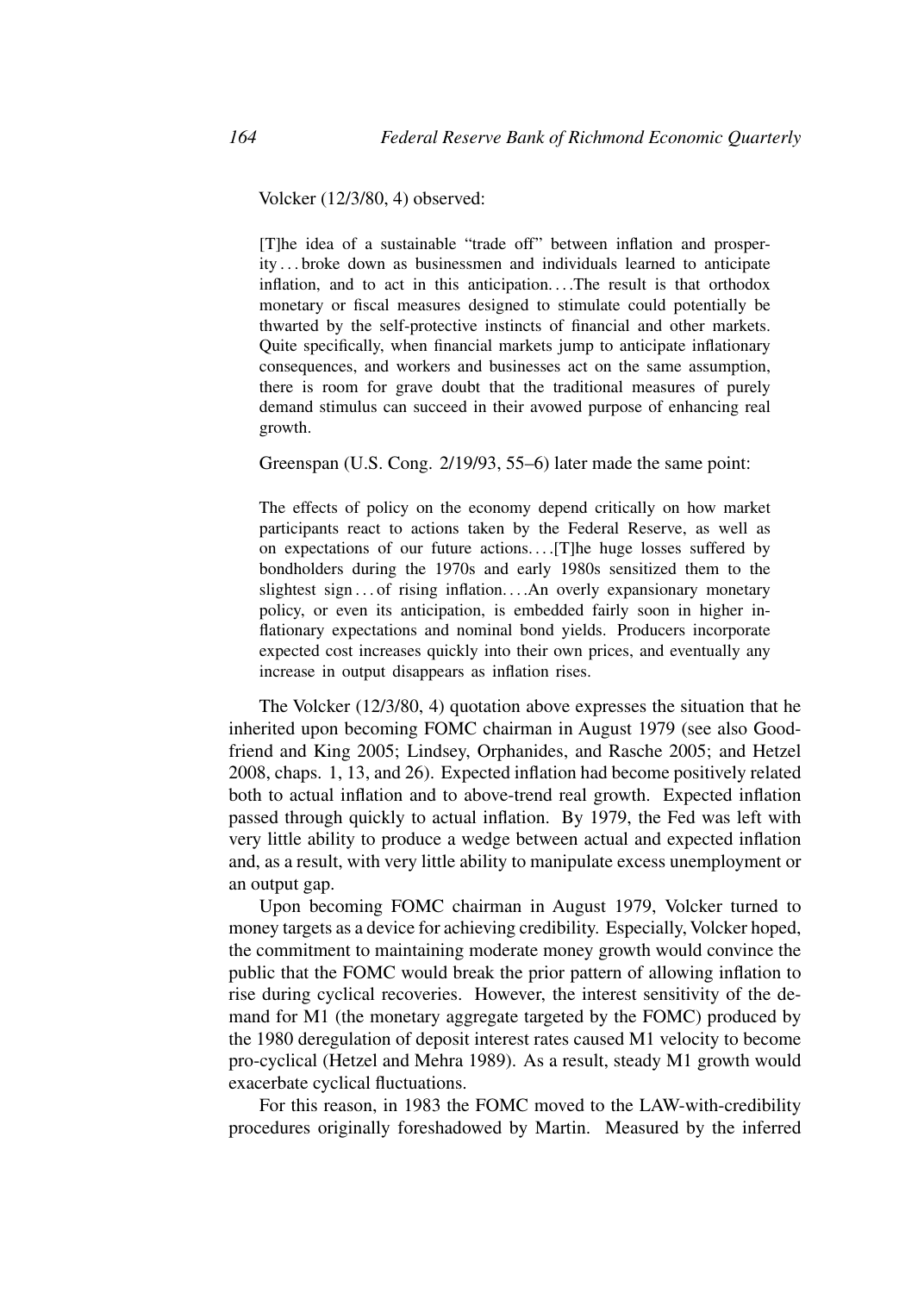behavior of the inflation premium in bond rates, the FOMC attempted to conduct policy in a way that produced low expected inflation consistent with low actual inflation. It also attempted to produce stable expected inflation in place of an expected inflation rate that rose in response to cyclically high real growth or inflation shocks. The effort by the Volcker-Greenspan FOMCs to reestablish the nominal expectational stability lost during the prior stop-go period finally succeeded in 1996. With the sharp increases in the funds rate in 1994 and early 1995, the Fed at last succeeded in allaying the fears of the bond market vigilantes, who had pushed up bond rates in response to abovetrend real growth and inflation shocks (Hetzel 2008, chap. 15). Expected inflation ceased being a function of actual inflation and of above-trend real growth. For example, recently neither the recovery from the 2001 recession nor the sustained oil price shock that began in mid-2004 have raised expected inflation significantly above 2 percent as measured by the yield difference between nominal and TIPS (inflation-indexed) Treasury securities.

In the 1970s, a few economists (starting originally with Robert Lucas at Carnegie-Mellon and later at the University of Chicago) argued that the stagflation of the 1970s (the persistence of inflation despite assumed excess unemployment) resulted not from cost-push inflation but rather from the way that monetary policy conditioned inflationary expectations.<sup>33</sup> That is, it resulted from a lack of central bank credibility. Like the monetarists in the 1950s and 1960s, these economists constituted a miniscule minority of the profession. However, the success of the Volcker policy of disinflation changed dramatically the intellectual environment. Under Volcker, as a result of a focus on expected inflation, the FOMC simply accepted responsibility for inflation without regard to its presumed origin as aggregate-demand or cost-push (Hetzel 2008, chaps. 13 and 14). The desire to establish the credibility required to control expected inflation imposed overall consistency on monetary policy (Hetzel 2008, chap. 26). The demonstrated ability of monetary policy not only to control inflation but also to do so without periodic recourse to "high" unemployment gave credence to the idea that the central bank could control inflation through consistent application of policy thought of as a strategy. The application to monetary policy of the ideas of rational expectations by Lucas (1972, 1976, and 1980) and of rules by Kydland and Prescott (1977) went from being an intellectual curiosity to part of mainstream macroeconomics.

## **5. QUANTITY THEORY VERSUS THE NONMONETARY VIEW**

Volcker and Greenspan resurrected Martin's policy of LAW with credibility in the form of "inflation targeting," in which the term does not refer to an

<sup>33</sup> Lucas (1972) developed the idea of rational expectations to undergird the idea that the central bank cannot systematically control real variables.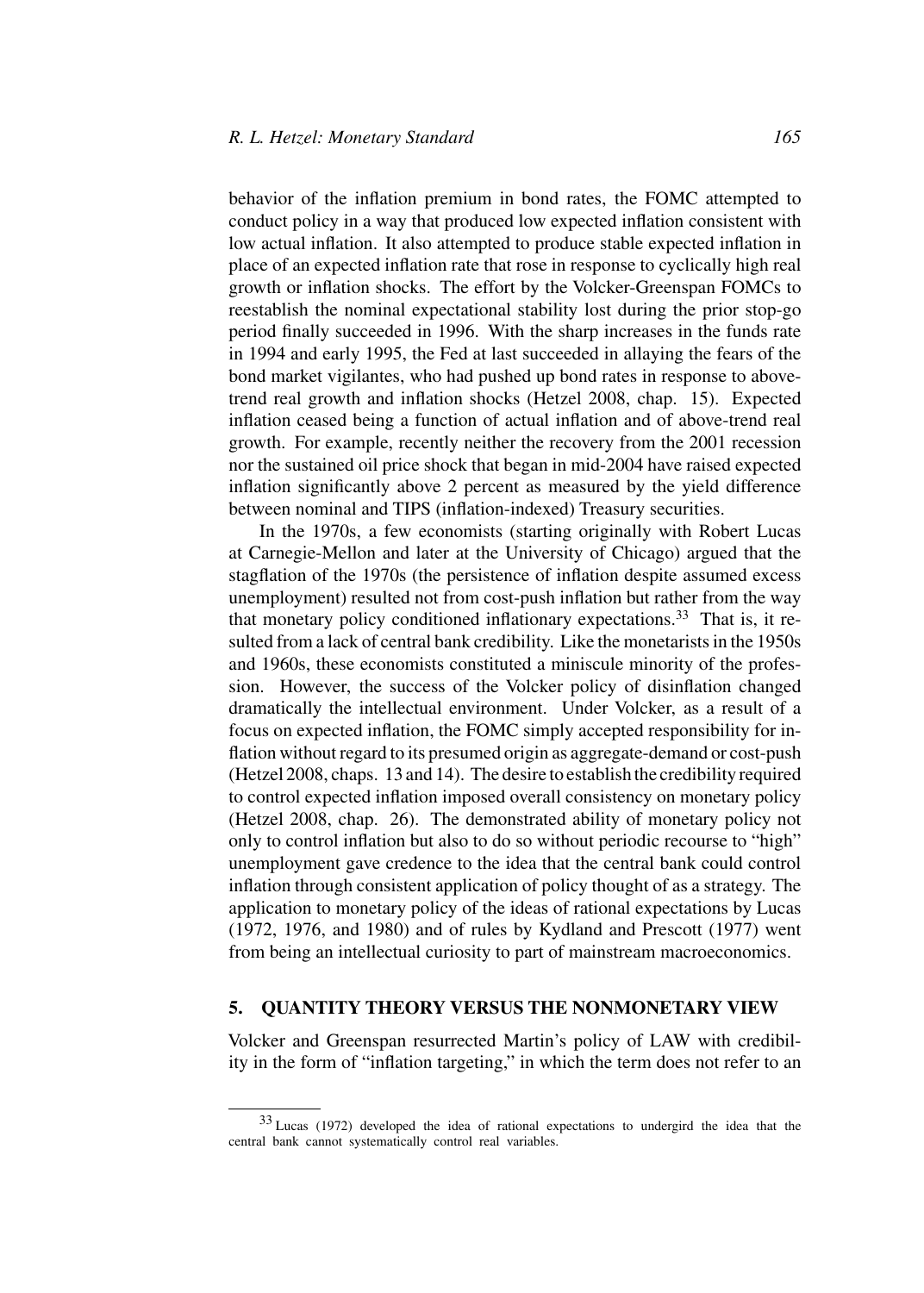explicit inflation target but rather to policy procedures that keep trend inflation constant at a low level. Which view—the quantity-theory view or the nonmonetary view—provides the better framework for understanding the success of this policy? That is, how did the Volcker and then the Greenspan FOMCs discipline the "measured, persistent" changes in the funds rate made in response to sustained changes in the degree of resource utilization to maintain trend inflation unchanged in response to aggregate-demand shocks?

The quantity-theory view suggests an interpretation of the Volcker-Greenspan procedures in terms of what I call a "classical dichotomy." Credibility creates an expectational environment in which firms set prices consistent with unchanged trend inflation. Changes in the real funds rate then track the natural rate and allow the price system to determine real variables.

According to the nonmonetary view, the FOMC manipulates excess unemployment (an output gap) to manage inflation and inflation variability according to tradeoffs summarized by a Phillips curve. However, the experience with stop-go was not consistent with the existence of the required exploitable Phillips curve. The problem was that inflationary expectations changed in a way that offset the attempted control of real variables. It follows that if the central bank cannot manipulate the inflation rate to control unemployment then it also cannot manipulate unemployment to control inflation.

Moreover, the nonmonetary view does not accord with the policy procedures of the Volcker-Greenspan FOMCs. According to the nonmonetary view, periodic inflation shocks cause inflation to overshoot the central bank's (implicit) inflation target. There is a fixed sacrifice ratio, which is defined as the excess-unemployment cost of eliminating each percentage point of an inflation overshoot.<sup>34</sup> While the central bank can "stretch" the sacrifice ratio by eliminating inflation overshoots over long intervals of time, it must set a path for excess unemployment to constrain period-by-period funds rate changes such that the total of excess unemployment cumulates to the product of the inflation overshoot and the sacrifice ratio. However, nothing in the Volcker-Greenspan FOMC procedures corresponded to the treatment of excess unemployment as an intermediate target controlled as an intermediate step in controlling inflation (Hetzel 2008, chap. 21). Changes in the unemployment rate were merely an indicator of the change in the degree of resource utilization instead of an independent target.

<sup>34</sup> The number of man-years of unemployment in excess of full employment required to lower the inflation rate one percentage point.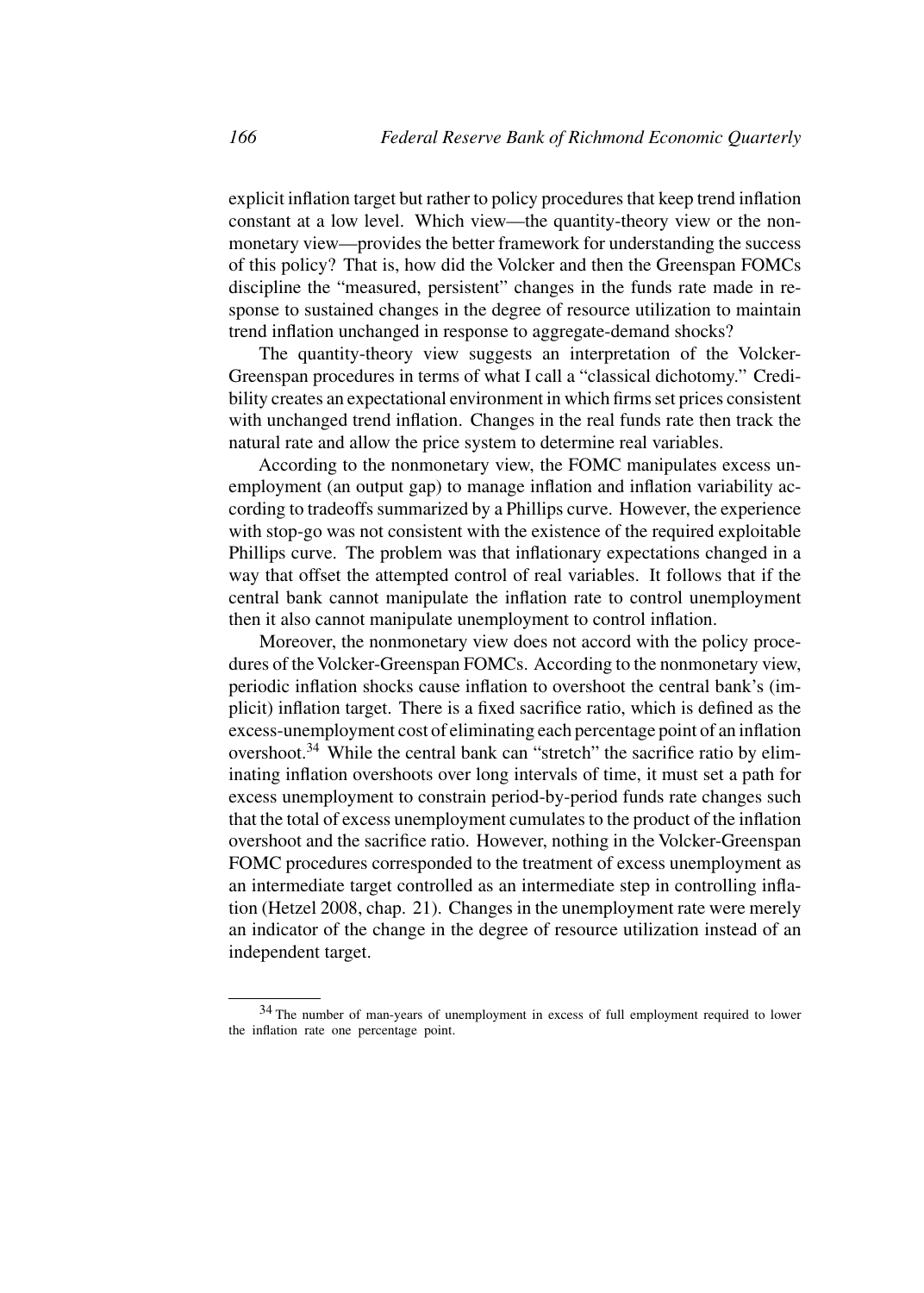## **6. CONCLUDING COMMENT**

In the Volcker-Greenspan era, the desire of the Fed to reestablish the nominal expectational stability lost in the stop-go period produced rule-like behavior in the form of LAW with credibility. This policy separates the operation of the price system from the control of inflation—a classical dichotomy. Monetary policy relinquished determination of real variables to the price system while providing a stable nominal anchor in the form of low, stable expected inflation.

# **REFERENCES**

- Ackley, Gardner. 1961. *Macroeconomic Theory*. New York: The Macmillan Company.
- Barro, Robert J., and David B. Gordon. 1983. "A Positive Theory of Monetary Policy in a Natural Rate Model." *Journal of Political Economy* 91 (August): 589–610.
- Blinder, Alan S., and Ricardo Reis. 2005."Understanding the Greenspan Standard." Paper presented at the Federal Reserve Bank of Kansas City Economic Symposium, "The Greenspan Era: Lessons for the Future." Jackson Hole, WY.
- Bremner, Robert P. 2004. *Chairman of the Fed: William McChesney Martin, Jr. and the Creation of the American Financial System*. New Haven, CT: Yale University Press.
- Bronfenbrenner, Martin, and Franklyn D. Holzman. 1963. "Survey of Inflation Theory." *American Economic Review* 53 (4): 593–661.
- Burns, Arthur F. 1979. *The Anguish of Central Banking*. Belgrade, Yugoslavia: Per Jacobsson Foundation.
- Fisher, Irving. 1896. *Appreciation and Interest*. New York: The Macmillan Company.
- Friedman, Milton. [1968] 1969. "The Role of Monetary Policy." In *The Optimum Quantity of Money and Other Essays,* ed. Milton Friedman. Chicago: Aldine Publishing Company.
- Friedman, Milton. [1969] 1969. "The Optimum Quantity of Money." In *The Optimum Quantity of Money and Other Essays,* ed. Milton Friedman. Chicago: Aldine Publishing Company.
- Goodfriend, Marvin. 1987. "Interest Rate Smoothing and Price Level Trend-Stationarity." *Journal of Monetary Economics* 19 (May): 335–48.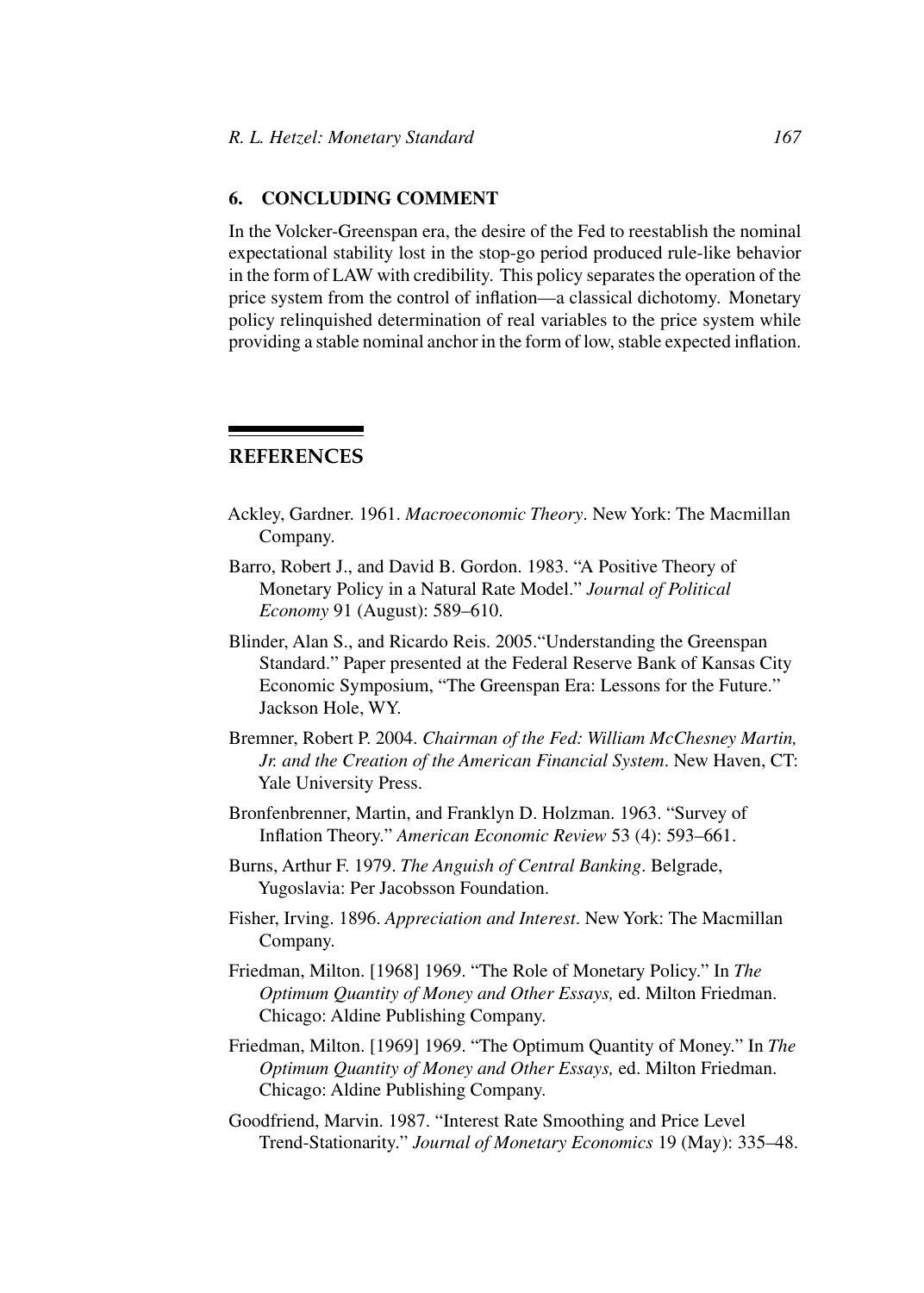- Goodfriend, Marvin. 1993. "Interest Rate Policy and the Inflation Scare Problem." Federal Reserve Bank of Richmond *Economic Quarterly* 79  $(1): 1-24.$
- Goodfriend, Marvin. 2000. "Overcoming the Zero Bound on Interest Rate Policy." *Journal of Money, Credit and Banking* 32 (November, Part 2): 1007–35.
- Goodfriend, Marvin. 2004. "Monetary Policy in the New Neoclassical Synthesis: A Primer." Federal Reserve Bank of Richmond *Economic Quarterly* 90 (3): 3–20.
- Goodfriend, Marvin. 2007. "How the World Achieved Consensus on Monetary Policy." *Journal of Economic Perspectives* 21 (Fall): 47–68.
- Goodfriend, Marvin, and Robert G. King. 1997. "The New Neoclassical Synthesis." *NBER Macroeconomics Annual 1997*, eds. Ben S. Bernanke and Julio J. Rotemberg. Cambridge, MA: The MIT Press.
- Goodfriend, Marvin, and Robert G. King. 2005. "The Incredible Volcker Disinflation." *Journal of Monetary Economics* 52 (July): 981–1015.
- Hetzel, Robert L. 1987. "Henry Thornton: Seminal Monetary Theorist and Father of the Modern Central Bank." Federal Reserve Bank of Richmond *Economic Review* 73 (4): 3–16.
- Hetzel, Robert L. 1998. "Arthur Burns and Inflation." Federal Reserve Bank of Richmond *Economic Quarterly* 84 (1): 21–44.
- Hetzel, Robert L. 1999. "Japanese Monetary Policy: A Quantity Theory Perspective." Federal Reserve Bank of Richmond *Economic Quarterly* 85 (1): 1–25.
- Hetzel, Robert L. 2004. "How Do Central Banks Control Inflation?" Federal Reserve Bank of Richmond *Economic Quarterly* 90 (3): 47–63.
- Hetzel, Robert L. 2005. "What Difference Would an Inflation Target Make?" Federal Reserve Bank of Richmond *Economic Quarterly* 91 (2): 45–72.
- Hetzel, Robert L. 2006. "Making the Systematic Part of Monetary Policy Transparent." Federal Reserve Bank of Richmond *Economic Quarterly* 92 (3): 255–90.
- Hetzel, Robert L. 2007."The Contributions of Milton Friedman to Economics." Federal Reserve Bank of Richmond *Economic Quarterly* 93 (1): 1–30.
- Hetzel Robert L. 2008. *The Monetary Policy of the Federal Reserve: A History*. Cambridge: Cambridge University Press.
- Hetzel, Robert L., and Ralph F. Leach. 2001a. "The Treasury-Fed Accord: A New Narrative Account." Federal Reserve Bank of Richmond *Economic Quarterly* 87 (1): 33–55.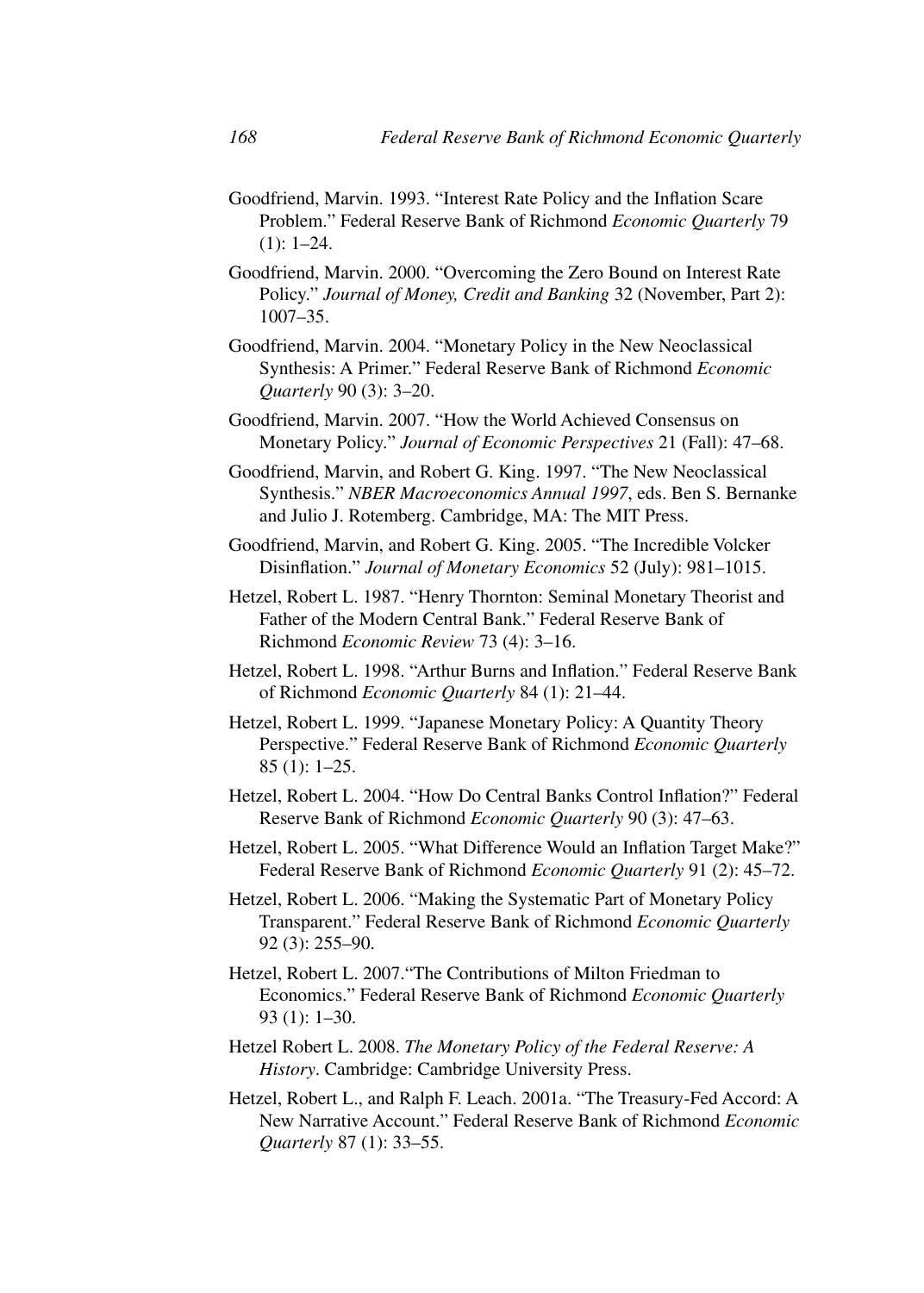- Hetzel, Robert L., and Ralph F. Leach. 2001b. "After the Accord: Reminiscences on the Birth of the Modern Fed." Federal Reserve Bank of Richmond *Economic Quarterly* 87 (1): 57–64.
- Hetzel, Robert L., and Yash Mehra. 1989. "The Behavior of Money Demand in the 1980s." *Journal of Money, Credit, and Banking* 21 (November): 455–63.
- Hume, David. [1752] 1956. "Of Interest." In *Political Discourses*. In *Writings on Economics*, ed. Eugene Rotwein. Madison, WI: University of Wisconsin Press.
- Humphrey, Thomas M. 1974. "The Quantity Theory of Money: Its Historical Evolution and Role in Policy Debates." Federal Reserve Bank of Richmond *Economic Review* 60 (3): 2–19.
- Humphrey, Thomas M. 1983a. "The Early History of the Real/Nominal Interest Rate Relationship." Federal Reserve Bank of Richmond *Economic Review* 69 (3): 2–10.
- Humphrey, Thomas M. 1983b. "Can the Central Bank Peg Real Interest Rates? A Survey of Classical and Neoclassical Opinion." Federal Reserve Bank of Richmond *Economic Review* 69 (5): 12–21.
- Humphrey, Thomas M. 1990. "Fisherian and Wicksellian Price-Stabilization Models in the History of Monetary Thought." Federal Reserve Bank of Richmond *Economic Review* 76 (3): 3–19.
- Humphrey, Thomas M., and Robert E. Keleher. 1982. *The Monetary Approach to the Balance of Payments, Exchange Rates, and World Inflation*. New York: Praeger Publishers.
- Kydland, Finn E., and Edward C. Prescott. 1977. "Rules Rather than Discretion: The Inconsistency of Optimal Plans." *Journal of Political Economy* 85 (June): 473–91.
- Lindsey, David E., Athanasios Orphanides, and Robert H. Rasche. 2005. "The Reform of October 1979: How It Happened and Why." In *Reflections on Monetary Policy 25 Years After October 1979*. Federal Reserve Bank of St. Louis *Review* 87 (March/April): 187–235.
- Lucas, Robert E., Jr. 1981. "Expectations and the Neutrality of Money" [1972]; "Econometric Policy Evaluation: A Critique" [1976]; "Rules, Discretion, and the Role of the Economic Advisor" [1980]. In *Studies in Business-Cycle Theory,* ed. Robert E. Lucas, Jr. Cambridge, Mass.: The MIT Press.
- Lucas, Robert E., Jr. 1996. "Nobel Lecture: Monetary Neutrality." *Journal of Political Economy* 104 (August): 661–82.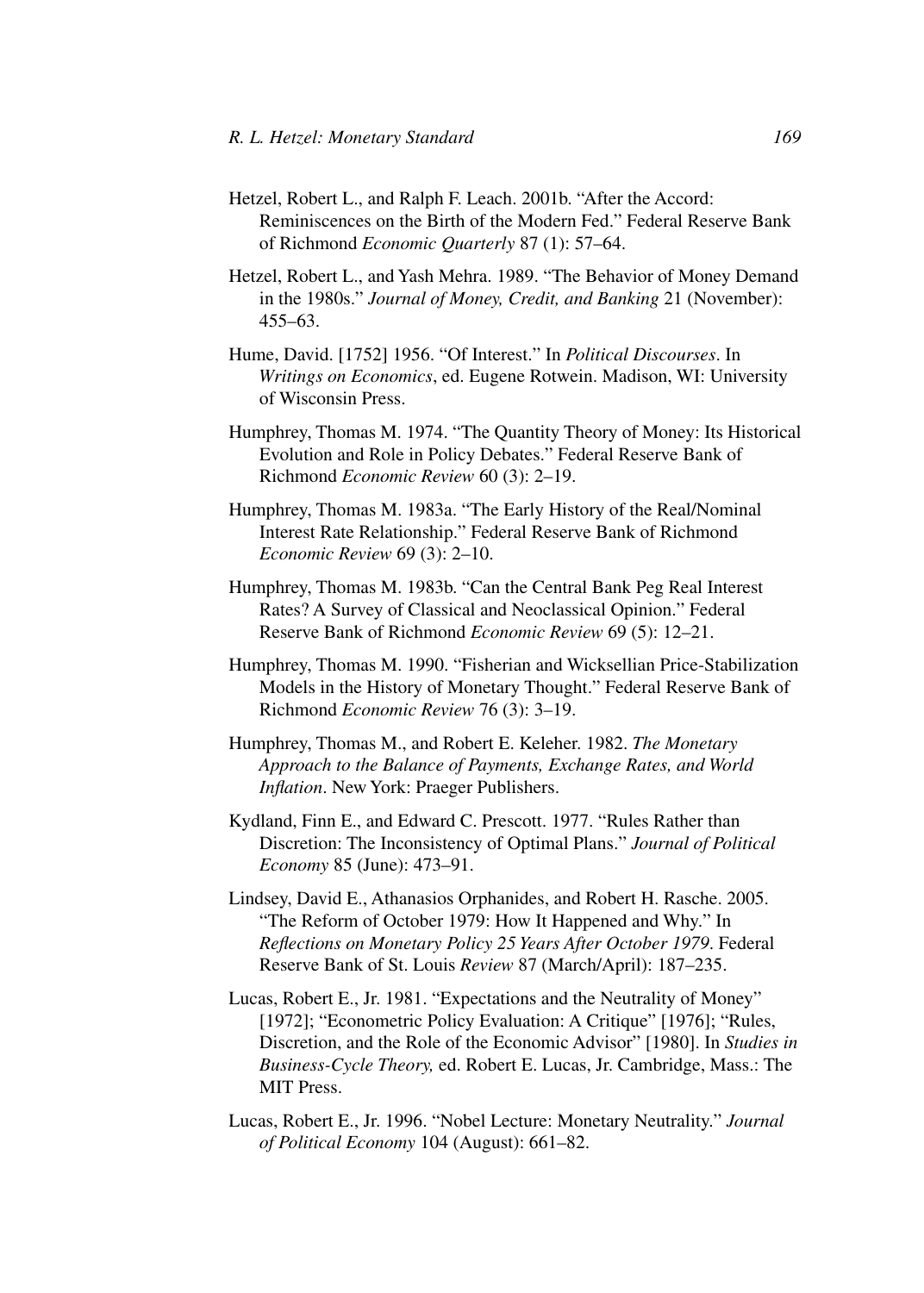- McCallum, Bennett T. 1981."Price Level Determinacy with an Interest Rate Policy Rule and Rational Expectations." *Journal of Monetary Economics* 8 (November): 319–29.
- McCallum, Bennett T. 1986."Some Issues Concerning Interest Rate Pegging, Price Level Determinacy, and the Real Bills Doctrine." *Journal of Monetary Economics* 17 (January): 135–60.
- Nelson, Edward. 2001. "What Does the UK's Monetary Policy and Inflation Experience Tell Us About the Transmission Mechanism?" Discussion Paper No. 3047. Centre for Economic Policy Research, November. Available at: http://www.cepr.org/pubs/dps/DP3047 (accessed April 18, 2008).
- Nelson, Edward. 2005. "The Great Inflation of the Seventies: What Really Happened?" *Advances in Macroeconomics* 5 (1): Article 3. Available at: http://www.bepress.com/bejm/advances/vol5/iss1/art3 (accessed April 18, 2008).
- Neumann, Manfred J. M. 1997. "Monetary Targeting in Germany." In *Towards More Effective Monetary Policy,* ed. Iwao Kuroda. New York: St. Martin's Press.
- Orphanides, Athanasios. 2002. "Monetary Policy Rules and the Great Inflation." *American Economic Review* 92 (May): 115–20.
- Orphanides, Athanasios. 2003. "The Quest for Prosperity Without Inflation." *Journal of Monetary Economics* 50 (April): 633–63.
- Patinkin, Don. 1965. *Money, Interest, and Prices*. New York: Harper and Row.
- Pigou, Arthur. C. 1917. "The Value of Money." *Quarterly Journal of Economics* 32 (November): 38–65.
- Pigou, Arthur C. 1927. *Industrial Fluctuations*. London: Macmillan.
- Rich, Georg. 1987. "Swiss and United States Monetary Policy: Has Monetarism Failed?" Federal Reserve Bank of Richmond *Economic Review* 73 (3): 3–15.
- Samuelson, Paul, and Robert Solow. [1960] 1966. "Analytical Aspects of Anti-Inflation Policy." In *The Collected Scientific Papers of Paul A. Samuelson,* ed. Joseph Stiglitz. Cambridge, Mass.: The MIT Press: 2 (102): 1336–53.
- Sargent, Thomas J., and Neil Wallace. 1975. "Rational Expectations, the Optimal Monetary Instrument, and the Optimal Money Supply Rule." *Journal of Political Economy* 83 (April): 241–54.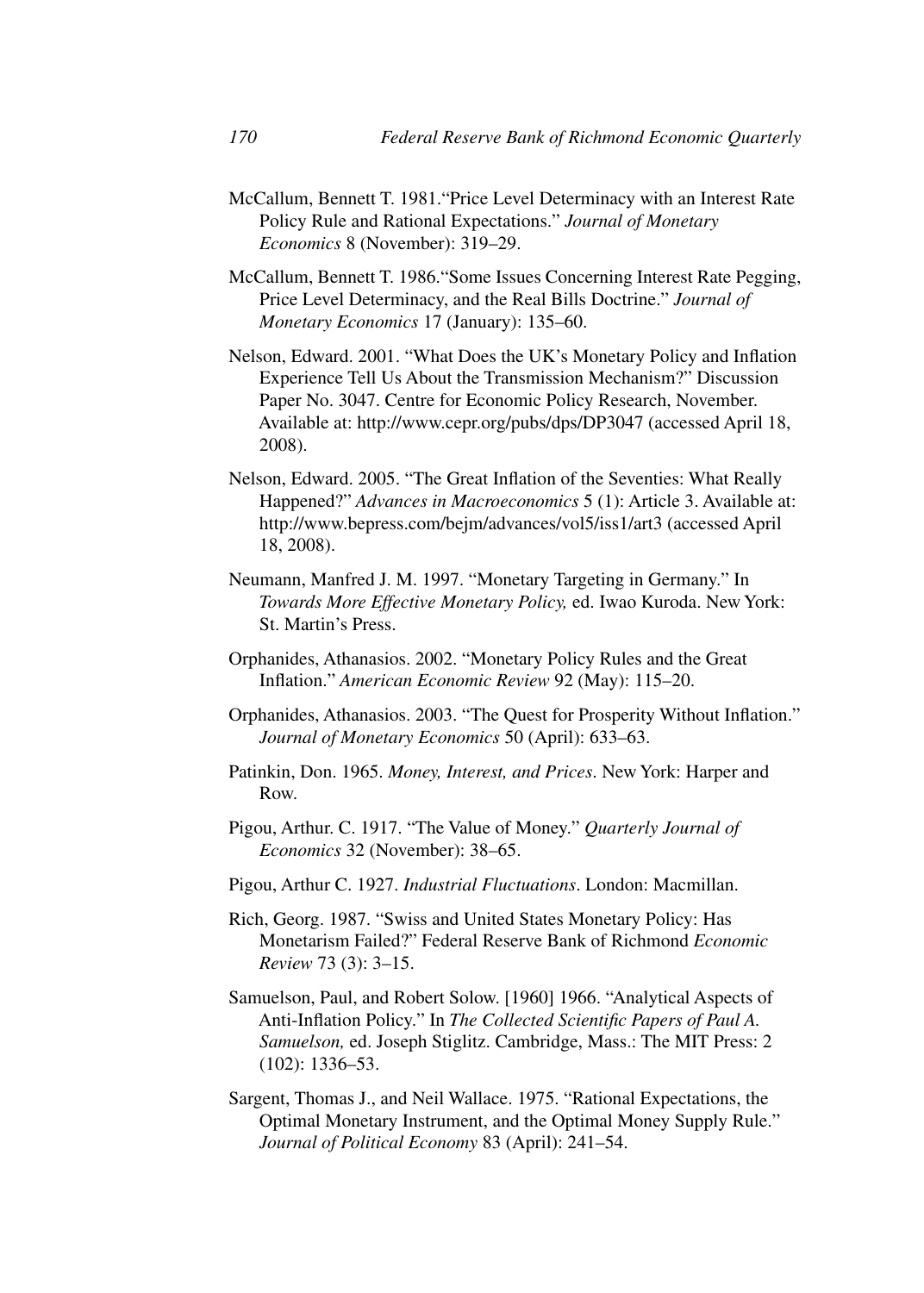- Velde, François. 2004. "Poor Hand or Poor Play? The Rise and Fall of Inflation in the U.S." Federal Reserve Bank of Chicago *Economic Perspectives* (Quarter 1): 34–51.
- Wicksell, Knut. [1898] 1965. "Interest and Prices." Translated by R. F. Kahn. Reprinted. New York: A. M. Kelley.
- Wood, John H. 2005. *A History of Central Banking in Great Britain and the United States*. New York: Cambridge University Press.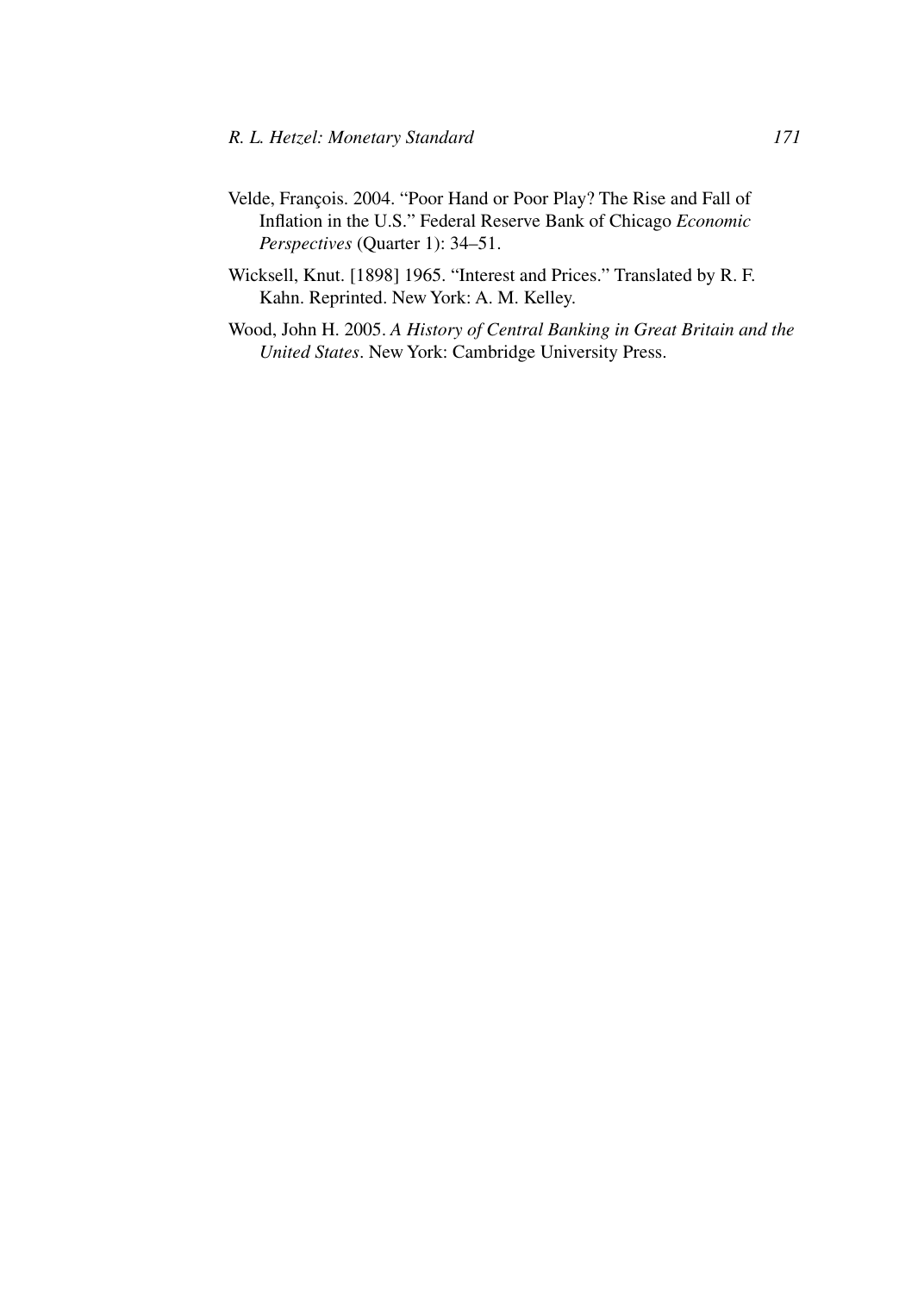# Limits to Redistribution and Intertemporal Wedges: Implications of Pareto Optimality with Private Information

Borys Grochulski

raditionally an object of interest in microeconomics, models with privately informed agents have recently been used to study numerous topics in macroeconomics.<sup>1</sup> Characterization of Pareto-optimal allocations is an essent vately informed agents have recently been used to study numerous topics in macroeconomics.<sup>1</sup> Characterization of Pareto-optimal allocations is an essential step in these studies, because the structure of optimal institutions of macroeconomic interest depends on the structure of optimal allocations. In models with privately informed agents, however, characterization of optimal allocations is a complicated problem, relative to models in which all relevant information is publicly available, especially in dynamic settings with heterogenous agents, which are of particular interest in macroeconomics.

The objective of this article is to characterize Pareto-optimal allocations in a simple macroeconomic environment with private information and heterogenous agents. We focus on the impact of private information on the implications of Pareto optimality. To this end, we consider two economies that are identical in all respects other than the presence of private information. In each

The author would like to thank Huberto Ennis, Ilya Faibushevich, Thomas Lubik, and Ned Prescott for their helpful comments. The views expressed in this article are those of the author and not necessarily those of the Federal Reserve Bank of Richmond or the Federal Reserve System.

<sup>&</sup>lt;sup>1</sup> These topics include business cycle fluctuations (e.g., Bernanke and Gertler 1989); optimal monetary policy (Athey, Atkeson, and Kehoe 2005); unemployment insurance (Atkeson and Lucas 1995, Hopenhayn and Nicollini 1997, Stiglitz and Yun 2005); capital income and estate taxation (Kocherlakota 2005, Albanesi and Sleet 2006, Farhi and Werning 2006); disability insurance and social welfare (Golosov and Tsyvinski 2006, Pavoni and Violante 2007); social security design (Stiglitz and Yun 2005, Grochulski and Kocherlakota 2007); financial intermediation (Green and Lin 2003); and asset pricing (Kocherlakota and Pistaferri 2008).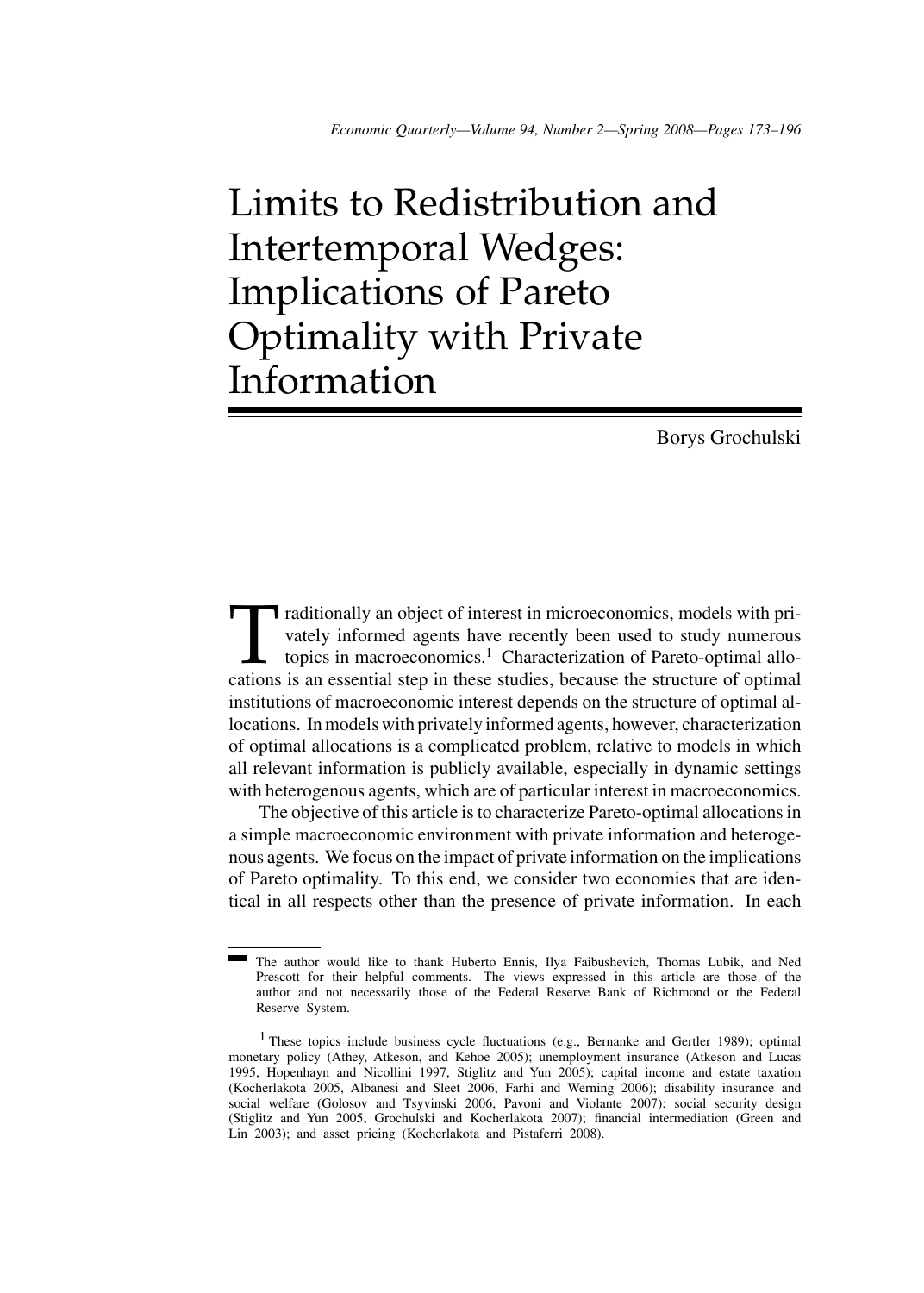economy, we fully characterize the set of all Pareto-optimal allocations. By comparing the structure of the sets of optimal allocations obtained in these two cases, we isolate the effect private information has on the implications of Pareto optimality.

The economic environment we consider is, on the one hand, rich enough to have features of interest in a macroeconomic analysis, and, on the other hand, simple enough to admit elementary, closed-form characterization of Pareto-optimal allocations, both with and without private information. The model we use is a stylized, two-period version of the Lucas (1978) pure capital income economy that is extended, however, to incorporate a simple form of agent heterogeneity. We assume that the population is heterogenous in its preference for early versus late consumption. In particular, we assume that a known fraction of agents are impatient, i.e., have a strong preference for consumption in the first time period, relative to the rest of the population. In the economy with private information, individual impatience is not observable to anyone but the agent. A detailed description of the environment is provided in Section 1.

In our analysis, we exploit the connection between Pareto-optimal allocations and solutions to so-called social planning problems, in which a (stand-in) social planner maximizes a weighted average of the individual utility levels of the two types of agents. These planning problems are defined and solved for both the public information economy and the private information economy in Section 2. The solutions obtained constitute all Pareto-optimal allocations in the two economies.

In the third section, we compare the Pareto optima of the two economies along two dimensions. First, we examine their welfare properties by comparing the utility levels provided to agents in the cross-section of Pareto-optimal allocations. The range of individual utility levels supported by Pareto optima in the private information economy turns out to be much smaller than that of the public information economy. In this sense, private information imposes limits to redistribution that can be attained in this economic environment. Then, we compare the structures of optimal intertemporal distortions, which are often called intertemporal wedges, across the Pareto optima of the two economies. With public information, all Pareto-optimal allocations are free of intertemporal wedges. In the economy with private information, we find Pareto-optimal allocations characterized by a positive intertemporal wedge, and others characterized by a negative intertemporal wedge. We close Section 3 with a short discussion of the implications of wedges for the consistency of Pareto-optimal allocations with market equilibrium outcomes, which are studied in many macroeconomic applications. Section 4 draws a brief conclusion.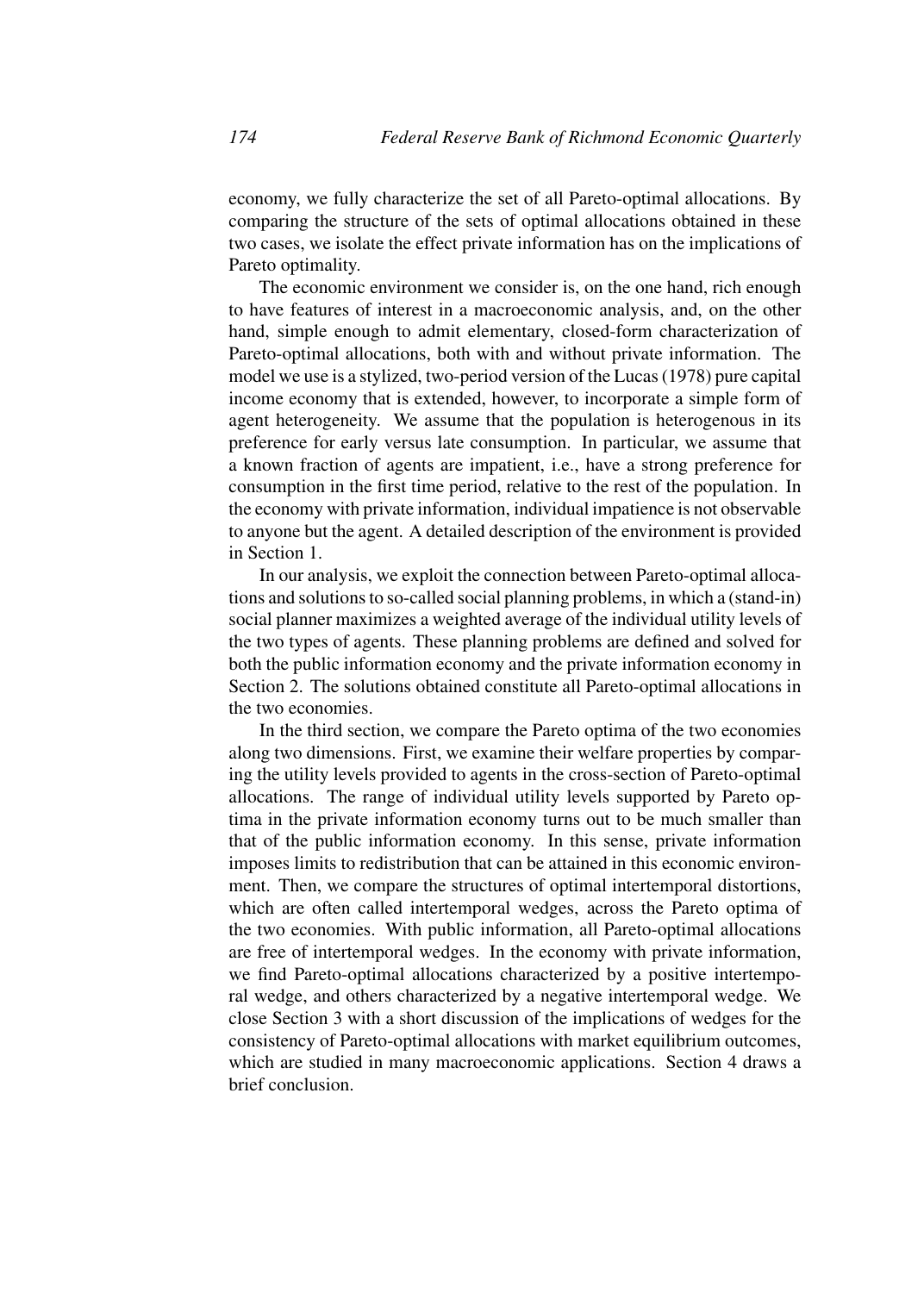#### **1. TWO MODEL ECONOMIES**

We consider two parameterized model economies. The two economies have the same preferences and technology. They differ, however, with respect to the amount of public information.

The following features are common to both economies. Each economy is populated by a unit mass of agents who live for two periods,  $t = 1, 2$ . There is a single consumption good in each period,  $c_t$ , and agents' preferences over consumption pairs  $(c_1, c_2)$  are represented by the utility function

$$
\theta u(c_1) + \beta u(c_2),
$$

where  $\beta$  is a common-to-all discount factor, and  $\theta$  is an agent-specific preference parameter. Agents are heterogenous in their relative preference for consumption at date 1. We assume a two-point support for the population distribution of the impatience parameter *θ*. Agents, therefore, can be of two types. A fraction  $\mu_H$  of the agents are impatient with a strong preference for consuming in period 1. Denote by *H* the value of the parameter  $\theta$  representing preferences of the impatient agents. A fraction  $\mu_L = 1 - \mu_H$  are agents of the patient type. Their value of the impatience parameter  $\theta$ , denoted by  $L$ , satisfies  $L < H<sup>2</sup>$ .

In the economies we consider, the production side is represented by a so-called Lucas tree. We assume that the economy is endowed with a fixed amount of productive capital stock—the tree.3 Each period, the capital stock produces an amount *Y* of the consumption good—the fruit of the tree. The consumption good is perishable—it cannot be stored from period 1 to 2. The size of the capital stock, i.e., the tree, is fixed: the capital stock does not depreciate nor can it be accumulated.

In our discussion, we will focus attention on a particular set of values for the preference and technology parameters. This will allow for explicit analytical solutions to the optimal taxation problem studied in this article. In particular, we will take

$$
u(\cdot) = \log(\cdot), \ \beta = \frac{1}{2}, \ H = \frac{5}{2}, \ L = \frac{1}{2}, \ \mu_H = \mu_L = \frac{1}{2}, \ Y = 1.
$$
 (1)

Roughly, the model period is thought of as being 25 years. The value of the discount factor  $\beta$  of  $\frac{1}{2}$  corresponds to the annualized discount factor of about 0*.*973. The fractions of the two patience types are equal, and preferences are logarithmic. With  $\frac{H}{L} = 5$ , we consider a significant dispersion of the

<sup>&</sup>lt;sup>2</sup> A formulation of preferences with the two types having different discount factors would be equivalent.

<sup>&</sup>lt;sup>3</sup> In our study of optimal allocations, we abstract from private ownership of capital. Given that (a) capital is publicly observable and seizable, and (b) the society does not value individual utilities differently on the basis of individual wealth, this abstraction has no bearing on the problem we study. That is, the set of Pareto optimal allocations does not depend on who holds wealth in the economy.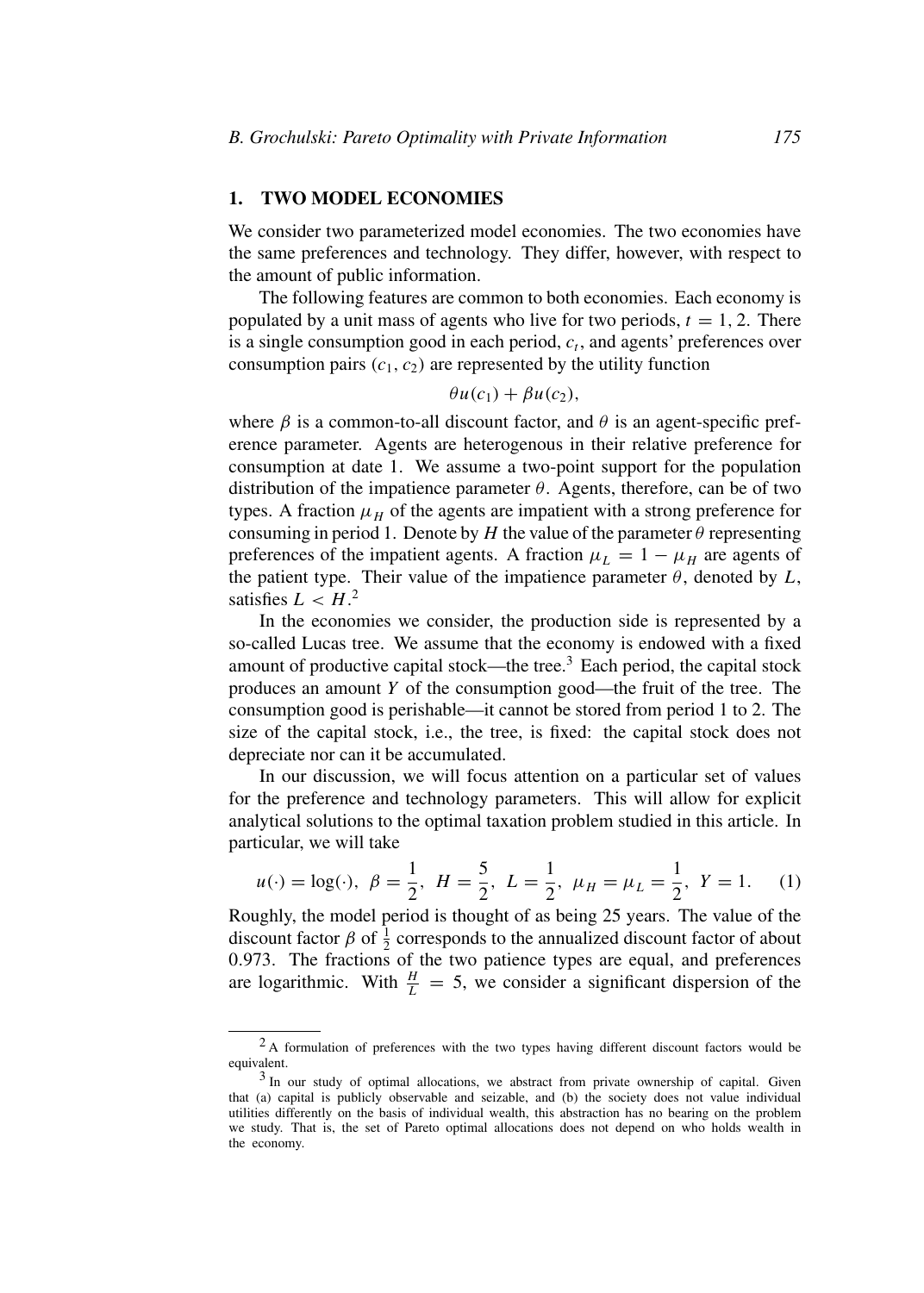impatience parameter in the population. The per-period product of the capital stock is normalized to one.

The two economies we consider differ with respect to the scope of public knowledge of each agent's individual impatience parameter. In the first economy we consider, each agent's preference type is public information, i.e., it is known to the agent and everyone else. In the second economy, each agent's individual impatience is known only to himself.

# **2. PARETO-EFFICIENT ALLOCATIONS**

An allocation in this environment is a description of how the total output (i.e., the economy's capital income *Y* ) is distributed among the agents each period. We consider only type-identical allocations, in which all agents of the same type receive the same treatment. An allocation, therefore, consists of four positive numbers,  $c = (c_{1H}, c_{1L}, c_{2H}, c_{2L})$ , where  $c_{t\theta}$  denotes the amount of the consumption good in period *t* assigned to each agent of type  $\theta$ .

In this section, we describe the efficient allocations. We use the standard notion of Pareto efficiency applied to type-identical allocations. We say that an allocation  $c$  is Pareto-dominated by an allocation  $\hat{c}$  if all types of agents are at least as well off at  $\hat{c}$  as they are at  $c$  and some are strictly better off. In our model, allocation  $c$  is Pareto-dominated by an allocation  $\hat{c}$  if

$$
\theta u(\hat{c}_{1\theta}) + \beta u(\hat{c}_{2\theta}) \ge \theta u(c_{1\theta}) + \beta u(c_{2\theta})
$$

for both  $\theta = H$ , L, and if

$$
\theta u(\hat{c}_{1\theta}) + \beta u(\hat{c}_{2\theta}) > \theta u(c_{1\theta}) + \beta u(c_{2\theta})
$$

for at least one *θ*. An allocation *c* is Pareto-efficient in a given class of allocations if *c* belongs to this class and is not Pareto-dominated by any allocation *c*ˆ in this class of allocations.

#### **Pareto Optima in the Public Types Economy**

In our economy with public preference types, resource feasibility is the sole constraint on the class of allocations that can be attained. An allocation is resource-feasible if the total amount consumed each period does not exceed the total available output. That is, in our model, allocation  $c$  is resourcefeasible (RF) if for  $t = 1, 2$ ,

$$
\sum_{\theta=H,L} \mu_{\theta} c_{t\theta} \le Y. \tag{2}
$$

In the public types economy, therefore, we are interested in allocations that are Pareto-efficient in the class of all RF allocations. We will refer to such allocations as First Best Pareto optima.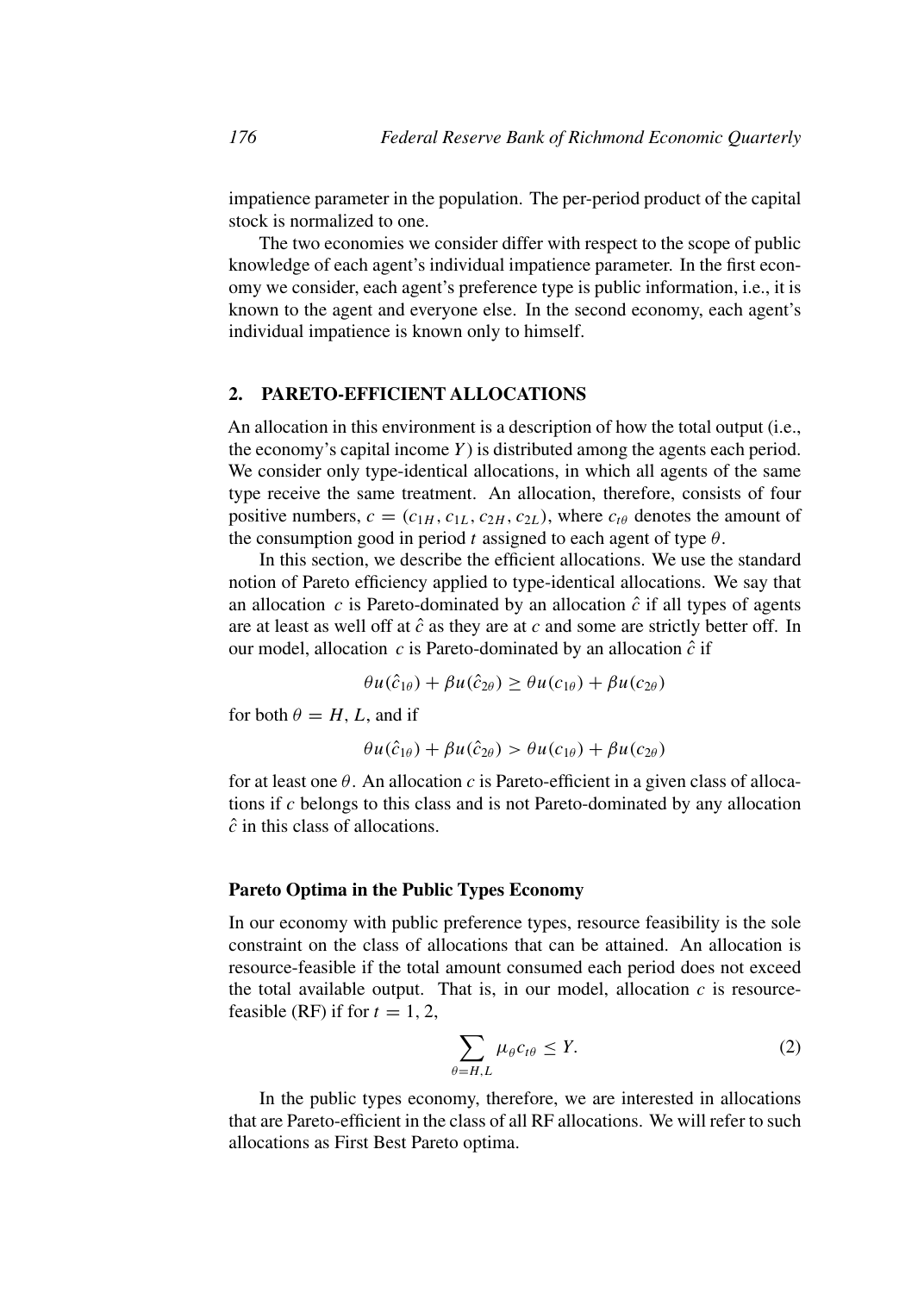#### *Characterizing the Set of All First Best Pareto Optima*

In order to find all First Best Pareto-optimal allocations, it will be useful to consider a social planning problem defined as follows:

**First Best Planning Problem** *For each*  $\gamma \in [0, +\infty]$ *, find an allocation*  $c = (c_{1H}, c_{1L}, c_{2H}, c_{2L})$  *that maximizes the value of the welfare objective*

$$
\gamma [Hu(c_{1H}) + \beta u(c_{2H})] + Lu(c_{1L}) + \beta u(c_{2L}), \qquad (3)
$$

*subject to resource feasibility constraints (2).*<sup>4</sup>

In this problem, which we will refer to as the First Best planning problem, *γ* represents the relative weight that the social welfare criterion (3) puts on the agents of type *H*. The constraint set of the First Best planning problem is defined by the RF constraints (2). It is easy to check that this constraint set is compact (i.e., closed and bounded). This, and the fact that the objective (3) is continuous, implies that a solution to the First Best planning problem exists for every  $\gamma \in [0, +\infty]$ . Also, since the RF constraints are linear in consumption, the constraint set is convex. The objective (3) is strictly concave for each  $\gamma \in (0, +\infty)$ . Thus, the First Best planning problem has a unique solution for every  $\gamma \in [0, +\infty]$ .<sup>5</sup> Denote this unique solution by  $c^*(\gamma)$ .

The social planning problem is a useful tool for welfare analysis due to the following result: If the set of all feasible allocations is convex and the utility functions of all agent types are strictly increasing and strictly concave, then every solution  $c^*(\gamma)$  to the social planning problem is a Pareto optimum, and every Pareto optimum is a solution to the social planning problem for some  $\gamma \in [0, +\infty]$ <sup>6</sup>

Because of the concavity of *u* and the convexity of the set of RF allocations, this result applies in our economy with public types. Thus, we can exploit the connection between the set of Pareto optima and the set of solutions to the First Best social planning problem. We will solve the social planning problem for each  $\gamma \in [0, +\infty]$ . The solutions we obtain,  $c^*(\gamma)$ , will determine the set of First Best Pareto optima as we adjust the value of *γ* between zero and infinity.

Since the First Best planning problem is concave for each  $\gamma \in [0, +\infty]$ , the solution  $c^*(\gamma)$  is given by the necessary and sufficient first-order conditions

<sup>&</sup>lt;sup>4</sup> Alternatively, we could write the social objective as  $\alpha [Hu(c_{1H}) + \beta u(c_{2H})] + (1 \alpha$ )[*Lu(c*<sub>1</sub>*L*) + *βu(c*<sub>2*L*</sub>)], with  $\alpha \in [0, 1]$ . Our formulation (3) is equivalent when  $\gamma = \alpha/(1 - \alpha)$ . Thus,  $\gamma = +\infty$  corresponds to  $\alpha = 1$ , i.e., the social objective under  $\gamma = +\infty$  is given by  $H u(c_{1H}) + \beta u(c_{2H})$ .<br><sup>5</sup> The optima for *γ* = 0 and *γ* = ∞, trivially, are unique as well, with optimal allocations

assigning all consumption respectively to type *L* and type *H*.<br><sup>6</sup> The argument for this is entirely standard. See, e.g., section 16E of Mas-Colell, Whinston,

and Green (1995).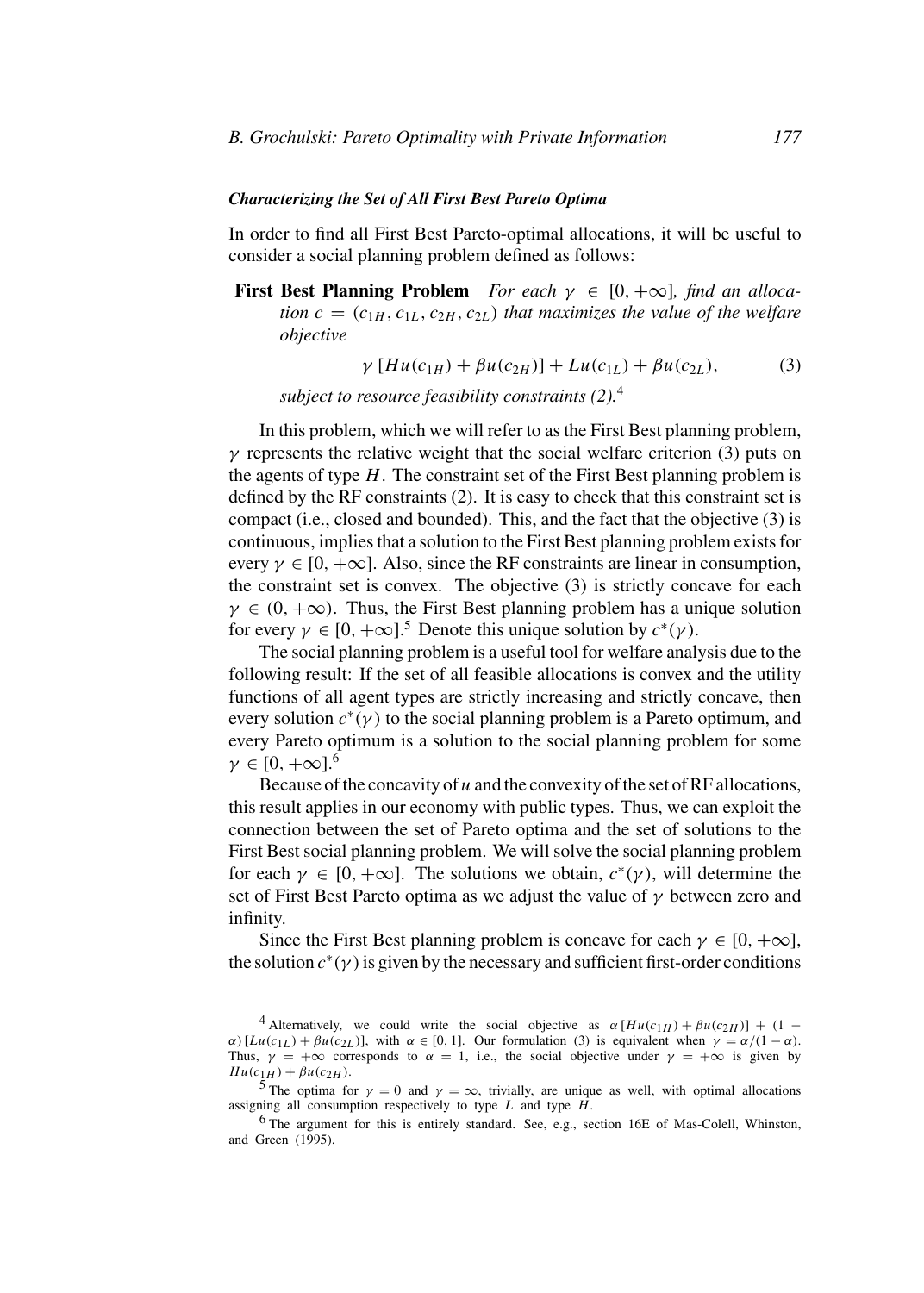of this problem. Thus, we can find the solution  $c^*(\gamma)$  by taking the first-order conditions and solving for *c*. Denoting by  $\rho_t$  the Lagrange multiplier of the RF constraint at date  $t = 1, 2$ , the first-order conditions with respect to consumption are as follows:

$$
\gamma H u'(c_{1H}) = \rho_1 \mu_H, \tag{4}
$$

$$
Lu'(c_{1L}) = \rho_1 \mu_L, \tag{5}
$$

$$
\gamma \beta u'(c_{2H}) = \rho_2 \mu_H, \text{ and } (6)
$$

$$
\beta u'(c_{2L}) = \rho_2 \mu_L. \tag{7}
$$

The multipliers  $\rho_t$  must be strictly positive at the solution because the objective (3) is strictly increasing in consumption, i.e., both RF constraints bind. For each  $\gamma \in [0, +\infty]$ , the optimum  $c^*(\gamma)$  is the solution to the system of equations consisting of the first-order conditions (4)–(7) and the RF constraints (2).

Using the parameterization (1), we can obtain a closed-form expression for the set of all First Best Pareto-optimal allocations, indexing the allocations in this set by  $\gamma$ . Solving for the optimal consumption values, as a function of *γ* , we get

$$
c_{1H}^*(\gamma) = \frac{10\gamma}{1+5\gamma},\tag{8}
$$

$$
c_{1L}^*(\gamma) = \frac{2}{1+5\gamma}, \tag{9}
$$

$$
c_{2H}^*(\gamma) = \frac{2\gamma}{1+\gamma},\tag{10}
$$

$$
c_{2L}^*(\gamma) = \frac{2}{1+\gamma}.
$$
 (11)

As we see, at any Pareto optimum, consumption allocated to the impatient type *H* is front-loaded, i.e.,  $c_{1H}^*(\gamma) > c_{2H}^*(\gamma)$ , and consumption assigned to the less impatient type *L* is back-loaded, i.e.,  $c_{1L}^*(\gamma) < c_{2L}^*(\gamma)$ . Looking across Pareto optima, consumption of the *H*-type is strictly increasing, at both dates, in the weight  $\gamma$ , while consumption of the *L*-type is strictly decreasing.

Figure 1 provides an Edgeworth-box representation of the set of all First Best Pareto optima. The Edgeworth box represents the set of all RF allocations at which the RF constraints (2) are satisfied as equalities (i.e., there is no waste of resources). In the Edgeworth box of Figure 1, the bottom-left corner represents the origin of measurement of consumption allocated to the agents of type *H*. The horizontal axis measures consumption in period 1. For example, point A in Figure 1, whose coordinates are *(*1*,* 1*.*5*)*, represents an allocation at which the consumption of the *H*-type agents is  $(c_{1H}, c_{2H}) = (1, 1.5)$ .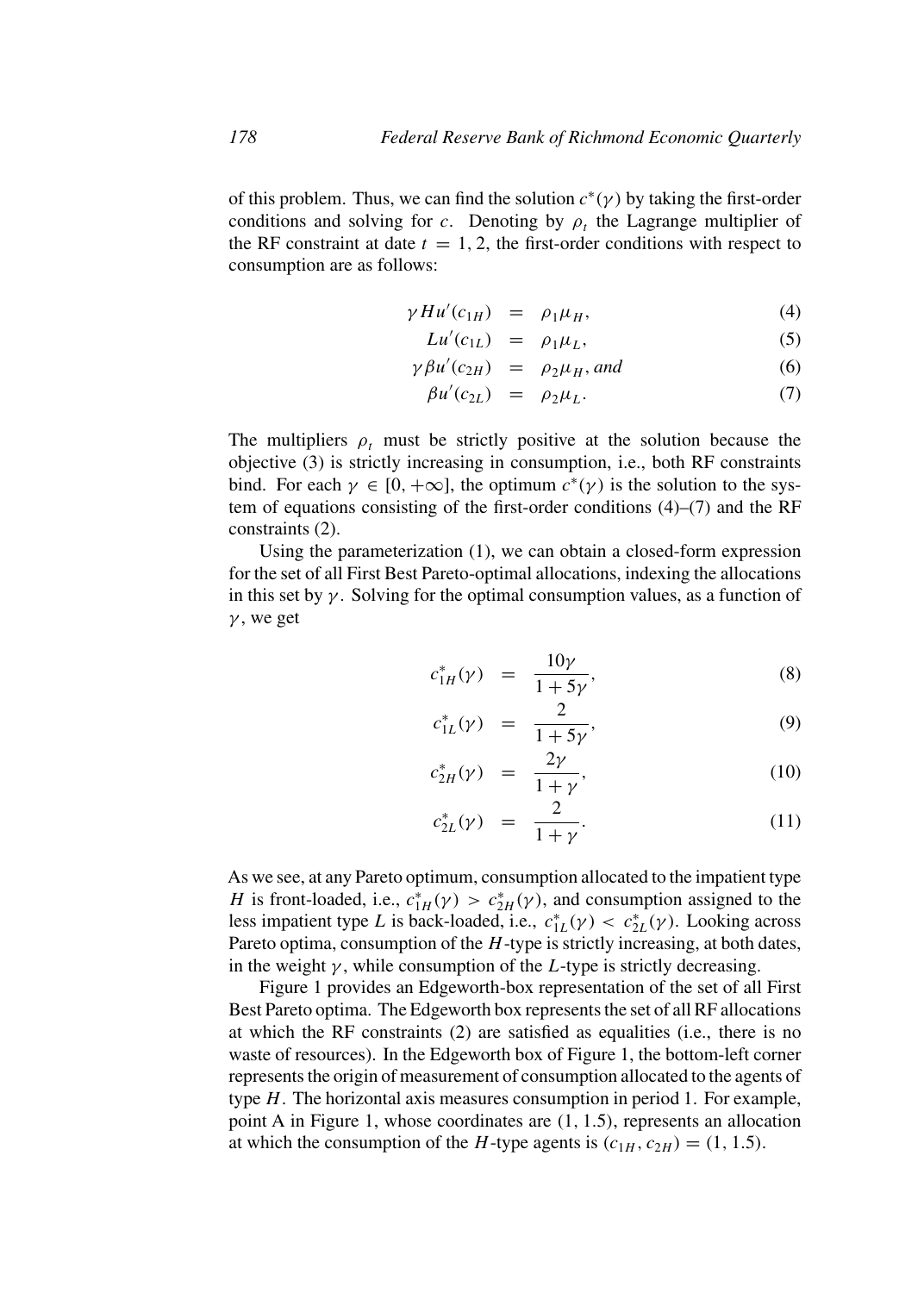

**Figure 1 The Set of First Best Pareto Optima**

Note that since the fractions of the two types are equal and the resource constraints (2) are binding, we can write them as

$$
c_{tL} = 2 - c_{tH} \tag{12}
$$

for  $t = 1, 2$ . Thus, for a given consumption  $(c_{1H}, c_{2H})$  allocated the *H*-type, the consumption allocated the *L*-type is given by

$$
(c_{1L}, c_{2L}) = (2 - c_{1H}, 2 - c_{2H}).
$$

Since the Edgeworth box represents only non-wasteful allocations, the topright corner of the box of Figure 1, whose coordinates are *(*2*,* 2*)*, is the origin of measurement of consumption allocated to the agents of type *L*. Point A in Figure 1, for example, represents an allocation that assigns amounts *(*2 − 1*,* 2 − 1*.*5*)* = *(*1*,* 0*.*5*)* to the agents of type *L*.

The solid curve in Figure 1 represents the set of all First Best Paretooptimal allocations given in  $(8)$ – $(11)$ . The allocations in this set are indexed by  $\gamma$  with the Pareto optimum for  $\gamma = 0$  being in the bottom-left corner of the box, and the one obtained for  $\gamma = \infty$  in the top-right corner. The curve representing the Pareto set is strictly increasing, which reflects the fact that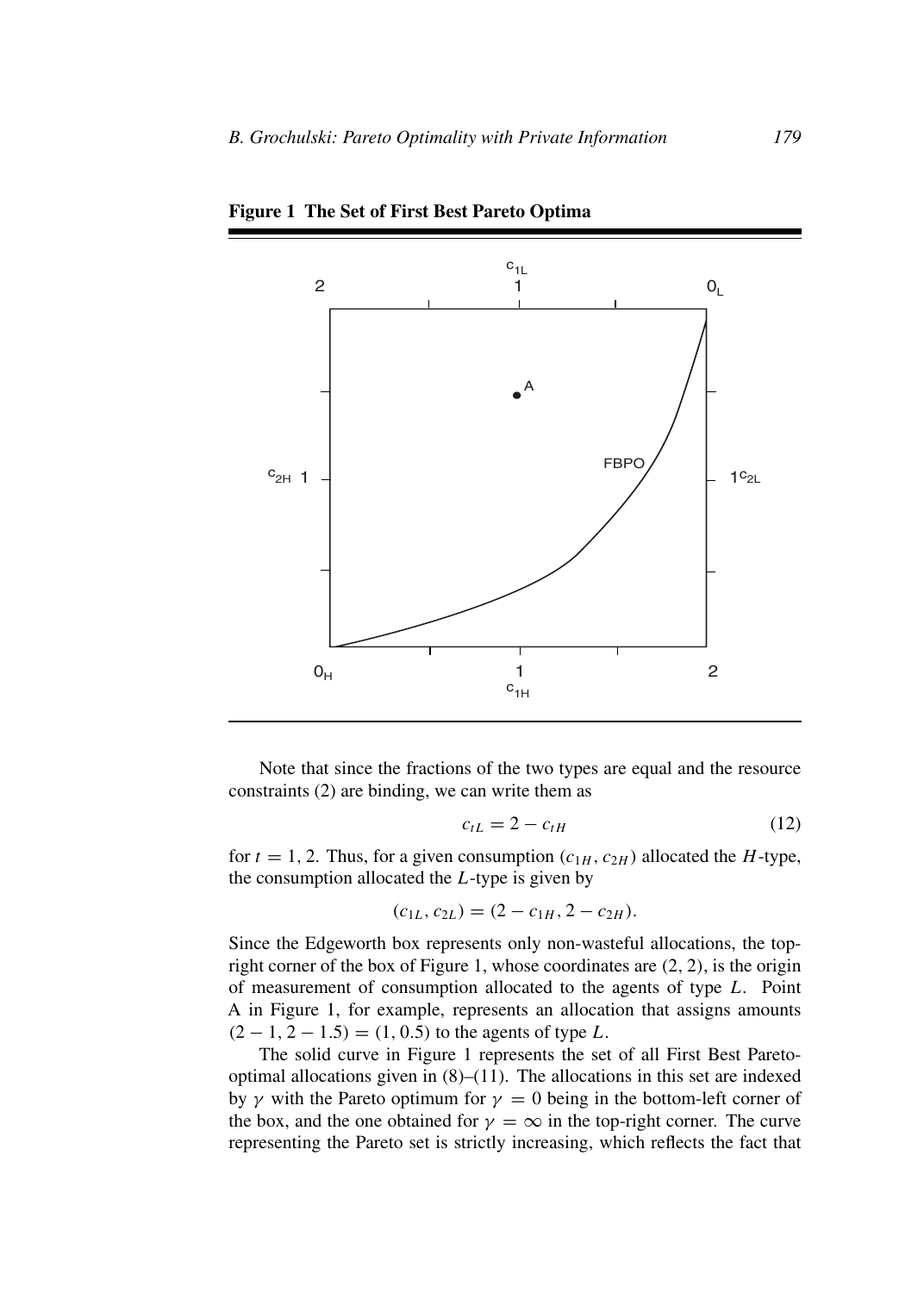consumption of the *H*-type is strictly increasing in  $\gamma$ . As we noted before, for any weight *γ* , it is efficient to front-load consumption of the *H*-type and back-load consumption of the *L*-type. In the Edgeworth box of Figure 1, this is reflected by the fact that the First Best Pareto set lies below the 45 degree line (not depicted).

# **Pareto Optima in the Private Types Economy**

In the second economy we consider, agents have private knowledge of their own impatience type *θ*. This imposes additional constraints on the set of allocations that are feasible in this environment.

As an example, suppose that the social planner—or simply the government—wants to distribute the total output of the Lucas tree according to the Pareto-optimal allocation  $c^*(0) = (c_{1H}^*(0), c_{1L}^*(0), c_{2H}^*(0), c_{2L}^*(0)) =$ *(*0*,* 2*,* 0*,* 2*)*. At this particular Pareto optimum, type *H* agents are assigned zero consumption in both periods (as the social welfare criterion (3) with  $\gamma = 0$ does not value their utility at all), and agents of type *L* consume the whole output of the Lucas tree  $Y = 1$ . (Each agent of the *L*-type consumes 2 units, and the mass of the *L*-type agents is  $\frac{1}{2}$ , so the total consumption of the *L*-type agents is 1.) It is clear that when agents' types are private information, it is impossible for the government to attain this distribution of consumption. How will the government know which agent should be assigned zero consumption, as agents themselves are the only possible source of information about their preference type? If revealing the preference type *H* to the government means consuming zero in both periods, no impatient agent will admit being impatient. Thus, the Pareto optimum  $c^*(0)$  is not feasible for the social planner when the impatience type is private information.

As this example demonstrates, the set of allocations feasible in the economy with private information is smaller than the set of all allocations satisfying the resource feasibility constraints (2). In particular, in addition to being resource-feasible, a feasible allocation of consumption *c* must also be incentive compatible. This requirement states that when faced with an allocation *c*, agents of both types must be willing to reveal truthfully their type to the government.7

Formally, an allocation  $c = (c_{1H}, c_{1L}, c_{2H}, c_{2L})$  is incentive compatible (IC) if it satisfies the following two constraints:

$$
Hu(c_{1H}) + \beta u(c_{2H}) \ge Hu(c_{1L}) + \beta u(c_{2L}) \tag{13}
$$

and

$$
Lu(c_{1L}) + \beta u(c_{2L}) \ge Lu(c_{1H}) + \beta u(c_{2H}). \tag{14}
$$

<sup>&</sup>lt;sup>7</sup> A general result known as the Revelation Principle (see Harris and Townsend 1981) guarantees that imposing the incentive compatibility requirement is actually without loss of generality.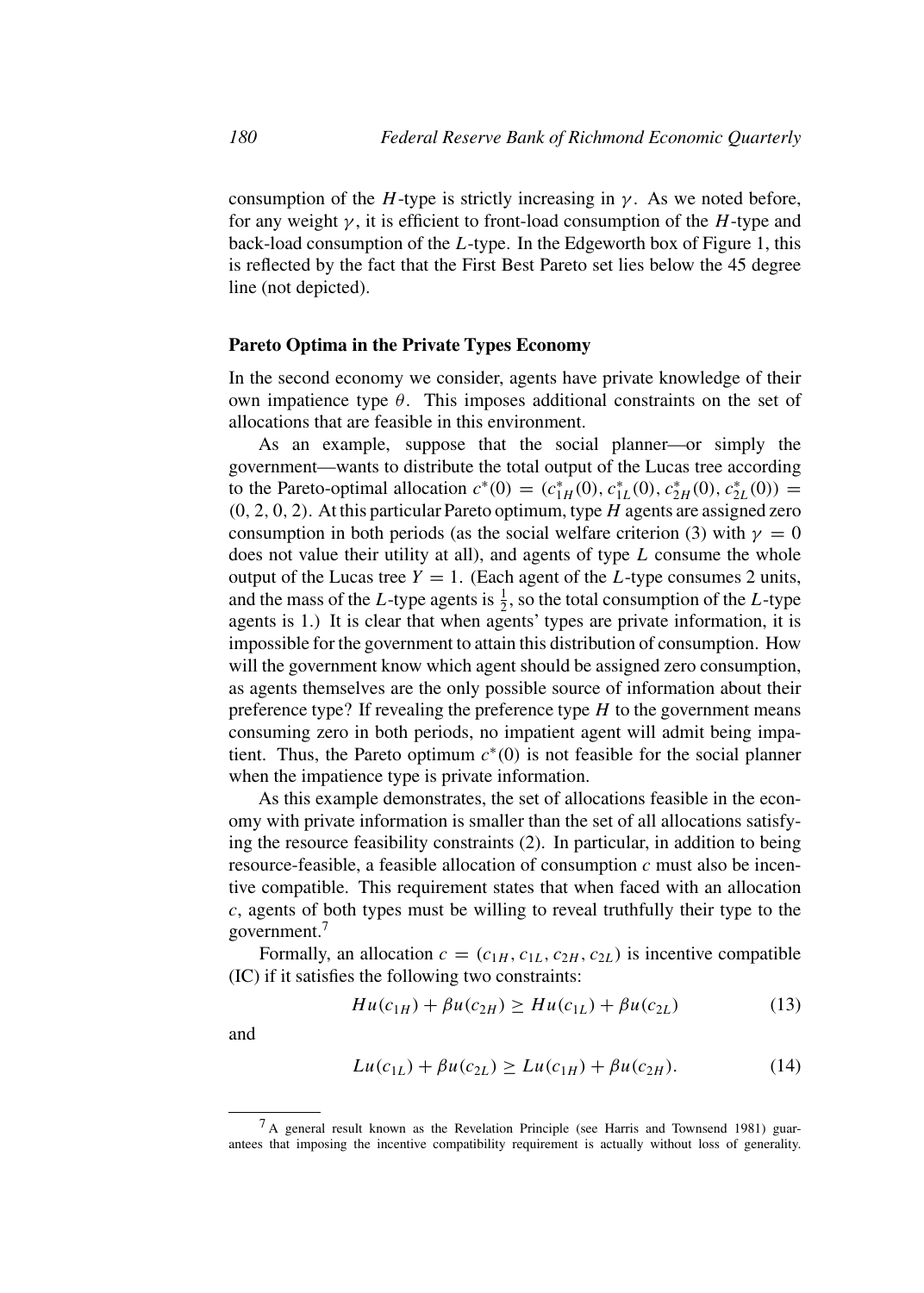Using this definition, we can simply say that the Pareto optimum  $c^*(0)$  is not feasible in the economy with private types because it is not IC, as

$$
Hu(c_{1H}^*(0)) + \beta u(c_{2H}^*(0)) = Hu(0) + \beta u(0)
$$
  

$$
= Hu(2) + \beta u(2)
$$
  

$$
= Hu(c_{1L}^*(0)) + \beta u(c_{2L}^*(0)),
$$

and thus the IC constraint for the *H*-type, (13), is violated. The example of allocation *c*<sup>∗</sup>*(*0*)* demonstrates that the set of feasible allocations in the private information economy is a strict subset of the set of allocations feasible in the public information economy. Moreover, this restriction on the feasibility is not irrelevant from the welfare perspective, as *c*<sup>∗</sup>*(*0*)* is a Pareto optimum.

# *Characterizing the Set of Feasible Allocations with Private Types*

Using the parameter values in  $(1)$ , we can further characterize the set of feasible allocations in the private information economy, i.e., the set of all allocations that are RF and IC. Substituting the values in (1), the IC constraints (13) and (14) are given by, respectively,

$$
\frac{5}{2}\log(c_{1H}) + \frac{1}{2}\log(c_{2H}) \ge \frac{5}{2}\log(c_{1L}) + \frac{1}{2}\log(c_{2L})
$$

and

$$
\frac{1}{2}\log(c_{1L}) + \frac{1}{2}\log(c_{2L}) \ge \frac{1}{2}\log(c_{1H}) + \frac{1}{2}\log(c_{2H}).
$$

Using the RF constraints (12), we can eliminate from these inequalities consumption of the *L*-type agents. Simplifying and solving for  $c_{2H}$ , we obtain the following expressions for the IC conditions for the type *H* and *L*, respectively,

$$
c_{2H} \ge \frac{2(2 - c_{1H})^5}{c_{1H}^5 + (2 - c_{1H})^5} \tag{15}
$$

and

$$
c_{2H} \le 2 - c_{1H}.\tag{16}
$$

Figure 2 depicts the set of all IC allocations in the Edgeworth box. The resource-feasible allocations that satisfy the IC constraint for type *H*, (15), lie on and above the curve ICH in Figure 2. Allocations that satisfy the IC constraint for type *L*, (16), lie on and below the line ICL. The shaded area, therefore, represents all IC allocations, i.e., those allocations that satisfy both IC conditions.

As we can see in Figure 2, the set of IC allocations (also satisfying the RF constraints as equalities) is convex. This property is not obvious a priori, as the IC constraints are given by nonlinear inequalities. Thus, the set of allocations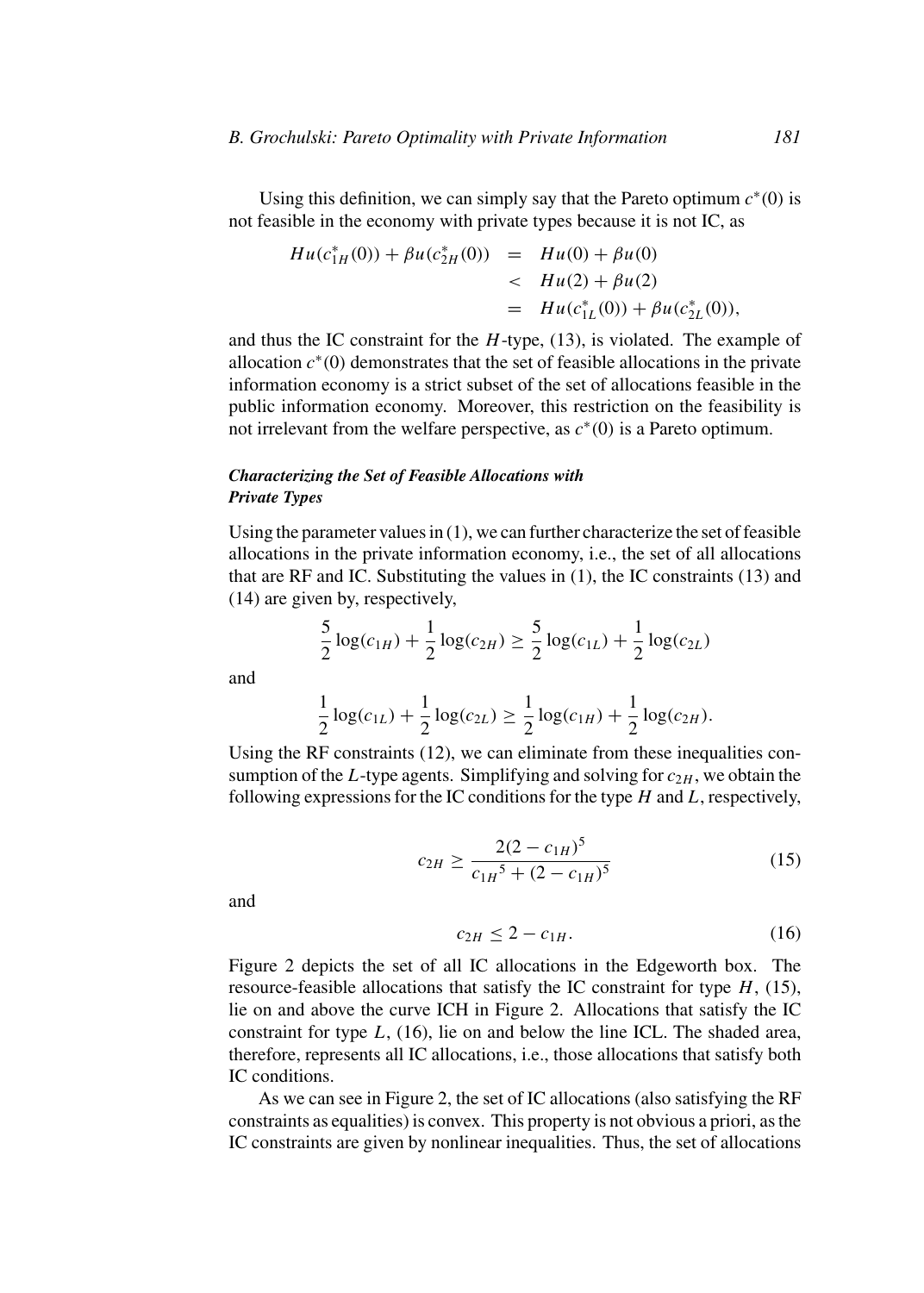

**Figure 2 Incentive-Compatible Allocations in the Private Information Economy**

feasible in the private information economy, i.e., those that satisfy the RF constraints as equalities and are incentive compatible, is convex.<sup>8</sup> Similar to the case of public information, this property is valuable as we can characterize the set of all Pareto optima in the private information economy by solving a planning problem.

### *Characterizing the Set of All Second Best Pareto Optima*

Consider a planning problem defined as follows:

<sup>8</sup> Generally, the feasible set is not always convex in private information economies. Allocations involving lotteries over consumption bundles have been used in the literature to convexify the feasible set (see, e.g., Kehoe, Levine, and Prescott 2002). Also, when agents who misrepresent their type are more risk averse than those who report their type truthfully, lotteries may be welfare-improving even if the feasible set is convex (see Cole 1989). Neither of these reasons to consider lottery allocations, however, is present in the environment we consider in this article.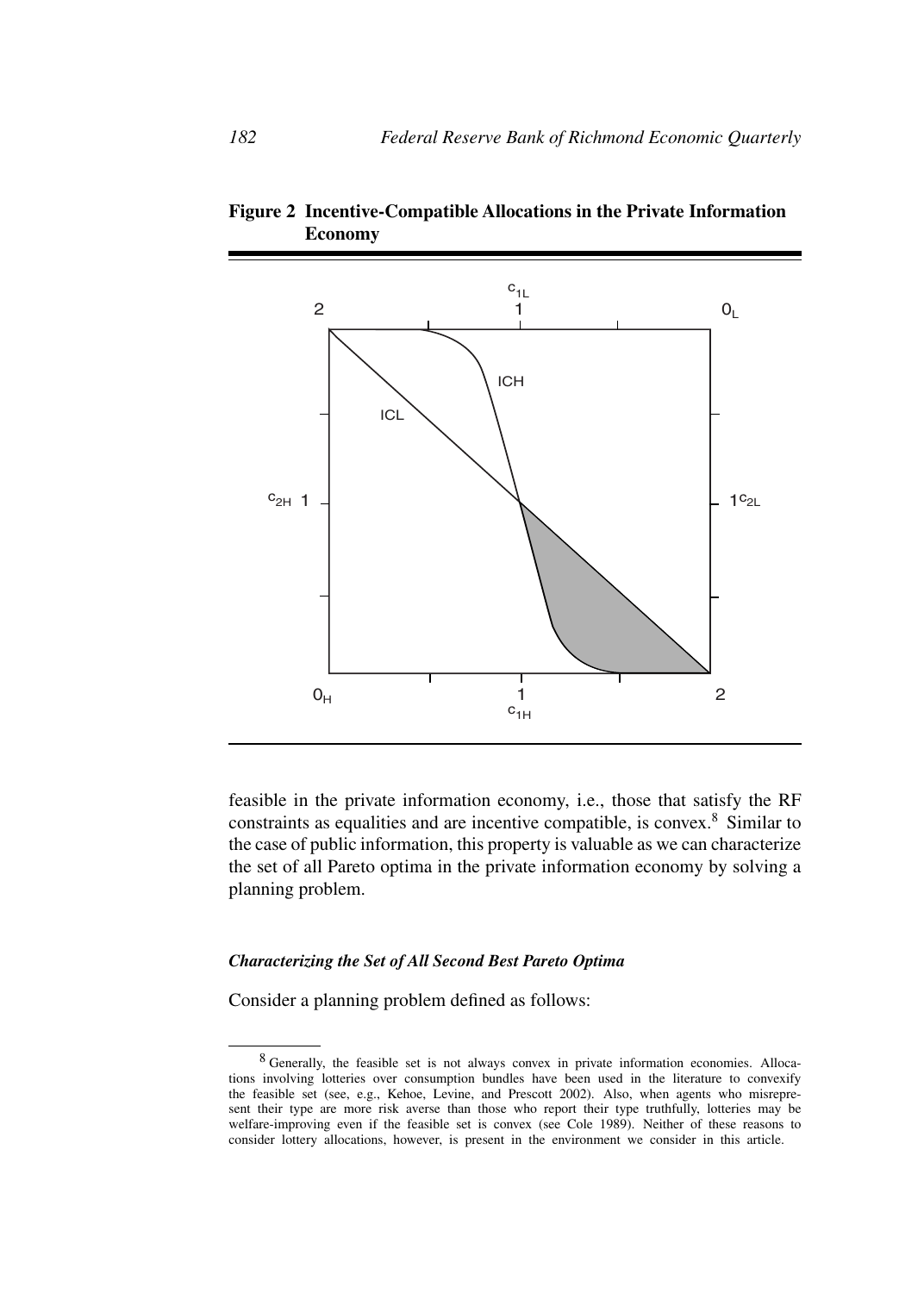**Second Best Planning Problem** *For each*  $\gamma \in [0, +\infty]$ *, find an allocation*  $c = (c_{1H}, c_{1L}, c_{2H}, c_{2L})$  *that maximizes the value of the welfare objective (3) subject to resource feasibility constraints (2) and incentive compatibility constraints (13), (14).*

Thanks to the convexity of the set of feasible allocations and the concavity of the objective, any solution to the Second Best planning problem is a Pareto optimum of the private information economy, and all such optima, referred to as the Second Best Pareto optima, can be obtained by solving this problem for all  $\gamma \in [0, +\infty]$ .<sup>9</sup>

Similar to the First Best planning problem, the Second Best planning problem is a concave maximization problem. Thus, for each  $\gamma$ , a unique solution exists. Let us denote this solution by  $c^{**}(\gamma)$ . As before, we can find  $c^{**}(\gamma)$  using the first-order conditions.

There is, however, one difficulty in the private information economy that does not appear in the public information case: we do not know which, if any, IC constraints (13), (14) bind in the Second Best planning problem for a particular value of *γ* .

To determine which IC constraints bind for different values of  $\gamma$ , it will be helpful to return to the Edgeworth box. Figure 3 combines the curve representing the set of First Best Pareto optima from Figure 1, denoted by FBPO, with the set of IC allocations from Figure 2.

The first observation we make in Figure 3 is that a whole segment of the FBPO curve lies inside the IC set of the Second Best planning problem. Thus, for the values of the weight parameter  $\gamma$  for which the First Best Pareto optimum  $c^*(y)$  satisfies the IC constraints, the First Best Pareto optimum is also a solution to the Second Best planning problem, so  $c^{**}(\gamma) = c^*(\gamma)$ .

Second, we see that the First Best Pareto optima in the segment of the set FBPO that lies above the IC set are not incentive compatible because they violate the IC constraint of the *L*-type, (14). Similarly, the First Best Pareto optima in the segment of the set FBPO that lies below the IC set are not incentive compatible because they violate the IC constraint of the *H*-type, (13).

These observations suggest what the following lemma demonstrates formally. See the Appendix for a formal proof.

<sup>&</sup>lt;sup>9</sup> Second Best Pareto optima are often referred to in the literature as constrained Pareto optima.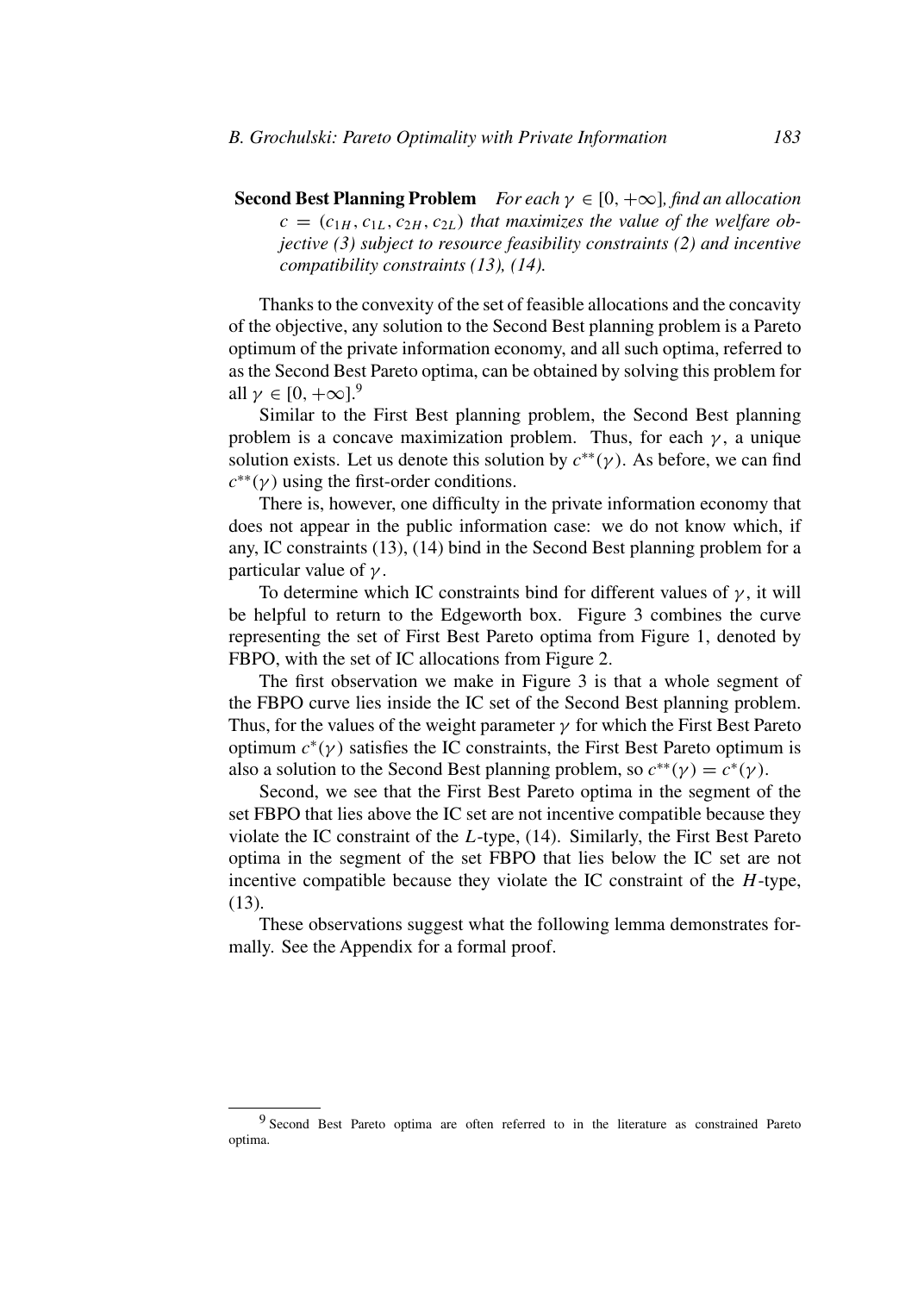

**Figure 3 Incentive-Compatible Allocations and the First Best Pareto Optima**

**Lemma 1** *In the Second Best planning problem, we have the following. For all*  $\gamma \in [\gamma_1, \gamma_2]$ *, where* 

$$
\gamma_1 = 5^{-\frac{5}{6}} \approx 0.26,
$$
  
\n $\gamma_2 = 5^{-\frac{1}{2}} \approx 0.45,$ 

*no IC constraints bind.*

*For all*  $\gamma > \gamma_2$ *, the IC constraint of the L-type, (14), binds, and the IC constraint of the H-type, (13), does not.*

*For all*  $\gamma$  <  $\gamma$ <sub>1</sub>*, the IC constraint of the H-type, (13), binds, and the IC constraint of the L-type, (14), does not.*

By Lemma 1, the Second Best Pareto optimum *c*∗∗*(γ )* coincides with the First Best Pareto optimum  $c^*(\gamma)$  for all welfare weights  $\gamma \in [\gamma_1, \gamma_2]$ . Also,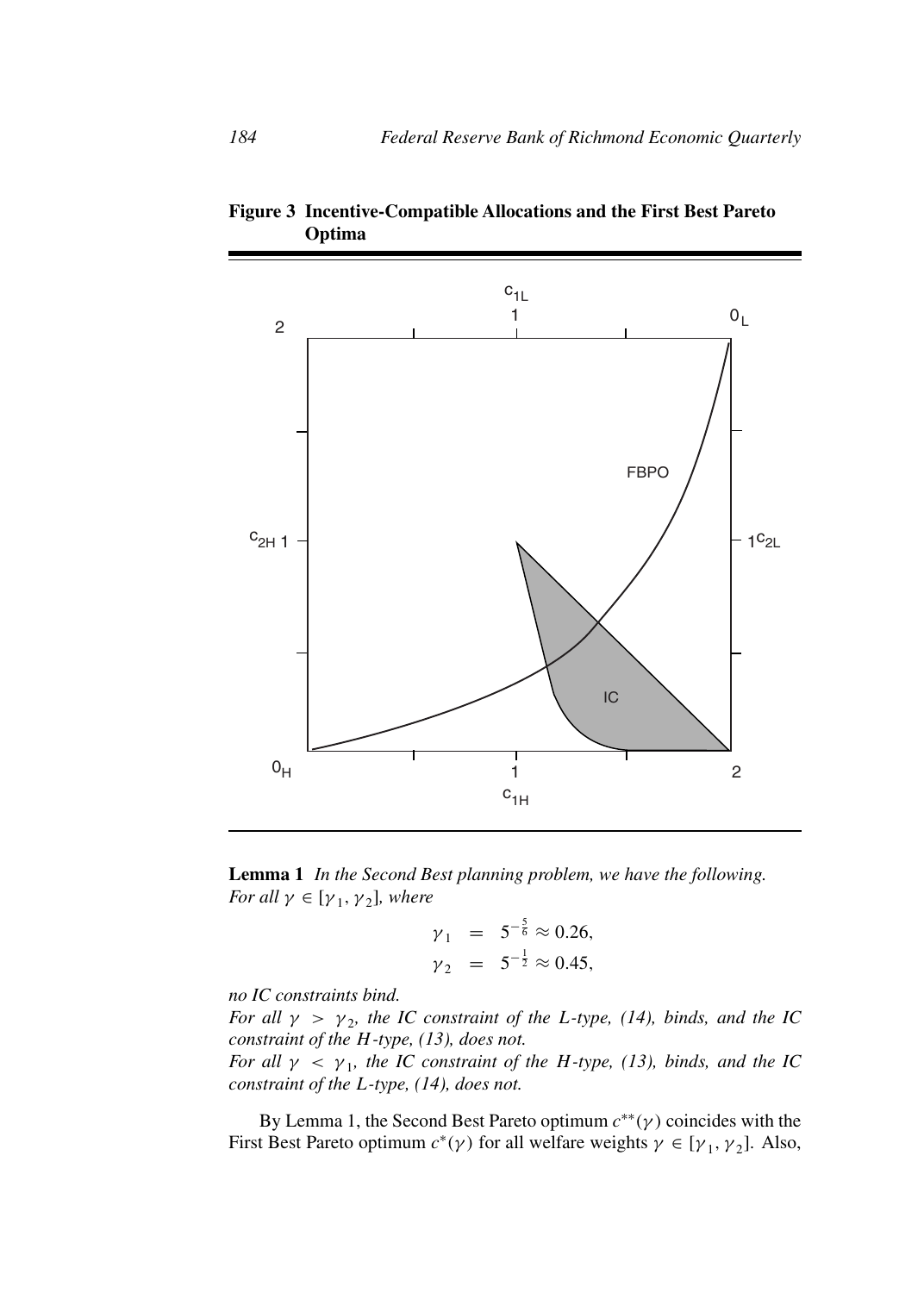for  $\gamma < \gamma_1$ , the Second Best Pareto optimum  $c^{**}(\gamma)$  can be found by solving a relaxed Second Best planning problem in which the IC of the *L*-type, (14), is dropped and the IC constraint of the *H*-type, (13), holds as equality. Similarly, for  $\gamma > \gamma_2$ , the Second Best Pareto optimum  $c^{**}(\gamma)$  can be found by solving a relaxed Second Best planning problem in which the IC constraint of the *H*-type is dropped and the IC constraint of the *L*- type holds as equality.

Taking the first-order conditions of the relaxed Second Best planning problem for  $\gamma > \gamma_2$ , we obtain

$$
(\gamma - \lambda_L \frac{L}{H}) H u'(c_{1H}) = \rho_1 \mu_H, \qquad (17)
$$

$$
(1 + \lambda_L) L u'(c_{1L}) = \rho_1 \mu_L, \tag{18}
$$

$$
(\gamma - \lambda_L)\beta u'(c_{2H}) = \rho_2 \mu_H, \qquad (19)
$$

$$
(1 + \lambda_L)\beta u'(c_{2L}) = \rho_2 \mu_L, \tag{20}
$$

where  $\lambda_L > 0$  is the multiplier on the IC constraint (14). For each  $\gamma > \gamma_2$ , the Second Best Pareto optimum  $c^{**}(\gamma)$  is the solution to the system of equations consisting of the first-order conditions (17)–(20), the resource constraints (2), and the binding IC constraint (14). Using the parameter values in (1), we can solve explicitly for the optimum. After some algebra, we obtain

$$
c_{1H}^{**}(\gamma) = c_{2L}^{**}(\gamma) = \frac{1+5\gamma}{1+3\gamma}, \qquad (21)
$$

$$
c_{2H}^{**}(\gamma) = c_{1L}^{**}(\gamma) = \frac{1+\gamma}{1+3\gamma},
$$
 (22)

for all  $\gamma > \gamma_2$ . Similarly, taking the first-order conditions of the relaxed Second Best planning problem for  $\gamma < \gamma_1$ , we have

$$
(\gamma + \lambda_H)Hu'(c_{1H}) = \rho_1\mu_H, \qquad (23)
$$

$$
(1 - \lambda_H \frac{H}{L}) L u'(c_{1L}) = \rho_1 \mu_L, \qquad (24)
$$

$$
(\gamma + \lambda_H)\beta u'(c_{2H}) = \rho_2\mu_H, \text{ and } (25)
$$

$$
(1 - \lambda_H)\beta u'(c_{2L}) = \rho_2 \mu_L, \tag{26}
$$

where  $\lambda_H > 0$  is the multiplier on the IC constraint (13). Using the parameter values in (1), for each  $\gamma < \gamma_1$ , we can solve these first-order conditions, together with the resource constraints and the binding IC constraint, and obtain the Pareto optimum  $c^{**}(\gamma)$ .

Figure 4 represents the full set of Second Best Pareto-optimal allocations in the Edgeworth box. This figure also depicts the set of IC allocation and the set of First Best Pareto optima. For  $\gamma \in [\gamma_1, \gamma_2]$ , the Second and First Best Pareto optima coincide. The Second Best optima  $c^{**}(\gamma)$  for  $\gamma < \gamma_1$  lie on the lower edge of the IC set, where the IC constraint for the *H*-type binds. Point A represents the Second Best Pareto optimum *c*∗∗*(*0*)*. Similarly, the Second Best optima  $c^{**}(\gamma)$  for  $\gamma > \gamma_2$  lie on the upper edge of the IC set, where the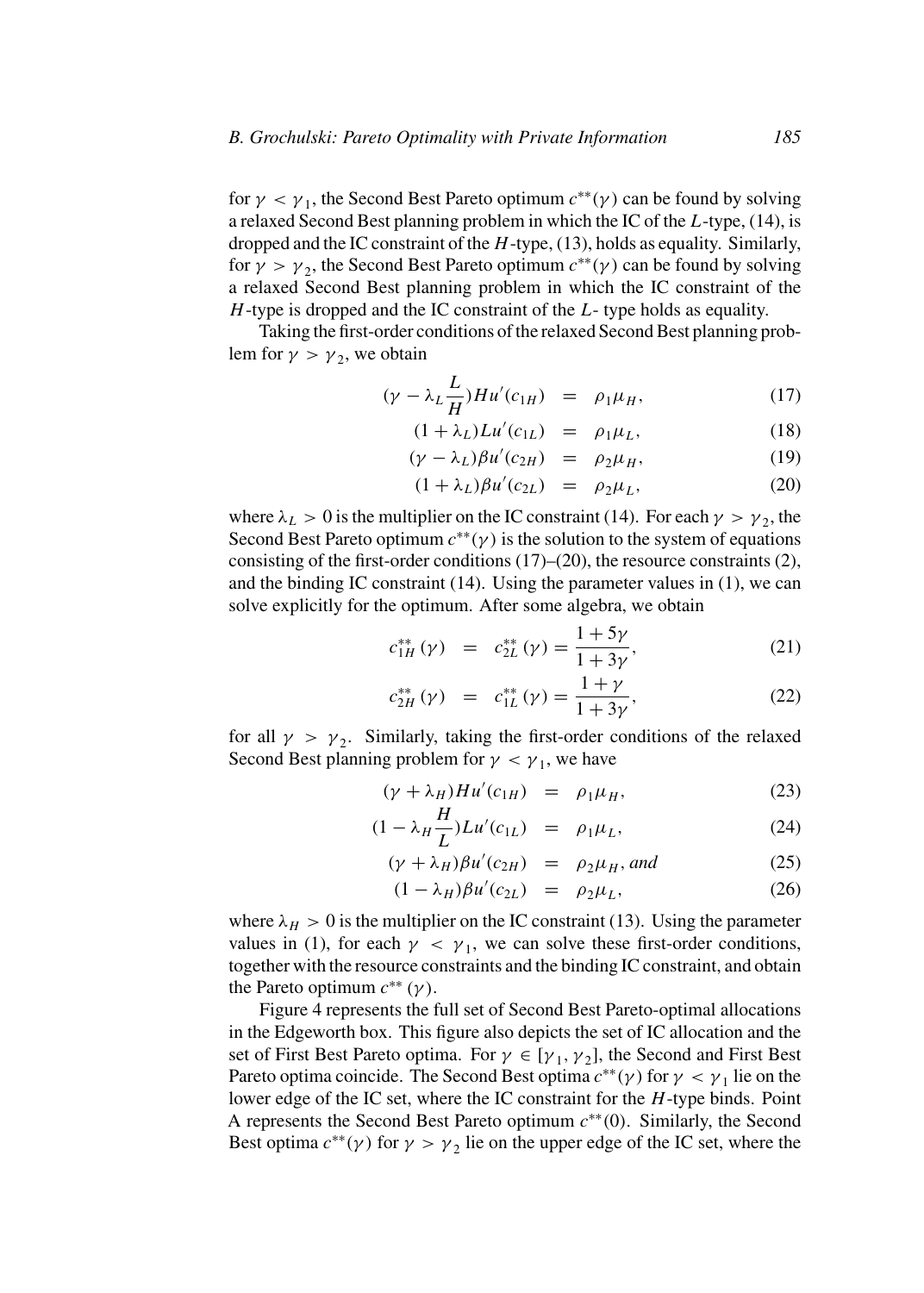

**Figure 4 The Set of Second Best Pareto Optima**

IC constraint for the *L*-type binds. Point B represents the Second Best Pareto optimum *c*∗∗*(*∞*)*.

#### **3. COMPARING PARETO OPTIMA IN THE TWO ECONOMIES**

Having characterized the sets of optimal allocations in the public and private information economies, we can now compare their structures. In the first subsection, we compare the welfare properties of the two sets of Pareto optima. In the second subsection, we compare the structure of intertemporal wedges characterizing optimal allocations in the two economies.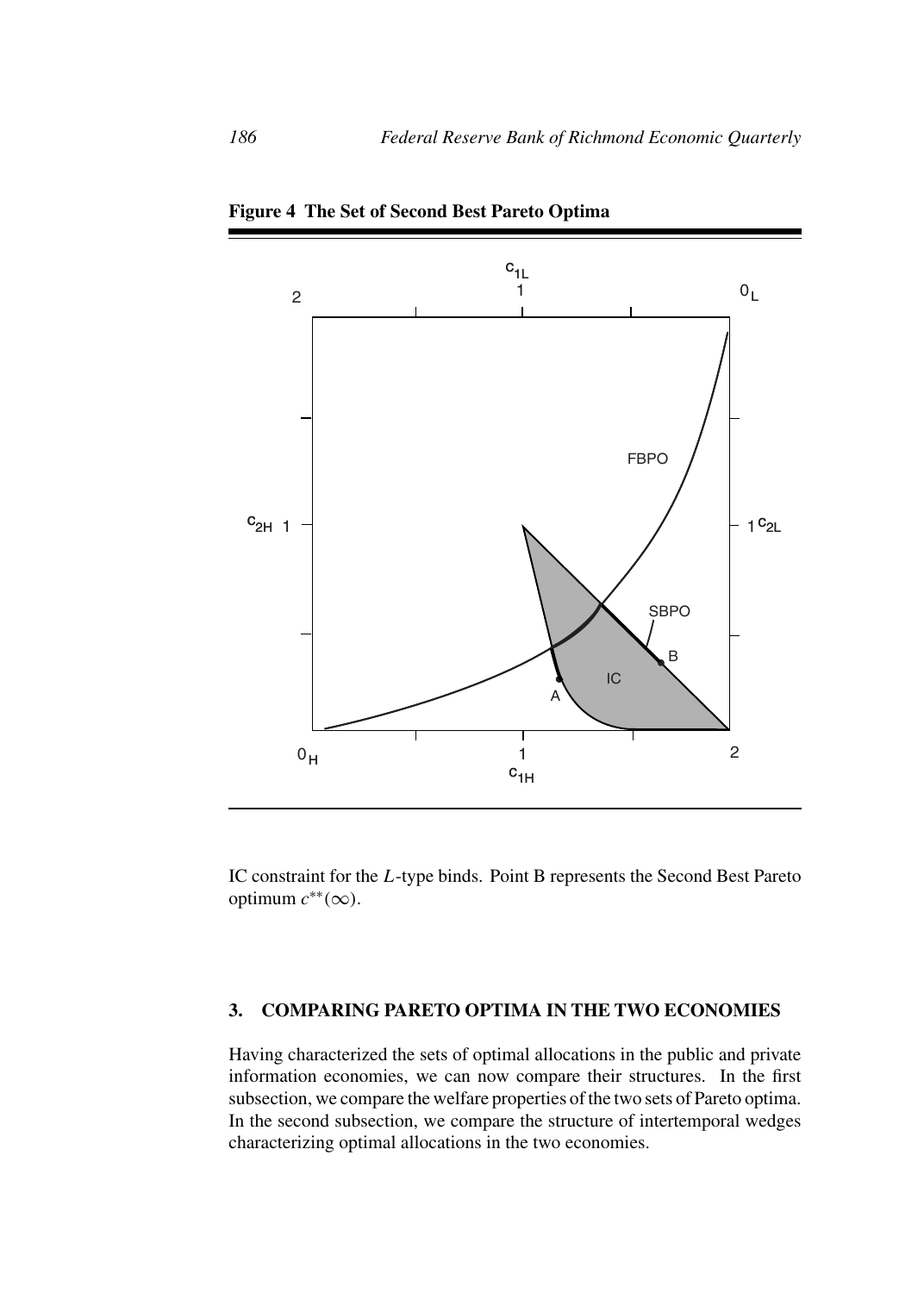## **Limits to Redistribution Under Private Information**

Using the closed-form solutions we have obtained for the sets of First and Second Best Pareto optima, we can compute the value of utility optimally delivered to the two types of agents in the two economies. Denote by  $V_{\theta}^*(\gamma)$ the lifetime utility delivered to each agent of type *θ* at the First Best Pareto optimum  $c^*(\gamma)$  for  $\gamma \in [0, \infty]$ .<sup>10</sup> By  $V_{\theta}^{**}(\gamma)$  denote the lifetime utility delivered to each agent of type *θ* at the Second Best Pareto optimum *c*∗∗*(γ )* for  $\gamma \in [0, \infty]$ .

Figure 5 depicts the so-called First Best Pareto frontier. The concave curve represents the pairs of values  $(V_H^*(\gamma), V_L^*(\gamma))$  for  $\gamma$  between 0.025 and 40. Outside this range, the frontier extends toward negative infinity and converges to a horizontal and vertical line. Point A in Figure 5 represents the values  $(V_H^*(\frac{1}{3}), V_L^*(\frac{1}{3}))$ . Point B marks the values  $(V_H^*(1), V_L^*(1))$ .

Figure 6 graphs the whole Second Best Pareto frontier, as well as a small section of the First Best frontier. The Second Best Pareto frontier consists of all points  $(V_H^{**}(\gamma), V_L^{**}(\gamma))$  for  $\gamma \in [0, \infty]$ . As in Figure 5, points A and B represent the values  $(V_H^*(\frac{1}{3}), V_L^*(\frac{1}{3}))$  and  $(V_H^*(1), V_L^*(1))$ . Because  $1/3 \in [\gamma_1, \gamma_2]$ , where First and Second Best Pareto optima coincide, point A belongs to the Second Best Pareto frontier. However, B lies outside of this set. The values  $(V_H^{**}(1), V_L^{**}(1))$  are represented by point C in Figure 6.

Comparing Figures 5 and 6, we note that private information severely restricts the range of the utility levels that can be provided to the two agent types, relative to the public information economy. With public information, the impatient type *H* can be provided with welfare as high as  $V_H^*(\infty) = 2.08$ , while under private information, the maximum welfare for the impatient type is  $V_H^{**}(\infty) = 0.78$ . For the agents of the patient type *L*, these maximal values are  $V_L^*(0) = 0.69$  and  $V_L^{**}(0) = 0.17$ , respectively. Private information, thus, puts limits on the amount of redistribution that can be attained by a social planner.<sup>11</sup>

To gain some intuition on how these limits arise, we return to Figure 4 and consider the optimal allocation at the upper end of the range of  $\gamma$  for which private and public information optima coincide, i.e.,  $\gamma = \gamma_2$ . The impact of private information on welfare attained in the two economies can be seen as we consider the values of  $\gamma > \gamma_2$ . In the public information economy, in order to increase welfare of the type *H* agents, the social planner simply increases consumption allocated to type *H* at both dates. That is, both  $c_{1H}^*(\gamma)$ and  $c_{2H}^*(\gamma)$  increase in  $\gamma$ , which of course means that both  $c_{1L}^*(\gamma)$  and  $c_{2L}^*(\gamma)$ decrease in  $\gamma$ . As  $\gamma$  grows, the consumption of the *L*-type becomes smaller

<sup>&</sup>lt;sup>10</sup> That is,  $V_{\theta}^{*}(γ) = θu(c_{1\theta}^{*}) + βu(c_{2\theta}^{*})$  for  $θ = H, L$  and  $γ \in [0, ∞]$ .

<sup>&</sup>lt;sup>11</sup> Redistribution is measured here in terms of utility, relative to a benchmark level, which does not have to be explicitly specified as the statement is true for any benchmark.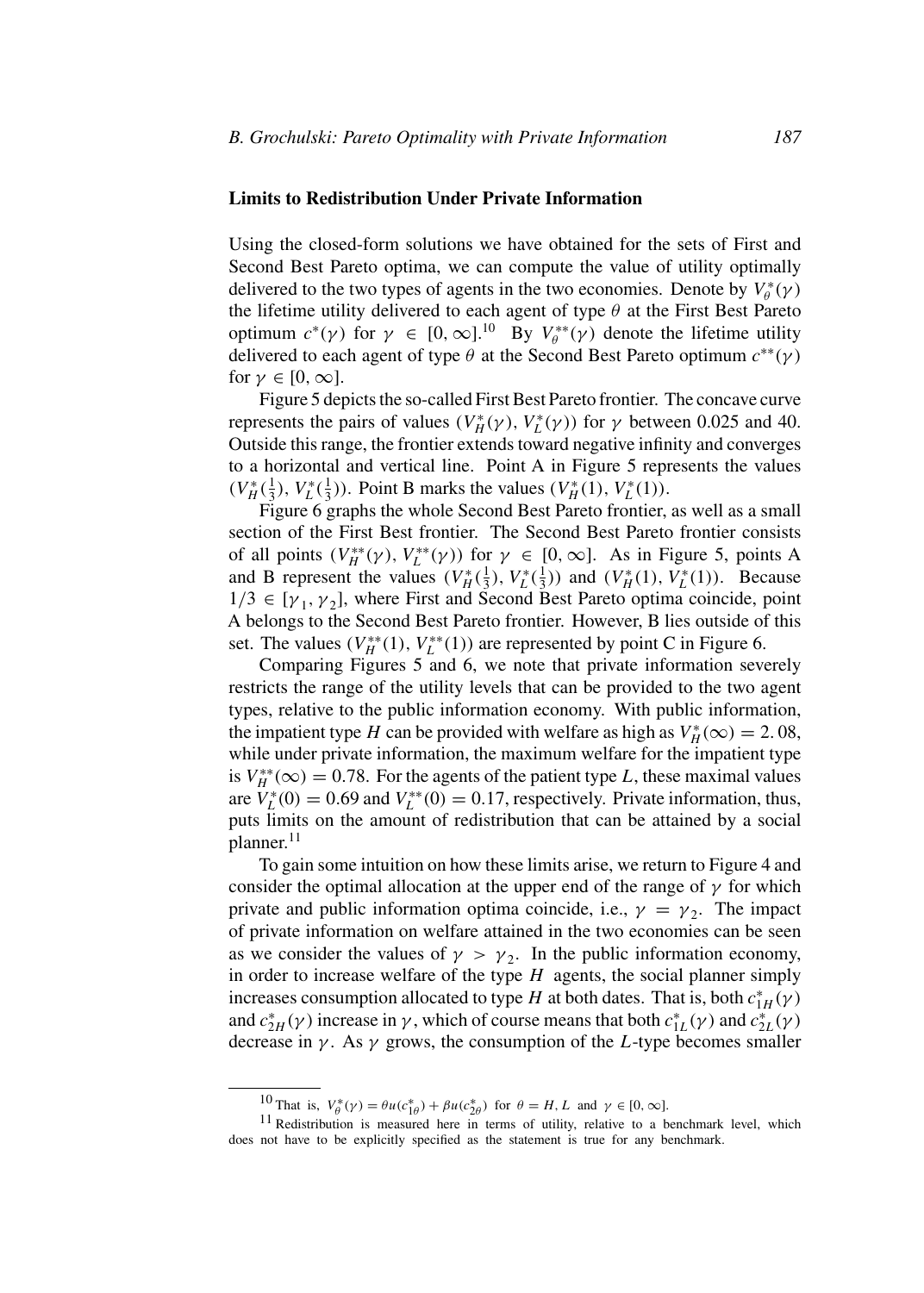

**Figure 5 The First Best Pareto Frontier**

and smaller. Resource feasibility is the only limit to this process. Eventually, the *H*-type consumes the economy's whole output.

Private information, however, puts a much more stringent limit on how small consumption of the agents of type *L* can be. At the Second Best optimum with  $\gamma = \gamma_2$ , consumption of the *L*-type is already small enough that the agents of type *L* are indifferent between their allocation and that intended for the *H*-type. Maximizing the social welfare criterion with  $\gamma > \gamma_2$ , the planner cannot improve the *H*-types' welfare by increasing its consumption at both dates, as this would violate the incentive compatibility condition for the *L*-type, i.e., the agents of type *L* would misrepresent their type. As  $\gamma$  is raised above  $\gamma_2$ , the planner increases *H*-types' welfare by increasing their consumption at date 1 and preserves incentive compatibility for the *L*-types by increasing their consumption at date 2. Because type *H* has a strong preference for consumption at date 1, relative to type *L*, it is possible to simultaneously compensate the *L*-type and increase the welfare of the *H*-type, to a point. In Figure 4, the Second Best Pareto optima  $c^{**}(\gamma)$  for  $\gamma > \gamma_2$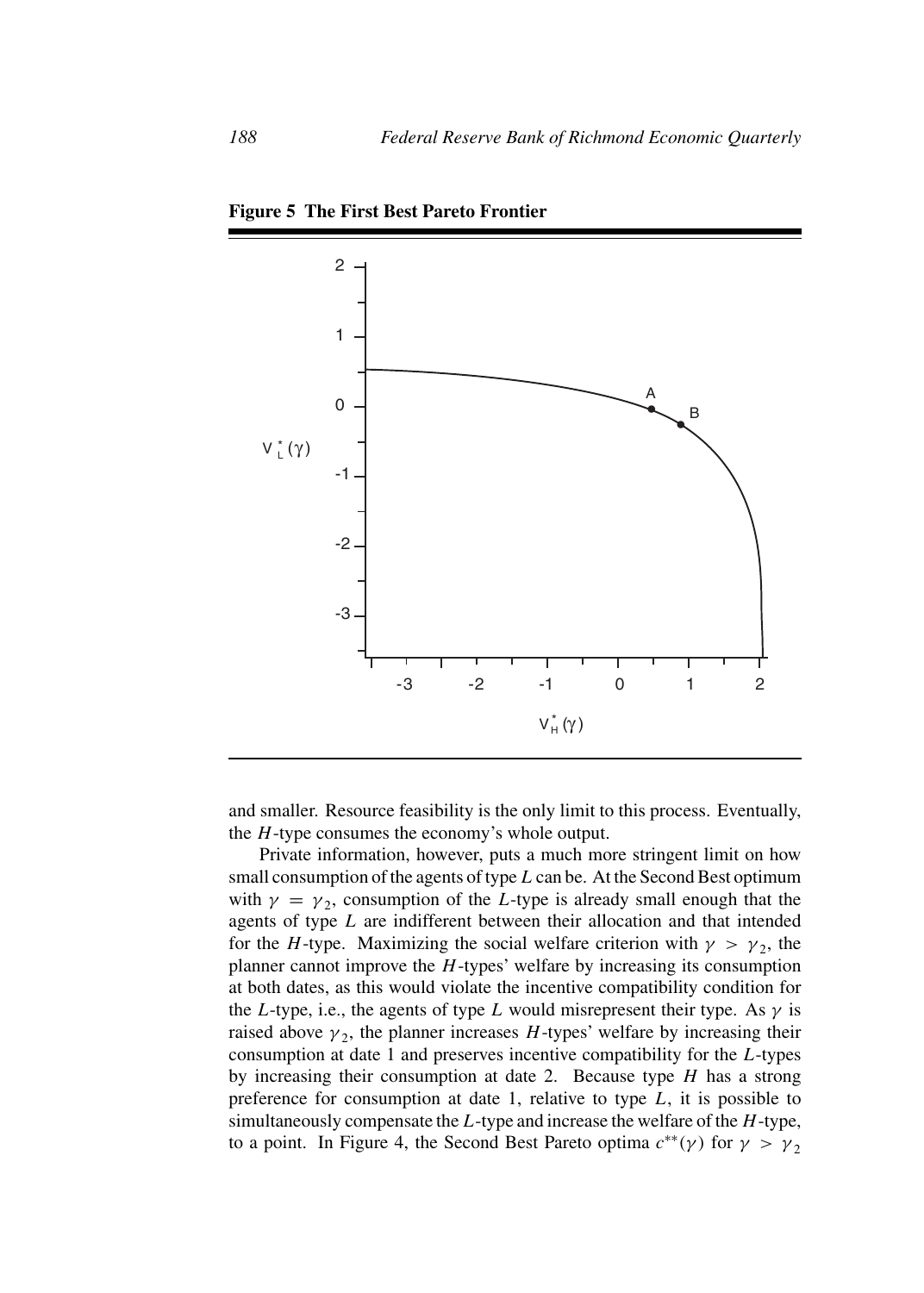

**Figure 6 The First and Second Best Pareto Frontier**

lie on the negative 45 degree line given by the upper edge of the set of IC allocations. At point B, which represents the Second Best optimum  $c^{**}(\infty)$ , the planner wants to further maximize *H*-types' welfare, regardless of type *L*'s welfare. However, no further increase in *H*-types' welfare is possible. At  $c_H^{**}(\infty) = (\frac{5}{3}, \frac{1}{3})$ , the marginal utility levels of *H*-types' consumption at dates 1 and 2 are equal.12 Adding one unit of consumption at date 1 and subtracting one unit of consumption at date 2 is not going to improve *H*-types' welfare. But in order to preserve incentive compatibility, the planner has to compensate any increase in *H*-types' consumption at date 1 with a one-to-one increase of *L*-types' consumption at date 2. Preserving incentive compatibility for the *L*-type, therefore, becomes too expensive for the planner to be able to further increase*H*-types'welfare. Thus, even though the social welfare objective does

<sup>&</sup>lt;sup>12</sup> It is easy to check that  $Hu'(c_{1H}^{**}(\infty)) = \beta u'(c_{2H}^{**}(\infty)) = \frac{3}{2}$ .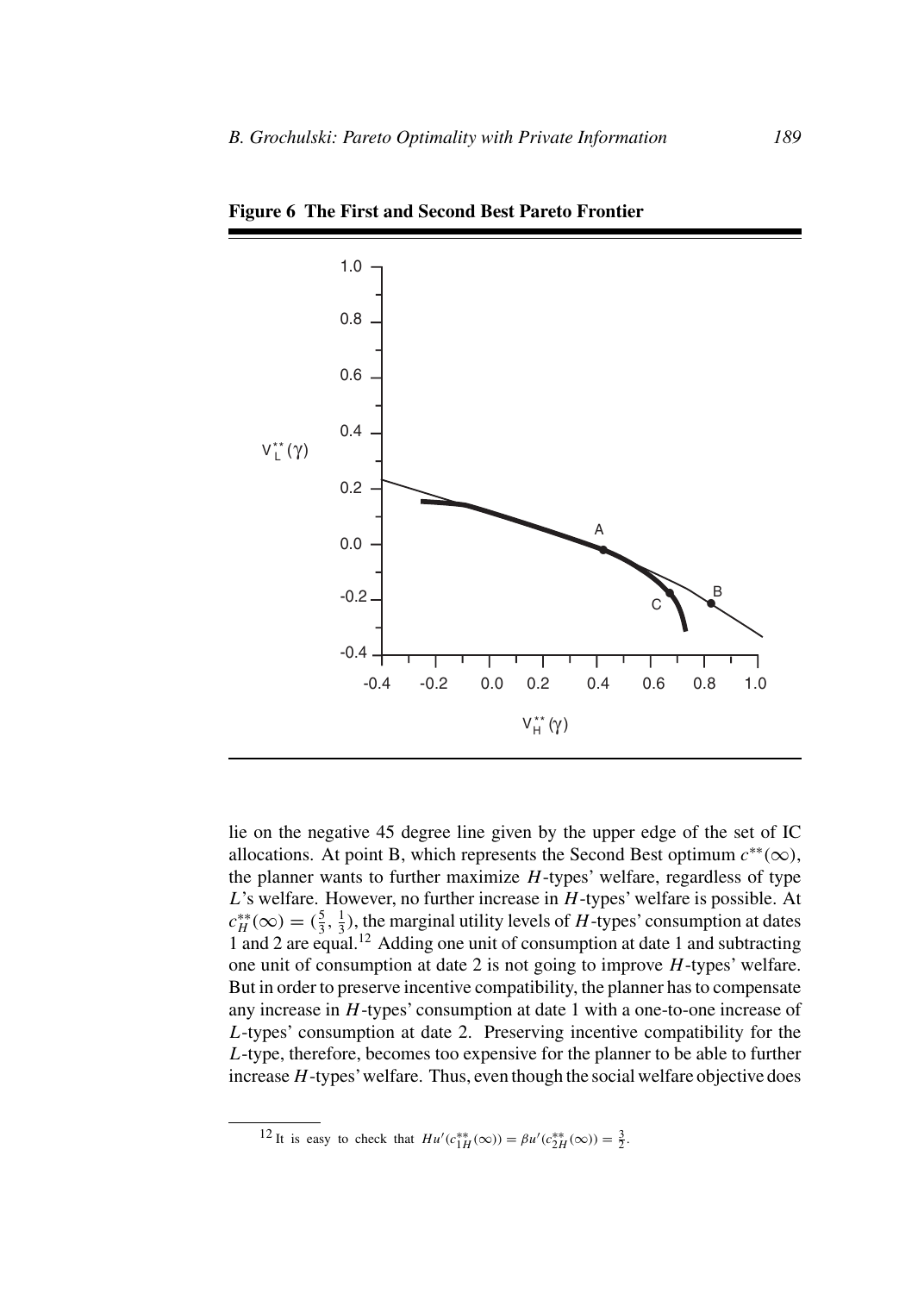not value the utility of *L*-type at all, it is not feasible in the private information economy to further redistribute to the *H*-type agents.

The same intuition applies to the limit that private information puts on the value that can be delivered to the *L*-type. As  $\gamma$  decreases below  $\gamma_1$ , the planner increases the utility of the *L*-types by increasing their consumption at date 2 and compensates the *H*-types with an increase in their consumption at date 1. At point A in Figure 4, the compensation for the *H*-type needed to preserve incentive compatibility becomes too large (and *L*-types' marginal utility of consumption at date 2 relative to marginal utility of consumption at date 1 too small) for a further increase in *L*-types' welfare to be feasible.

In Figure 6, we see that the presence of private information affects the value delivered to the disfavored type much more strongly than it affects the value delivered to the favored type, under any  $\gamma$  outside of [ $\gamma_1$ ,  $\gamma_2$ ]. When  $\gamma = \infty$ , the *L*-type consumes zero at the First Best Pareto optimum  $c^*(\infty)$ , i.e.,  $V_L^*(\infty) = -\infty$ . In the private information economy, however, the *L*type receives consumption  $(\frac{1}{3}, \frac{5}{3})$  at the Second Best Pareto optimum  $c^{**}(\infty)$ , and  $V_L^{**}(\infty) = -0.29 > -\infty$ . Similarly, with  $\gamma = 0$ , welfare of the type *H* is  $-\infty$  in the public information economy, but it is a finite number in the economy with private information.<sup>13</sup>

In addition, comparing points B and C in Figure 6, we see that when the social welfare objective is purely utilitarian, i.e.,  $\gamma = 1$ , the *L*-type agents are better off in the private information economy. This observation generalizes. It is not hard to show that for all  $\gamma > \gamma_2$ , the disfavored *L*-types are better off when their type is private information, as in this case where the social planner's ability to redistribute to the *H*-type is hampered. Similarly, if  $\gamma < \gamma_1$ , i.e., when the *H*-types' utility receives a low weight in the social welfare criterion, we have that  $V_H^{**}(\gamma) > V_H^*(\gamma)$ , i.e., the disfavored *H*-type is better off in the private information economy.

#### **Optimal Intertemporal Wedges**

In order to gain further insight into the structure of the optimal allocations in the public and private information economies, we examine the intertemporal wedges in this subsection. Intertemporal wedge is defined as the difference between the social and the individual shadow interest rate. Wedges associated with a given Pareto optimum give us an understanding of the implicit distortions that are optimally imposed on the agents.

<sup>&</sup>lt;sup>13</sup> The value of negative infinity is specific to the logarithmic utility. Under a constant relative risk aversion utility function with relative risk aversion smaller than one, for example, this value would be zero, i.e., a finite number. That the value delivered to the disfavored type is strongly impacted by the presence of private information remains true, however, for any strictly concave utility function.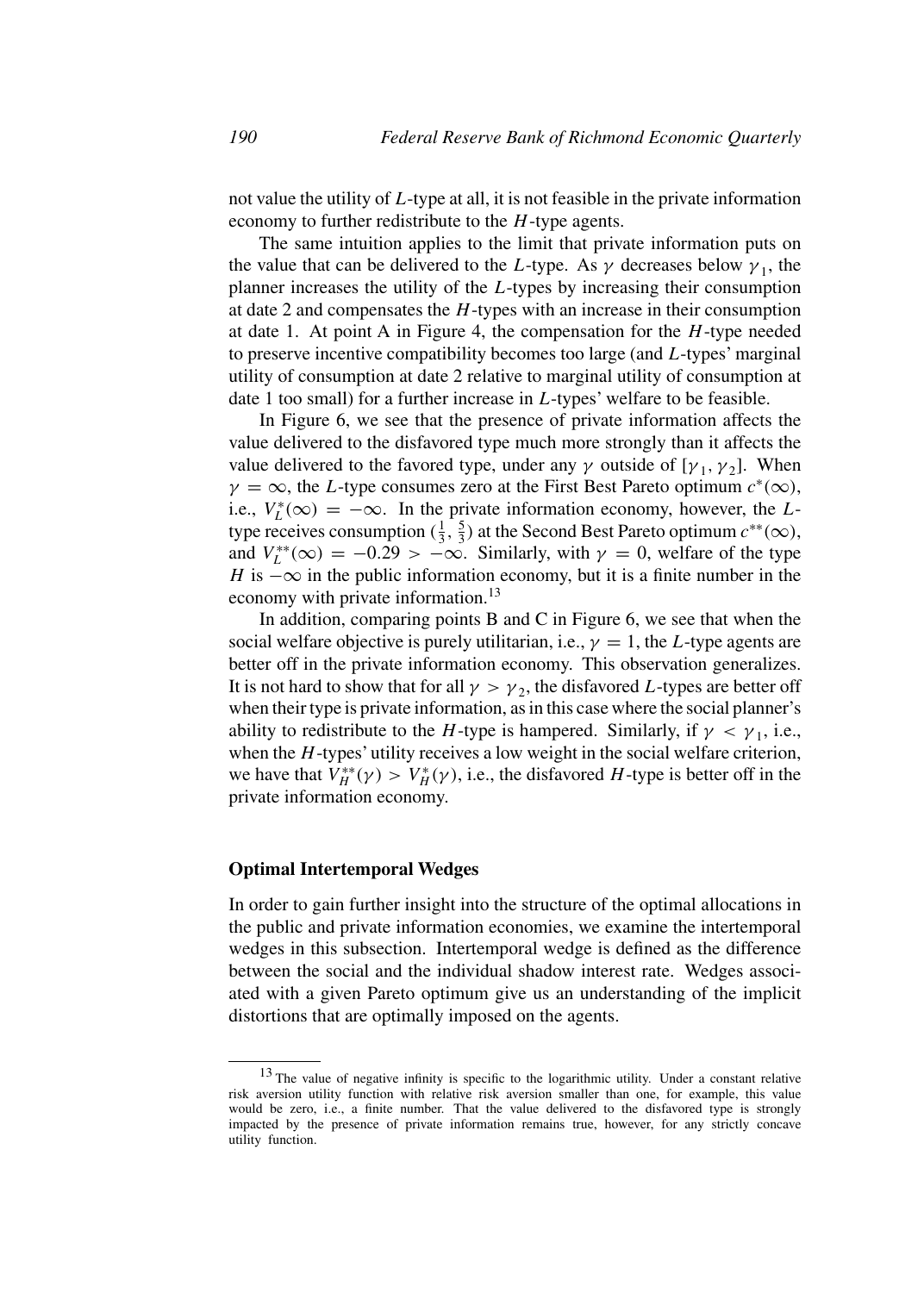We clarify the definitions as follows: the social shadow interest rate *R*<sup>∗</sup> associated with a Pareto-optimal allocation *c*<sup>∗</sup> is the number *R* at which the planner would choose to not alter the allocation  $c^*$  if given a chance to re-solve the social planning problem with access to a borrowing and savings technology with gross interest rate *R*. Similarly, the private shadow interest rate  $R^*_{\theta}$  for  $\theta = H, L$  is the number *R* at which the agents of type  $\theta$  would not find it beneficial to trade away from their individual consumption allocation *c*∗ *<sup>θ</sup>* if they could borrow and save at the gross interest rate *R*.

In the simple economic environment that we consider, characterization of social and private shadow interest rates is straightforward. The social shadow interest rate is given by the ratio  $\frac{\rho_1}{\rho_2}$  of the Lagrange multipliers associated with the resource feasibility constraints  $(2)$  at dates 1 and  $2<sup>14</sup>$ . The private shadow interest rate of type  $\theta$  at an optimum  $c^*$  is given by the ratio of type *θ*'s marginal utility at date 1 and 2, i.e.,  $\theta u'(c_{1\theta}^*) / \beta u'(c_{2\theta}^*)$ .<sup>15</sup>

#### *Public Information Economy*

Directly from the first-order conditions (4)–(7), we obtain that the First Best optima *c*<sup>∗</sup>*(γ )* satisfy

$$
\frac{\theta u'(c_{1\theta}^*(\gamma))}{\beta u'(c_{2\theta}^*(\gamma))} = \frac{\rho_1}{\rho_2},
$$

for both  $\theta = H, L$  and any  $\gamma \in [0, \infty]$ . The intertemporal wedge, given by the difference between the social and private shadow interest rate, is zero. This means that it is never optimal to distort the private intertemporal margin in the public information economy.

#### *Private Information Economy*

In the private information economy, the intertemporal wedges are zero at the Second Best Pareto optimum  $c^{**}(\gamma)$  for any  $\gamma \in [\gamma_1, \gamma_2]$ , because the Second Best Pareto optimum  $c^{**}(\gamma)$  coincides with the First Best Pareto optimum  $c^*(\gamma)$  for each  $\gamma$  in this range.

<sup>&</sup>lt;sup>14</sup> If the planner could borrow and lend at the gross interest rate  $R$ , the resource feasibility constraints of the social planning problem would be given by  $\sum_{\theta} \mu_{\theta} c_{1\theta} + S \leq Y$  and  $\sum_{\theta} \mu_{\theta} c_{2\theta} \leq Y + RS$ , where S is the planner's saving at date 1. The first-order condition of this problem with respect to *S* is  $-\rho_1 + R\rho_2 = 0$ . This means that if  $R = \rho_1/\rho_2$ , the presence of the intertemporal saving technology does not alter the solution to the social planning problem, i.e.,  $\rho_1/\rho_2$  is the social shadow interest rate.

<sup>15</sup> This follows from the first-order condition with respect to individual savings *s*, evaluated at  $s = 0$ , of the individual optimal re-trading problem  $\max_{s} \theta u(c_{1\theta}^{*} - s) + \beta u(c_{2\theta}^{*} + Rs)$ .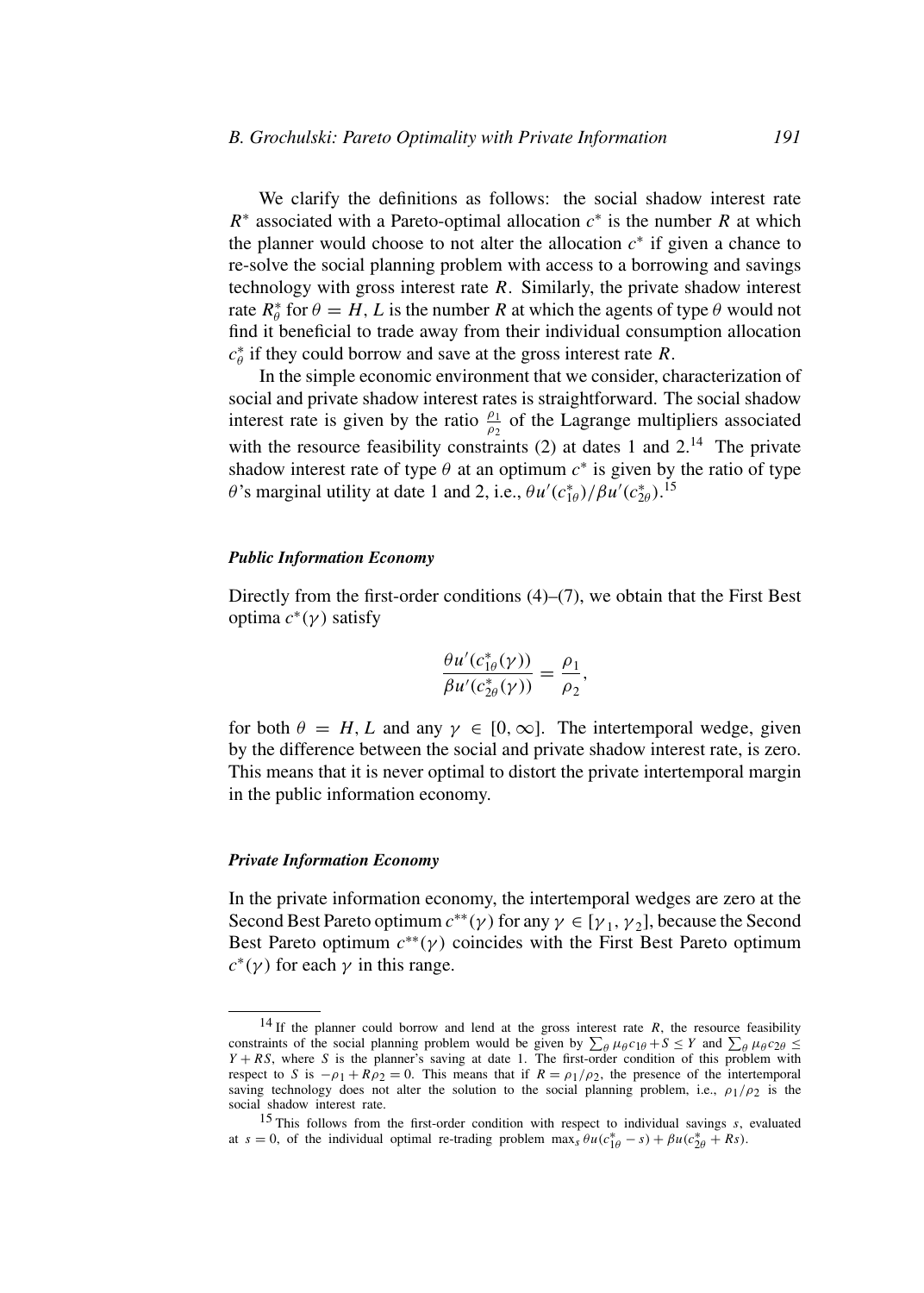For  $\gamma > \gamma_2$ , the first-order conditions in the Second Best planning problem,  $(17)$ – $(20)$ , imply that

$$
\frac{Lu'(c_{1L}^{**}(\gamma))}{\beta u'(c_{2L}^{**}(\gamma))} = \frac{\rho_1\mu_L/(1+\lambda_L)}{\rho_2\mu_L/(1+\lambda_L)} = \frac{\rho_1}{\rho_2},
$$

which means that an intertemporal wedge of zero is optimal for the agents of type *L*. From the same first-order conditions we obtain that

$$
\frac{Hu'(c_{1H}^{**}(\gamma))}{\beta u'(c_{2H}^{**}(\gamma))} = \frac{\rho_1 \mu_H/(\gamma - \lambda_L \frac{L}{H})}{\rho_2 \mu_H/(\gamma - \lambda_L)} < \frac{\rho_1 \mu_H/(\gamma - \lambda_L)}{\rho_2 \mu_H/(\gamma - \lambda_L)} = \frac{\rho_1}{\rho_2},
$$

which means that a strictly positive intertemporal wedge is optimal for the agents of type *H* at each Second Best Pareto optimum  $c^{**}(\gamma)$  with  $\gamma > \gamma_2$ . The positive wedge means that agents of type *H* are *savings-constrained* at the optimal allocation of the private information economy when  $\gamma > \gamma_2$ . If agents could trade away from the optimum by borrowing or saving at the social shadow interest rate, the agents of type *H* would like to save. Note that the *L*-type agents would choose to not trade away from their consumption allocation, as their intertemporal wedge is zero.

The literature studying Pareto-optimal allocations in multi-period economies with private information finds that the positive intertemporal wedge characterizes Pareto-optimal allocations in many such environments.16

For  $\gamma < \gamma_1$ , the first-order conditions (23)–(26) of the Second Best planning problem imply that

$$
\frac{Hu'(c_{1H}^{**}(\gamma))}{\beta u'(c_{2H}^{**}(\gamma))} = \frac{\rho_1 \mu_H/(\gamma + \lambda_H)}{\rho_2 \mu_H/(\gamma + \lambda_H)} = \frac{\rho_1}{\rho_2},
$$

and

$$
\frac{L u'(c_{1L}^{**}(\gamma))}{\beta u'(c_{2L}^{**}(\gamma))} = \frac{\rho_1 \mu_L/(1 - \lambda_H \frac{H}{L})}{\rho_2 \mu_L/(1 - \lambda_H)} > \frac{\rho_1 \mu_L/(1 - \lambda_H)}{\rho_2 \mu_L/(1 - \lambda_H)} = \frac{\rho_1}{\rho_2}.
$$

*H*

This means that the optimal intertemporal wedge is zero for the *H*-type, and strictly negative for the*L*-type at any Second Best Pareto optimum *c*∗∗*(γ )* with *γ <γ* 1. Therefore, we have that agents of type *L* are *borrowing-constrained* at the optimal allocation of the private information economy when  $\gamma < \gamma_1$ . If agents could borrow and lend at the social shadow interest rate, the *L*-type agents would like to borrow. This property is different from the intertemporal wedge typically found in the literature, in which, as we mentioned before, the positive intertemporal wedge is prevalent.

The intertemporal wedges associated with an optimal allocation give us an understanding of what distortions are optimal in agents' intertemporal consumption patterns. These distortions are relevant for the analysis of the welfare

<sup>16</sup> Articles that find this property of the optimal allocations include Diamond and Mirrlees (1978); Rogerson (1985); and Golosov, Kocherlakota, and Tsyvinski (2003).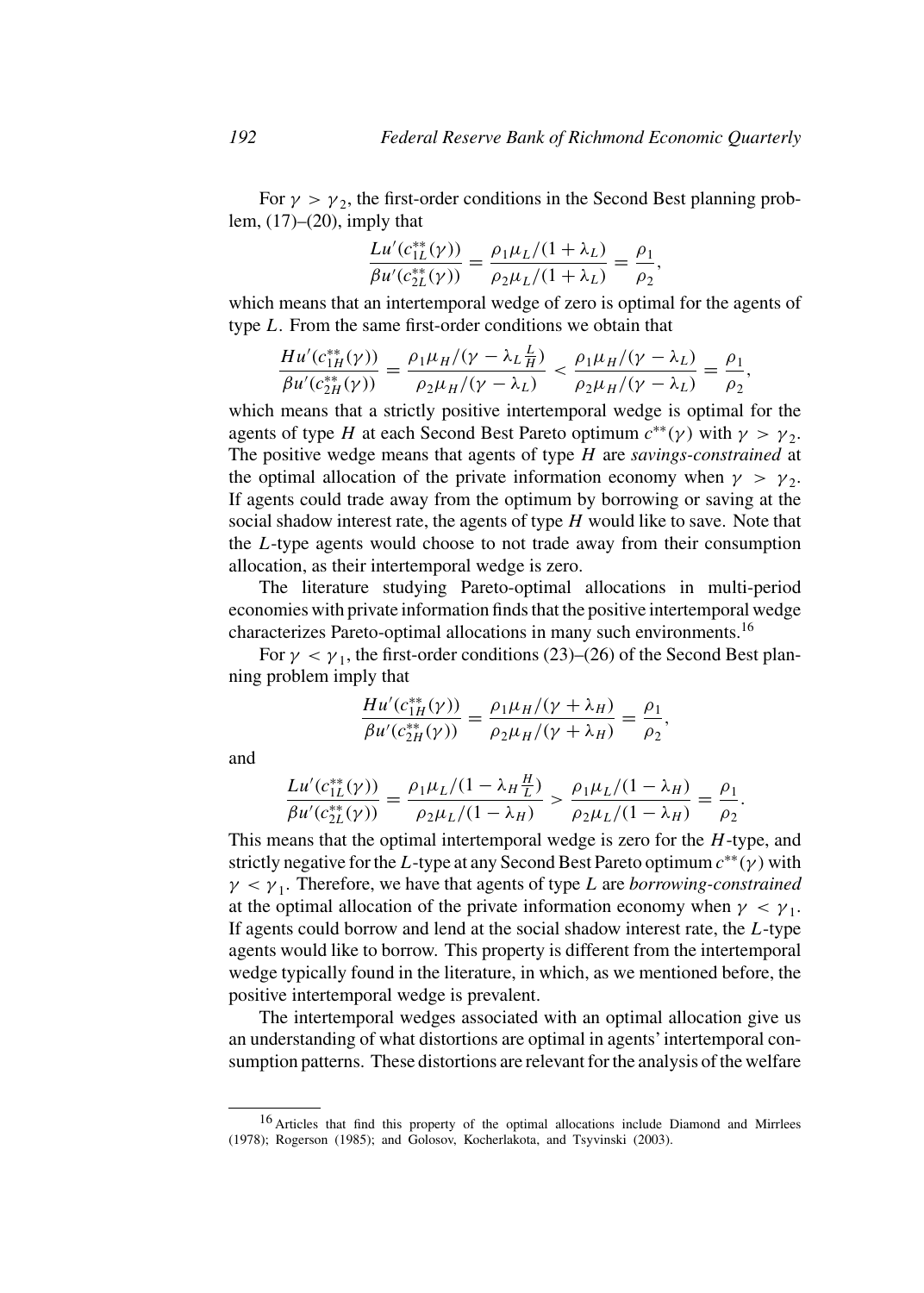properties of equilibrium outcomes in market economies. In a market economy, by definition, agents can use markets to trade away from the socially optimal allocation. Therefore, the negative intertemporal wedge in the optimal allocation for the *L*-type, which we have at any Pareto optimum  $c^{**}(\gamma)$ with  $\gamma < \gamma_1$ , can be consistent with market equilibrium only if agents of type *L* can be prevented from borrowing at the social shadow interest rate. At the same time, however, any such disincentive to borrow cannot affect the agents of type *H*, whose private shadow interest rate is aligned with the social shadow interest rate at any optimum  $c^{**}(\gamma)$  with  $\gamma < \gamma_1$ .

Detailed analysis of the issue of consistency between Pareto optima and market equilibria is beyond the scope of this article. This issue, however, plays an important role in the macroeconomic applications of private information models. It is central, for example, in the study of information-constrained optimal taxation problems.17

# **4. CONCLUSION**

Our analysis of a simple macroeconomic environment with heterogenous agents provides an elementary exposition of the implications of Pareto optimality with private information. We obtain closed-form representation of all Pareto-optimal allocations with and without private information. We highlight the limits that private information puts on the utility distributions that can be attained in our environment. In addition, we provide a complete description of intertemporal distortions that are consistent with Pareto optimality in the private information case. Interestingly, we find that both negative and positive intertemporal distortions are consistent with Pareto optimality.

# **APPENDIX**

#### *Proof of Lemma 1*

Note that removing the IC constraints (13) and (14) from the Second Best planning problem gives us exactly the First Best planning problem. Thus, neither of the two IC constraints binds at a solution to the Second Best planning problem with a given  $\gamma \in [0, +\infty]$  if and only if the solution to the First Best planning problem,  $c^*(\gamma)$ , satisfies both IC constraints. We now show that this is the case if and only if  $\gamma \in [\gamma_1, \gamma_2]$ .

 $17$  See Kocherlakota (2006) for a survey of recent articles studying these problems. In footnote 1, we mention other relevant applications and give further references.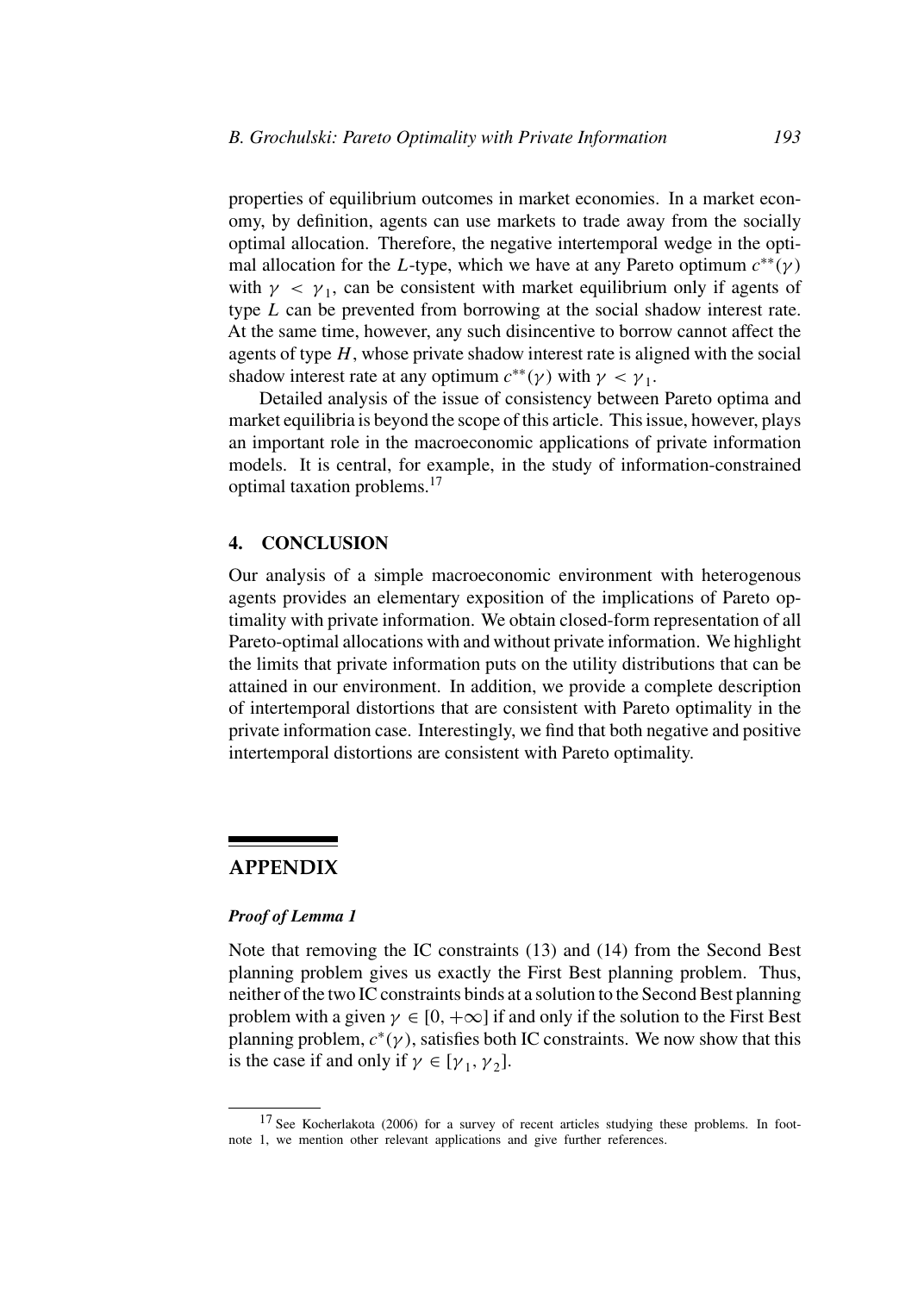Substituting the expression for the First Best optimum  $c^*(\gamma)$  from (8)–(11) into the IC constraint for the *H*-type, (15), we get

$$
\frac{2\gamma}{1+\gamma} \ge \frac{2(2-\frac{10\gamma}{1+5\gamma})^5}{(\frac{10\gamma}{1+5\gamma})^5 + (2-\frac{10\gamma}{1+5\gamma})^5}.
$$

Solving for  $\gamma$ , we get

$$
\gamma \ge 5^{-\frac{5}{6}}.\tag{27}
$$

This means that the First Best optimal allocation  $c^*(\gamma)$  satisfies the IC condition of the *H*-type if and only if  $\gamma \ge 5^{-\frac{5}{6}} = \gamma_1$ . Similarly, substituting  $c^*(\gamma)$ into the IC constraint for the *L*-types, expressed as in (16), and solving for *γ* we get

$$
\gamma \leq 5^{-\frac{1}{2}}.
$$

Thus, the First Best optimum  $c^*(y)$  satisfies the IC condition of the *L*-type if and only if  $\gamma \le 5^{-\frac{1}{2}} = \gamma_2$ . Furthermore, the First Best optimum  $c^*(\gamma)$ satisfies both IC constraints if and only if  $\gamma \in [\gamma_1, \gamma_2]$ .

Therefore, no IC constraints bind in the Second Best planning problem if and only if  $\gamma \in [\gamma_1, \gamma_2]$ . Thus, at least one IC constraint binds in the Second Best planning problem for each  $\gamma \notin [\gamma_1, \gamma_2]$ . We now show that exactly one IC constraint binds in this problem for each  $\gamma \notin [\gamma_1, \gamma_2]$ .

Suppose to the contrary that both IC constraints bind at the solution to the Second Best planning problem for some *γ* . Then, (i) by complementary slackness conditions, both IC constraints must be satisfied as equalities, and (ii) the solution to the Second Best planning problem for this value of  $\gamma$  (as for all other values) must be a Second Best Pareto optimum. Using the fact that the RF constraints hold as equalities at any solution to the Second Best planning problem (which follows from the fact that the RF constraints always bind in this problem), it is easy to check (by simply solving the RF and IC constraints for *c*) that both IC constraints are satisfied as equalities at only one allocation:  $c = (1, 1, 1, 1)$ . But this allocation is not a Second Best Pareto optimum, because an allocation  $c_{\varepsilon} = (1 + \varepsilon, 1 - \varepsilon, 1 - \varepsilon, 1 + \varepsilon)$ Pareto-dominates *c* for any  $\varepsilon > 0$ , as the *H*-type strictly prefers  $c_{\varepsilon}$  over *c*, and the *L*-type is indifferent. (It is straightforward to confirm that  $c_{\varepsilon}$  is incentive compatible for *ε* small enough.) Thus, (i) and (ii) are inconsistent—we have a contradiction—so both IC conditions cannot bind at a solution to the Second Best planning problem for any *γ* .

Thus, for each  $\gamma \notin [\gamma_1, \gamma_2]$  exactly one IC constraint binds in the Second Best planning problem.

Suppose now that for some  $\bar{\gamma} > \gamma_2$ , the IC constraint for the *L*-type does not bind at a solution to the Second Best planning problem, and consider a relaxed planning problem obtained from the Second Best planning problem by dropping the IC constraint of the *L*-type. Since this IC constraint does not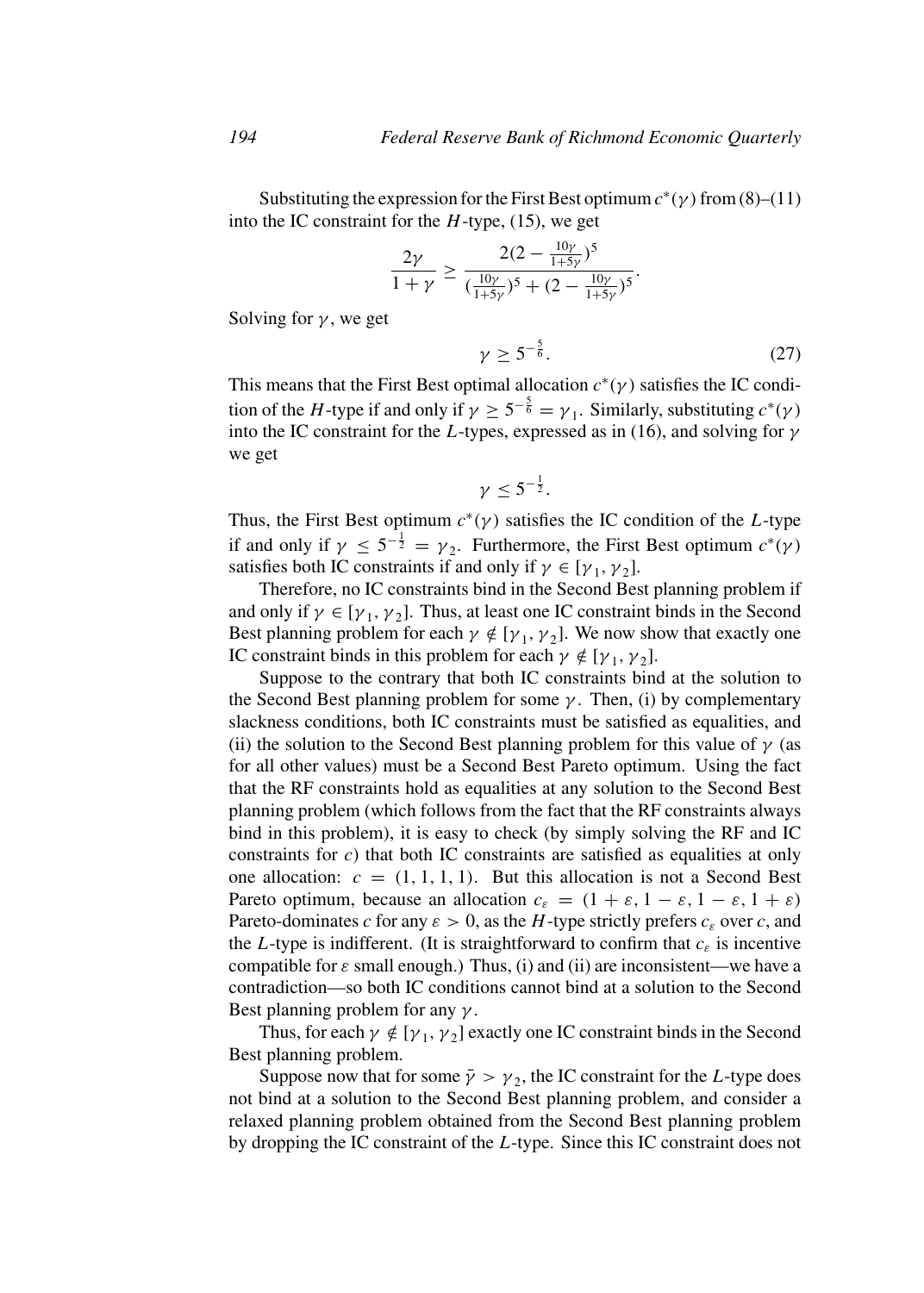bind in the Second Best planning problem, the solution to the relaxed problem coincides with the solution to the Second Best planning problem. We know from (27) that for all  $\gamma \ge \gamma_1$  the First Best optimal allocation  $c^*(\gamma)$  satisfies the IC condition of the *H*-type. Thus, since  $\bar{\gamma} > \gamma_2 > \gamma_1$ , the First Best optimal allocation  $c^*(\bar{\gamma})$  solves the relaxed planning problem. But then  $c^*(\bar{\gamma})$ must also be the solution to the Second Best planning problem, which we know it is not, because  $\bar{\gamma} \notin [\gamma_1, \gamma_2]$ , a contradiction. Thus, the IC constraint of the *L*-type must bind in the Second Best planning problem for all  $\gamma > \gamma_1$ .

Similarly, supposing that the IC constraint for the *H*-type does not bind at a solution to the Second Best planning problem for some  $\bar{\gamma} < \gamma_1$ , we construct a relaxed planning problem by dropping this constraint from the Second Best planning problem, which leads to a false conclusion that  $c^*(\bar{\gamma})$ solves the Second Best planning problem for a  $\bar{\gamma} < \gamma_1$ , a contraction. Thus, the IC constraint for the *H*-type must bind at a solution to the Second Best planning problem for all  $\gamma < \gamma_1$ .

# **REFERENCES**

- Albanesi, Stefania, and Christopher Sleet. 2006. "Dynamic Optimal Taxation with Private Information." *Review of Economic Studies* 73 (1): 1–30.
- Athey, Susan, Andrew Atkeson, and Patrick J. Kehoe. 2005. "The Optimal Degree of Discretion in Monetary Policy." *Econometrica* 73 (5): 1431–75.
- Atkeson, Andrew, and Robert E. Lucas, Jr. 1995. "Efficiency and Equality in a Simple Model of Efficient Unemployment Insurance." *Journal of Economic Theory* 66 (1): 64–88.
- Bernanke, Ben, and Mark Gertler. 1989. "Agency Costs, Net Worth, and Business Fluctuations," *American Economic Review* 79 (1): 14–31.
- Cole, Harold Lindh. 1989. "Comment: General Competitive Analysis in an Economy with Private Information." *International Economic Review* 30  $(1)$ : 249–52.
- Diamond, Peter A., and James A. Mirrlees. 1978. "A Model of Social Insurance with Variable Retirement." *Journal of Public Economics* 10 (3): 295–336.
- Farhi, Emmanuel, and Ivan Werning. 2006. "Progressive Estate Taxation." MIT Working Paper.
- Golosov, Mikhail, Narayana Kocherlakota, and Aleh Tsyvinski. 2003.